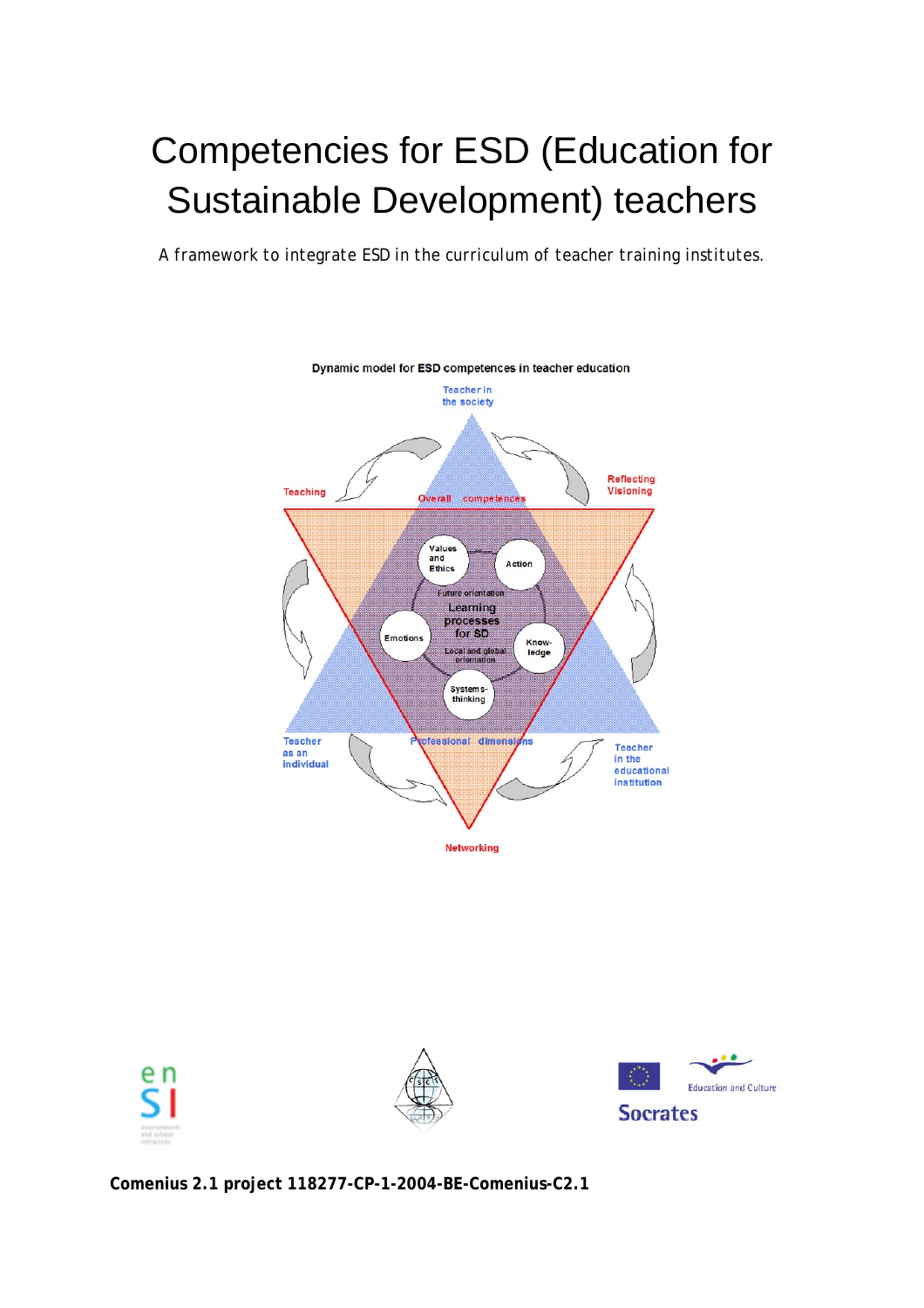#### **Colophon**

Competencies for ESD (Education for Sustainable Development) teachers. A framework to integrate ESD in the curriculum of teacher training institutes.

Editor: Sleurs, Willy (ed.)

Comenius 2.1 project 118277-CP-1-2004-BE-Comenius-C2.1

Katholieke Hogeschool Leuven, Belgium (Co-ordinating partner) Entiteit Curriculum, Ministerie van de Vlaamse Gemeenschap, Belgium Telemark University College, Norway University College of West Justland, Denmark University of Wales, Newport, UK Universitat Autonoma de Barcelona, Spain Universitat de Girona, Spain University of Salzburg, Austria University of Klagenfurt, Austria University of Klagenfurt, Institut für Geographie und Regionalforschung, Austria Pädagogische Hochschule Niederösterreich, Austria Regional Environmental Center, Hungary University of Lüneburg, Germany Pädagogische Hochschule Zürich, Switzerland Fachhochschule Nordwestschweiz, Switzerland

Brussels, January 2008

**www.csct-project.org**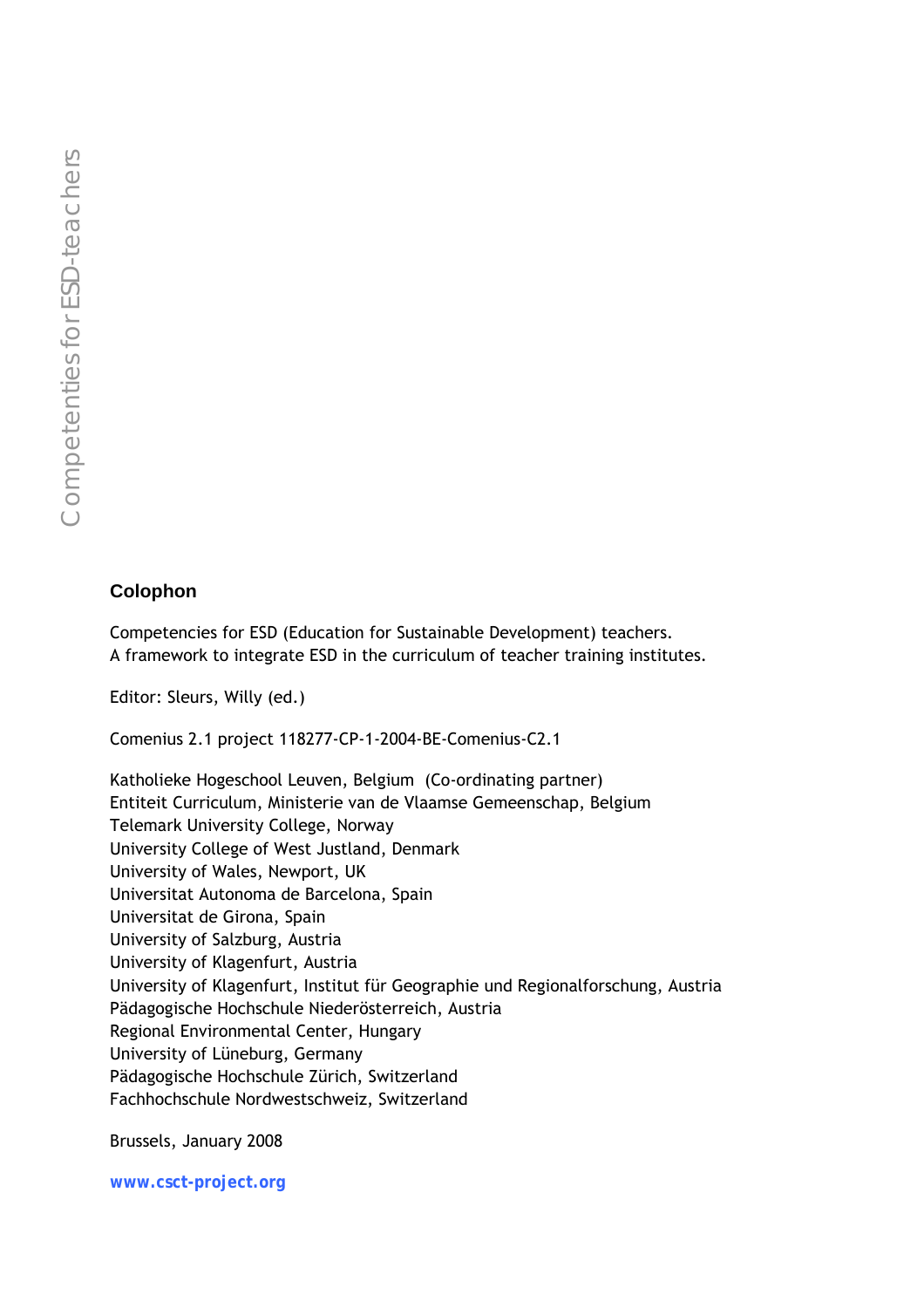# About the CSCT-project and the partnership

**About the CSCT** 

The CSCT project was developed as a response to the call of the UNECE Ministers of the Environment in 2003 for including education for sustainable development (ESD) in curricula from pre-school to higher and adult education.

In 2002 the international organisation ENSI (**En**vironment and **S**chool *I*nitiatives) developed the Comenius3 project SEED, which aimed to identify the implicit and explicit criteria inspired by values of Environmental Education, as used to guide, support or award Eco-Schools involved in incorporating principles and actions for sustainability in whole school plans. This research also involved identifying and documenting innovative case studies in this area. The information is published in the SEED/ENSI publication: "A Comparative Study on Eco-school Development Process" (Mogensen & Mayer, 2005). Stimulated by the comparative study, a proposal for Quality Criteria for ESD-schools is published subsequently under the title "Quality Criteria for ESD-Schools: Guidelines to enhance the quality of Education for Sustainable Development" (Breiting, S., Mayer, M. & Mogensen, F., 2005).

ENSI considers action research as an important instrument for curriculum innovation at school level, both of compulsory education as of higher education, such as teacher education. In 2006 the ENSI publication 'Reflective practice in Teacher Education'<sup>1</sup> appeared which is structured around action research and evaluative case studies that focus on the aims of environmental education and action research as approach to develop teacher programmes for environmental education and education for sustainable development. After all, the integration of ESD in mainstream school curricula requires a thoroughly re-thinking of teacher training curricula.

The present Comenius-2-project, CSCT (**C**urriculum, **S**ustainable development, **C**ompetences, **T**eacher training) is an attempt to meet the call of the UNECE ministers of the Environment to offer curriculum models to teacher training institutes which are searching for attainable possibilities to integrate ESD in their curricula.

-

<sup>&</sup>lt;sup>1</sup> KYBURZ-GRABER, HART, P., POSCH, P. & ROBOTTOM, I. (Eds.) (2006) *Reflective practice in teacher Education*. Bern, Berlin, Bruxelles, Frankfurt am Main, New York, Oxford, Wien, 383 pp.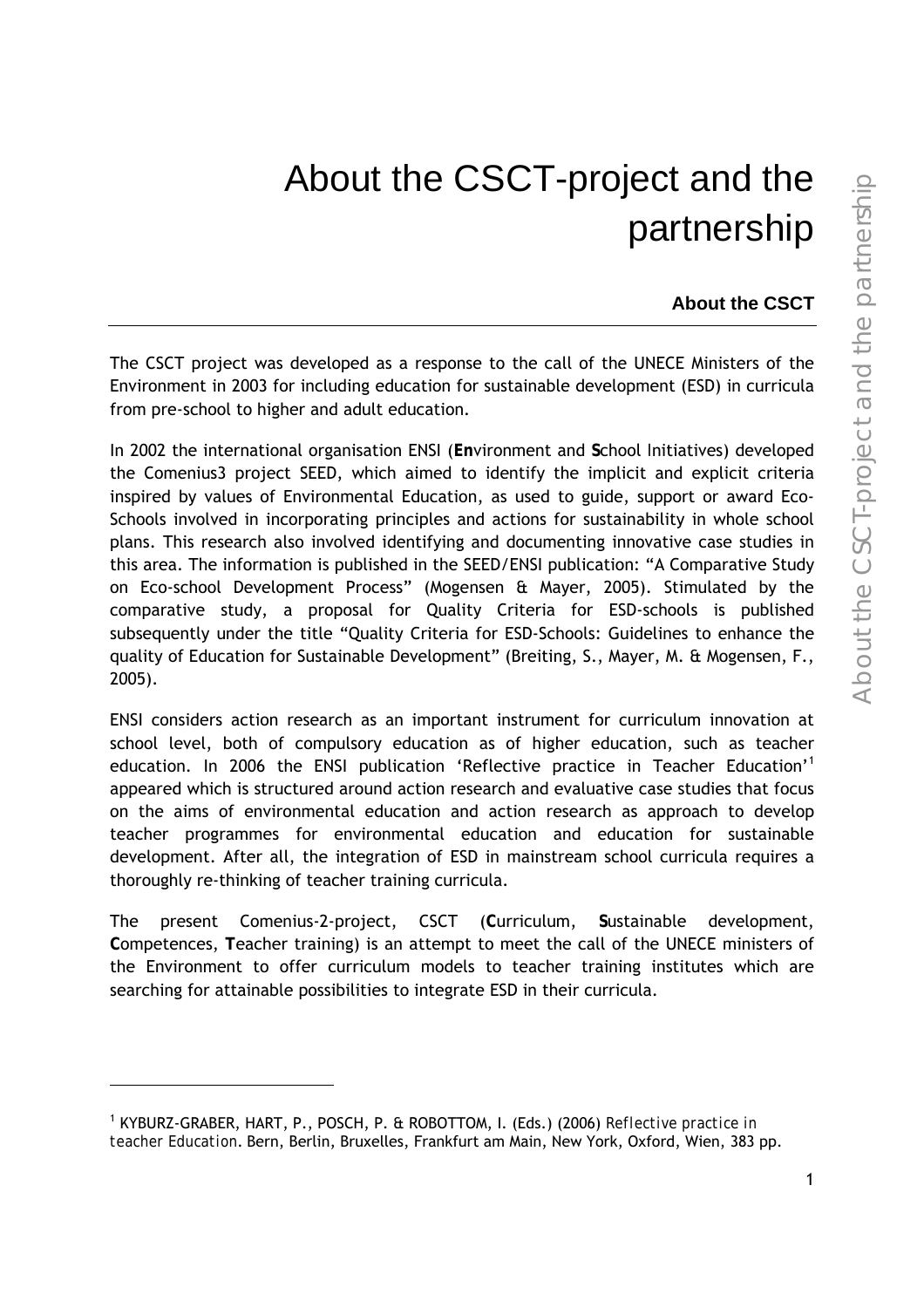Within the ENSI family 15 partners, from 8 different countries, responded positively to the call which was clarified and discussed during the Comenius-2 contact seminar of 3-6 September 2003 in Szeged, Hungary. The department of teacher education of the Katholieke Hogeschool Leuven (Flemish Community of Belgium) was prepared to take the role of the coordinating institution.

An overview of the partners and their respective e-mail addresses is given below. More information about the project is available on the website **www.csct-project.org**.

We hope that the results of this project, together with the results of the SEED project and the ENSI publication on the reflective practice in teacher education, will contribute to the integration of ESD in mainstream curricula of both compulsory and teacher education.

**Partnership** 

#### **Katholieke Hogeschool Leuven (KHLeuven) (Belgium)**



Associatie Katholieke Universiteit Leuven

#### Coordinating partner

De Smet, Veerle (**veerle.de.smet@khleuven.be**)

Gaeremynck, Veerle (**veerle.gaeremynck@khleuven.be**)

Wouters, Ruth (**ruth.wouters@khleuven.be**)

**Curriculum Department, Ministry of Education and Formation, Ministry of the Flemish Community (formerly: DVO) (Belgium)** 



Sleurs, Willy (**willy.sleurs@ond.vlaanderen.be**)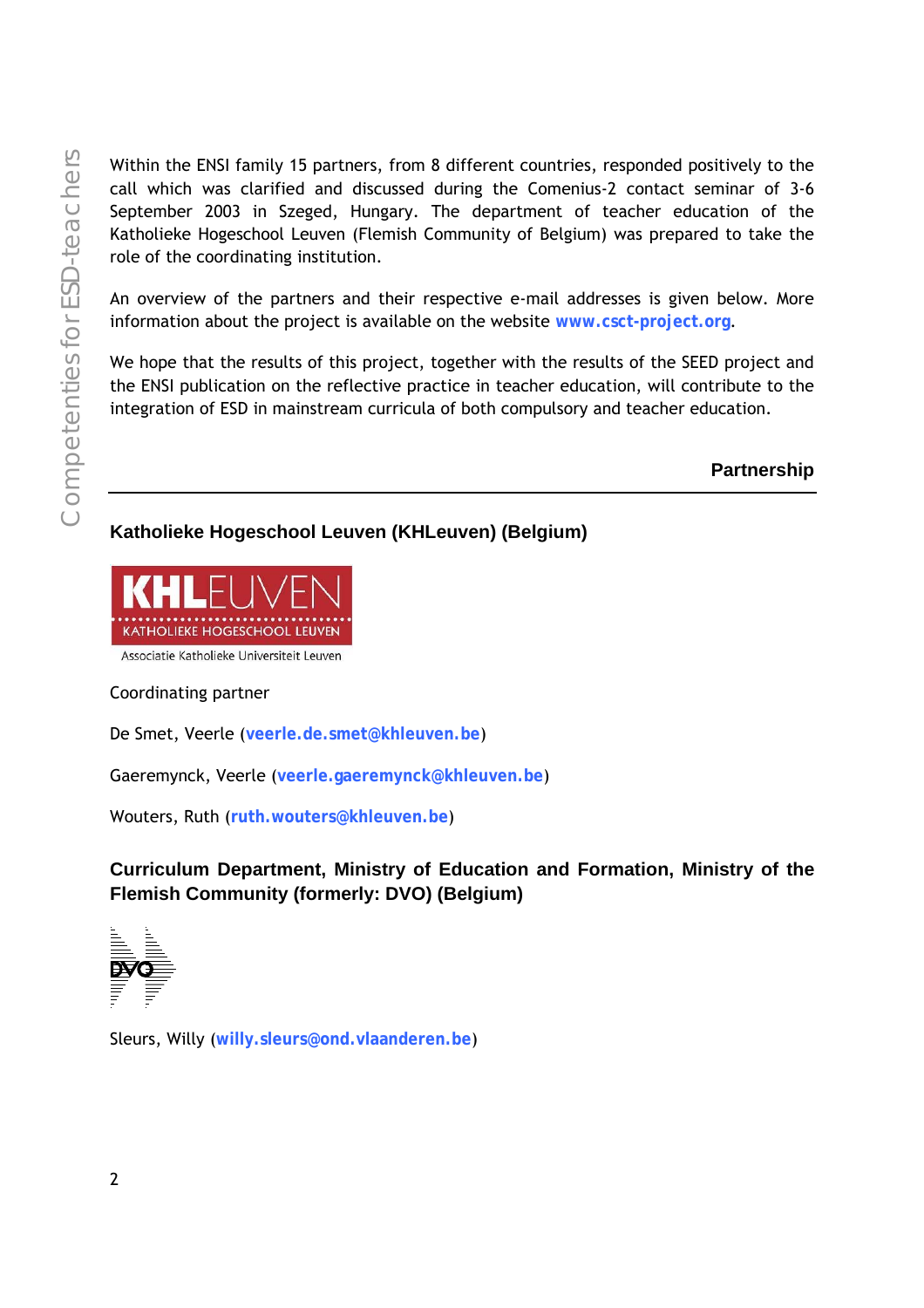#### **Telemark University College (TUC) (Norway)**



Aase Rojkova, Marina (**marina.r.aase@hit.no**)

**University College of West Justland (CVU Vest) (Denmark)** 



Baeklund, Briand (**briand.baeklund@skolekom.dk**)

Sperber, Birgitte (**birgitte.sperber@skolekom.dk**)

Vinding, Sören (**vinding@fanonet.dk**)

**University of Wales, Newport, Newport School of Education (UK)** 





Norcliffe, David (**David.Norcliffe@newport.ac.uk**)

**Universitat Autonoma de Barcelona (UAB) (Spain)** 



Universitat Autònoma de Barcelona

Espinet, Mariona (**mariona.espinet@uab.es**)

Pujol, Rosa Maria (**RosaMaria.Pujol@uab.es**)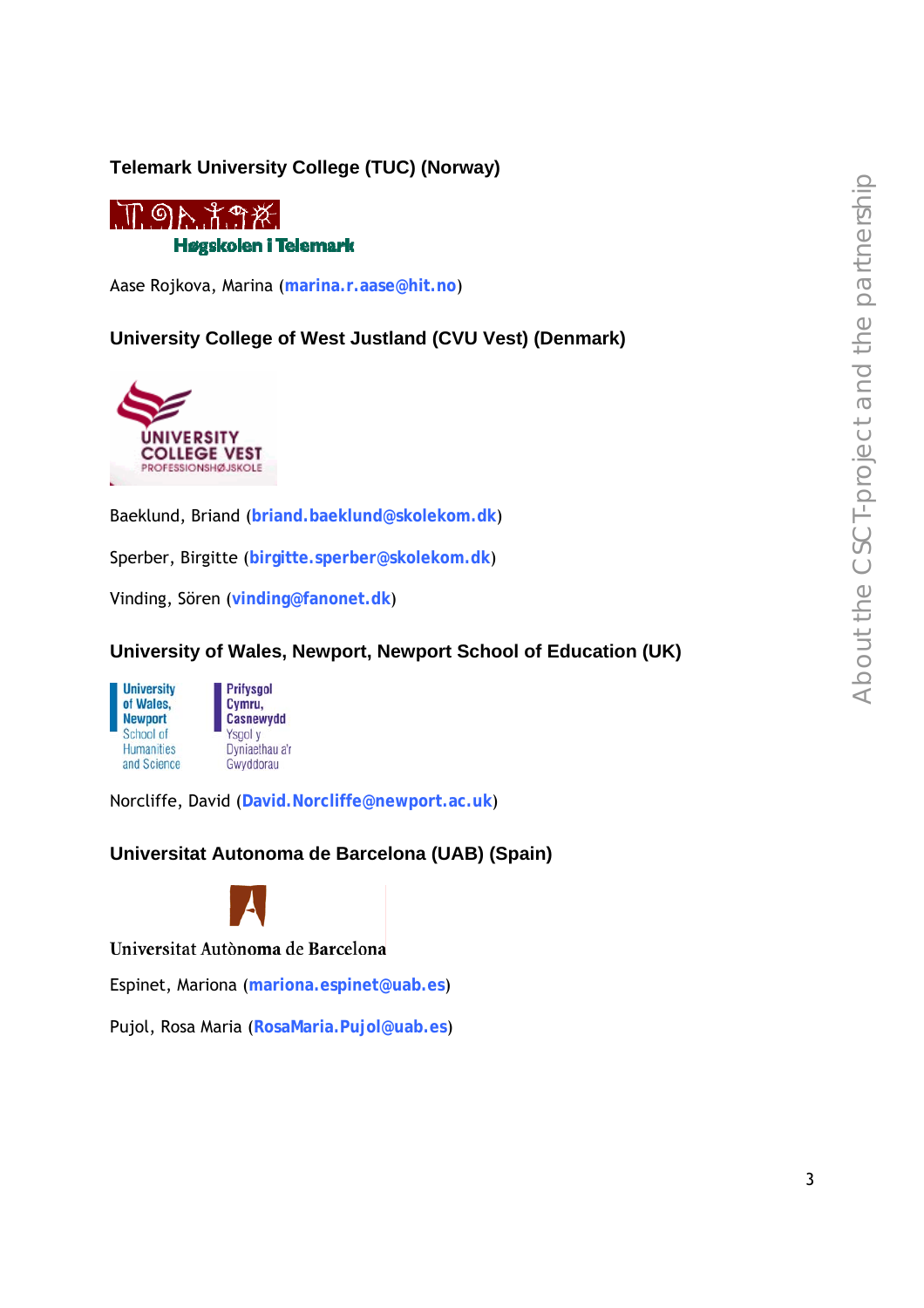**Universitat de Girona (UdG), Faculty of Education and Psychology (Spain)** 



Universitat de Girona

Junyent, Mercè (**merce.junyent@udg.edu**)

Ochoa, Lidia (**lidia.ochoa@udg.edu**)

Geli de Ciurana, Anna M. (**am.geli@udg.edu**)

**University Salzburg, Institut für Didaktik der Naturwissenschaften (Austria)** 



Steiner, Regina (**regina.steiner@umweltbildung.at**)

**University of Klagenfurt, Faculty for interdisciplinary research and education, Institute of Instructional and School Development (Austria)** 



Rauch, Franz (**Franz.rauch@uni-klu.ac.at**)

**University of Klagenfurt, Institut für Geographie und Regionalforschung (Austria)** 



Palencsar, Friedrich (**friedrich.palencsar@uni-klu.ac.at**)

Tischler, Kornelia (**kornelia.tischler@uni-klu.ac.at**)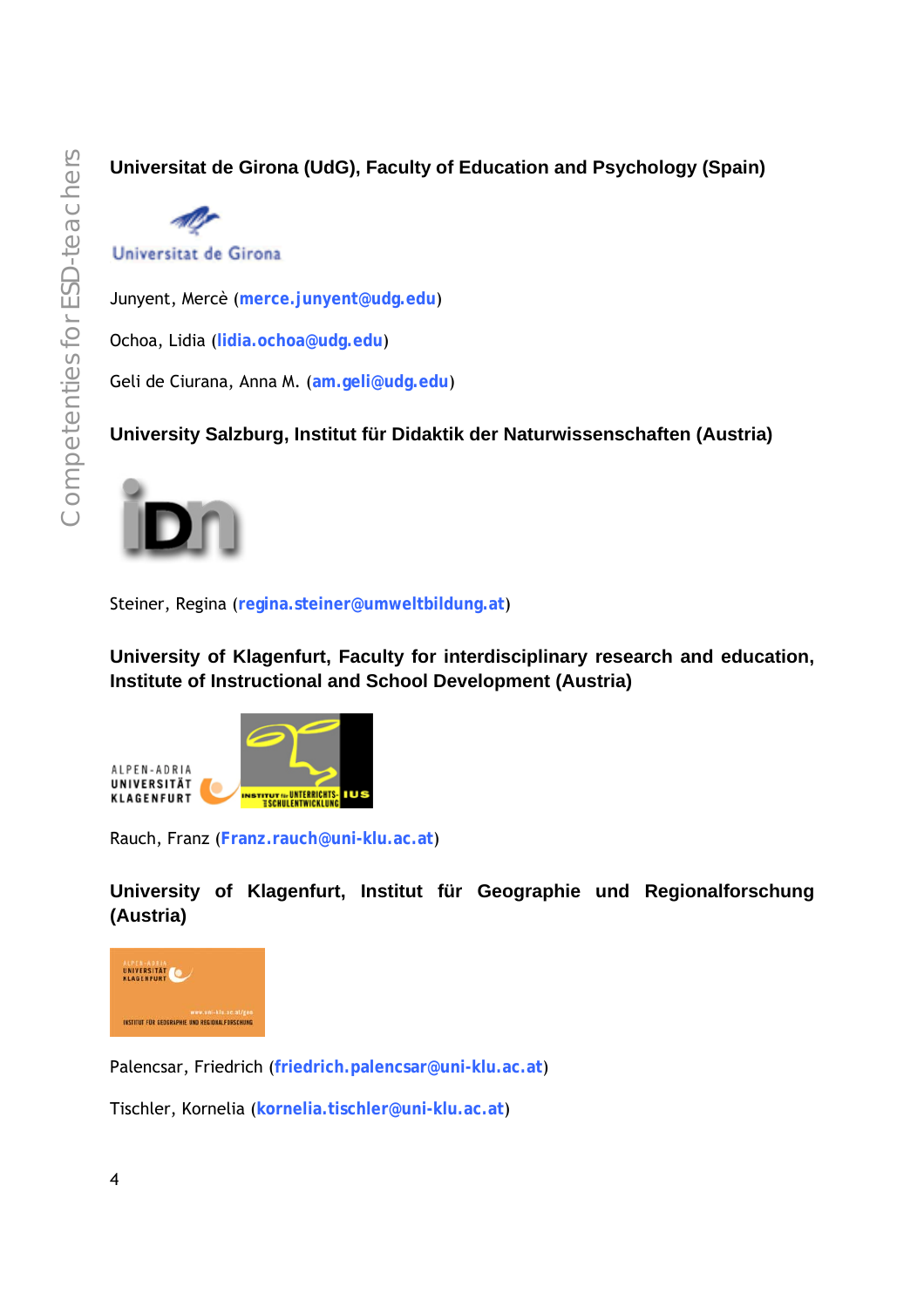#### **Pädagogische Hochschule Niederösterreich (PH NÖ) (Austria)**



Radits, Franz (**franz.radits@univie.ac.at**)

#### **Regional Environmental Center (Hungary)**



REGIONAL ENVIRONMENTAL CENTER

Csobod, Eva (**ecsobod@rec.org**)

**Leuphana University of Lüneburg, Institute for Environmental and Sustainability Communication (Germany)** 



Godemann, Jasmin (**godemann@uni-lueneburg.de**)

Busch, Anne (**busch.anne@gmx.de**)

#### **Pädagogische Hochschule Zürich (PHZH) (Switzerland)**

Gugerli, Barbara (**barbara.gugerli@phzh.ch**)

**Fachhochschule Nordwestschweiz, Solothurn (FHNW) (Switzerland)** 



Baümler, Esther (**esther.baeumler@fhnw.ch**)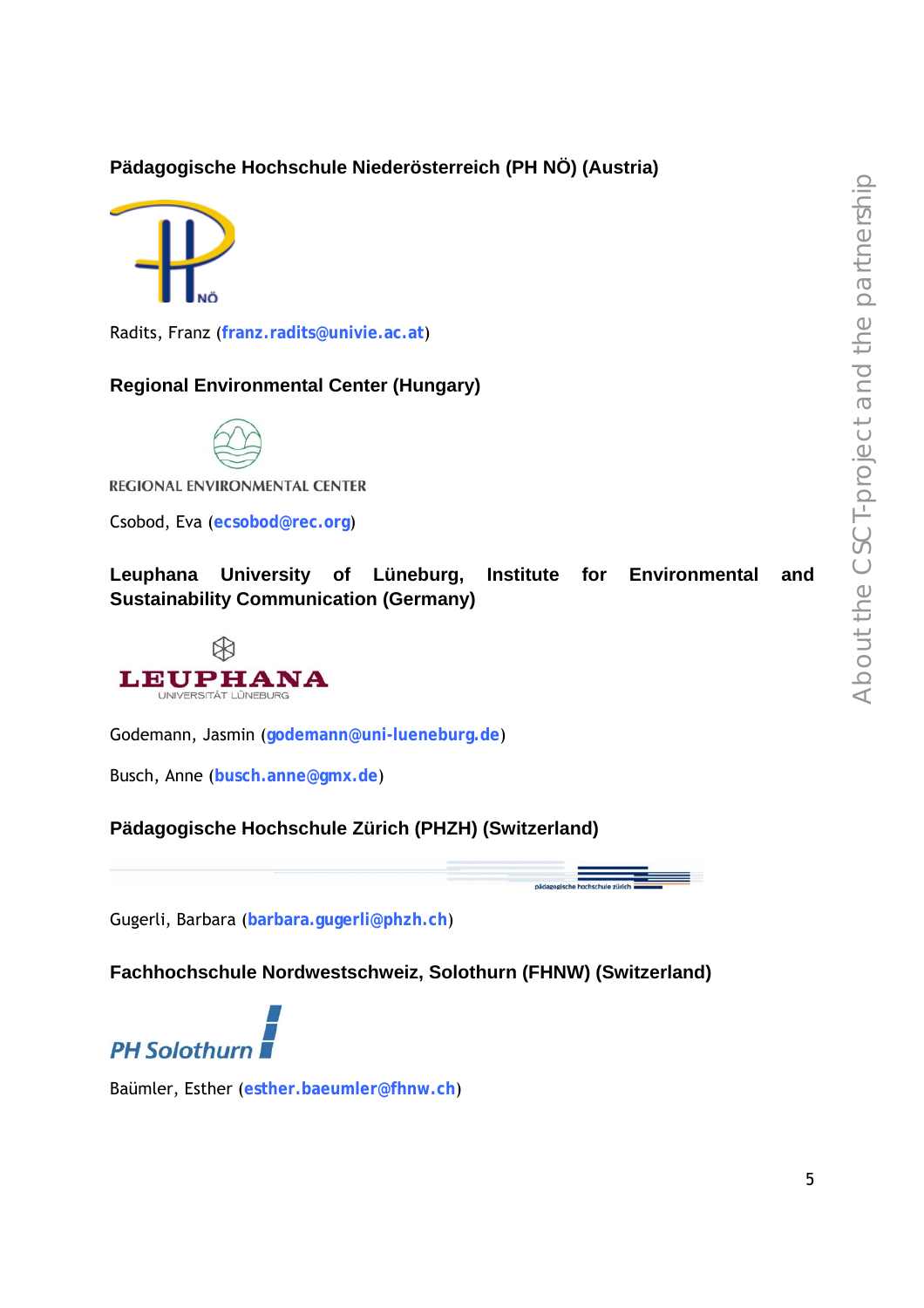## Index

| chei  |             |
|-------|-------------|
|       | About the C |
| Ġ     | About the   |
| ŏ     | Partnersh   |
| C     | Index       |
| i     | Sustainable |
| peter | Sustainab   |
|       | What is so  |
|       | Historical  |
|       | United Na   |
|       |             |

| Historical development of the concept of sustainable development  15             |
|----------------------------------------------------------------------------------|
| United Nations Conference on Environment and Development, Rio de Janeiro 1992 16 |
|                                                                                  |
|                                                                                  |
|                                                                                  |
|                                                                                  |
|                                                                                  |
|                                                                                  |
| Development of the dynamic model for ESD competences in Teacher Education 30     |
|                                                                                  |
| The concept of 'competence': from input tot output oriented  34                  |
|                                                                                  |
|                                                                                  |
|                                                                                  |
|                                                                                  |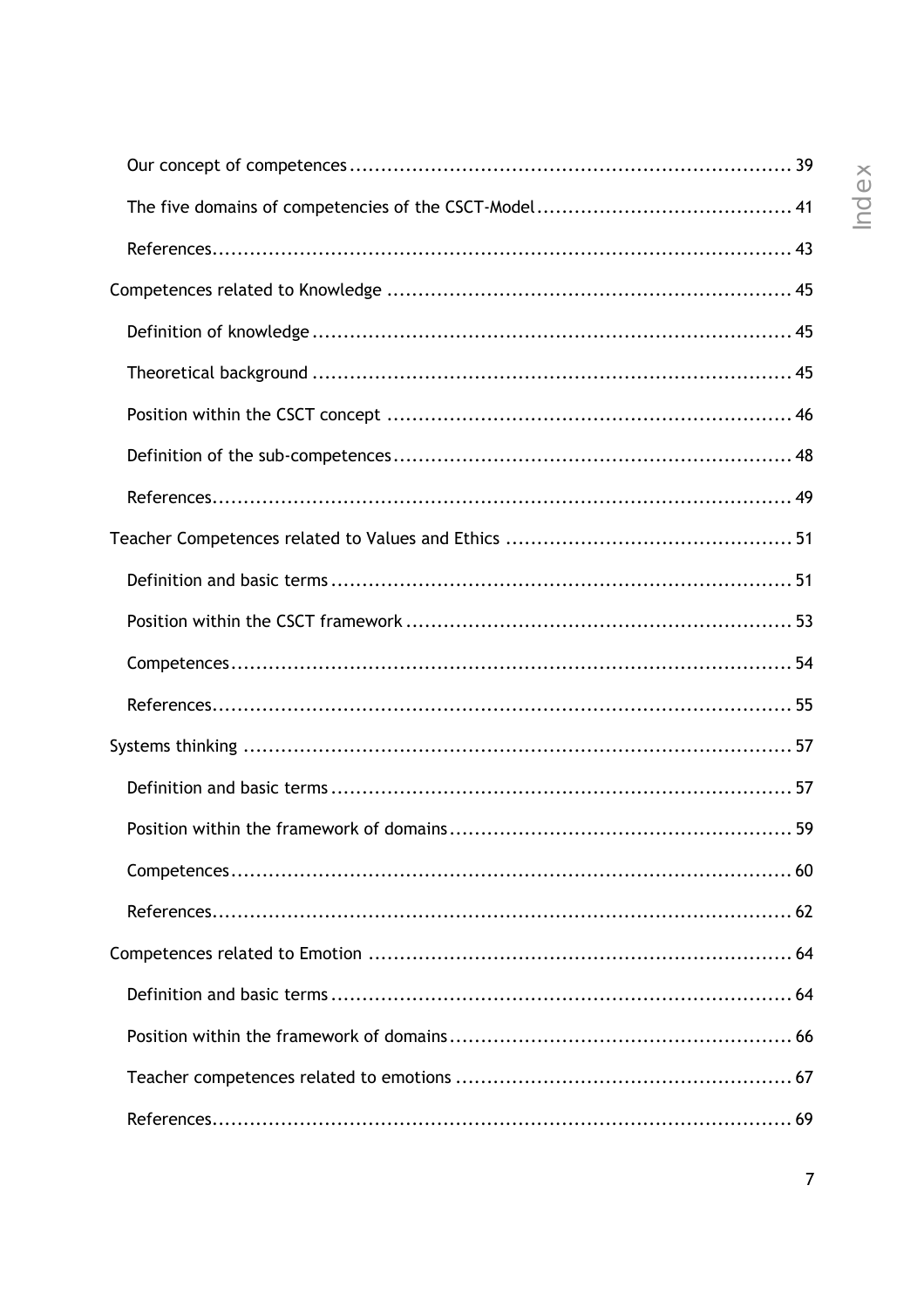| University Course - Education for Sustainable Development - Innovation in Teacher |
|-----------------------------------------------------------------------------------|
|                                                                                   |
|                                                                                   |
|                                                                                   |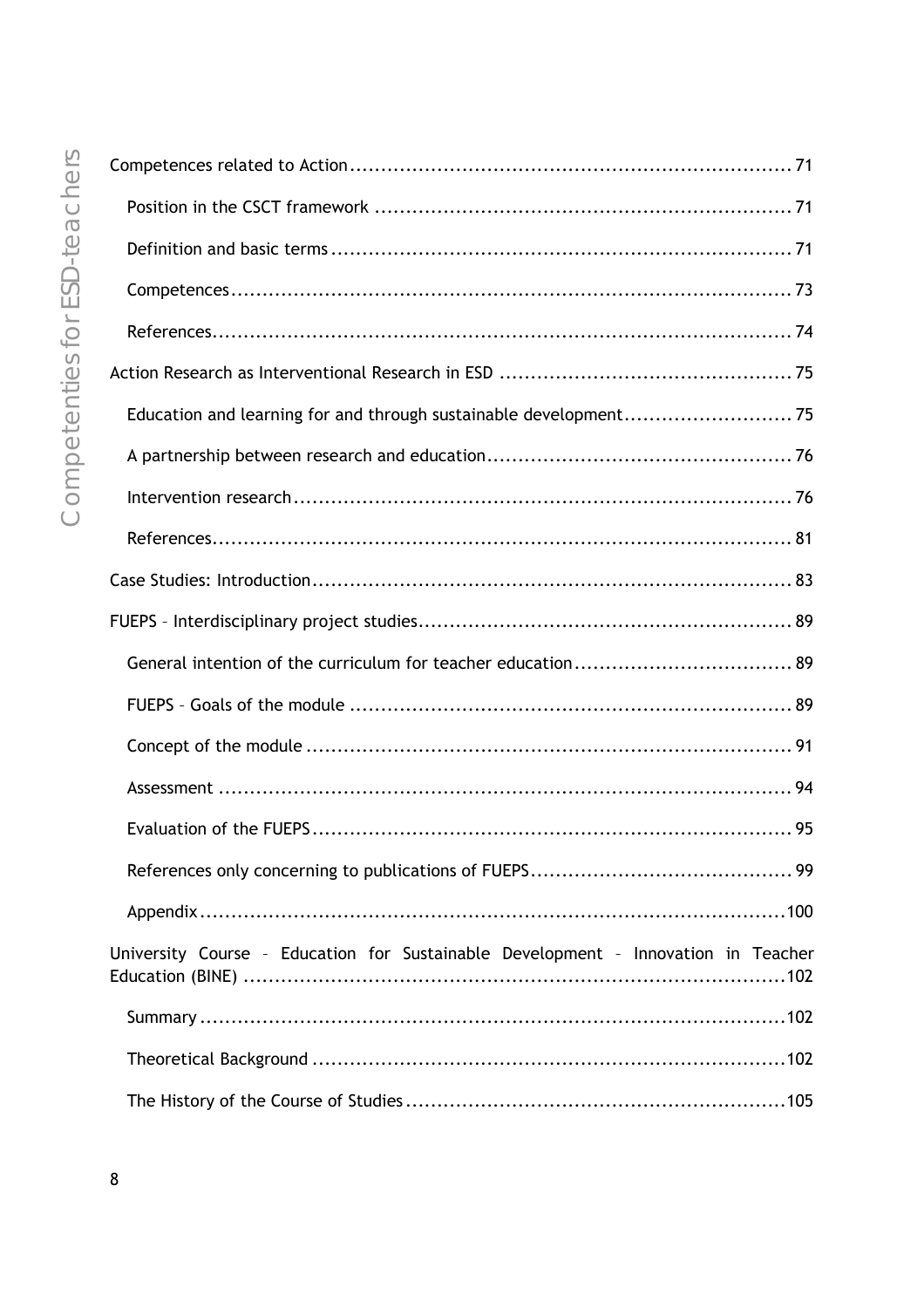| Objectives, Structure and Content of the BINE Course of Studies 107                         |  |
|---------------------------------------------------------------------------------------------|--|
|                                                                                             |  |
|                                                                                             |  |
| General Feedback Regarding the Development of Competences110                                |  |
|                                                                                             |  |
|                                                                                             |  |
|                                                                                             |  |
|                                                                                             |  |
|                                                                                             |  |
|                                                                                             |  |
|                                                                                             |  |
|                                                                                             |  |
| The learning environment of the $4th$ semester (School within Society' / translation of SD- |  |
|                                                                                             |  |
|                                                                                             |  |
|                                                                                             |  |
|                                                                                             |  |
|                                                                                             |  |
|                                                                                             |  |
|                                                                                             |  |
|                                                                                             |  |
|                                                                                             |  |
|                                                                                             |  |
|                                                                                             |  |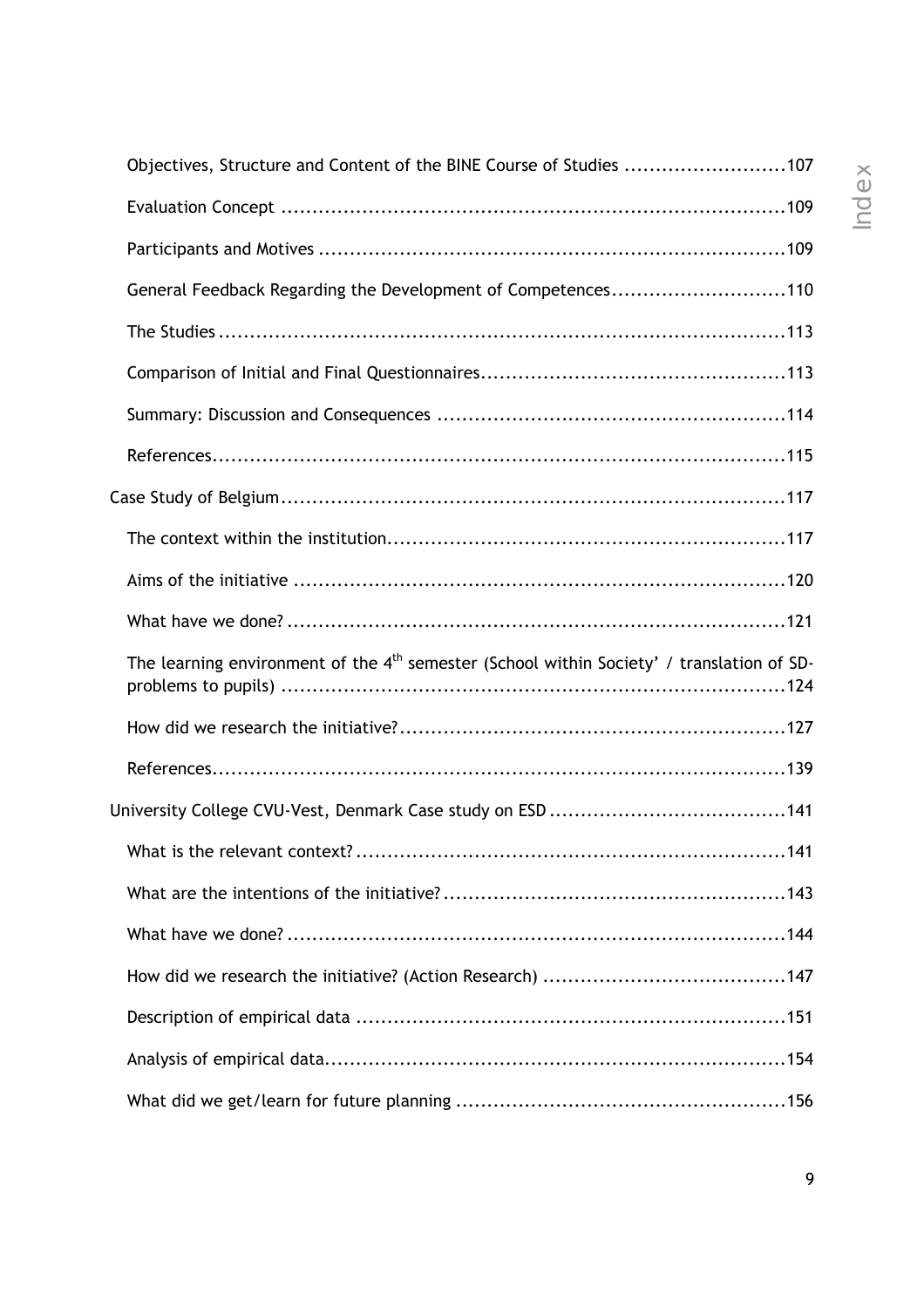| Implementation and evaluation of the revised Environment and Society course195 |  |
|--------------------------------------------------------------------------------|--|
|                                                                                |  |
|                                                                                |  |
|                                                                                |  |
|                                                                                |  |
|                                                                                |  |
|                                                                                |  |
|                                                                                |  |
|                                                                                |  |
|                                                                                |  |
|                                                                                |  |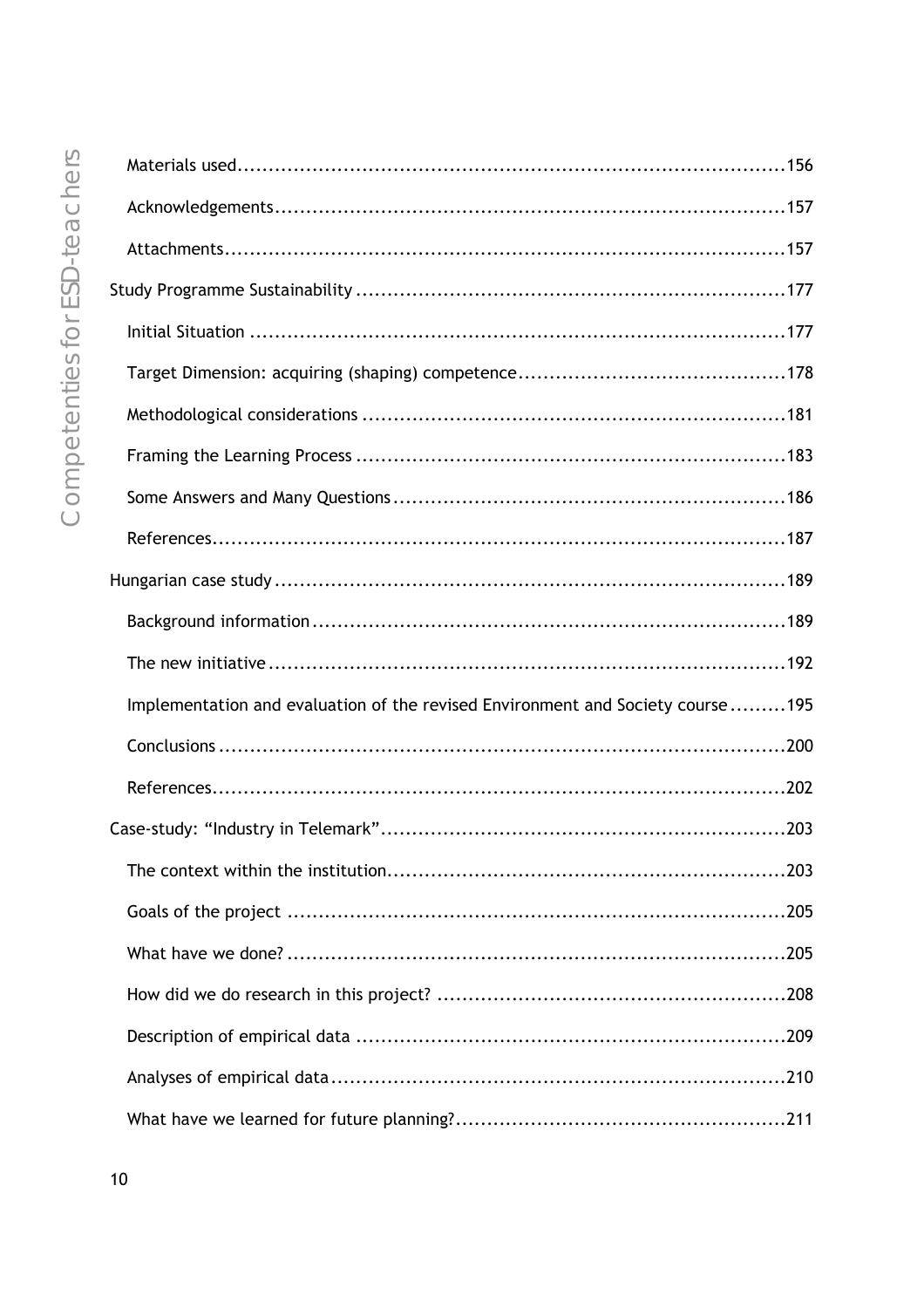| Education for sustainability in initial primary school teacher education 213            |
|-----------------------------------------------------------------------------------------|
|                                                                                         |
| Environmental Education for Sustainability course in Initial Primary School Teacher     |
| Foundations of the Environmental Education for Sustainability course in Initial Primary |
| Methodological approach of the environmental education course: investigation,           |
|                                                                                         |
|                                                                                         |
|                                                                                         |
|                                                                                         |
|                                                                                         |
|                                                                                         |
|                                                                                         |
|                                                                                         |
|                                                                                         |
|                                                                                         |
|                                                                                         |
|                                                                                         |
|                                                                                         |
|                                                                                         |
|                                                                                         |
|                                                                                         |

### Inde  $~\times$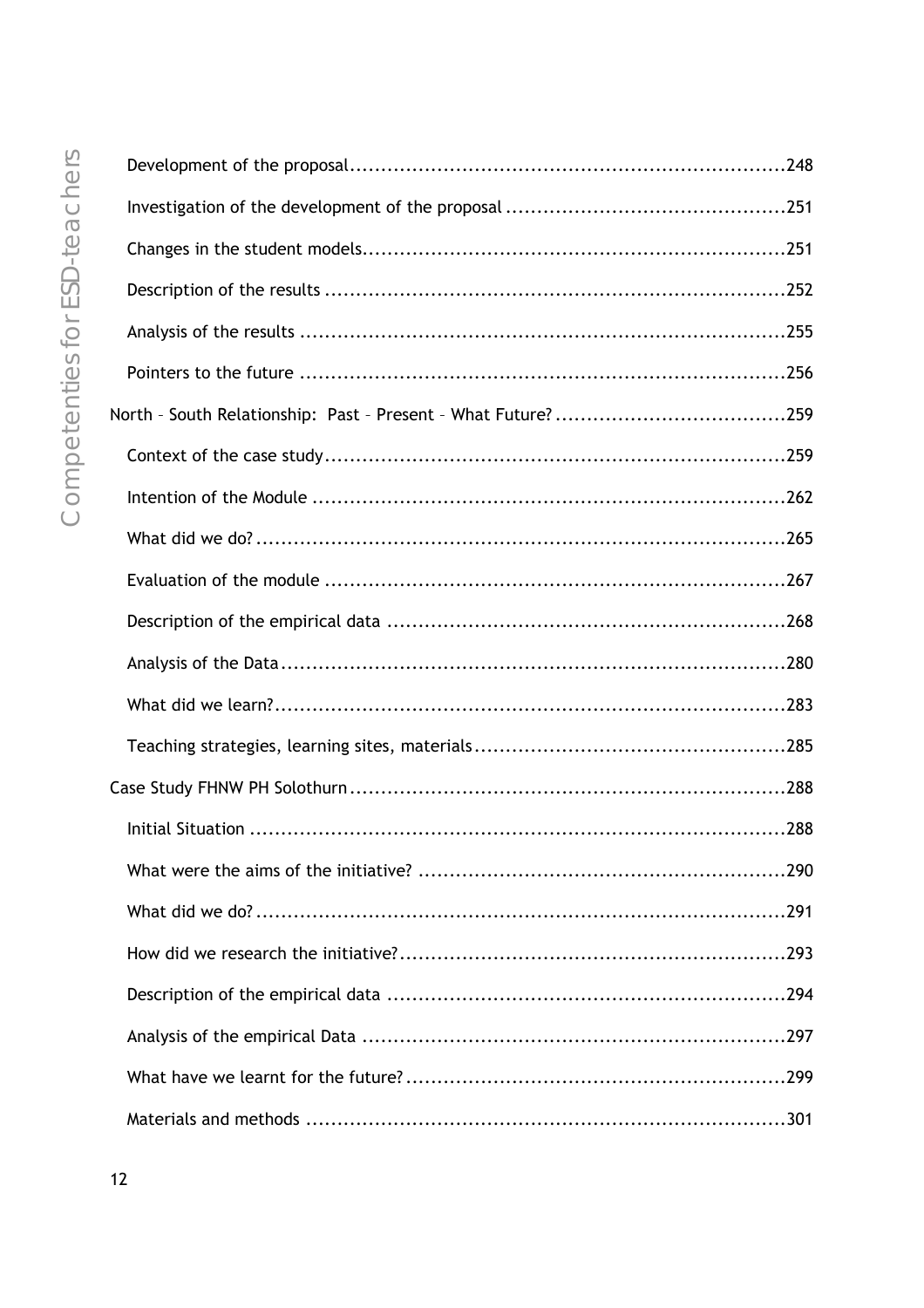| Education for Sustainable Development and Global Citizenship in Wales 302 |
|---------------------------------------------------------------------------|
|                                                                           |
|                                                                           |
|                                                                           |

Nolex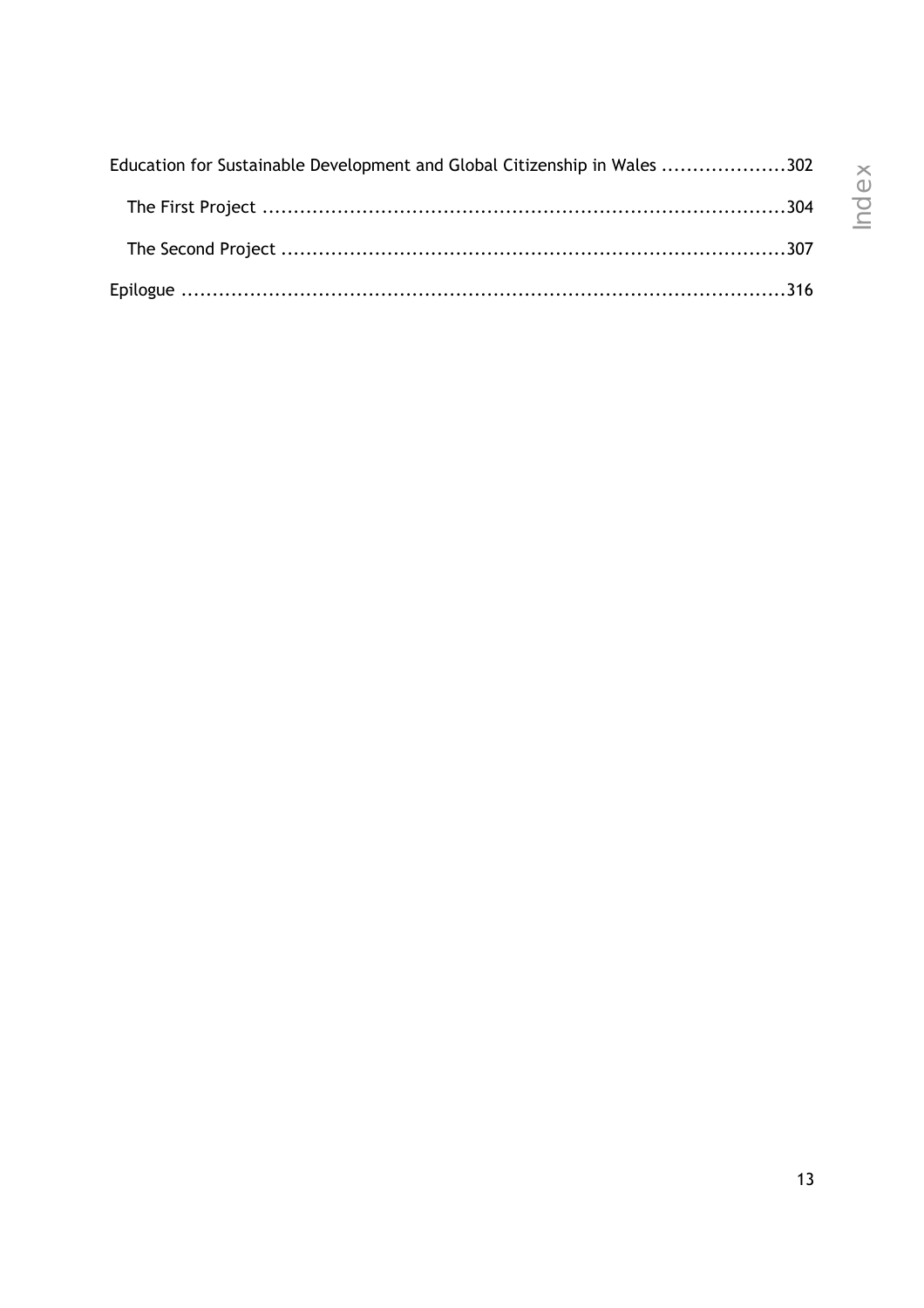### Sustainable development and education

#### **Sustainable development**

The Austrian film director Hubert Sauper describes in his film "Darwin's Nightmare" in a dramatic way how a non-sustainable process is deteriorating the region around Lake Victoria in many ways. The whole process started above all with the introduction of the Nile-perch in Lake Victoria and the exploitation through foreign companies. A complex system of a broad variety of factors interrelate with each other and are leading to the ecological, economical and social catastrophe in this region. The film provided a typical example of what is referred to today as a 'sustainability challenge'.

Fortunately there are also a growing number of international examples how to deal with such challenges in a sound way. Car-sharing cooperation e.g. are an example for the management of mobility. In Switzerland this bottom up-project started with small initiatives and developed to a nationwide organization. Advantages are visible in several domains:

- Ecology: reduction of grey energy of car-production, lower land use by parking lots and garages, availability of cars at numerous location, basically on railway-stations, you can use the train for larger distance.
- Economy: low costs for moderate users, creation of new jobs.
- Social: lower maintenance time, proliferation of the basic idea of sharing and how a society can organize this, less space for parking leaves areas to children to play.

This example shows how initiatives of small groups can initiate innovation. The same process could also be started by activities of schools.

#### **What is sustainable development about?**

In this chapter we will try to explain the meaning of sustainable development and describe its most obvious features.

One of the key features of the last decade has been the growing awareness of the process of globalisation. While only 13 articles about this topic were published between 1980 and 1984 the number of papers that refer to the same topic today, are almost uncountable (Dicken, 2003). Globalisation is manifesting itself on several levels: economic, ecologic and social. It is also becoming clearer to scientists and policymakers that these levels are strongly interconnected and are extremely complex. Globalisation offers many new opportunities but creates also new and often unexpected challenges and problems.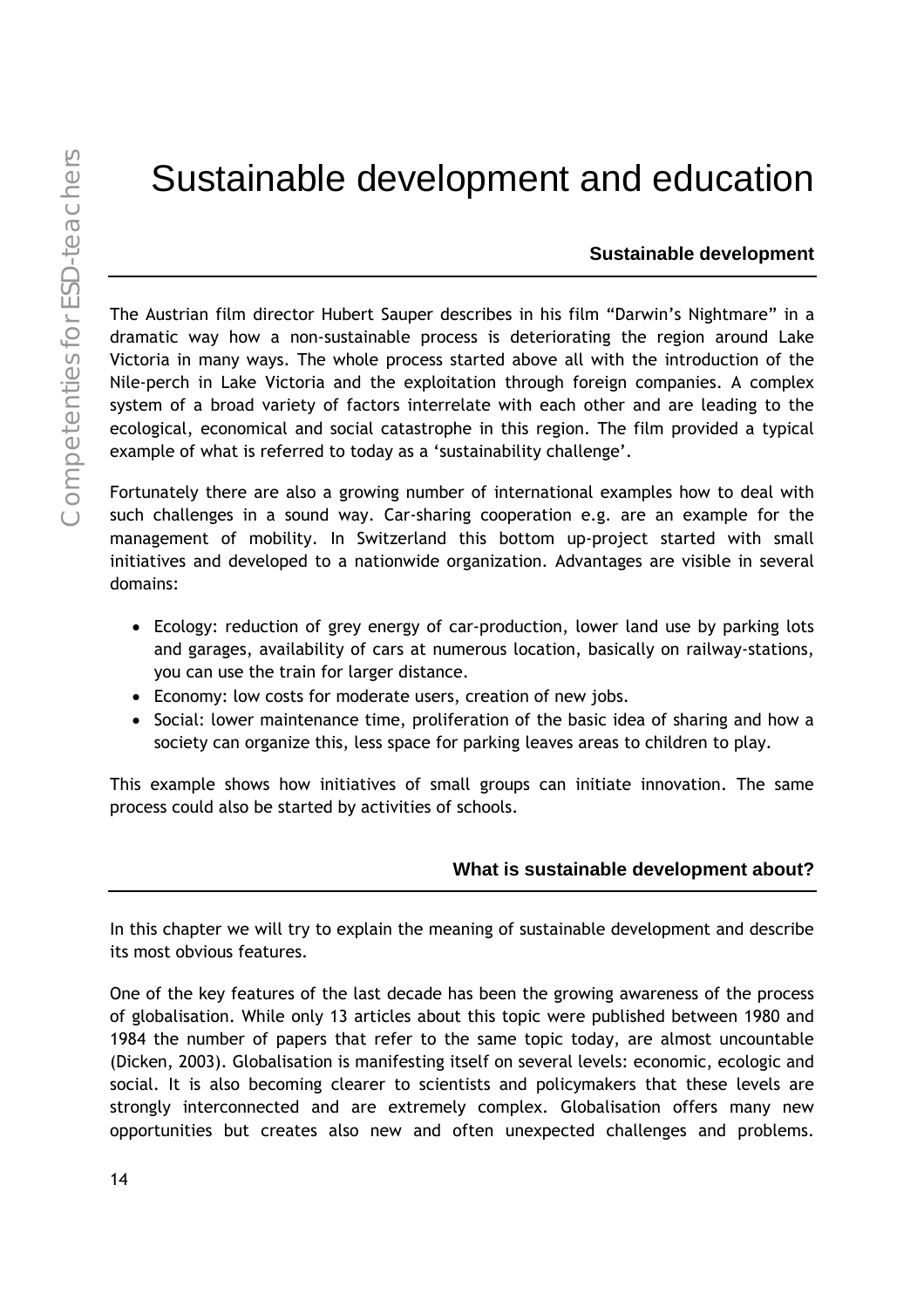Furthermore, the impact for future generations may be very large but also very hard to estimate. The most famous problem considered from a global perspective is global warming. This problem has a clear ecological impact, but it also has significant economic implications. For instance, policy makers are now searching for alternatives to fossil fuel and they are considering options as diverse as nuclear energy and biodiesel. Both these options, however, will lead to new challenges: nuclear energy produces nuclear waste in the present and for future generations and centralizes economic power, while the increasing use of biodiesel may inspire many farmers to switch from growing plants which are used for food, to plants which produce oil that can be used as a fuel. Today, we feel the first effects as a dramatic rise of the food prices.

Global climate change can serve as a prototype of a sustainability problem, one which is characterized by a high degree of complexity, expressed by a strong interrelationship between ecological, social and economic dimensions, which have important consequences for future generations; furthermore there is the uncertainty about the routes that should be followed to find a solution.

#### **Historical development of the concept of sustainable development**

#### **Club of Rome**

In 1972, the Club of Rome shocked the world with the report 'The Limits to Growth'. The main conclusions of this report were that if economic-development-as-we-know-it continues, society will run out of non-renewable resources before the year 2072 with the most probable result being 'a rather sudden and uncontrollable decline in both population and industrial capacity'. It also argued that piecemeal approaches to solving individual problems would not be successful. Notwithstanding this report received a lot of critique, mainly because the predicted environmental disasters failed to occur.

#### **Brundtland Report**

In 1987 the World Commission on Environment and Development (WCED) submitted the report 'Our Common Future' to the United Nations General Assembly. This report is better known as the Brundtland Report, after the Chair of the Commission and former Prime Minister of Norway, Gro Harlem Brundtland.

The aim of the World Commission was to find practical ways of addressing the environmental and developmental problems of the world. In particular, it contains three general objectives:

• To re-examine the critical environmental and developmental issues and to formulate realistic proposals for dealing with them.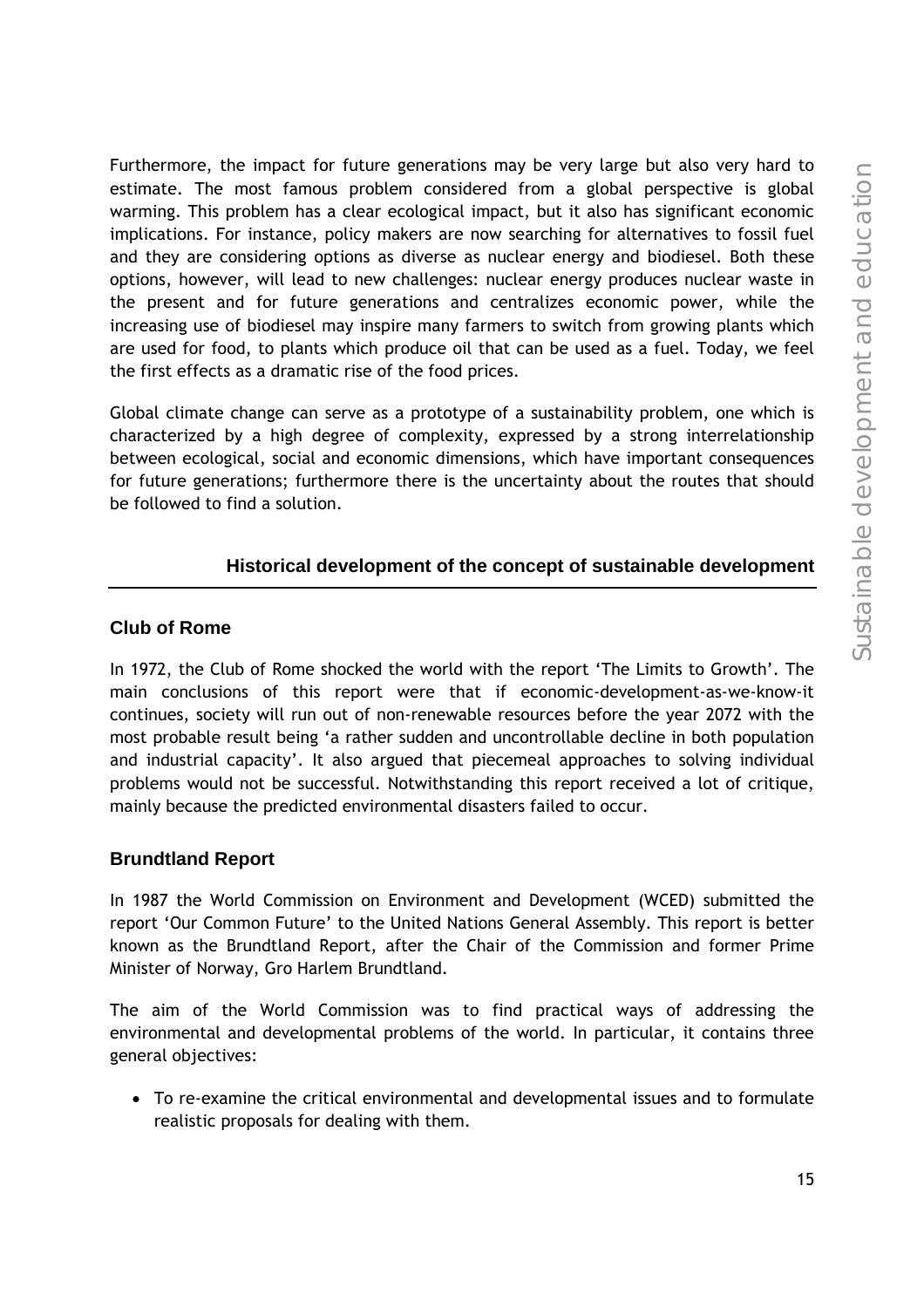- To propose new forms of international co-operation on these issues that will influence policies and events in the direction of necessary changes.
- To raise the levels of understanding and commitment to action of individuals, voluntary organisations, businesses, institutes, and governments.

In this report the concept 'sustainable development' was defined as:

*"development that meets the needs of the present without compromising the ability of future generations to meet their own needs".* 

This definition sets out the two fundamental principles of intra-generational and intergenerational equity, and contains the two 'key concepts' of needs and limits. The concept of 'needs' demands that 'overriding priority' should be given to the essential needs of the world's poor, both from the North and South. Poverty and the unequal distribution of resources, the growing population and its expanding consumption are considered as major causes of environmental degradation: 'Sustainable development requires meeting the basic needs of all and extending to all the opportunity to satisfy their aspirations for a better life' (WCED, 1987, p. 44). The Report stresses that these goals can only be achieved if consumption patterns in the richer countries are readjusted. Secondly, the concept of limits recognises that the current state of technology and social organisation imposes limits on the ability of the environment to meet present and future needs, so we must moderate our demands on the natural environment. Yet the Report rejects the anti-growth arguments of the 1970s, asserting that 'Growth has no set limit in terms of population or resource use beyond which lies ecological disaster' (WCED, 1987, p. 45). Indeed, Brundtland demands a revival of growth in developing countries to help alleviate poverty and provide for basic needs, although it seeks a more 'eco-friendly' type of growth that is 'less material- and energy-intensive and more equitable in its impact' (WCED, 1987, p. 52).

A central, distinguishing feature of sustainable development as a policy paradigm is that it shifts the terms of debate from traditional environmentalism, with its primary focus on environmental protection, to the notion of sustainability, which requires a much more complex process of trading off social, economic and environmental priorities.

Nevertheless, until today sustainable development is very often considered a synonym of protection of the environment (Evers, 2005).

#### **United Nations Conference on Environment and Development, Rio de Janeiro 1992**

The United Nations Conference on Environment and Development, which took place in Rio de Janeiro in 1992, and which was strongly influenced by the terminology that was introduced in the Brundtland report, was an important milestone for making the concept of 'sustainable development' more concrete (Scott & Gough, 2003). Besides the great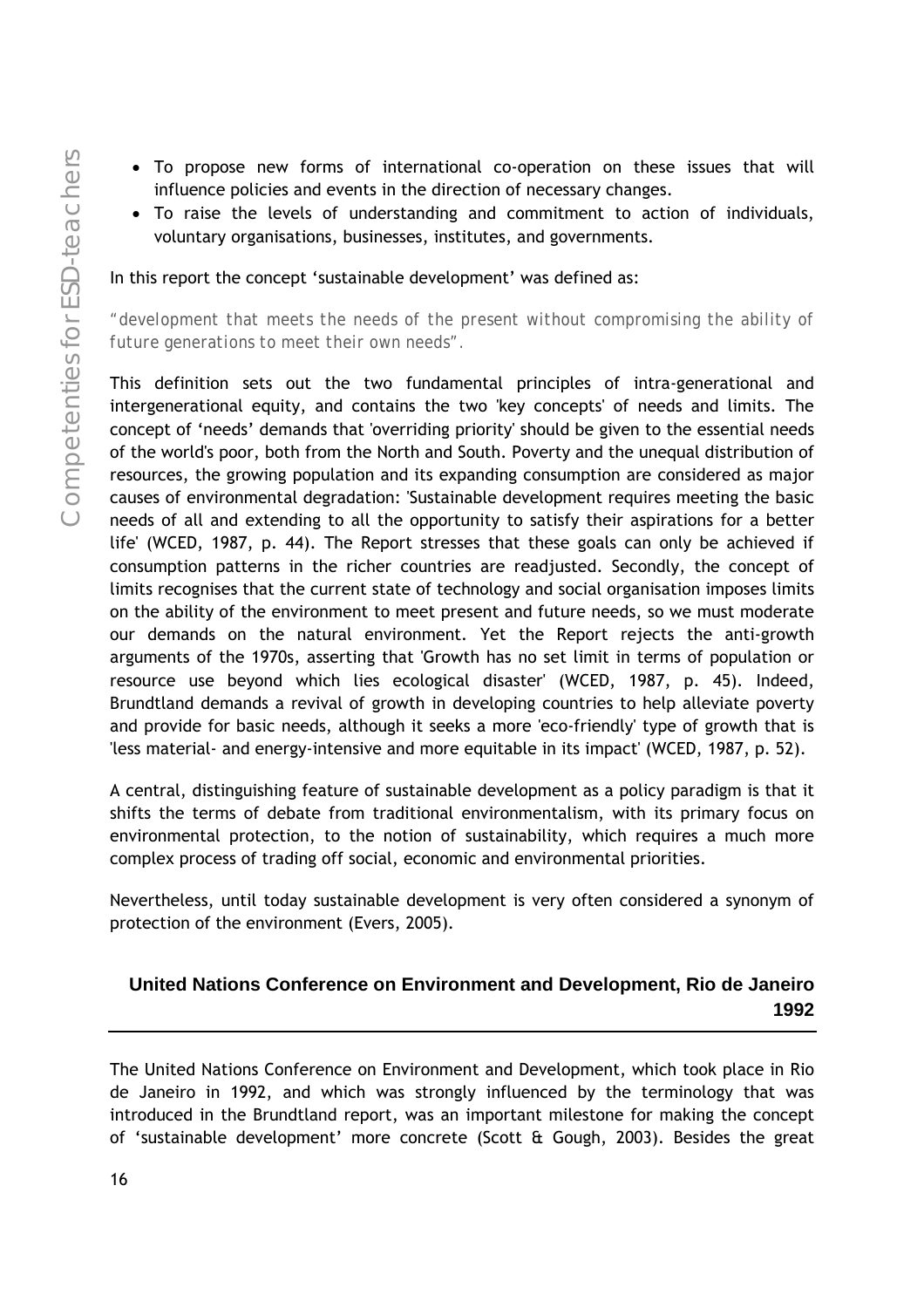number of participants and the diversity of their origin, during the debates marked contrasts between representatives of the northern –generally richer- hemisphere and the poorer southern hemisphere came to the surface.

Representatives of the northern hemisphere were, in the first place, concerned about the growing importance of environmental problems which are a real threat for the ecosystems, while representatives from the developing countries were mainly interested in fighting poverty. According to the representatives of the developing countries, consumption patterns of people from the northern hemisphere are responsible for these problems and they condemn every imposed form of environmental control in the southern hemisphere, as this would restrict the already limited consumption possibilities of their inhabitants (Jackson & Michaelis, 2003). This discussion eventually led to the consensus that sustainable development should be considered as a domain of research and action and that it should be considered a wanted policy domain that we should aspire to (Elliott, 2006).

The results of the UN Conference which are most recognized by the large public are the *Rio Declaration on Environment and Development*, the *Kyoto Protocol to the United Nations Framework Convention on Climate Change*, the *Convention on Biological Diversity* and the action programma of *Agenda 21*. Chapter 36 of Agenda 21 is dedicated to promoting education, public awareness and training.

Ten years after the top conference in Rio de Janeiro, a new conference was organised in Johannesburg, which was intended to stimulate the member states to make efforts to revitalize the agenda of sustainable development and to meet the challenges which emerged since the UN conference in Rio. Despite the high expectations regarding the conference, no new big agreements were made and only a new implementation plan was developed. However, the foundation was laid for a UN Decade for Education for Sustainable Development from 2005 to 2015. This resolution 57/254 was voted the 20th of December 2002. The UNESCO received the responsibility to promote the Decade and to develop an implementation scheme. This document served as the basis for the UNECE to develop an implementation strategy, which allows policy makers to design an appropriate strategy for their own state.

#### **Features of sustainability challenges**

Sustainability issues are intricate because social, economic and ecologic aspects are strongly interwoven. Simple predictions on the basis of linear causal relationships are therefore very rare. The following example may illustrate this.

People become more and more convinced about the fact that within a few decades we will run out of fossil fuels, which will undoubtedly pose enormous problems for the economic growth of many both developing and developed countries, and also impact on future generations. Consequently, there is a growing research activity, searching for alternative energy resources, especially for the transport sector where petrol is of vital importance.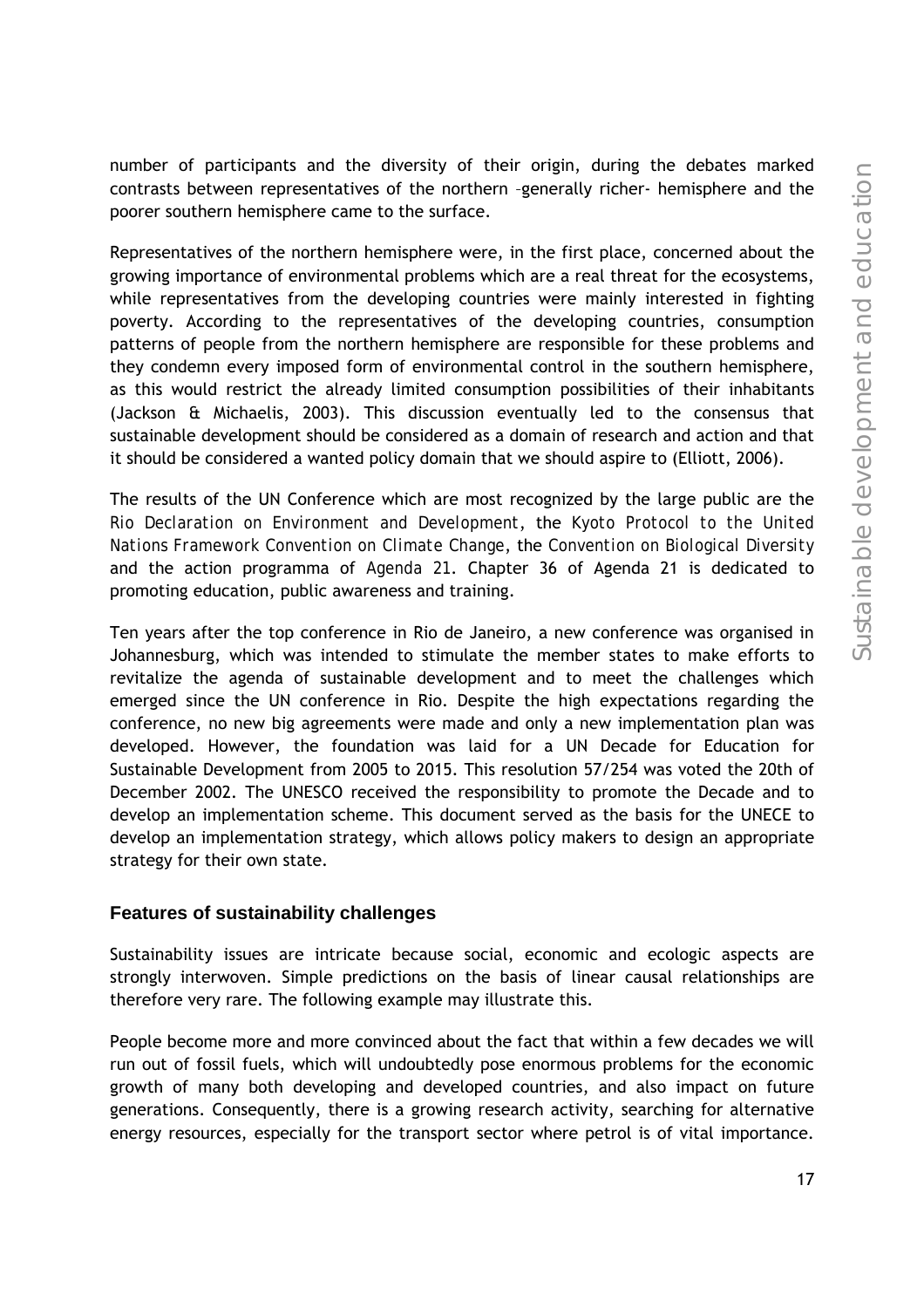Some plants that produce oil-bearing seeds can be used to produce a substitute for fossil fuel. The advantages are quite clear: theoretically it forms an unlimited source as it depends on solar energy, and it is CO2-neutral, which is in agreement with the Kyoto protocol. However, though at first sight this 'solution' might look very promising, rapidly it became obvious that it leads to very unsustainable developments too. Considering the economic importance of these fuels, it seems clear that big trans-national corporations will invest heavily in this sector. Growing plants require the availability of large surfaces of land, which become less available in industrialised countries, but are richly present in developing countries. Many policy makers expect therefore that particularly large areas of untouched natural reserves –such as the Amazon area- will be sacrificed to be used to grow maize or oil producing plants. Local populations, which strongly depend for their living conditions on the local biodiversity, will be the first victims of these developments. Furthermore, whilst the trans-national concerns will make significant profits from such operations the local populations will only benefit slightly, if at all, from the conversion of their original natural environment into large agricultural areas.

This example illustrates another feature of sustainability issues, viz. the uncertainty that policy makers meet when taking decisions with respect to them. After all, the ways to unsustainable solutions are usually well known, the ways to sustainable development however are covered with many uncertainties. Many solutions, which at first sight, look very promising, bear many risks both for the present, and the future generations. Therefore, sustainable development involves, by definition, a continuous learning process.

#### **The risk society and the theory of reflexive modernisation**

In 1992, the year of the UN conference in Rio, the English translation of Ulrich Beck's book '*Risikogesellschaft auf dem Weg in andere Moderne*', appeared as '*Risk Society: Towards a New Modernity*'. In this work, the author presents an analysis of the transition from the pre-industrial society, via the modern society to the second modernity (Beck, 1992). This analysis led him to describe the present society as a Risk society and to introduce the concept of reflexive modernisation.

Up to the first half of the 18th century, traditional communities existed in which traditional institutions, such as the church, the family, the village … gave shape and sense to people's life. Gradually, and in the name of individual freedom and autonomy these traditional institutions and structures became less influential and were replaced by new ones: new industrial communities emerge and the tie with the family becomes restricted to a small number of very close relatives. The nation replaces the village and takes over part of the responsibility for the organisation of peoples' lives. In exchange for more welfare, people choose the organisations and structures to which they prefer to express their loyalty. At the same time science develops exponentially and individuals have an almost unlimited faith in new scientific knowledge. From the Industrial Revolution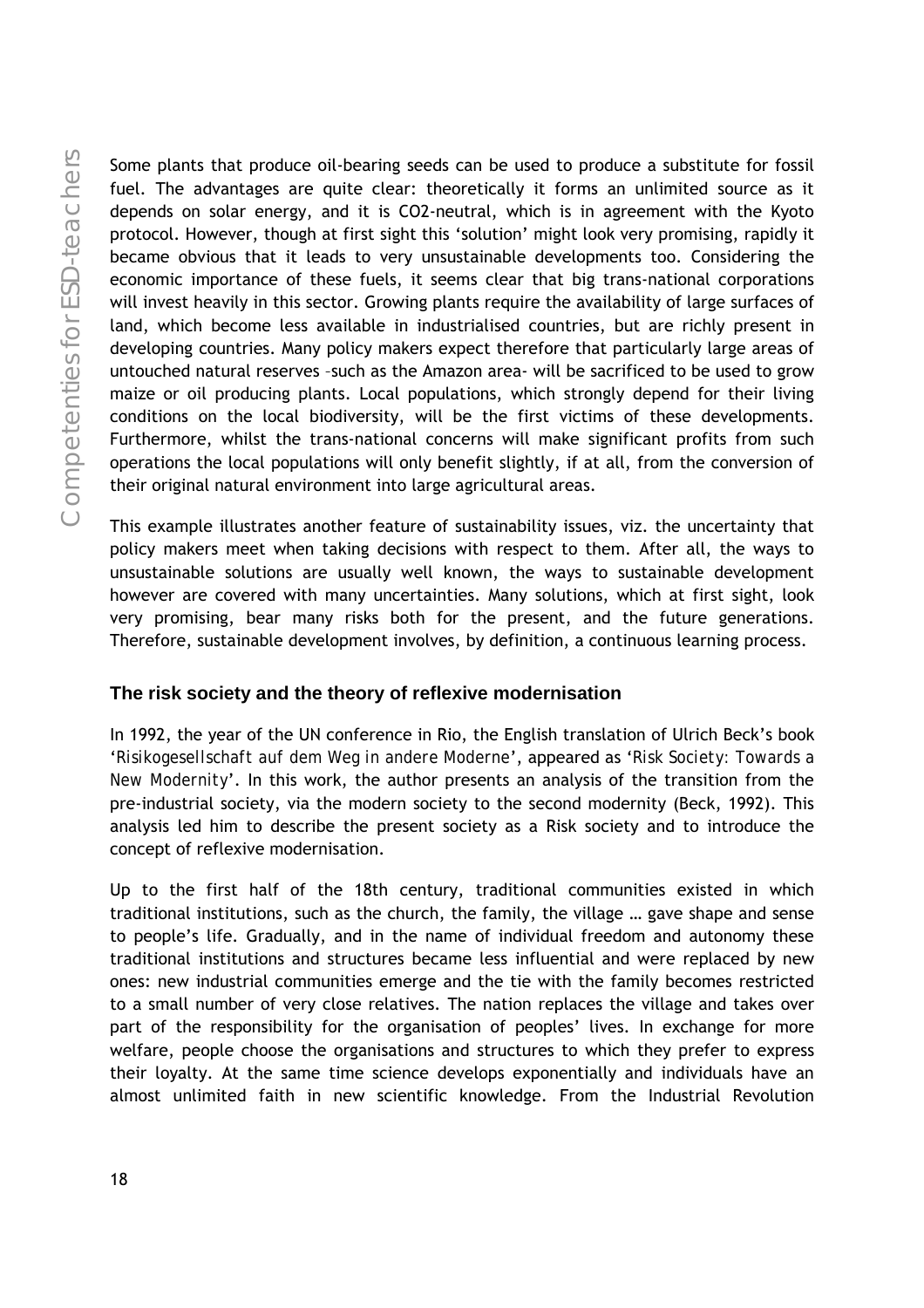onwards, educational systems in the industrialised world are increasingly designed stimulate economic growth (Wielemans, 2003).

The increasing large-scaled industrial activities cause side-effects which become obvious only many years later, for besides the negative impact on the natural environment - and consequently on people's health - the industrial activities threaten to exhaust the natural resources in the short or medium term. From the middle of the 20th century, these effects were clearly visible and for the first time, and from different sides, the alarm was given. It is clear from incidents such as the nuclear disaster at Chernobyl, from the many environmental disasters with oil-tankers and from the growing awareness of global climate change that the scale of environmental disasters is greater than ever before and that these disasters very often have a global character. Events in other fields such as crashes on the stock-market and the global risk of terror attacks demonstrate that we do live in a 'global village'.

Alongside the emergence of increasing risks, the end of the 20th century and the first part of the 21st century is characterised by a decreasing faith in scientific knowledge. More often, scientific studies contradict each other regarding the same issue as is clearly illustrated by the studies about the possible cause of global warming. For the average citizen, it becomes increasingly difficult to critically select from the impressive amount of information that reaches us. Furthermore, scientific knowledge is fallible, which makes every form of scientific knowledge more or less tentative and uncertain.

Ulrich Beck uses the concept of *reflexive modernisation* to describe the reflection on and the lack of scientific knowledge which characterises the present period.

#### **Cultural theory as an interpretation framework for sustainability issues**

Individuals will make interpretations of the environment, taking into consideration the aspects of uncertainty and the possible risks involved. The *cultural theory*, developed by Thompson and his collaborators (Scott & Gough, 2003), presents a useful framework to classify the different possibilities people use to make interpretations of their environment.

According to some sociologists, there are two dimensions along which people make interpretations of their environment: the first dimension relates to the degree people are convinced about the importance of individual actions or collaboration, and the second one relates to the degree people are convinced about the freedom they have to act (Gough, 2002). On the basis of these variables, four archetypes are distinguished: the hierarchical, the individualistic, the egalitarian and the fatalistic.

A hierarchical interpretation of the environment refers to little freedom of action and a strong emphasis on collective action as the best strategy to find a solution for sustainability challenges. The natural environment is considered a complex system which is strongly regulated by (natural) laws; these people are confident in science, which is –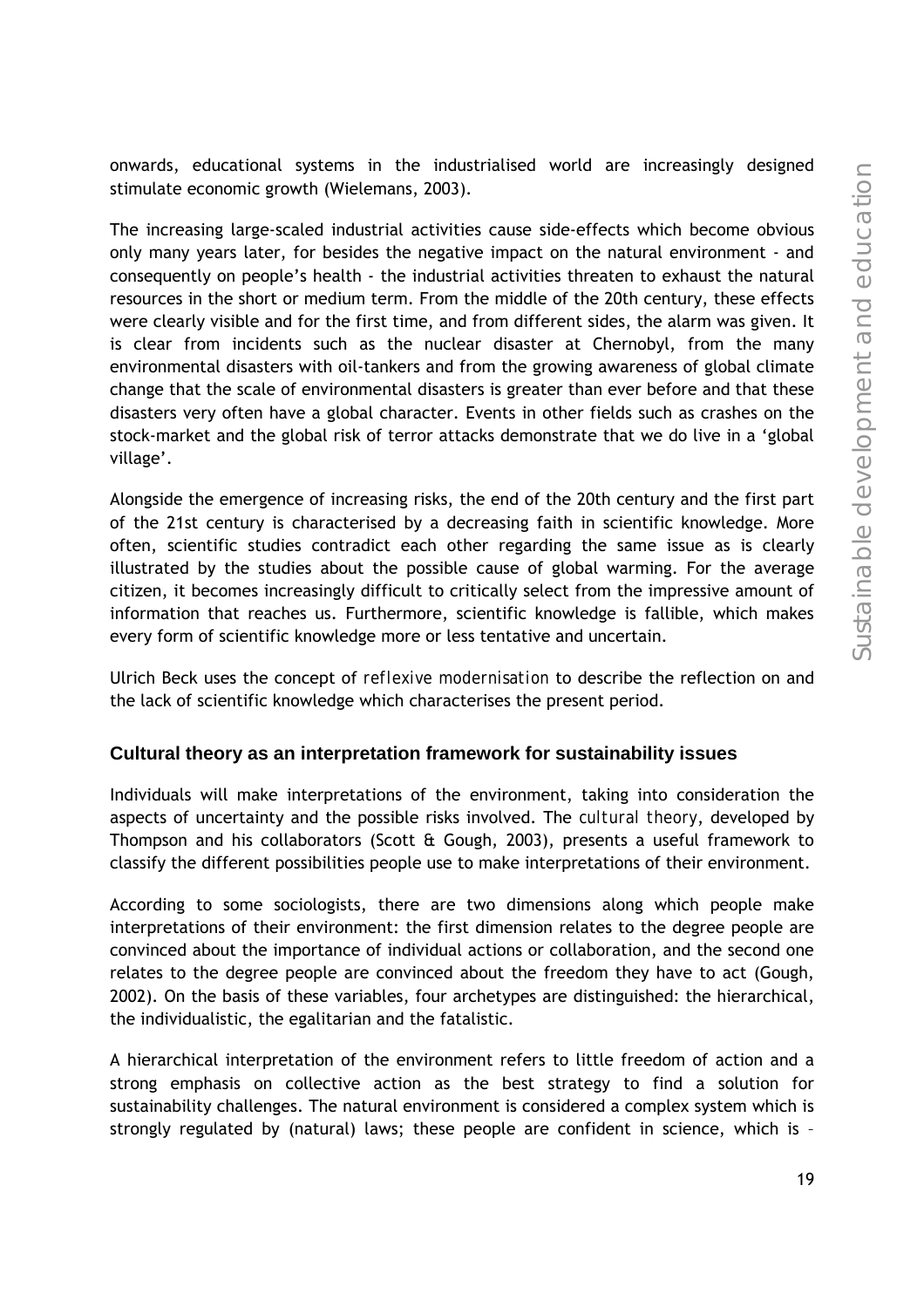according to them- able to unravel this complex system of (natural) rules and laws. As a consequence, this vision supposes behavioural rules, which lead automatically to proenvironmental behaviour when they are respected by the citizens.

The individualistic interpretation emphasises the importance of the freedom of action and advocates an individualistic attitude when confronted with sustainability challenges. For these people, the laws of the free market also apply to environmental matters; nature is considered in the first place, as a source which allows people to survive. The free market regulates the relationship between humans and the environment.

The egalitarian interpretation attaches much importance to the individual freedom people have to act and their focus on collective responsibility to find solutions for sustainability challenges. Local participative structures and organisations are therefore extremely important to reach their goals. They consider the natural equilibrium as very delicate, and believe that it can be disturbed very easily by human action. According to the egalitarian interpretation, principles of justice and equity are strongly linked to pro-environmental behaviour.

Finally, some people interpret sustainability challenges in a fatalist way as they believe the influence of the average civilian to change the existing situation is extremely small. Furthermore, sustainability challenges are not of first priority for these people.

Jackson and Michaelis (2003) use the same *cultural theory* to classify consumer behaviour with respect to the ongoing debate about 'sustainable consumption'.

The interpretations people make of their environment are socially influenced and can change from situation to situation, even within a short time span.

The *cultural theory* shows that people make interpretations of issues of sustainable development in different ways, and consequently there will be many different ways to find solutions. This diversity is the basis of the current pluriform society in which different visions with respect to sustainable development are present.

#### **Reflexive modernisation and sub-politics**

Starting from his theory of reflexive modernisation, Beck draws the conclusion that in the period of the new modernity political institutions become conscious of the uncertainty and the lack of scientific knowledge, which means that decision making today is always connected to a certain degree of uncertainty (Lijmbach *e.a.*, 2000). Besides this uncertainty, the new modern society is characterised by the absence of common norms and values which can be directional for decision making. This pluralism of norms and values results in people holding different interpretations on issues of sustainable development which leads to different solutions being proposed and to a range of diverse coalitions which support these different solutions. Beck calls this phenomenon sub-politics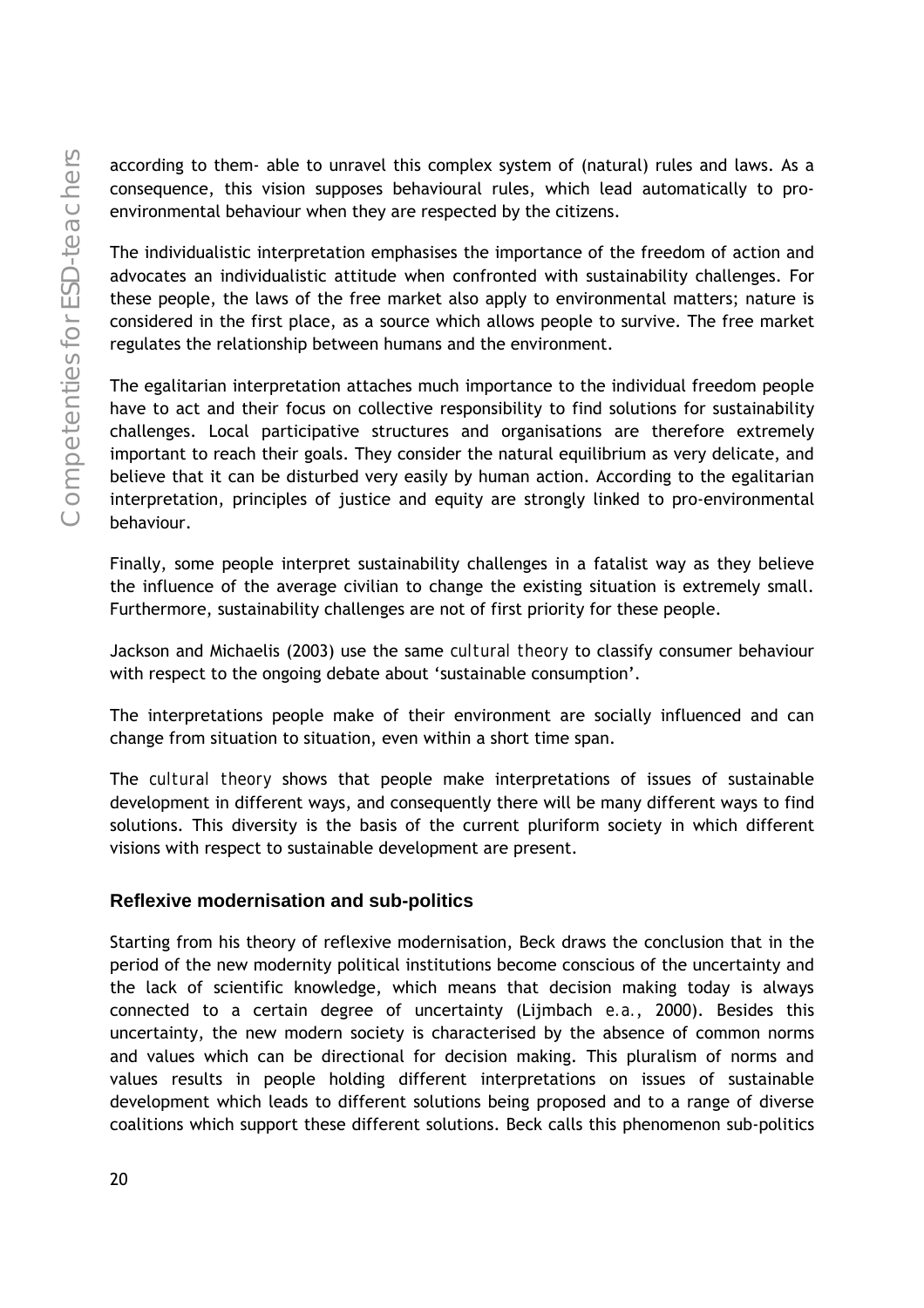and it is strongly connected to the disappearance of the monopoly of scientific knowledge as the main guide to finding solutions for sustainability challenges. The new societal structures have been shaped bottom-up as illustrated by the emergence of several organisations, characterised by flexible and dynamic structures and goals. These organisations are usually able to offer different solutions to those proposed by traditional bureaucratic institutions (Elmose & Roth, 2005). Each day new examples of sub-politics emerge. The most famous example is the response to globalisation, were so-called 'activists' have reacted by creating trans-national sub-politics of their own, with multiissue agendas and diverse action repertoires as defining elements.

The theory of reflexive modernisation contends that western industrial societies have entered a second, reflexive phase of modernity. While first modernity has modernised tradition, second modernity modernises modernity itself.

#### **Education for sustainable development**

Societies generally expect educational systems to prepare young people for their future professional life and/or continued studies. The educational system is seen as having a socialising role and is expected to contribute to preparing young people to take up their responsibilities in helping to shape the complex society in which we all now live.

It is because of the latter reason that, by the mid sixties and early seventies, so-called adjectival educations –such as environmental education, health education, citizenship, peace education etc.- were introduced into the curriculum of many educational systems.

However, the risk society requires competences from their citizens which will markedly differ from the competences citizens needed about three decades ago. The introduction of issues of sustainable development in the curriculum of both primary and secondary education is therefore strongly recommended by several international organisations, such as UNESCO and UNECE.

Above, we described issues of sustainable development as complex, because of the tight connections between social, economic and ecological aspects, but also because many proposed solutions, may lead to new (global) risks.

This implies that education for sustainable development requires at least a holistic approach, rather than the reductionist approach which is common in traditional educational systems. Indeed, a reductionist approach can often be the origin of these problems. It follows that, if we desire a consensus rather than a (usually messy) compromise, then sustainability challenges need to be approached at a systemic level. (a.o. Sterling, 2001;Tilbury *e.a.*, 2005).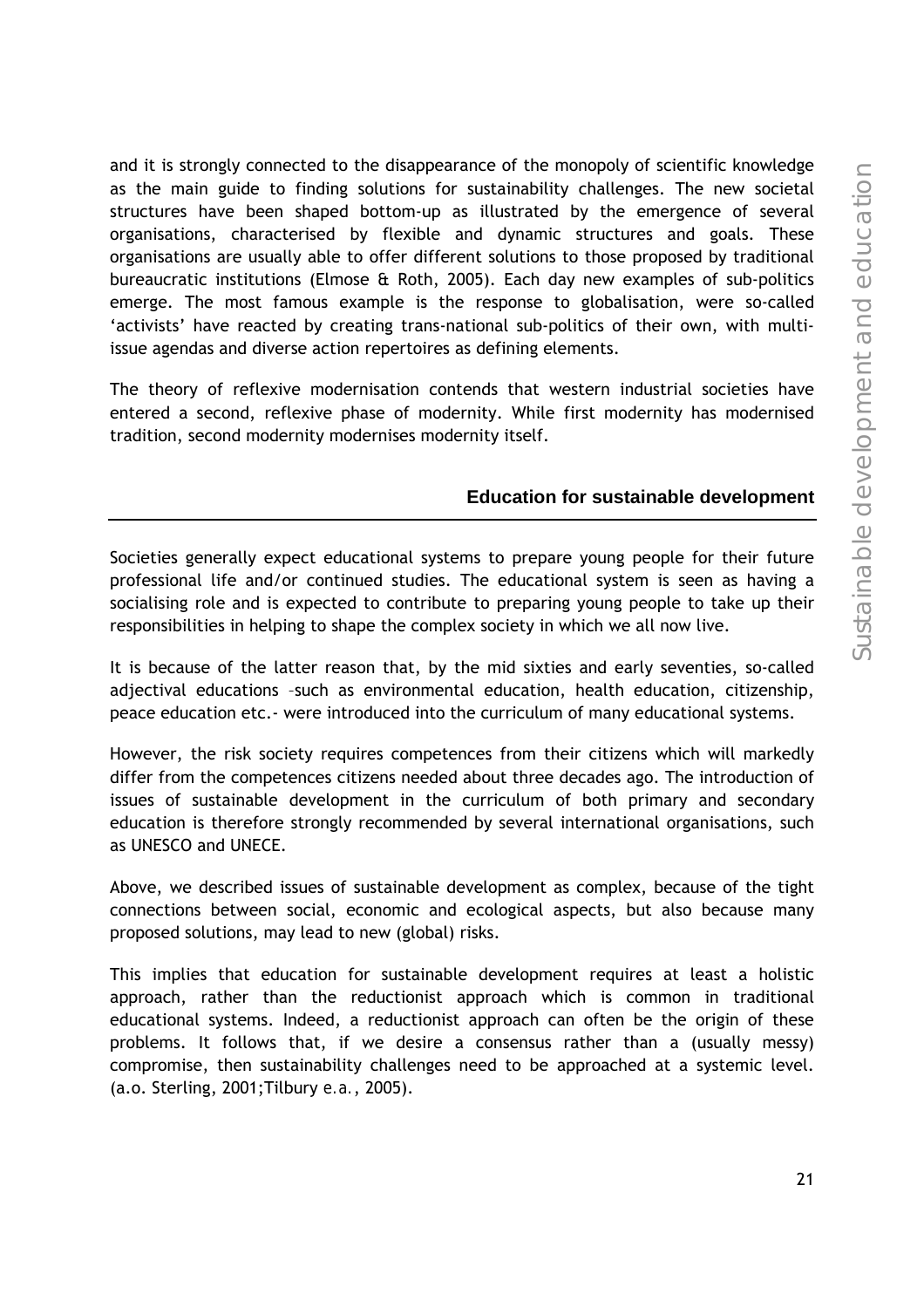#### **New challenges for education in a risk society?**

Shifts in the curriculum are often the result of radical social changes or new societal challenges, which are considered as very important by the decision makers. Very often education is used by policy makers as an *instrument* to induce behavioural changes into a 'socially desirable direction'. The diversity of adjectival educations can be largely explained in this way. Therefore it is not surprising that some people think about introducing a new adjectival education, often called '*education for sustainable development (ESD)*'.

Most researchers who are involved with ESD hold that an instrumental vision on ESD by definition cannot be reconciled with the definition of education. In any case there is a strong consensus that schools are not organisations that can be used for solving societal problems (Jensen & Schnack, 1997; Scott, 2002).

According to Scott (2002), ESD should encourage schools to stimulate their pupils to reflect on their own lifestyle regarding sustainability issues. It implies that they should be able to reflect on the concept of sustainable development with respect to decisions they take in the context of their own life. Lijmbach e.a. (2000) consider the role of education as an instrument for the development of autonomously thinking persons. They strongly emphasise, together with other researchers (Rauch, 2004) a critical reflection of the different visions on sustainable development and even on the desirability of sustainable development.

Lijmbach e.a. (2004) consider education as 'life political formation' *("levenspolitieke vorming"*), aimed at bridging the gap between the way social institutions and organisations adapt to the present social and scientific complexity, changes and uncertainties and the way individual citizens deal with it.

This means that education –in general- should aim to help the student to (Lijmbach e.a., 2000):

- Autonomously reflect on and gain insight in his/her own and someone else's situation, and the degree to which these situations are interconnected and how they are determined.
- Learn to critically value situations.
- Learn to reflect autonomously about acquiring insight about possibilities and limits of personal and collective responsibility.
- Learn to critically reflect on possibilities to change or to maintain situations.
- Learn to make personal and social choices and learn to take responsibility for the choices they make.

Using Klafki's definition of *'Allgemeinbildung'*, Elmose and Roth (2005) formulate three competences, specifically aimed to deal with living in a risk society: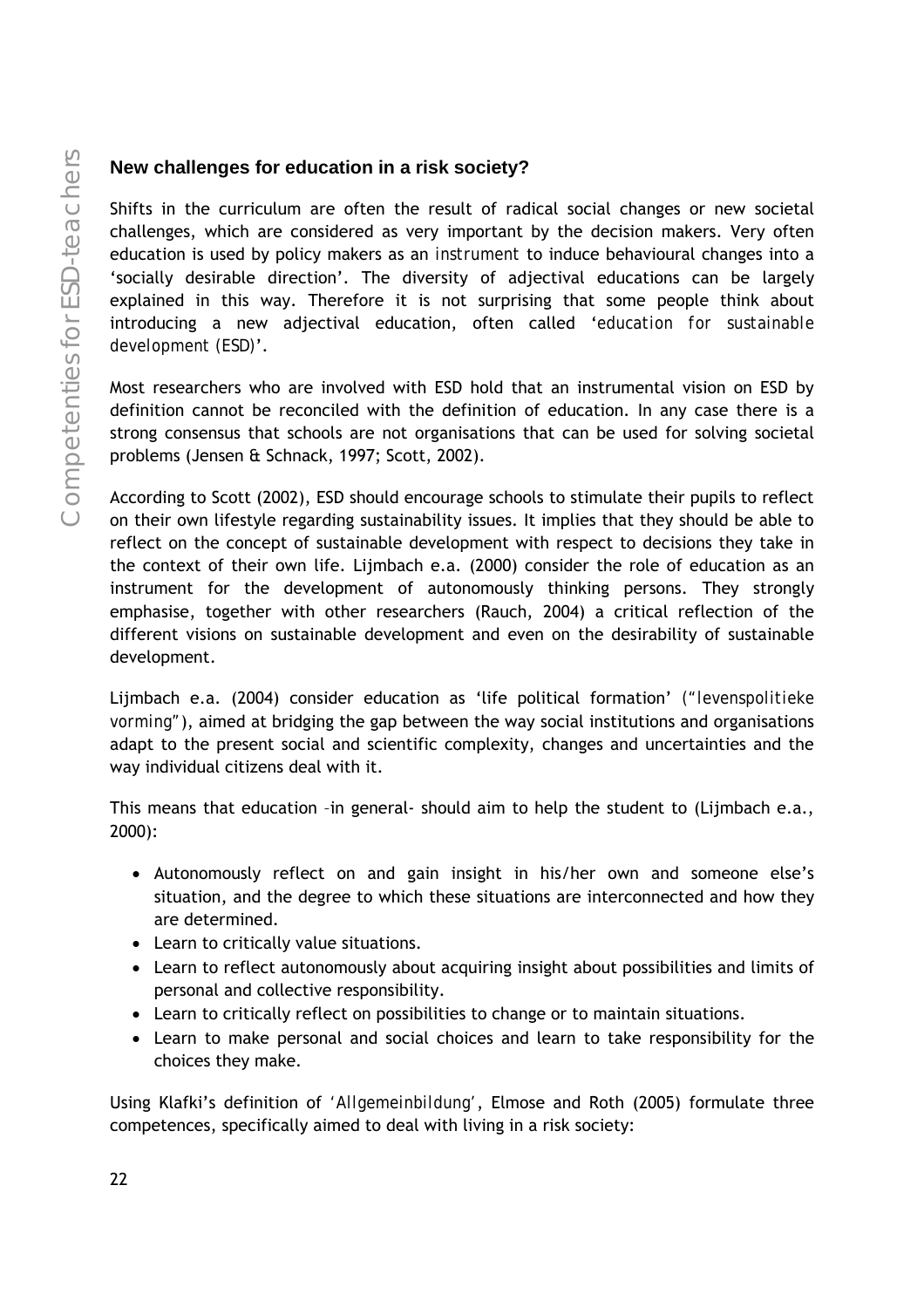- The competence to understand and to change his/her own live conditions.
- Competence to participate in collective decision making.
- Competence to show solidarity with those who are unable to control their living conditions because of a diversity of reasons.

#### **Education for sustainable development: a new adjectival education or a regulative idea?**

For some researchers, involved with curriculum development, the prominent position of sustainable development on many national and international agendas is a sufficient reason to introduce a new and distinct adjectival education in the educational system.

However, there are enough reasons not to do so. The most important reason is that 'sustainable development' is a continuously evolving concept. Human relations with the environment are extremely complex and dynamic (Scott & Gough, 2003). People and organisations learn each time they have to adapt to the changing environment, and the environment responds to the changes of human behaviour and the activities which follow from these changes. Following Richard Norgaard, Scott and Gough (2003) this process is generally referred to as a co-evolution between the society and the environment. There does not exist a package of knowledge and skills, that when properly applied, leads automatically to a sustainable society.

Rauch (2004) considers 'sustainable development' as a regulative idea, which can be considered as an ideal people can strive for, but which inevitably can never be fully realised. Regulative ideas –such as justice, integrity etc.- serve as organisers to connect them with normative aspects, and therefore they are very useful as heuristic structures to reflect on. They give direction to research and learning processes and they can be seen as kinds of pre-concepts, without which no meaningful questions can be asked or problems can be identified.

Some authors consider sustainable development as a guide which is always present in the background and which gives direction when looking for solutions of sustainability issues (Kyburz-Graber, 2003).

In this sense, sustainable development can be considered an ethos that for every citizen, teacher and pupil should always be present at the back of their minds, when taking decisions, at least when they are convinced about the desirability of a sustainable society.

Therefore, existing adjectival educations can be used as entrances to approach issues of sustainable development. Environmental education emphasises environmental problems, but if teachers have the intention to take the issue of sustainable development seriously, they will also link the issue to the economic, social, cultural and political aspects.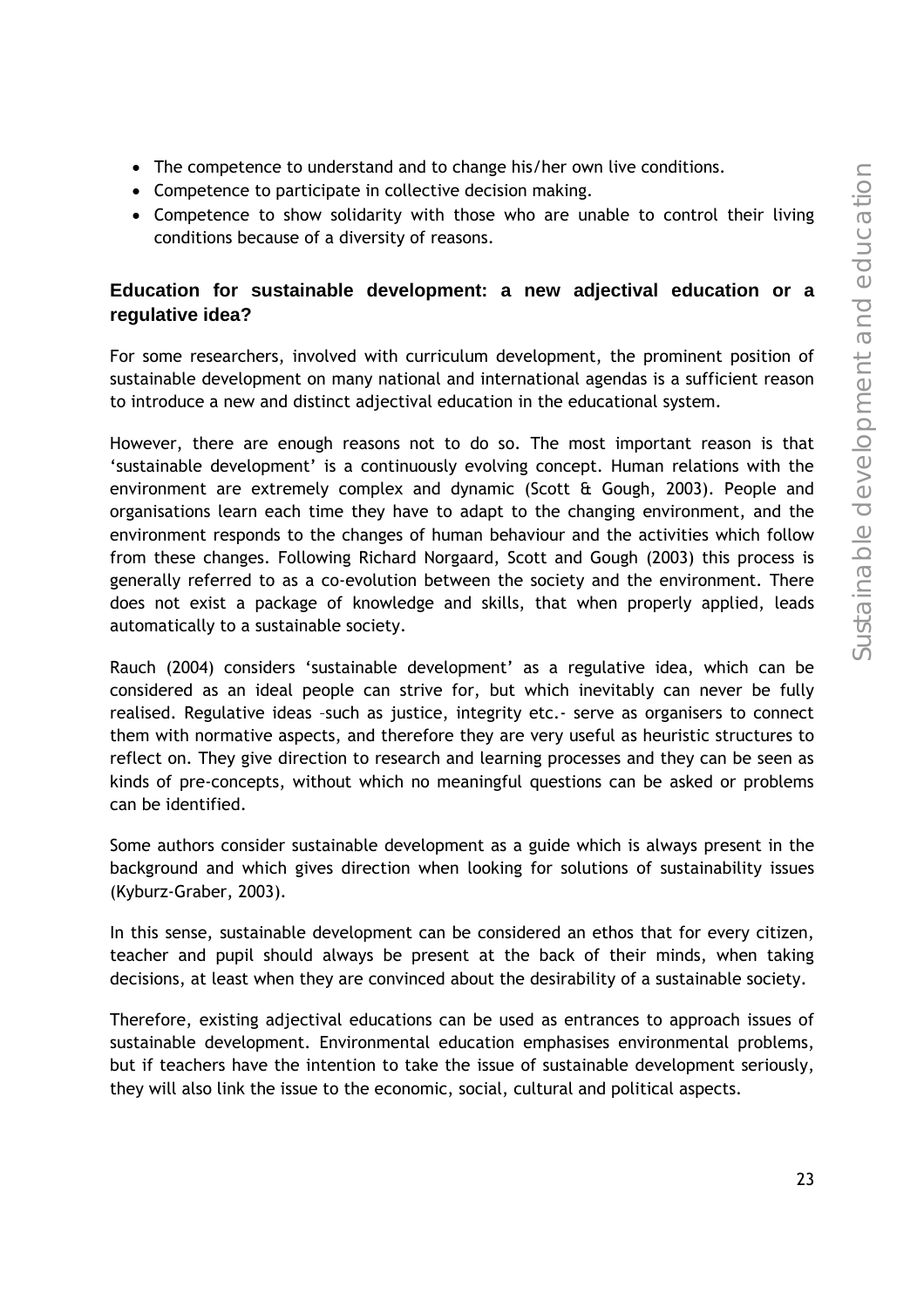Some teachers already made the link between these aspects, when dealing with issues of environmental education, even before the concept of sustainable development was raised in education.

Thus, although we do not advocate an independent adjectival education for sustainable development, the approach we recommend does mean that a teacher who consciously wants to deal with sustainability issues in the classroom, needs specific knowledge, skills and competences. Also new educational teaching and learning methods may facilitate ESD and in this way they can be used as a lever for educational innovations.

This is, amongst others, the major objective of ENSI, an international non profit organisation to introduce new educational methods and to stimulate new types of collaboration and the development of so called dynamic qualities of learners.

**References** 

BECK, U (1992) *Risk Society: Towards a New Modernity.* London: Sage Publications.

DICKEN, P. (2003) *Global Shift. Reshaping the Global Economic Map in the 21st Century.* London, Thousand Oaks, New Delhi: Sage Publications.

ELLIOTT, J.A. (2006) *An Introduction to Sustainable Development*. London & New York: Routledge.

ELMOSE, S. & ROTH, W-M. (2005) *Allgemeinbildung*: Readiness for Living in Risk Society. *Journal of Curriculum Studies* 37 (1), p. 11-34.

EVERS, F. (2005) Communiceren over duurzame ontwikkeling: het grote misverstand. [*Communicating about sustainable development: the great misunderstanding*]. *Voordracht gehouden ter gelegenheid van het symposium "Hoe communiceren over duurzame ontwikkeling" georganiseerd door de Federale Raad voor Duurzame Ontwikkeling op 13 oktober 2005 te Brussel.* 

GOUGH, S. (2002) Whose Gap? Whose Mind? Plural Rationalities and Disappearing Academics. *Environmental Education Research* 8 (3), p. 273-282.

JACKSON, T & MICHAELIS, L. (2003). *Policies for Sustainable Consumption.* London: Sustainable Development Commission. On-line available: http://portal.surrey.ac.uk/pls/portal/docs/PAGE/ENG/STAFF/STAFFAC/JACKSONT/PUBLIC ATIONS/POLICIES.PDF (downloaded: 12 August 2006).

JENSEN, B.B. & SCHNACK, K. (1997) The action competence approach in environmental education. *Environmental Education Research* 3 (2), p. 163-178.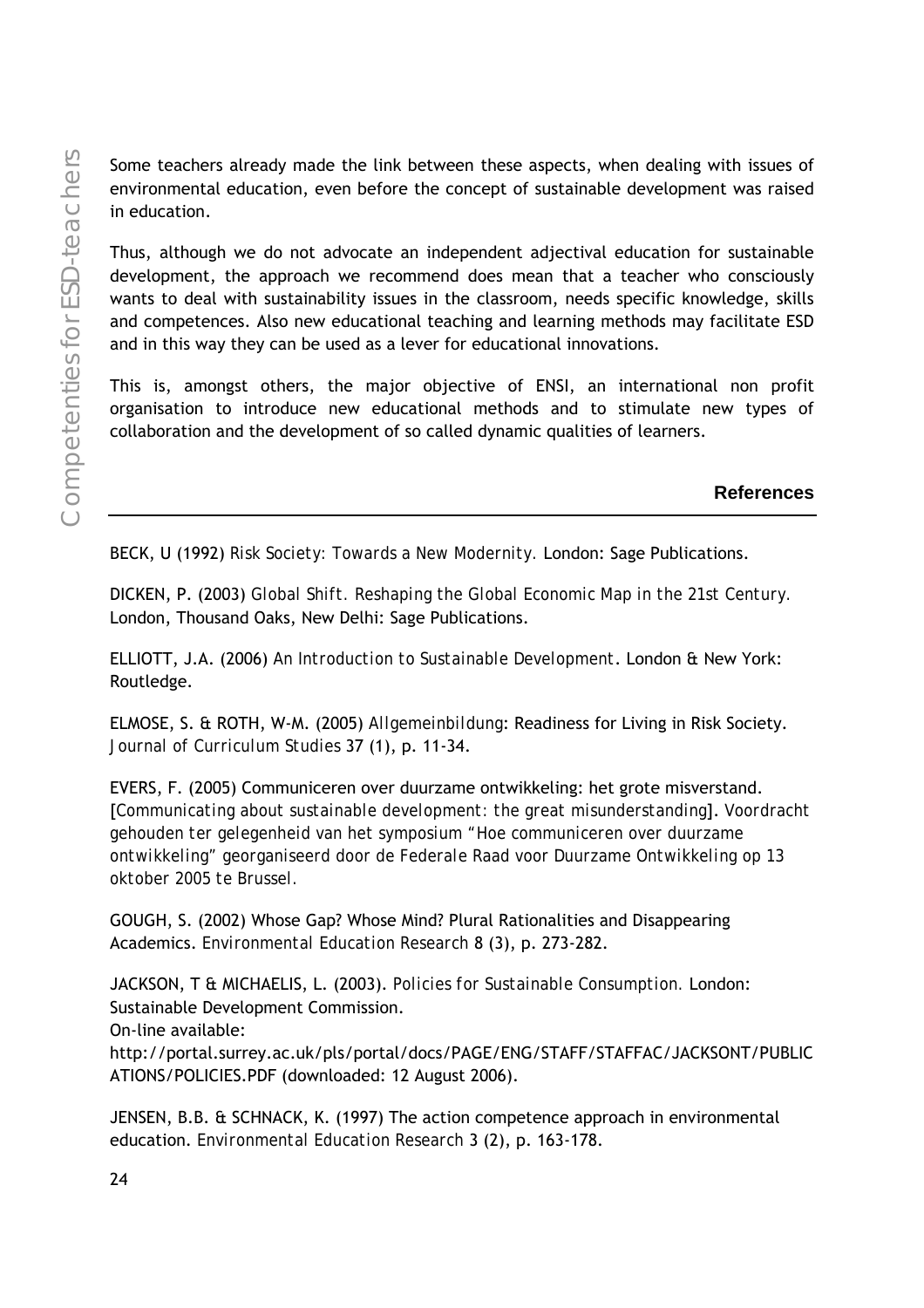KYBURZ-GRABER (2003) Interdisciplinarity and Environmental Education – Two Demands in Teacher Education. *In*: Kyburz-Graber, R., Posch & Peter, U. (red.) *Challenges in Teacher Education. Interdisciplinarity and Environmental Education.* Innsbrück: Studienverlag, p.12-23.

LIJMBACH, S., BROENS, M. & HOVINGA, D. (2000) *Duurzaamheid als leergebied. Conceptuele analyse en educatieve uitwerking.* [*Sustainability as a learning domain. Conceptual analysis and educational elaboration*]. Utrecht: CDβ-Press.

RAUCH, F. (2004) Education for Sustainability: a Regulative Idea and Trigger for Innovation. In: SCOTT, W. & GOUGH, S (Eds.). *Key Issues in Sustainable Development and Learning: A Critical Review.* London: RoutledgeFalmer, p. 149-151.

SCOTT, W. (2002). Education and Sustainable Development: challenges, responsibilities, and frames of mind. *The Trumpeter* , 18 (1). On-line available: http://trumpeter.athabascau.ca/content/v18.1/scott.html (downloaded: 11 August 2006).

SCOTT, W. & GOUGH, S. (2003) *Sustainable Development and Learning. Framing the Issues.* London & New York: RoutledgeFalmer.

STERLING, S. (2001) *Sustainable Education: Re-visioning Learning and Change*. Totnes, Green Books.

TILBURY, D., COLEMAN, V. & GARLICK, D. (2005) *A National Review of Environmental Education and its Contribution to Sustainability in Australia: School Education.* Canberra: Australian Government Department of the Environment and Heritage and Australian Research Institute in Education for Sustainability (ARIES).

WCED (World Commission on Environment and Development) (1987). *Report of the World Commission on Environment and Development: Our Common Future.* Oxford: Oxford University Press.

WIELEMANS, W. (2003) Onderwijs en economie. Op gespannen voet? [*Education and economy: a tense relationship*?] *Impuls*, 34 (1), p. 35-45.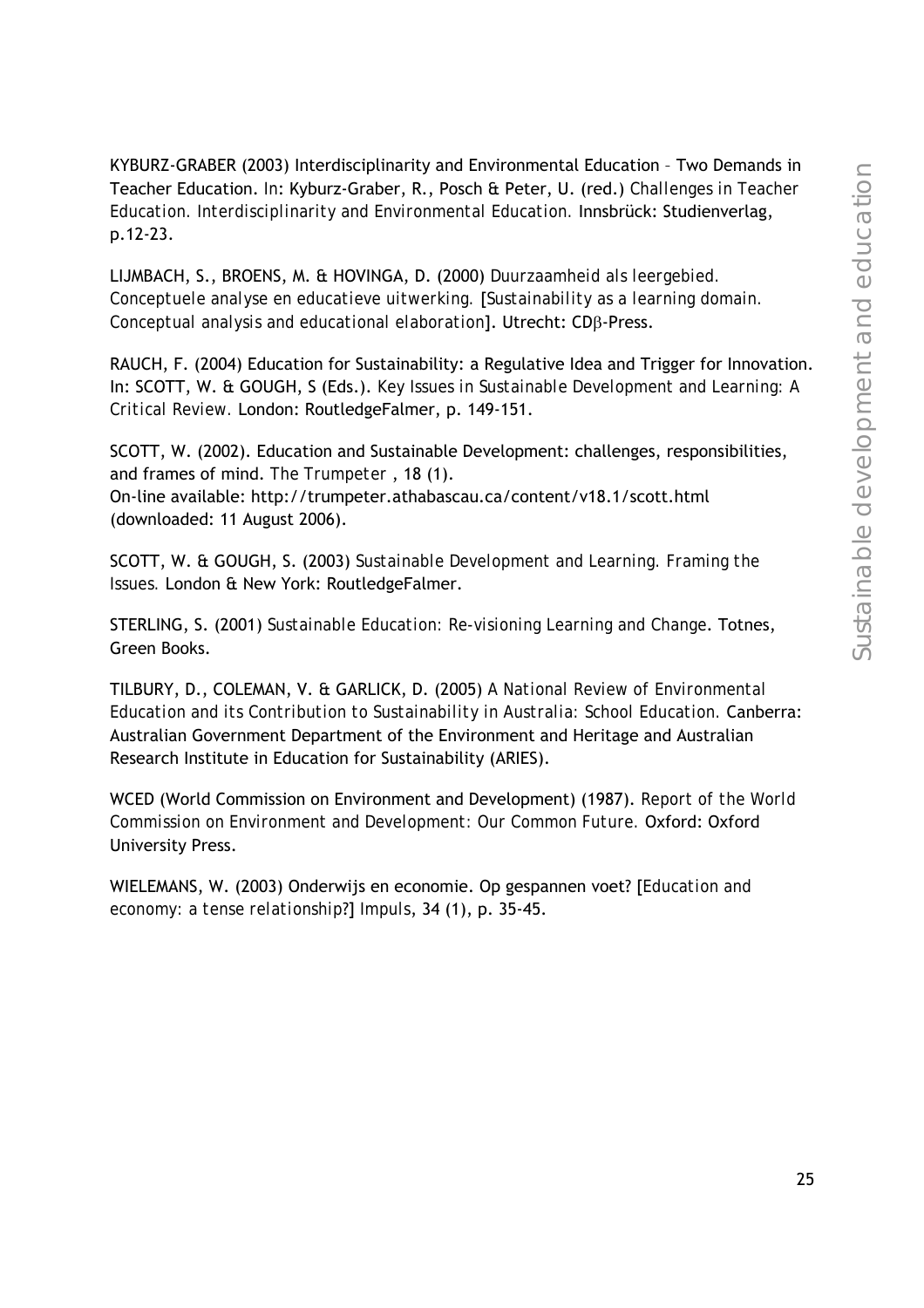

### How to read the model

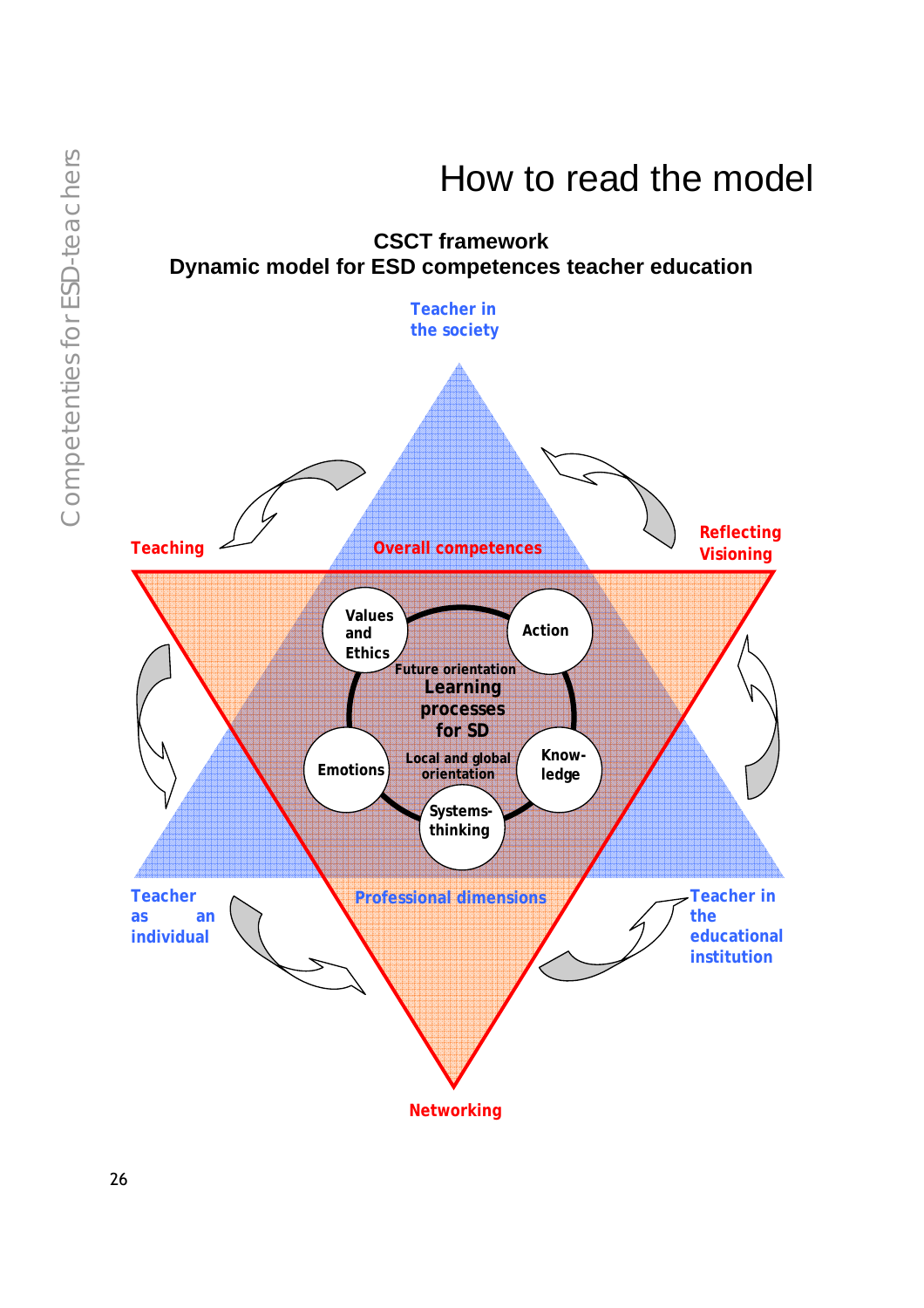#### **Blue triangle: Professional Dimension**

We have to move beyond the idea of the teacher as an instructor. We rather have to envisage teachers as individuals who are in a dynamic relationship with their students, their colleagues and the wider society. It is within this dynamic relationship that we create the conditions that enable genuine learning to develop and progress in ESD. This means that teachers are no longer simply the communicators of knowledge, but members of an institution, which has a collective focus on the way all its members learn and develop, and all of those people are involved in the dynamics of a society that is seeking to confront the issues of sustainability. For all these levels teachers need specific competences, which are explained with the five domains. In addition to these overall competencies are needed.

#### **Red triangle: Overall Competencies for ESD**

There are three overall competencies:

- Teaching.
- Reflecting / visioning.
- Networking.

ESD needs a different and more constructive focus on *teaching*. Teachers have to gain the insight through constructivism, that acquiring competencies is a self-steered and active process, which can be fostered but not created.

For example communication, the first competence, needs to promote more of a balanced dialogue between teachers and learners and between learners themselves. This means that the traditional tasks undertaken by teachers such as teaching, instructing and communicating will change as ESD develops. Besides the communication within the educational institution publication of projects and efforts are crucial (exhibitions, theatres, songs, cabaret books, public media, web-pages …) so that parents and the community is invited to take part in this school-process.

The second two competences have even greater emphasis in ESD, because ESD has to take into account future orientation as well as local and global orientation. *Visioning* and creating new perspectives are important tasks because the transformative role of education is a key issue in ESD. Action will change as a product of *reflecting* and visioning, because such future action will take into account reflection on what has happened, and use this as a means to envision a transformation that will create new solutions and new ideas. Action research is an effective tool to foster such reflection and visioning in order to improve teacher competencies.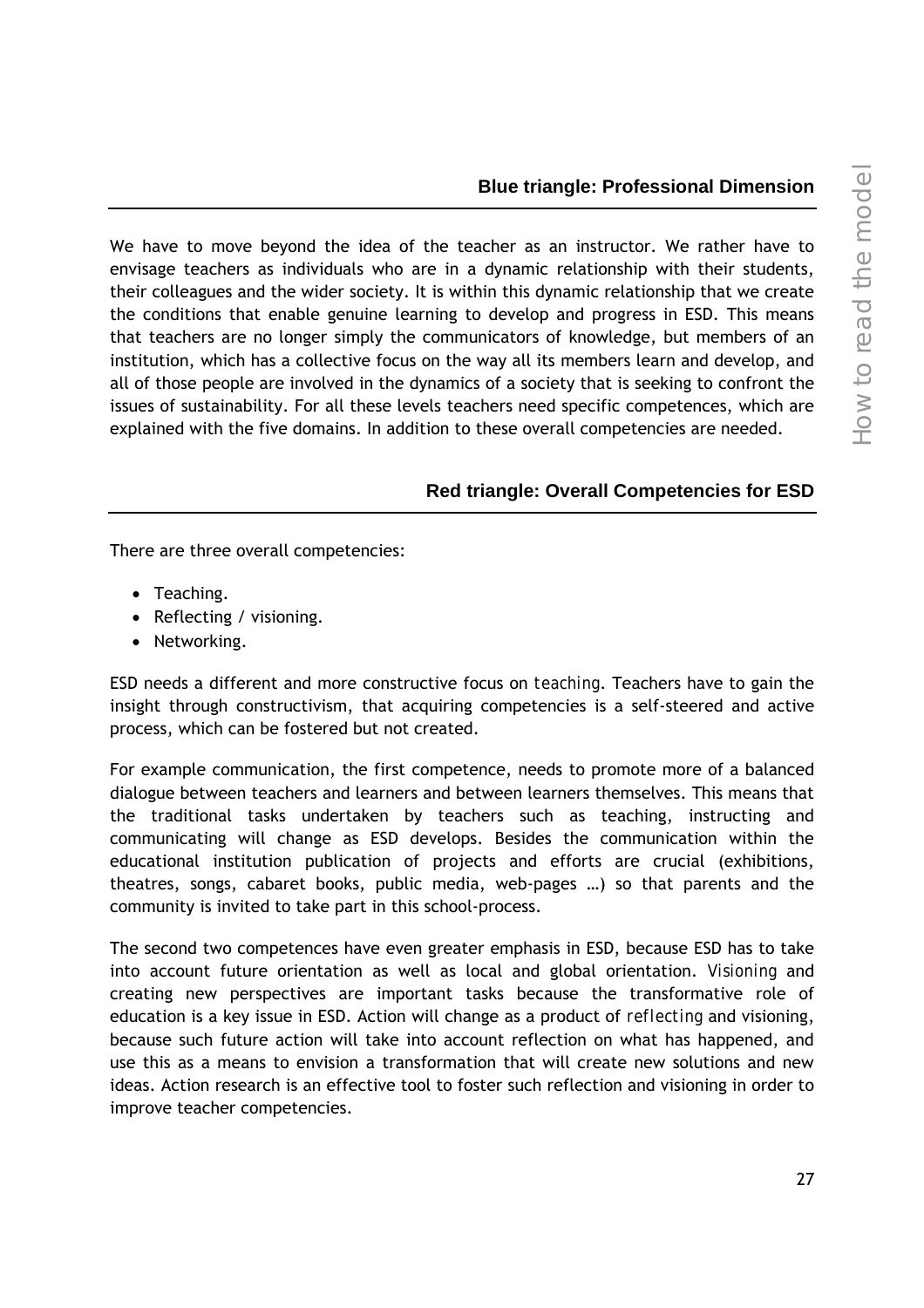ESD as a common concern has to be realized within an interdisciplinary team. No one can do ESD alone, it is a common effort and everyone brings his or her strengths and weaknesses to the project. *Networking* with other partners in and out of school is also necessary in order to create a learning environment with an ongoing spiral containing, visioning, planning, acting and reflecting. ESD concerns real life problems and issues and requires the creation of learning opportunities in society. Also with networking publishing competencies are important (compare with the section on teaching).

Competences for communicating in an effective way and organizational skills are referred to in the blue triangle professional dimensions and not explicitly mentioned here.

#### **How to read the model**

*The relationship between the professional dimensions and the overall competencies refer to all the possible combinations. The two triangles should be regarded as twistable. Opposite angles have the strongest relationship with each other.* 

#### Examples:

- The teacher in the educational institution needs especially competences in teaching, communicating and mediating on various levels such as: with students, teacher colleagues, leadership and educational board.
- But this is not sufficient. To do ESD you need as an individual teacher to be able to create and formulate visions based on reflective activities.
- The teacher and the educational institution are part of the society and there is always a given relation between the three. ESD requires openness, understanding and action, which are relying on competences such as networking, cooperating and publishing.

#### But also:

• The teacher has the competence of organizing and fostering networking while teaching through cooperation between classes and students of different levels.

#### *Function of the five domains of competencies*

In teaching and learning for ESD, all five domains (knowledge, systems thinking, emotions, ethics and values and action) have to be applied to each of the professional dimensions and they also relate to all overall competences.

Finally the content of ESD has to be related to the future development and to local as well as global context.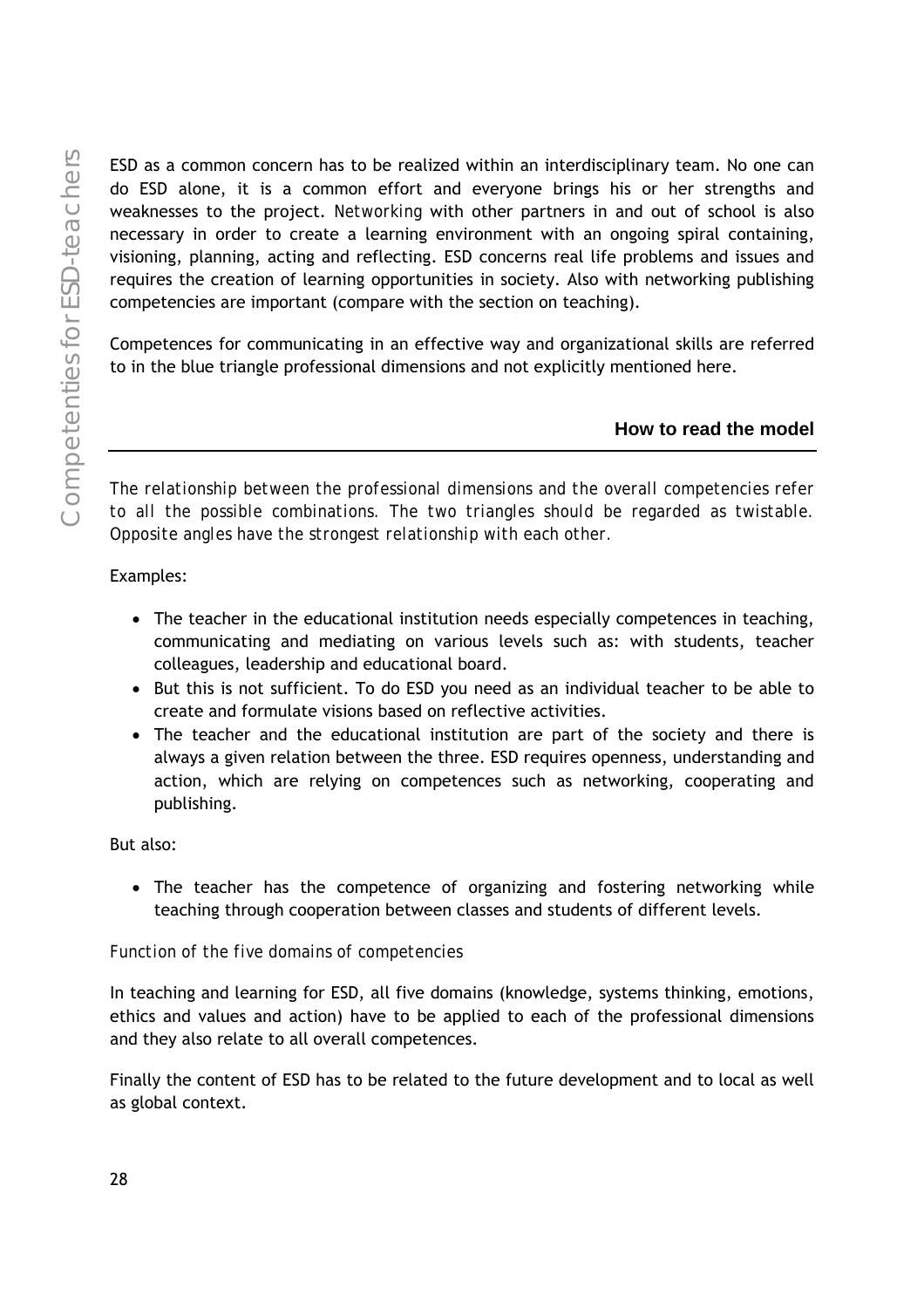We invite you to look at some of the case studies to find out which domains are especially fostered on the different professional levels but also in connection with the overall competencies.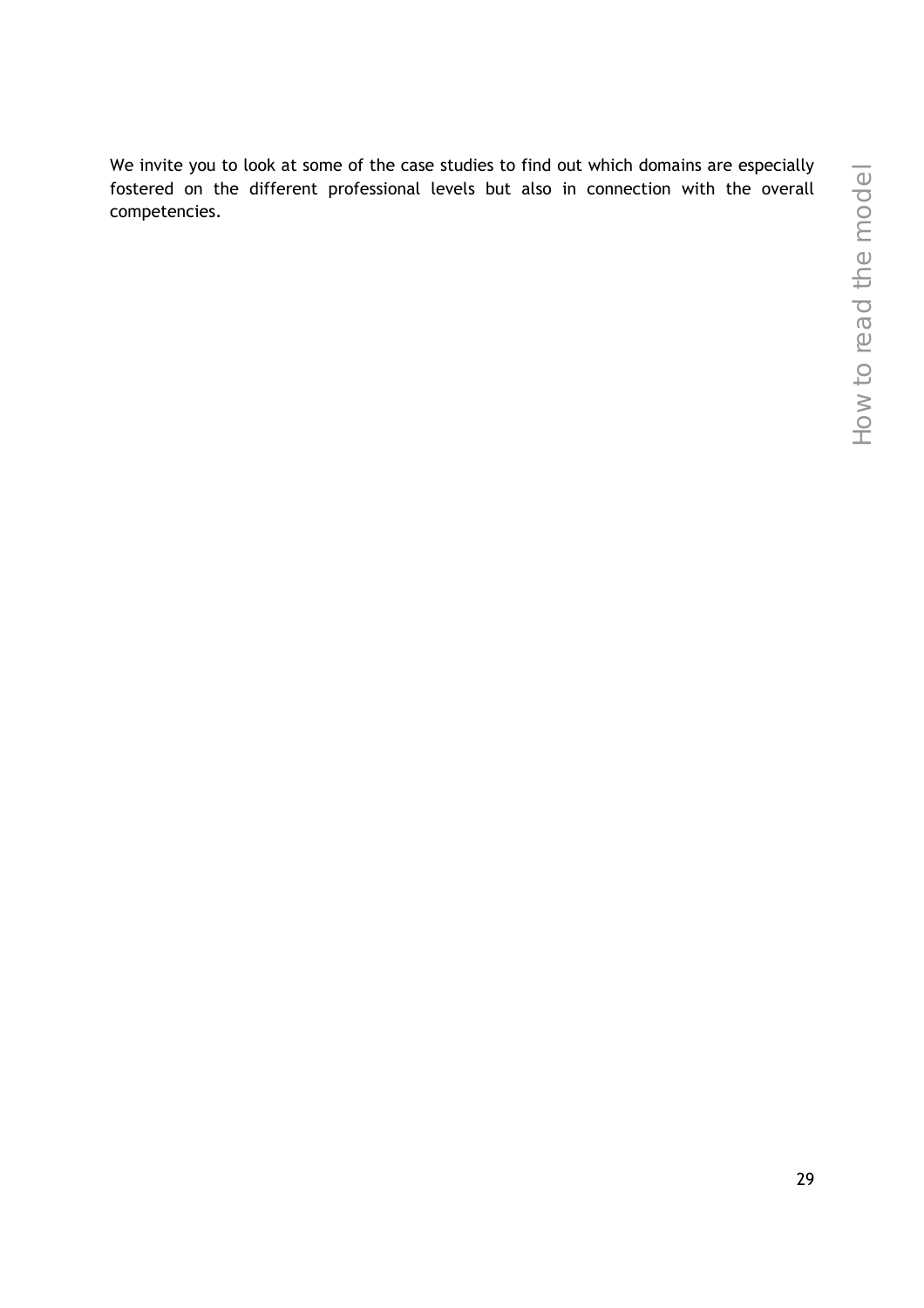# Development of the dynamic model for ESD competences in Teacher Education

The CSCT competence model was developed by the whole international group in a three year long process both at workshops and discussions at the meetings and in between. The following pages show three main steps of the competence model developed at the meetings in Szendendre (Hungary) 2005, Barcelona (Spain) 2006 (Spain) and Leuven (Belgium) 2007. The meeting in Klagenfurt (Austria) 2007 was more oriented towards the case studies.

A comparison of the three stages might show inter alia:

- The second and third versions differentiate between the core elements of competences in ESD and framework aspects like overall competences and general professional dimensions of teacher work.
- This is a trial to structure the many elements which seem important for ESD and make the chart clearer to the reader although it is hard to make complex interrelations easily readable.
- In the last version we tried to combine the images of structure (triangles) and dynamic features (errows). This refers to the theoretical concept of the model: competences for ESD in teacher education have to develop while planing, implementing and reflecting initiatives. For this process the modell offers guiding elements or reference points.

The central element is learning for Sustainable Development. The group was quite clear about this core principle when talking about competences for ESD already at the Fano meeting 2005. This elemend "survived" changes of the charts.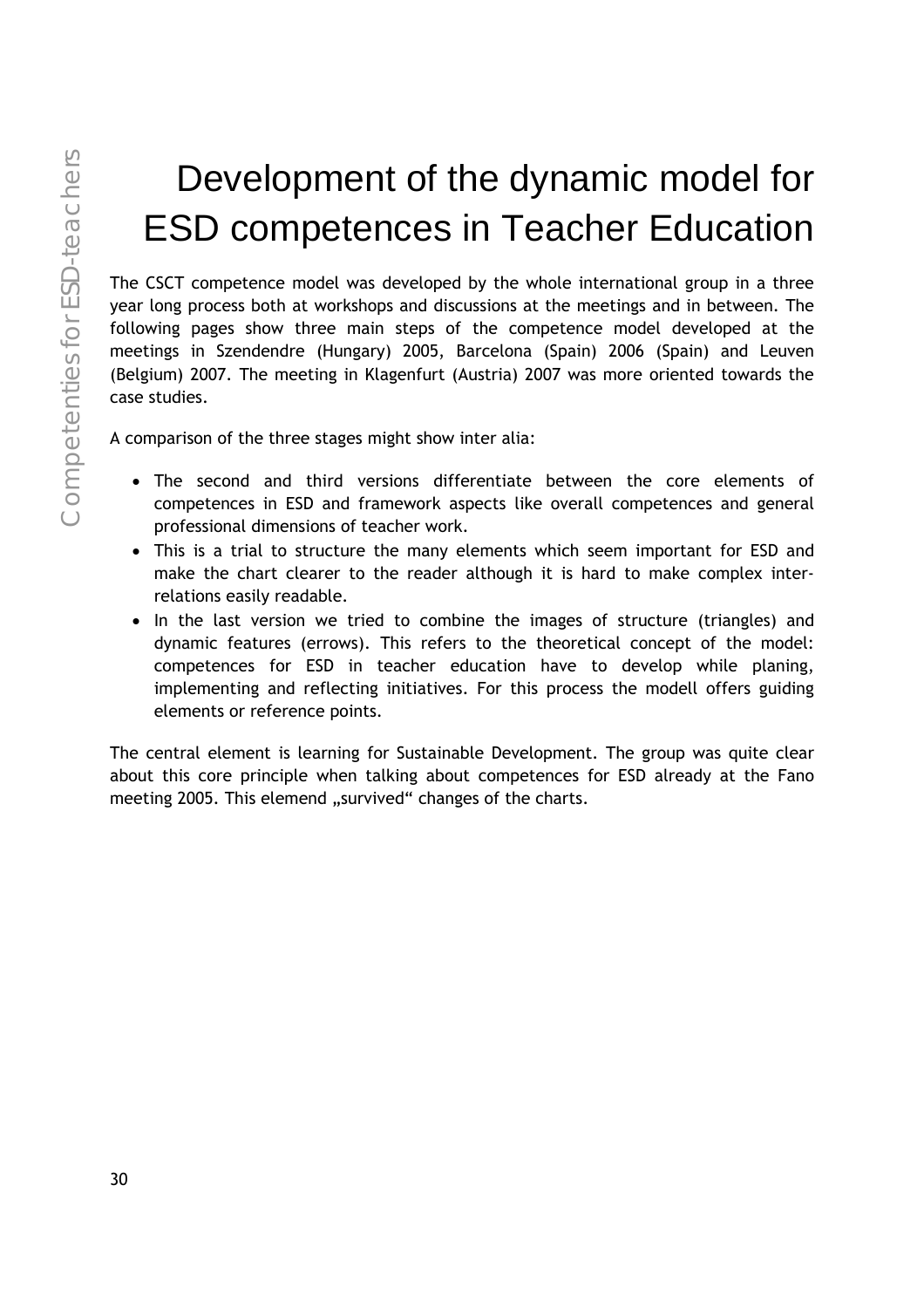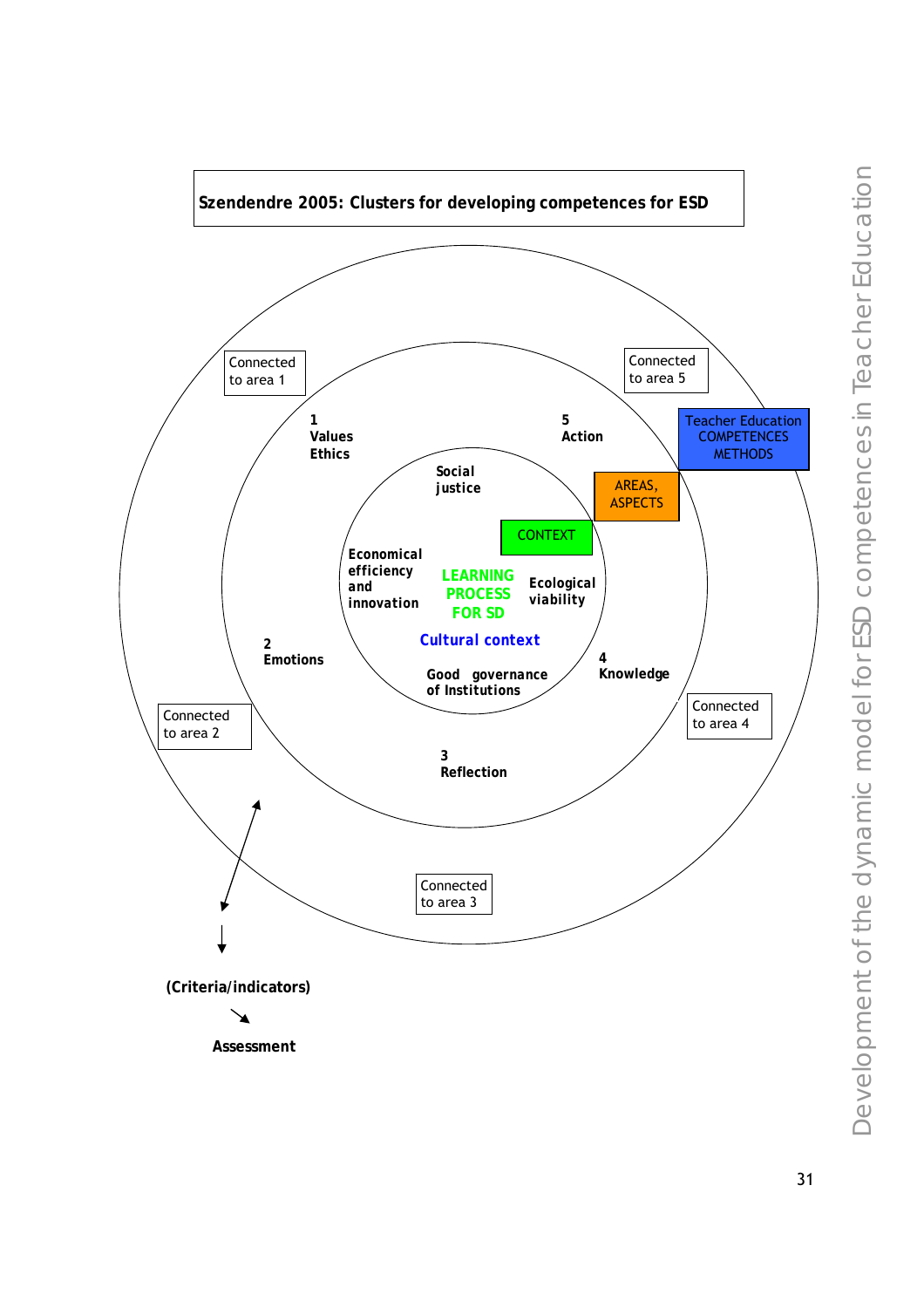



**Reflection**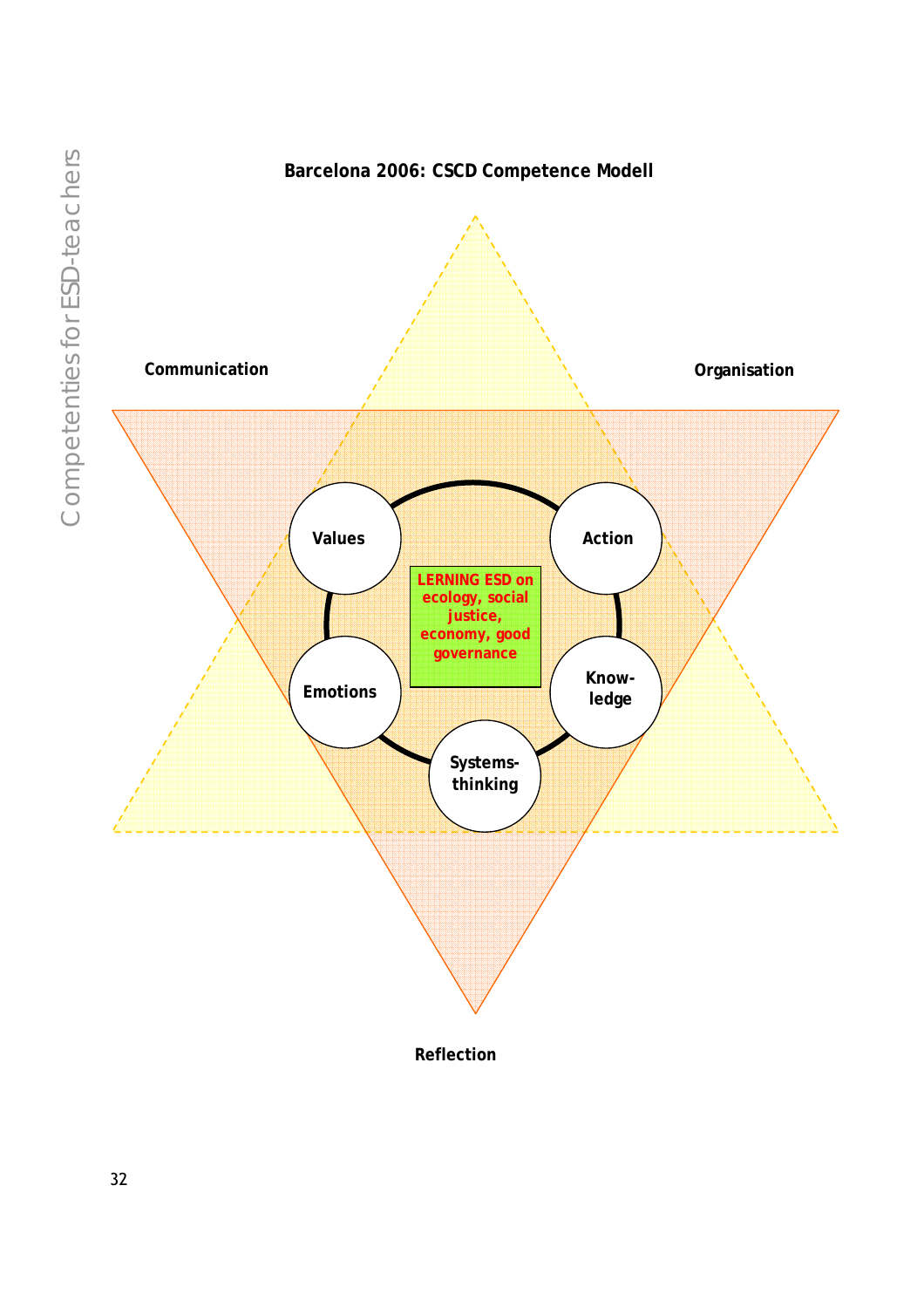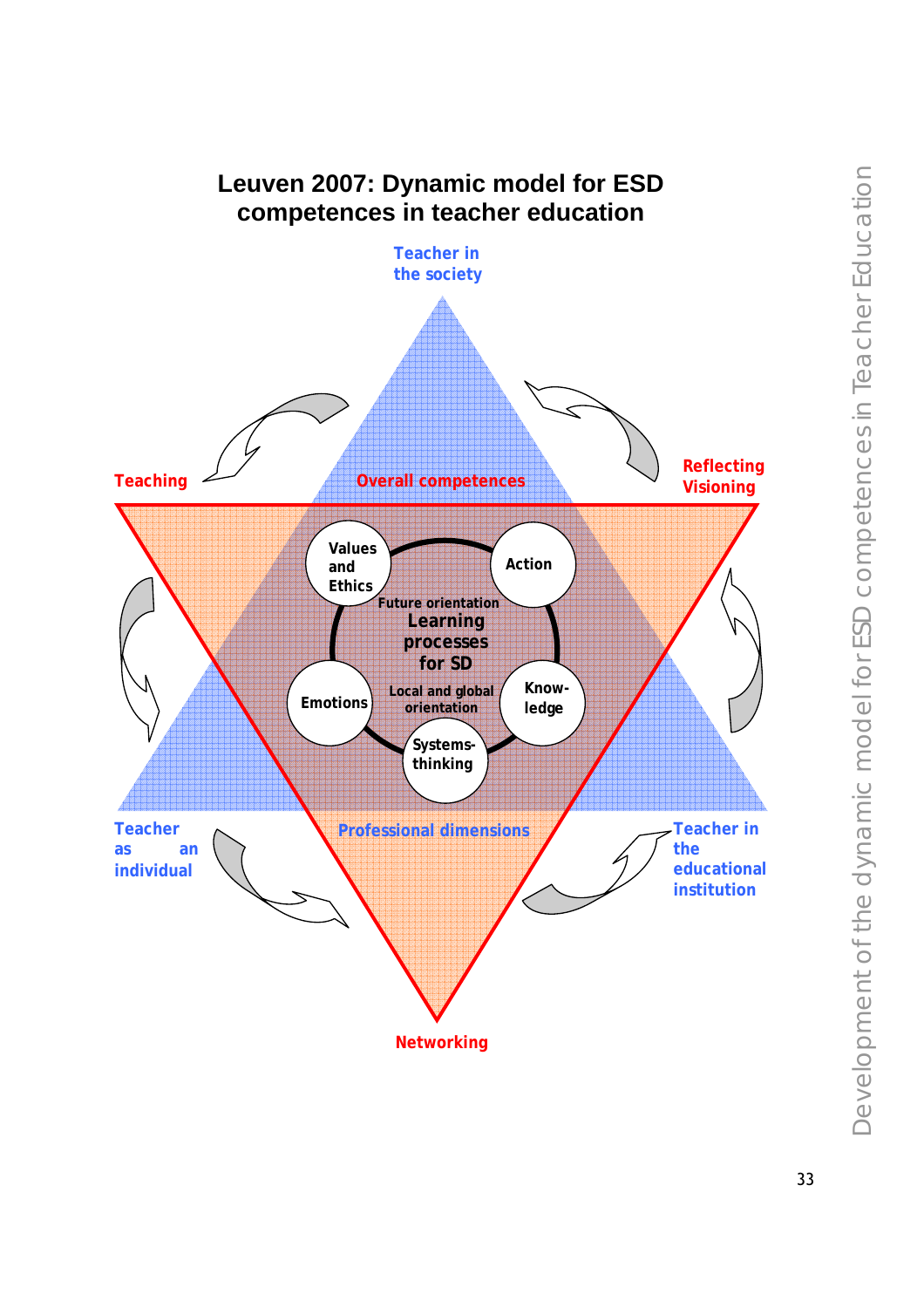### Competence Concept

#### **The concept of 'competence': from input tot output oriented**

This text is mainly based on the concept of 'competence' developed in: RAUCH,F., STEINER, R., & STREISSLER, A. (2007). Kompetenzen für Bildung für nachhaltige Entwicklung von Lehrpersonen: Entwurf für ein Rahmenkonzept. [*Competences for education for sustainable development for teacher students: a conceptual framework*]. In: B. BORMANN, & G. de HAAN (Eds.), Kompetenzen der Bildung für nachhaltige Entwicklung. Operationalisierung, Messung, Rahmenbedingungen, Befunde (S. 141-158). Wiesbaden: VS Verlag. (In German).

The competence concept has been object to discussion for a long time. Particularly, the switch from input to output orientation, with the aim to measure educational gains has been discussed. Educational planning of contents and methods (input) by the teachers for the learners cannot be done anymore without stating which learning goals are to be aimed, which competences (output) the learner should acquire and how these goals and competences can be reached. This shift of paradigm is strongly related to the economic thinking by the educational policymakers about the concept of accountability, which gave origin to league tables of schools and universities and the audit cultures. Two important examples, which confirm this trend, are the PISA and TIMSS comparative studies.

#### **Competences and education of learners**

The last years there is an ongoing discussion about output oriented models and about basic competences for teachers. The reason for this focal shift was the insufficient quality of teacher education. For example, Hascher & Altrichter (2002) describe teacher education in Austria as a 'conglomerate of unconnected knowledge'.

Some research projects about teacher education clearly show that teaching, which is the core business of the teacher, often receives much less attention compared to domain knowledge, such as biology, geography etc. Often, the content of a course is strongly influenced by the lecturer's preference and is not necessarily oriented towards the future praxis of the teacher student (cf. Oelkers & Oser, 2000; Oser, 2002; Terhard, 2002).

In recent discourses about educational research, it is frequently reported that the message of professionalism about the core business of education insufficiently reaches the teacher student. While there is a growing consensus about the meaning of learning competences as a prerequisite for educational quality, the integration of co-responsibility for school development and for further development of professionalism is a rather new phenomenon.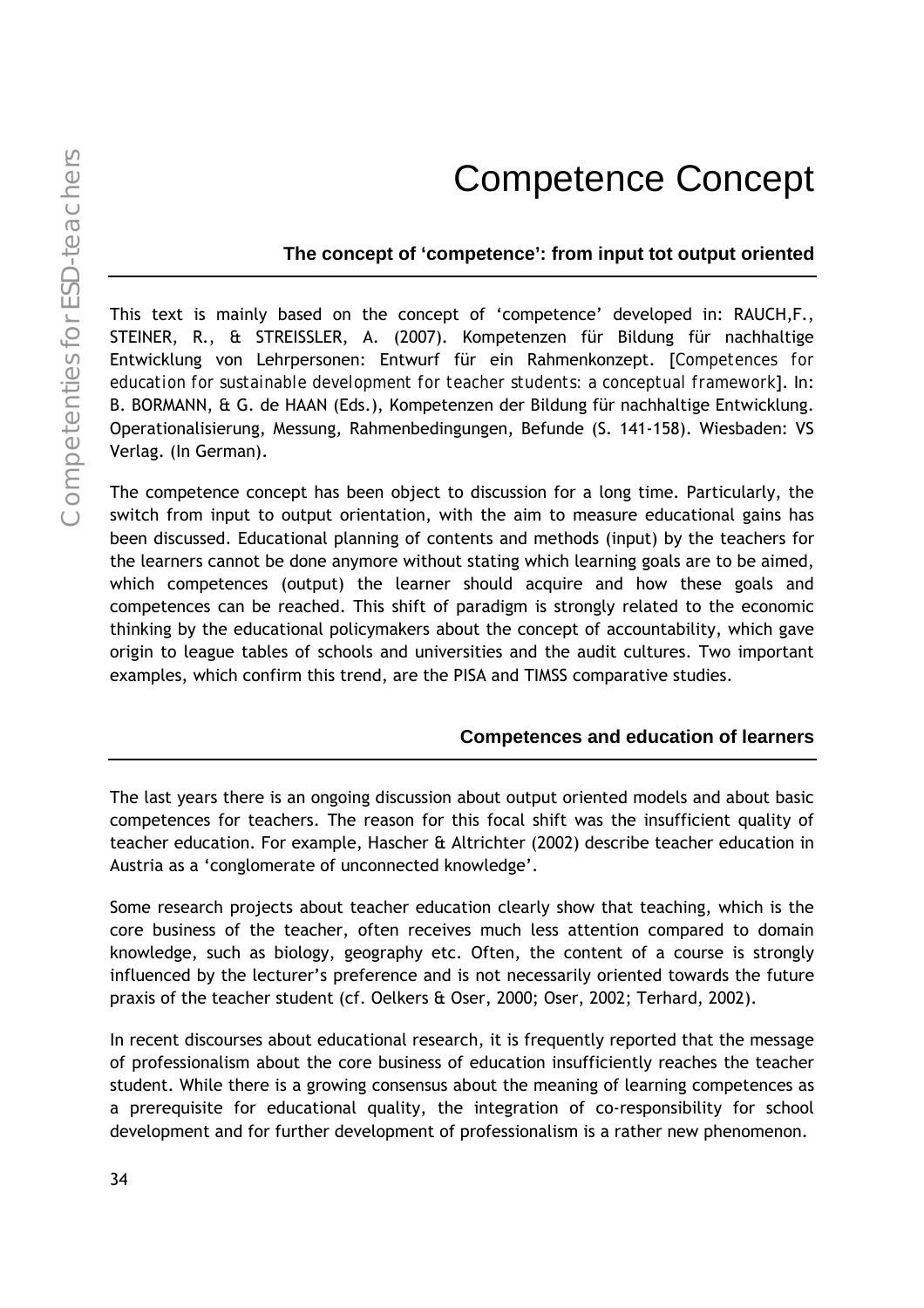Krainer (2003) introduces four dimensions for professionalism –action and reflection, autonomy and networking – which help to grasp the actual trend for more team and project work, involvement of parents and the school environment, even as more cooperation with partner institutes and professional communication. Also Stern and Streissler (2006) found in their empirical research project about professional development of Austrian teachers in the domain of natural sciences, that in the different areas of action of the teachers very different competences are needed. While in the classroom pedagogical, psychological and didactic skills are important, in the school and the community, teamwork, cooperation, school development and public affairs play an important role. Reflection on the teacher's actions, conscious steering of his/her own professional development, 'reflection' about work attitude and reflection about the concept of education, are also features of the professionalism of teachers.

## **Problem fields of the concept of 'competence'**

When dealing with the concept of competence some problems are encountered: the concept of competence has been used in different ways. In the Austrian discussion about education, competences were understood as key qualifications, social competences, 'soft skills', cross-curricular competences or 'dynamic skills' (Lassnigg, Mayer & Svecnik, 2001). Often the concept of competence was confused with 'qualification' or 'standard'.

The OECD (2005) differentiates between three categories of competences:

- key competences for the **interactive use of tools**, such as knowledge, media and resources;
- the competences for **acting autonomously;**
- competences for **interacting within socially heterogeneous groups**.

The necessity to think and act in a reflective way is considered a central element in this competence. Reflexivity does not just mean the skill to act routinely when dealing with a particular situation, but also to deal with changes, to learn from experiences, and to think and act critically (OECD, 2001).

In the UNESCO report *'Learning: the treasure within'* (UNESCO, 1996), Jacques Delors (1996) recognizes four pillars for education of 21st Century: learning to know, learning to do, learning to be and learning to live together. They partly correspond with the frequently used competence fields: domain competences, methodological competences, personal competences and social competences (Erpenbeck & Rosenstil, 2003).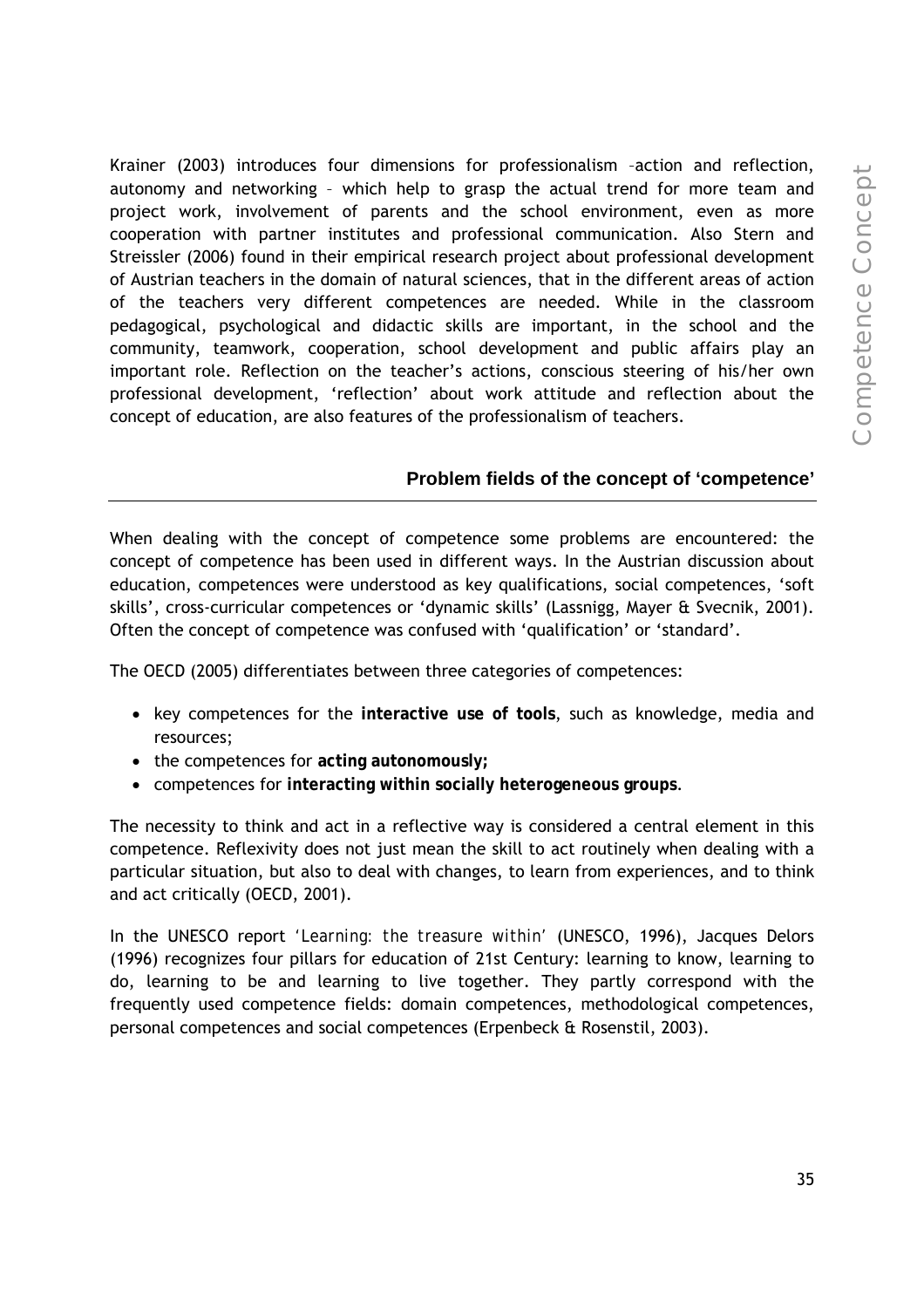De Haan (2001) introduced the concept of '*Gestaltungskompetenzen*' ('shaping competence') and made it a central concept of the BLK-21<sup>2</sup> programme in Germany.

*Gestaltungskompetenz* refers to the skill of applying knowledge about sustainable development and recognizing problems about non-sustainable development. This means, being able to draw conclusions about ecological, economic and social developments and their mutual dependency, based on analyses of the present and studies about the future; and starting from these conclusions he/she should also be able to take decisions which he/she can bring into action politically both as an individual and as a member of a community.

Weinert (2001) is warning of two 'assumptions': that a small set of key competences is sufficient and the gain of a broad knowledge becomes obsolete and secondly that the new skills can be used automatically on the 'right' place. This refers to the problem of transfer: to which measure is it possible to transfer qualifications, acquired in one particular situation, to another situation?

A fourth problem relates to the focus on the individual who should acquire competences during his or her whole life time in order to exist in the neo-liberal labour and community model. This view tends to require a 'shift of responsibility' to the individual. Structural aspects and particularly poor learners in the 'mainstream' educational system and in the system of further education are not supported. Without changing the priorities on the systemic level of the educational system, the acquisition of certain competences, such as interdisciplinary thinking and teaching or skills such as communication and project management, remain an 'accidental' side product of the educational system, instead of putting them more central for all teachers and learners by changing the curricula and the introduction of new teaching principles or the reinforcement of already existing teaching principles.

A fifth problem arises out of the norm setting of the concept of competences. Even when curricula and teaching principles are reoriented from input to desired outputs, it doesn't tell anything about the actual practice of the teachers and learners. As long as the educational culture -and in particular the assessment culture- will not change, the concept of competence will remain a modern meaningless phrase.

Furthermore, competences do not exist for themselves but always as a look to a wanted outcome.

-

<sup>&</sup>lt;sup>2</sup> BLK: Bünd-Länder Kommission (Bund-Länder Commission for Educational Planning and Research Promotion)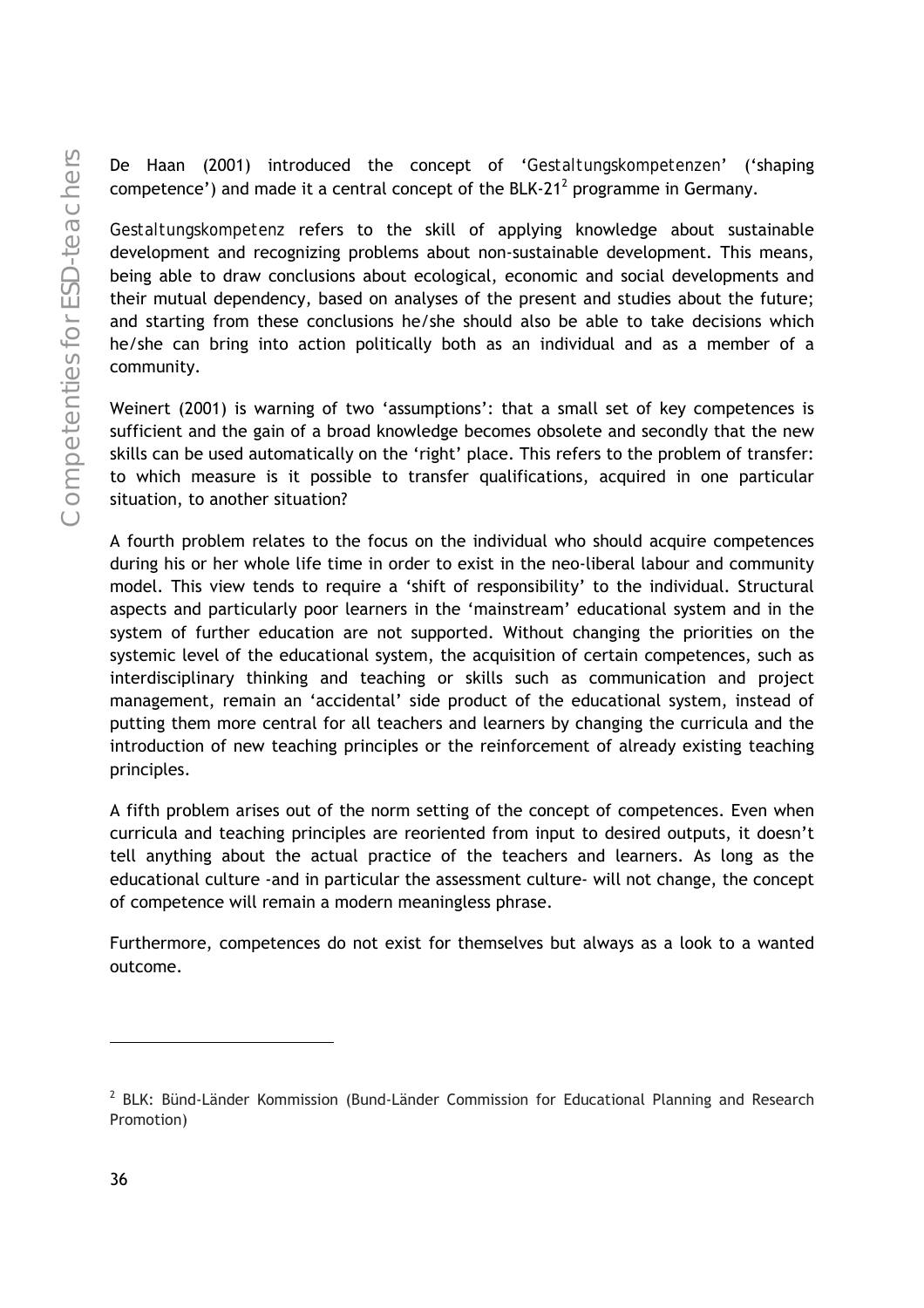Competences are also social constructs, which are based on values and ideological assumptions (Rychen & Salganik, 2003). Defining competences is also an ethical and political assignment. A possible consequence may be that the competence oriented approach prescribes unintended or intended paradigms of the neo-liberal market and the Western community systems.

#### **References**

de HAAN, G. (2001) Bildung für Nachhaltige Entwicklung. Globale Perspektiven und Neue Kommunikationsmedien. "Was meint Bildung für nachhaltige Entwicklung" und was können eine globale Perspektive und neue Kommunikationsmöglichkeiten zur Weiterentwicklung beitragen? In: Herz, O., Seybold, H.J. & Stroble, G., 29-46.

DELORS, J. (1996) Learning – The treasure within; report to UNESCO of the international commission on education for the Twenty-first Century. Paris: UNESCO Publ.

ERPENBECK, J. & von ROSENSTIEL, L. (Eds.) (2003) Handbuch Kompetenzmessung. Erkennen, verstehen und bewerten von Kompetenzen in der betrieblichen, pädagogischen und psychologischen Praxis. Stuttgart: Schäffer, Poeschel.

HASCHER, T. & ALTRICHTER, H. (2002) Editorial – Standards in der Lehrerinnen- und Lehrerbildung. *Journal für Lehrerinnen- und leherbildung*, 1/2002, 4-7.

KRAINER, K. (2003). Beiträge zum Mathematikunterricht. "Selbständig arbeiten – aber auch gemeinsam und kritisch prüfend!" Aktion, Reflexion, Autonomie und Vernetzung als Qualitätsdimensionen von Unterricht und Lehrerbildung. In: Henn, H.W. (Ed.), 25-32.

LASSNIG, L., MAYER, K & SVECNIK, E. (2001) Austria. Country Contribution Process conducted by the DeSeCo project.

OELKERS, J. & OSER, F. (2000) Die Wirksamkeit der Leherbildungssysteme in der Schweiz. Umsetzungsbericht. Programmleitung Nationales Forschungsprogramm 33 und Schweizerische Koordinationsstelle für Bildungsforschung, Bern und Aarau. On-line available at: **www.skbf-csre.ch/information/nfp33/ub.oelkers.pdf** (downloaded 19 November 2007).

OSER, F. (2002) Standards in der Lehrerbildung – Entwurf einer Theorie kompetenzbezogener Professionalisierung. *Journal für Lehrerinnen- und leherbildung*, 2(1), 8-9.

RYCHEN, D.S. & SALGANIK, L.H. (Eds.) (2003) *Key Competences for a Successful Life and a Well-Functioning Society*. Cambridge (State of Washington) and Göttingen: Hogrefe&Huber.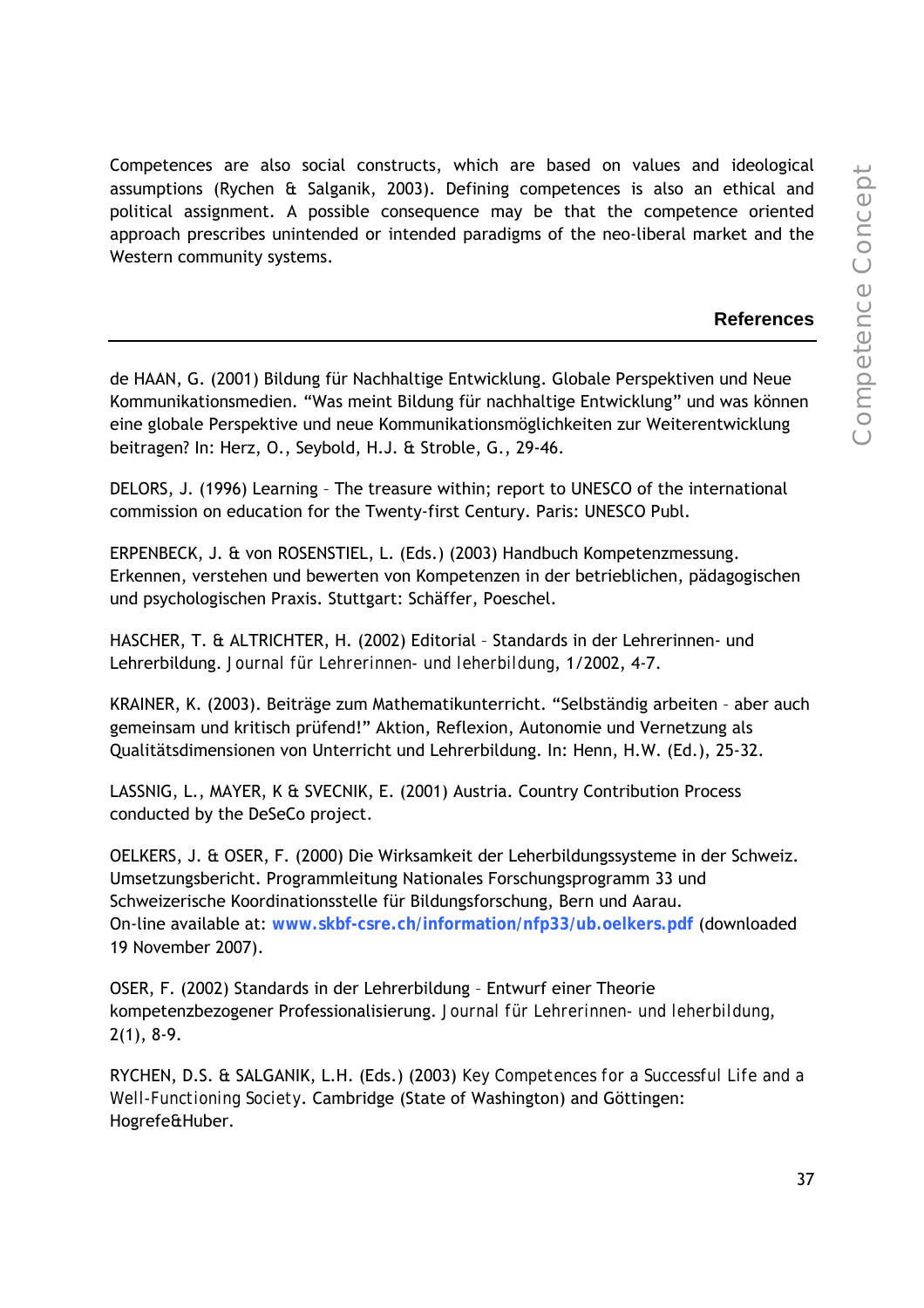STERN, T. & STREISSLER, A. (2006) Professionalitätsentwicklung von Lehrer/innen(teams), Studie im Auftrag des MNI-Fonds, IMST-3Project, unpublished project report.

TERHARD, E. (2002) *Standards für die Lehrerbildung. Eine Expertise für die Kultusministerkonferenz. Institut für Schulpädagogik und allgemeine Didaktik*. ZKL-Texte Nr. 24. Münster: Westfalische Wilhelms-Universität.

WEINERT, F.E. (2001) Defining and selecting key competences. Concept of Competence. A Conceptual Clarification. In: Rychen, D.S. & Salganik, L.H. (Eds.) Defining and selecting key competencies, Cambridge (State of Washington) and Göttingen: Hogrefe & Huber.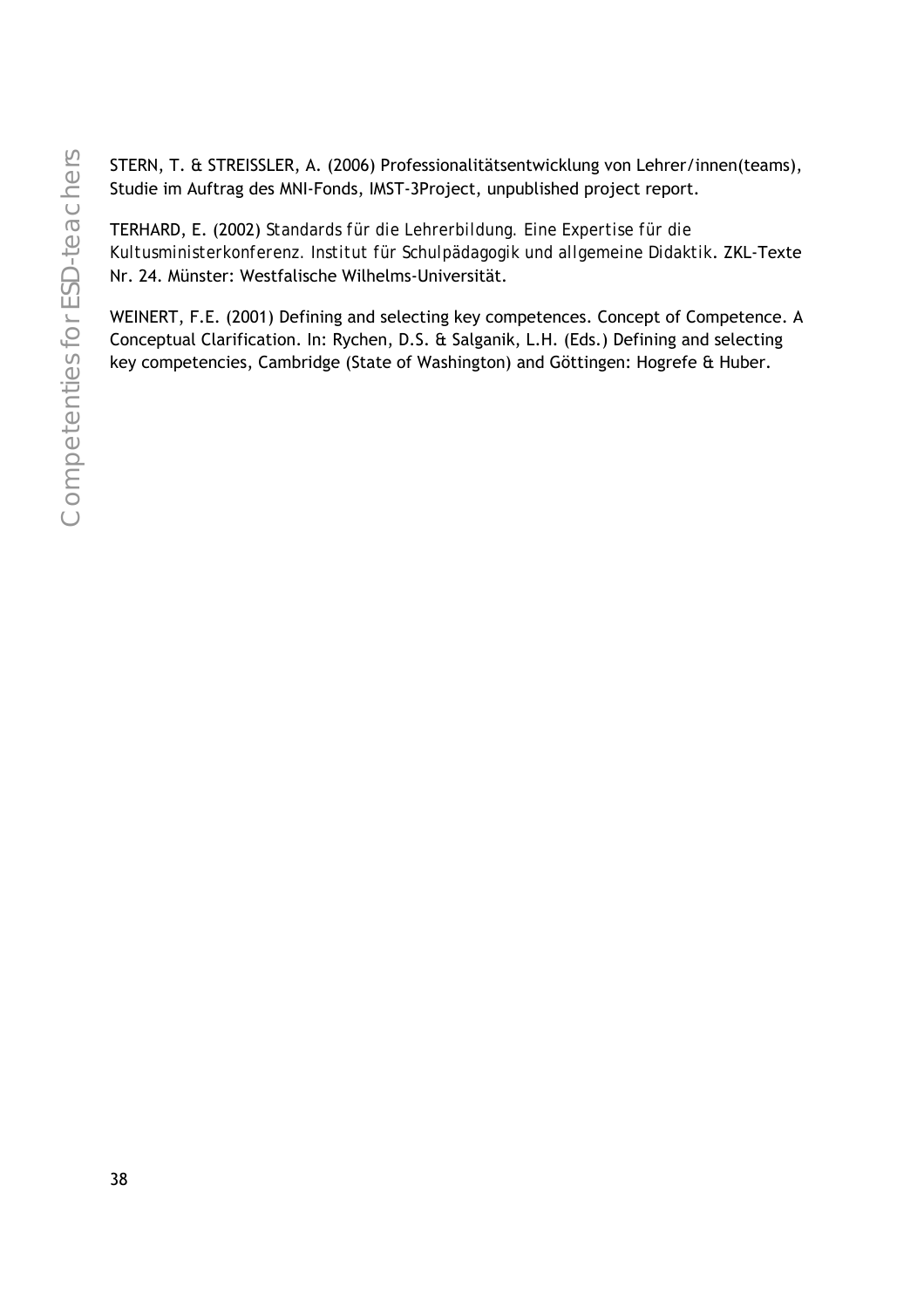# Five domains

**five crucial perspectives on competencies in education for sustainable development** 

### **Our concept of competences**

Since several years the term "competence" is used in an inflationary way and without distinctive differentiation, not only within the working context or in the connection with educational issues but also in personal and societal everyday life.

The definition of what is hidden behind the term of competency proves to be enormously difficult, and moreover different terms often are used synonymously.

Rychen  $\hat{a}$  Salganik (2003), editors of the final report of the OECD-project "Defining and Selecting Key Competencies" (DeSeCo), who designed a conceptual framework for the definition and evaluation of key-competences, state: "In public discourse and sometimes also in specialized literature, there is a tendency to use terms such as skills, qualification, competence, and literacy either imprecisely or interchangeably, in order to describe what individuals must learn, know, or be able to do to succeed in school, at workplace, or in social life." (Rychen & Salganik 2003, p. 41). They specify the concept of competence as "the ability to successfully meat complex demands in a particular context through mobilization of psychosocial prerequisites (including both cognitive and non-cognitive aspects" (ibid), and as a "complex action system encompassing cognitive skills, attitudes, and other non-cognitive components" (ibid, p.51).

Rychen and Salganik also point out the danger of reducing the competence concept to only one of it's dimensions, as it often happens when assessing competences in school tests as well as in large-scale assessments, where it is traditionally restricted to cognitive components. Competent performance or effective action implies the mobilization of knowledge, cognitive and practical skills as well as social and behavior components such as abilities, emotions, and values and motivations. A competence – as a holistic notion - is therefore not reducible to its cognitive dimension (Rychen & Salganik, 2003).

According to Jacques Delors (1998) in the UNESCO-Report "Learning: The treasure within", learning is based on the aspects learning to know, learning to do, learning to live together, learning to be, as the four pillars in education for the 21st century.

Competencies are described as learnable but not teachable. This leads to the increasing relevance of the question of whether and how they may be acquired via learning programs (Weiner 2001, p.52f). There is a distinct connection between competency concepts, educational framework conditions, training of teachers and shaping of learning processes.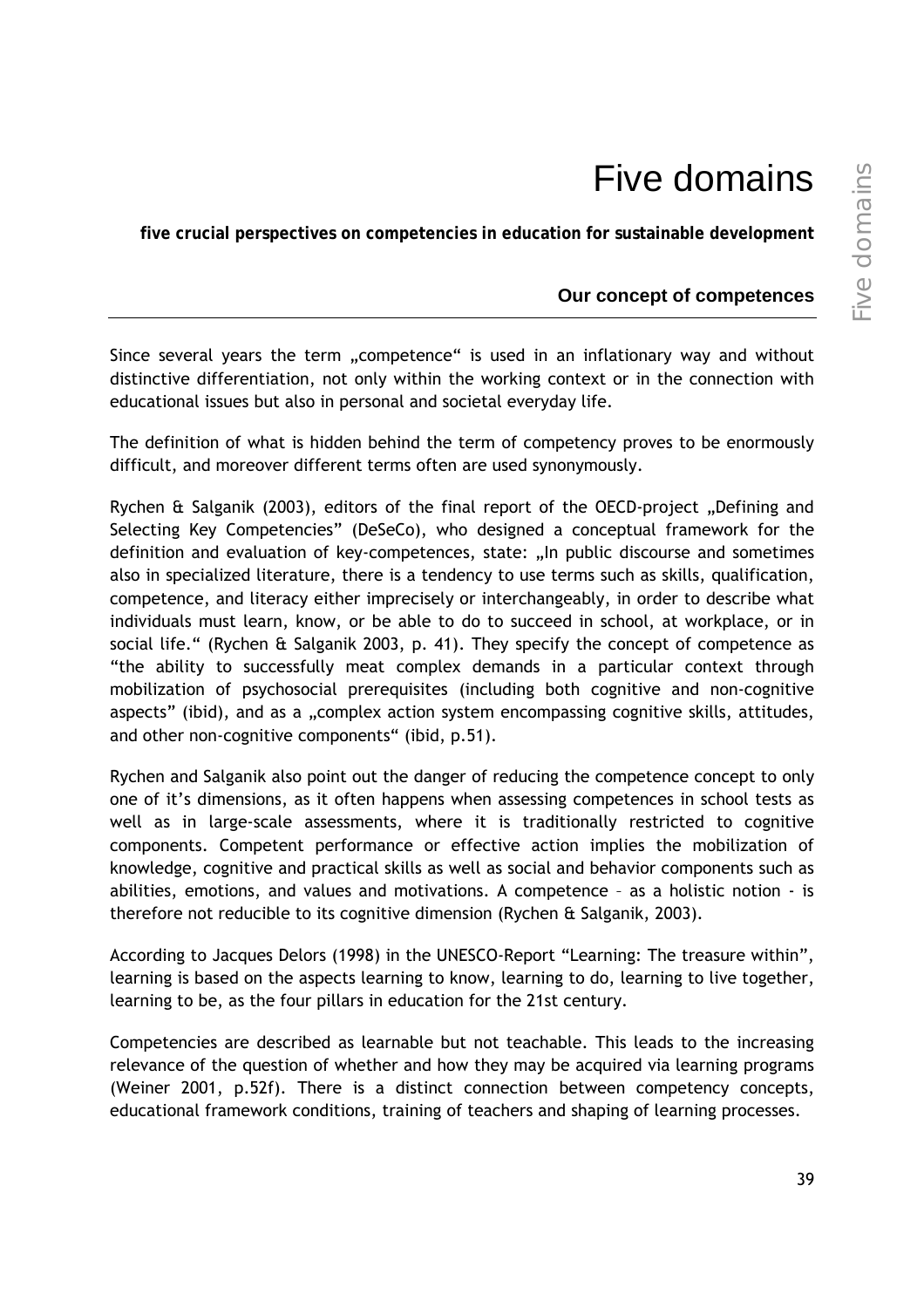Competence-oriented educational concepts focus on output of the aspired educational processes whereas conventional syllabuses and didactic approaches focused on input, which meant contents and subjects, which pupils should study. The output approach on the other hand asks not what should be taught, but what should be learned, what abilities for acting, which concepts and problem-solving strategies people should have acquired as a result of the learning process. The acquisition of competences is hardly comparable with learning as knowledge acquisition. Therefore it helps to focus on action competence and prevent the mere accumulation of "inert knowledge" (Weinert).

McKeown (2002) differentiates in her ESD toolkit between "knowledge, skills, perspectives, values, and issues". According to her, these components are to be taken into consideration when restating curricula in the sense of ESD.

As a basis for the competence model of CSCT we take the extended definition of Franz E. Weinert, as is has been adopted by the DeSeCo Project (Weinert 2001, p. 27f, and Rychen & Salganik 2003, p.41f, Klieme et al 2003, p. 21f). We especially esteemed the connection of a demand oriented or functional approach with the internal structure of a competence, but also, that competences are context dependent.

*"The theoretical construct of action competence comprehensively combines those intellectual abilities, content-specific knowledge, cognitive skills, domain-specific strategies, routines and subroutines, motivational tendencies, volitional control systems, personal value orientations, and social behaviours into a complex system" (Weinert 2001, S 51).* 

Competencies don't exist per se but always relate to a certain desired output. One can focus on the functional approach when defining competencies: the result an individual achieves through an action, a choice or a way of behaving, in connection with the demands of the particular profession, social role or personal project (e.g. the ability to cooperate). This demand-oriented approach has to be combined with and complemented by the definition of the internal structure of a competence, as "internal mental structures in the sense of abilities, dispositions, or resources embedded in the individual" (Rychen & Salganik 2003, p.44). This would include all knowledge, cognitive skills, practical skills, attitudes, emotions, values and ethics, and motivation, which is related for instance to the ability of cooperation. "Without research on internal structures, no barriers can be provided against the temptations an traps of mere 'ability-to' expressions" argue Witt and Lehmann (2001, p.5). The identification of the internal structure of a competence can help to define the prerequisites for the gaining the competence, to create tasks and manuals for learning the competence, and identify necessary learning conditions.

In addition it is important to take into consideration the context dependency of a competence. Individuals do not act in a social vacuum, Action always takes place in specific and various social and socio-cultural fields. In the holistic and dynamic model of competence underlying the DeSeCo project competencies are not regarded as existing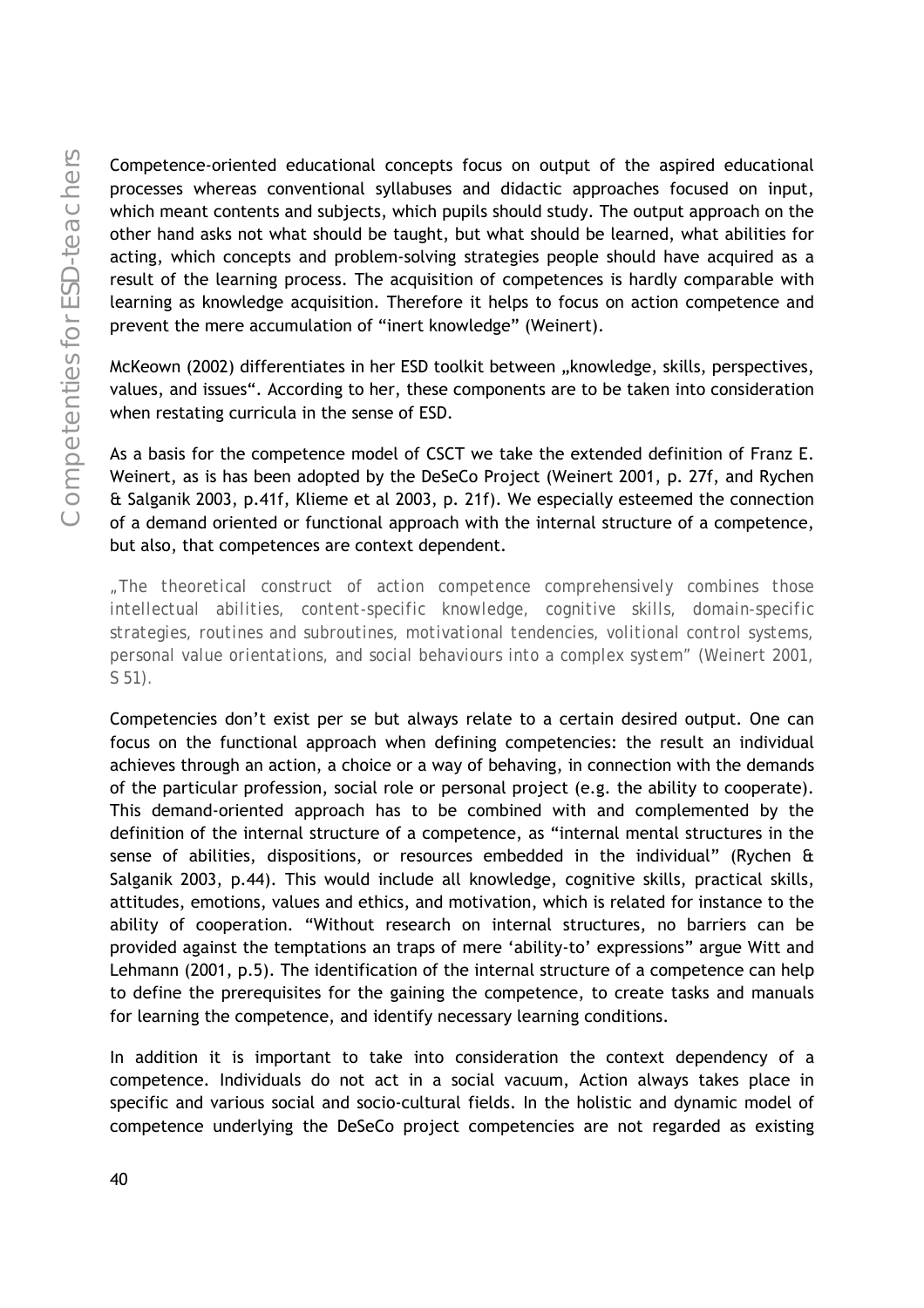independently of action and context. Instead, "they are conceptualised in relation to demands and actualised by actions (which implies intentions, reasons, and goals) taken by individuals in a particular situation" (Rychen & Salganik 2003, p.47).

For the formulation of competencies in relation with ESD we have to be attentive not to focus only on personal abilities and motivations, but also on surrounding frame conditions. Supporting structures have to be created in which the competencies can be used.

Since competencies are very complex and manifest themselves only in actions and behaviour in certain contexts, the application of competencies can only be observed and measured indirectly. Also, we must consider that a single competency may be realised differently due to different support and thus inside another environment. Implications for the measurement of competencies therefore are, that we must draw conclusions about the underlying competencies and the connected attributes indirectly. Moreover, since competencies are supposed to prove themselves in a context-overlapping manner, they cannot be measured by single, isolated performances. Evidence of competence can only be gathered by observation in varied situations. (Rychen & Salganik 2003, p.48).

For ESD another facet of the notion of competence is crucial. ESD is a common social project. No single person can have all needed competences alone. The conception of collective competencies serves the demands of ESD far better. According to the "strength model" (McKeown 2002) the different and various competencies and strengths of individuals and disciplines should contribute to ESD and the UNESCO named "partnership and networks" as one of the seven strategies of the DESD. Division of labour, distribution of resources and to take into account the dialectical relationship between the competencies of individuals and the structural and institutional characteristics of the context can meet the complex acquirements of Sustainable Development and of ESD.

## **The five domains of competencies of the CSCT-Model**

Planning the teaching, reflecting the educational work, visioning the profile and performance of your school, looking for partners outside the school — it all needs a set of basic angles to consider for fostering a successful education for sustainable development. For each of these perspectives it needs a set of competences, which are crucial for effectively managing the process.

We identified five competence- domains, of which each must have a specific profile for ESD. Even though these domains may appear as separate elements in the graph, they interact intensively and are in reality inseparable. Therefore overlapping was inevitable. By decision we allocated the different competences to only one of the domains.

Our model of competences is based on a theoretical background as well as on experiences of all participants of the project. Actually there are very few sources listing competences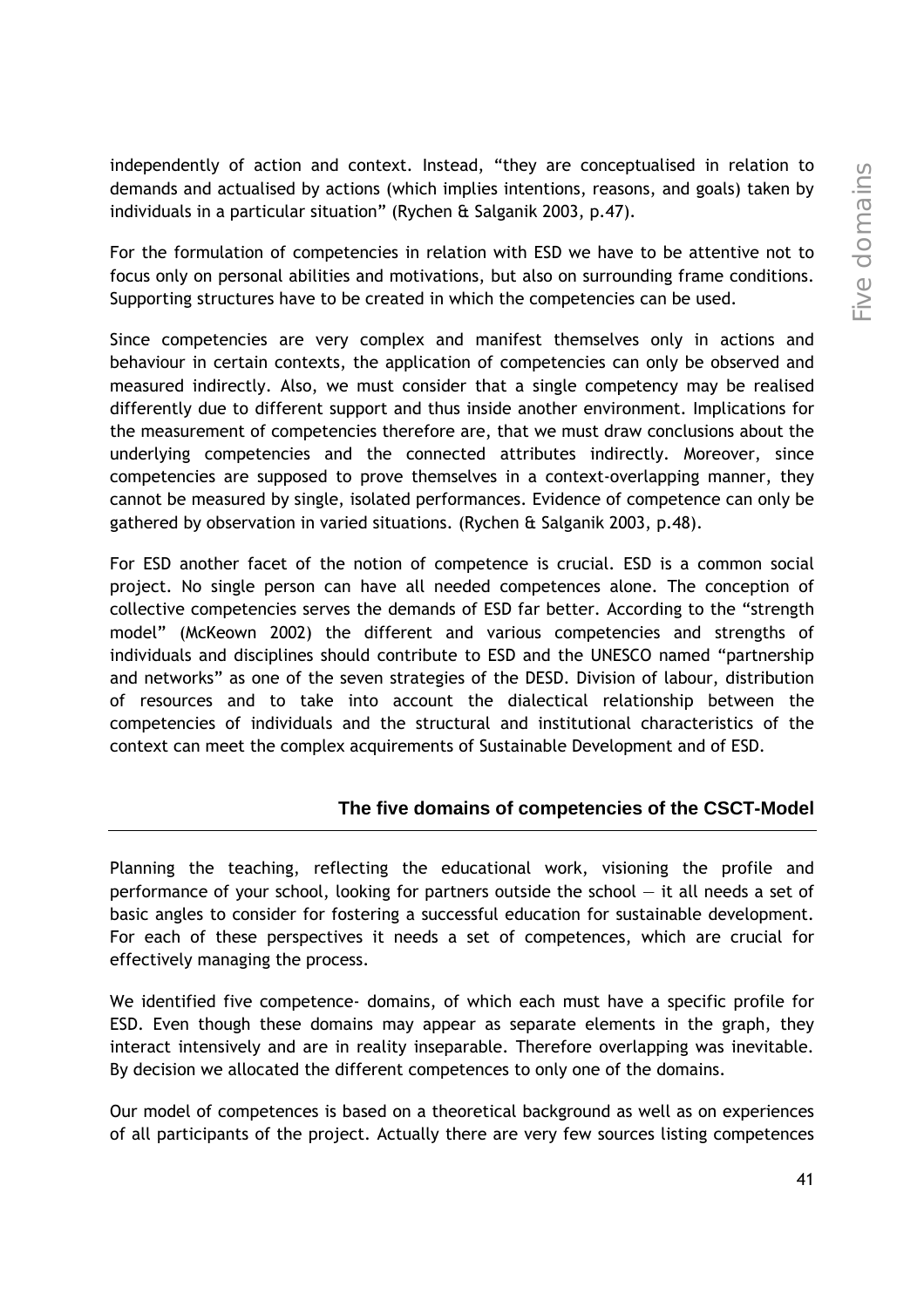for teachers specifically. Exceptions are ENSI SEED QC, WWF Pathway…. Various sources in the literature dealing with ESD suggest the categories "Knowledge – Issues – Skills – Perspectives – Values" or similar (UNESCO Implementation Scheme, ESD toolkit, UNECE) which is another system of categories than our five domains.

The following short description introduces the reader to the five domains.

## **Knowledge**

As specific features of knowledge for ESD we defined: conceptual, factual and action related knowledge. Knowledge has to relate to time (past – present – future) as well as to space (local – global) and it is inter-, trans-, pluri- or cross-disciplinary constructed. Knowledge is constructed by each individual and has developed with all the experiences in each life and thus you also have to take into account the social structure of knowledge. The viability of our knowledge determines its quality. Today viability should be linked to responsibility for the nature will not be exploited any more (see ethics an values). Critical thinking is indispensable.

## **Systems thinking**

The complexity and interconnectedness of today's world asks for thinking in systems. There is an increasingly shared view, that analytical thinking and reductionist thinking are not sufficient to envision a sustainable future or to solve the current problems. Different kinds of systems are addressed: biological, geographical, ecological, political, economical, social, psychological ... including interrelationships in time and space. It implies the awareness of being part of the living system "earth" in space and time.

# **Emotions**

Thinking, reflecting, valuing, taking decisions and acting are inseparably tied with emotions. Emotional competence is therefore indispensable for ESD-commitment and processes. Empathy and compassion play thereby a key role.

Feeling inter-connectedness with the world is basic for intrinsic motivation in ESD.

## **Ethics and Values**

Norms, values, attitudes, beliefs and assumptions are guiding our perception, our thinking, our decisions and actions. They also influence our feelings. The main guiding principle of ESD is equity (social, intergenerational, gender, communities …). Equality between man and nature is explicitly included only in some SD-concepts. The "Earthcharter" (**www.earthcharter.org**), officially recommended for ESD by the UNESCO is an exceptional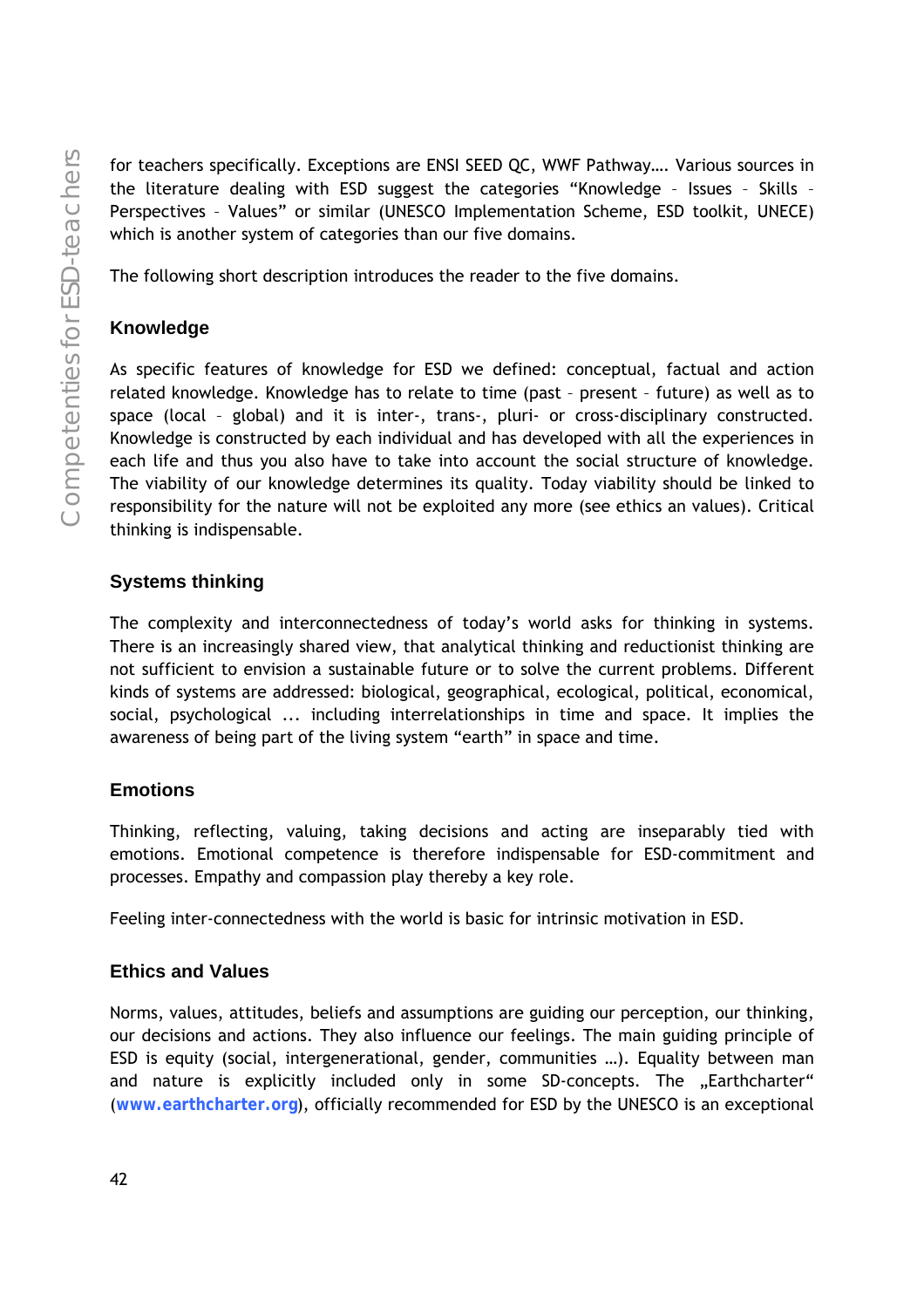example for a declaration of fundamental ethical principles for building a just, sustainable, and peaceful global society for the 21st century.

## **Action**

Action is the process, where all the competences of the other four domains merge to meaningful creations, participation and networking in SD. It needs additional special practical skills, abilities and competences in the field of project management and cooperation.

All four levels of action have to be considered for a successful ESD: individual, classroom/school, regional and global. Actions allow to experience conflicting interests, change, to be involved (participation), learning from mistakes, synergies and success. All of them can increase motivation for further learning and continuing action if they are chosen wisely. Actions allow applying the solidarity developed through empathy and compassion.

For each of these five domains we developed competences on three different levels:

- The teacher as an individual connected with reflection and visioning
- The teacher in the educational institution connected with teaching and communication
- The teacher in the society connected with cooperation and networking

#### **References**

DELORS, J. et al. (1996) Learning: The treasure within. Highlights. Report to UNESCO of the International Commission on Education for the Twenty-first century. **www.unesco.org/delors/**

KLIEME, E. et al. (2003) Zur Entwicklung nationaler Bildungsstandards. Expertise. Bundesministerium für Bildung und Forschung. Bildungsreform Band 1. Bonn. **www.bmbf.de/**

McKEOWN, R. (2002): Education for Sustainable Development Toolkit. **www.esdtoolkit.org/**

RYCHEN, D.S. & SALGANIK, L.H. (Eds.) (2003) Key Competences for a Successful Life and a Well-Functioning Society. Hogrefe&Huber, Cambridge (State of Washingtion) and Göttingen.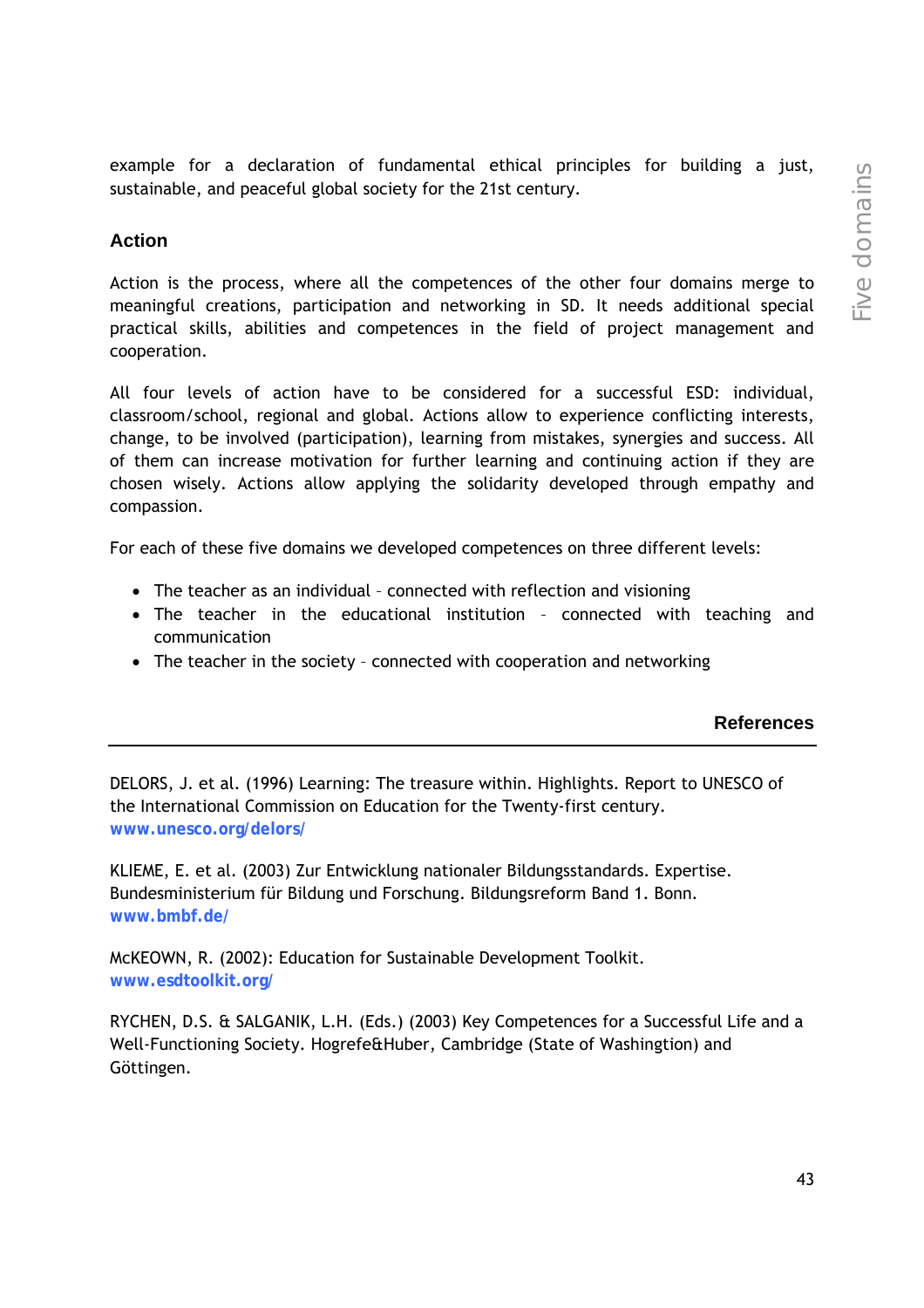WEINERT, F. E. (2001) Concept of Competence: A Conceptual Clarification. In: RYCHEN, D.S., SALGANIK, L.H., (Eds.) Defining and selecting key competencies Hogrefe&Huber, Cambridge (State of Washington) and Göttingen. p. 45-66.

WITT, R., LEHMAN, R. (2001) Definition and Selection of key competencies in Germany. **www.portal-stat.admin.ch/deseco/sfso\_deseco\_ccp\_germany\_19122001.pdf**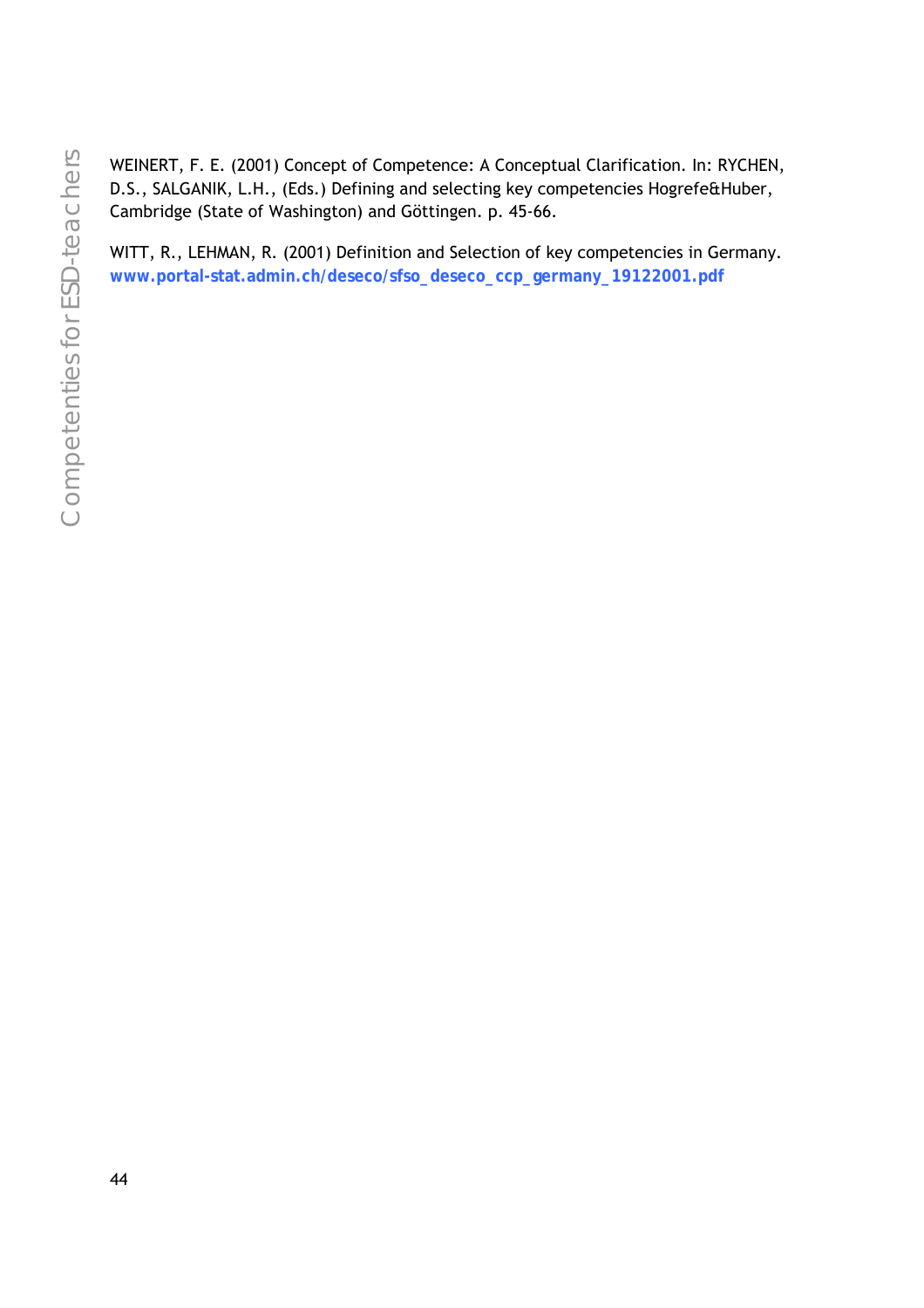# Competences related to Knowledge

**Definition of knowledge** 

The following types of knowledge applied by teachers are today widely recognized amongst educational researchers (Shulman, 1986, 1992; Cochran, 1997) and are used here as a framework to classify the different competences regarding the knowledge dimension of the CSCT conceptual framework:

- **Content knowledge (CK)**, which encompasses the theories, principles and concepts of a particular discipline (Shulman, 1986). Applied to SD, this category refers to knowledge about issues such as climate change, poverty distribution, desertification …, but also understanding of inter- and intra-generational solidarity, the principle of precaution etc.
- **Pedagogical knowledge (PK)** which refers to the general knowledge teachers have about instructional methods.
- **Pedagogical content knowledge (PCK)**, the type of knowledge which is unique to teachers and which is based on the manner in which teachers relate their pedagogical knowledge to their subject matter knowledge. This type of knowledge refers to the manner teachers transform and represent subject concepts and ideas in such a way that they make sense to their pupils or students. Several studies show that most novice teachers struggle with this type of knowledge (Cochran, 1997).

As pedagogical knowledge refers to general knowledge about instructional methods etc., which do not refer specifically to ESD, we do not deal with this type of knowledge in this project. Of course, it does not mean that pedagogical knowledge is not important for teaching SD issues; but we think that the reader can find sufficient information about it in specialized articles and books.

#### **Theoretical background**

#### **Knowledge building**

Knowledge building is considered from a constructivist perspective. This means that aspects of information processing are combined with motivational issues such as volition and self-directed learning (Phye, 1997), which is also expressed in the CSCT conceptual framework. However, as especially for ESD motivational issues are considered of extreme importance for the construction of personal knowledge, they were included in the framework as separate dimensions and therefore, they are not included in this chapter.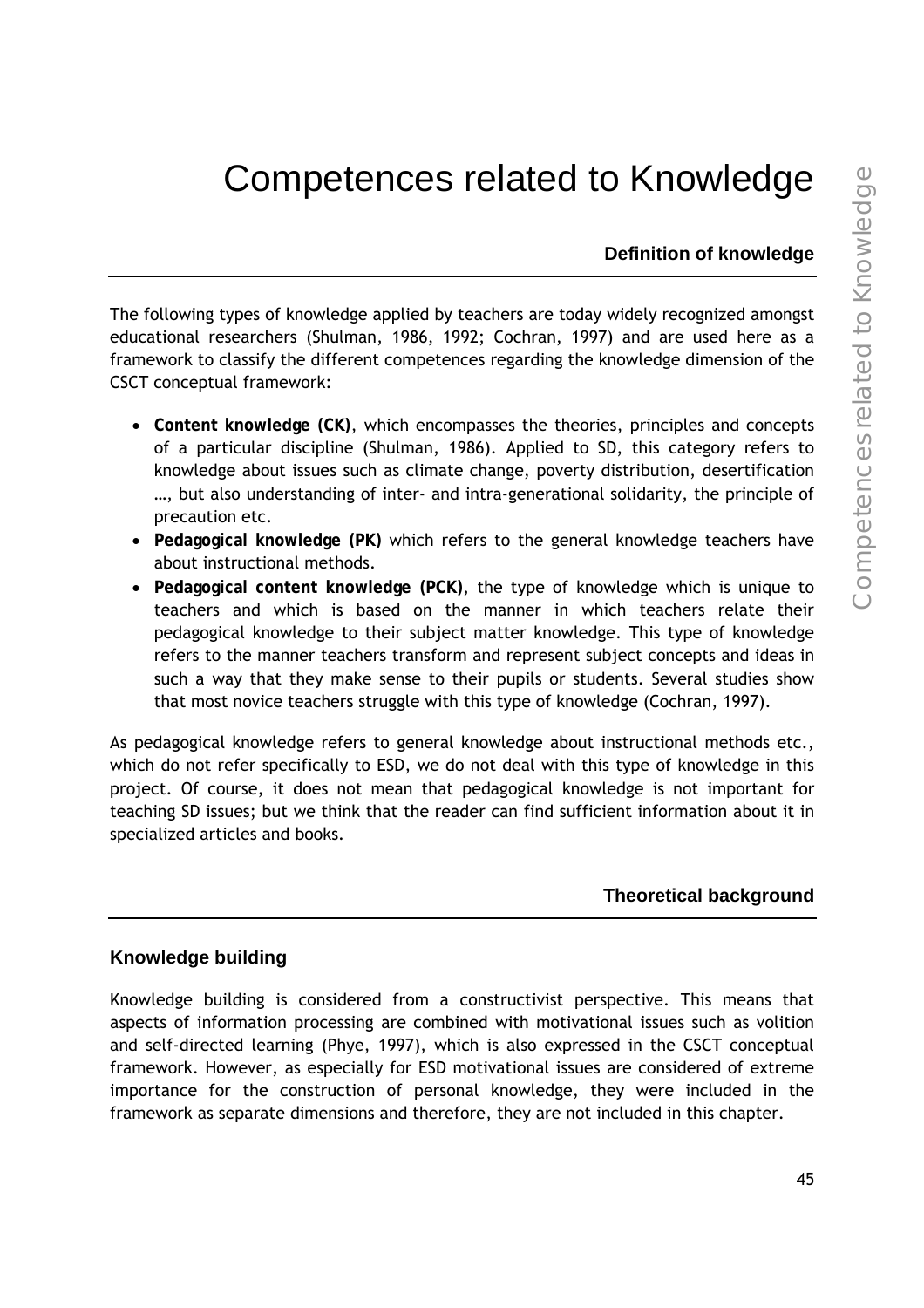## **Knowledge dimensions**

If the main goal of ESD is the development of teachers' students' and their pupils' competences which enable them to find possible pathways for solutions for SD challenges, then it follows automatically that the knowledge they need is action-oriented and that it will involve an interdisciplinary connection between environment, people, culture and society (Jensen & Schnack, 1997; Jensen, 2002). Jensen & Schnack (1997) distinguish 4 dimensions of knowledge people need when they are motivated to find solutions for environmental problems; we translate them here for SD problems:

- Knowledge about the existence and spread of sustainability issues, such as the relation between CO2 and global warming, the occurrence of poverty and its causes etc. This knowledge is essential in order to stimulate interest and to rouse concern, creating the starting point for a willingness to act. But the same authors warn, that this knowledge may have an adverse effect if it is learned in isolation, as it may create a growing concern amongst students that the issues are too complex and too large and this will lead to 'action paralysis'.
- The second aspect deals with knowledge about the causal dimension of SD problems, knowledge which mainly belongs in the sociological, cultural and economic spheres. This includes knowledge of social organization, of economic organizations such as IMF, Worldbank, … and the role they play in SD issues.
- The third dimension deals with knowledge about indirect and direct possibilities for action; according to Jensen and Schnack, this knowledge dimension is central to an action-oriented form of ESD and usually belongs in psychological, political and sociological spheres.
- The fourth dimension deals with the necessity of developing one's own vision on SD and ESD.

## **Position within the CSCT concept**

Teacher training today is still strongly influenced by the so-called technocratic model, which can be roughly summarized as follows:

- Knowledge is considered by both the teacher and the learner as unproblematic.
- Emphasis in teacher training is on technical expertise and mastering of domain knowledge.
- Curriculum is build around a set of practices which result in measurable learning effects.
- The competences and skills are not connected to the ethical and social context.

The emancipatory model considers teachers as individuals who are able to deal critically with the present reality and have the desire to improve this reality.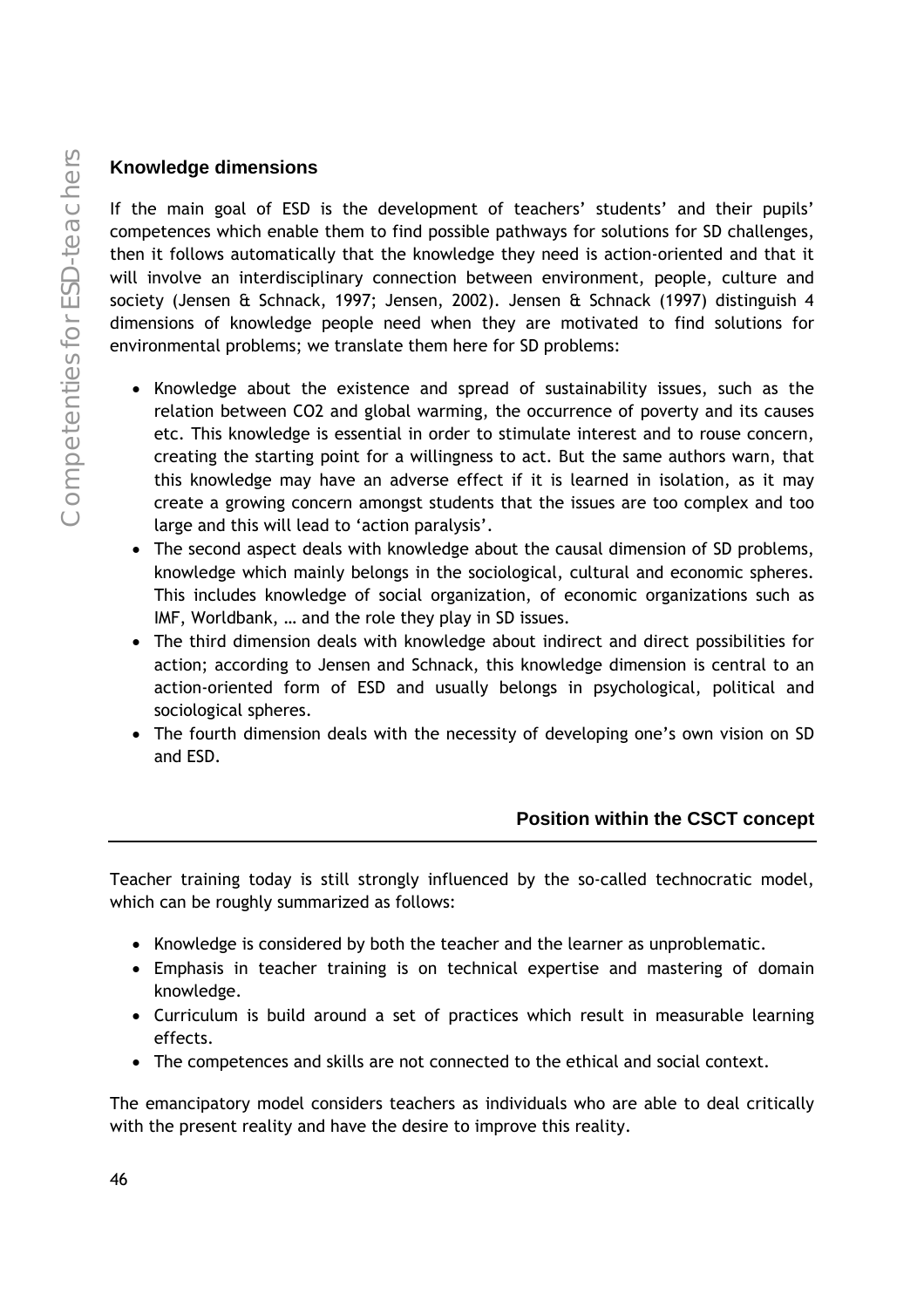In this model, the teacher has the role of an intellectual who can contribute to active citizenship and to the development of a democratic society. According to critical pedagogues such as Giroux and McLaren, education should take a critical position towards the dominant powers in the society. As a consequence teachers should be equipped with competences which allow them to deal with the tension between the existing and the desirable reality.

Almost by definition, teaching for SD can only be approached according to the emancipatory model.

The competences of a teacher are strongly influenced by the beliefs and values he or she has. SD issues are nearly always controversial and involve value judgments which cannot be settled by (scientific) evidence alone (Summers e.a., 2005). For example, a teacher who is convinced that global climate change is a natural phenomenon which is not influenced by human activities will probably not encourage her/his students or pupils to participate in local Agenda 21 or other activities that focus on reducing CO2 emission. Or a teacher who believes that SD challenges can only be resolved on a high policy-making level, and therefore believes that citizens have no role to play in SD debates, will probably not stimulate his/her students or his pupils to take actions for SD.

Of course, teachers' values and beliefs are strongly reflected in their personalities and identities. Tickle (1999) states that the 'teacher as a person is the core by which education itself takes place'.

It is also the case that controversial SD issues generally provoke strong emotional reactions: we can think of the heated discussions between nature conservationists and project developers, between proponents and opponents of globalization etc. It is inevitable that many students will also have strong views on such issues, and teachers should help their pupils or students to deal with these concerns and emotions (Sterling, 2001).

The examples above demonstrate the link between knowledge and action. By action new knowledge is built but in order to act people call on knowledge.

Sustainable development issues are complex as they require not only good general problem solving skills, but also high levels of expertise in a broad range of knowledge domains. In addition, finding ways to possible solutions also requires from the problem solver the competence to identify and to connect the ecological, economic and social dimensions of the problem. This aspect relates knowledge to systems thinking, which is often reflected in attempts at interdisciplinary teaching and learning.

Specific aspects of content knowledge for SD relate to issues such as uncertainty, complexity, risk, society, system thinking and to the interconnectedness between social, economic and ecological dimensions. Furthermore, knowledge should be action-oriented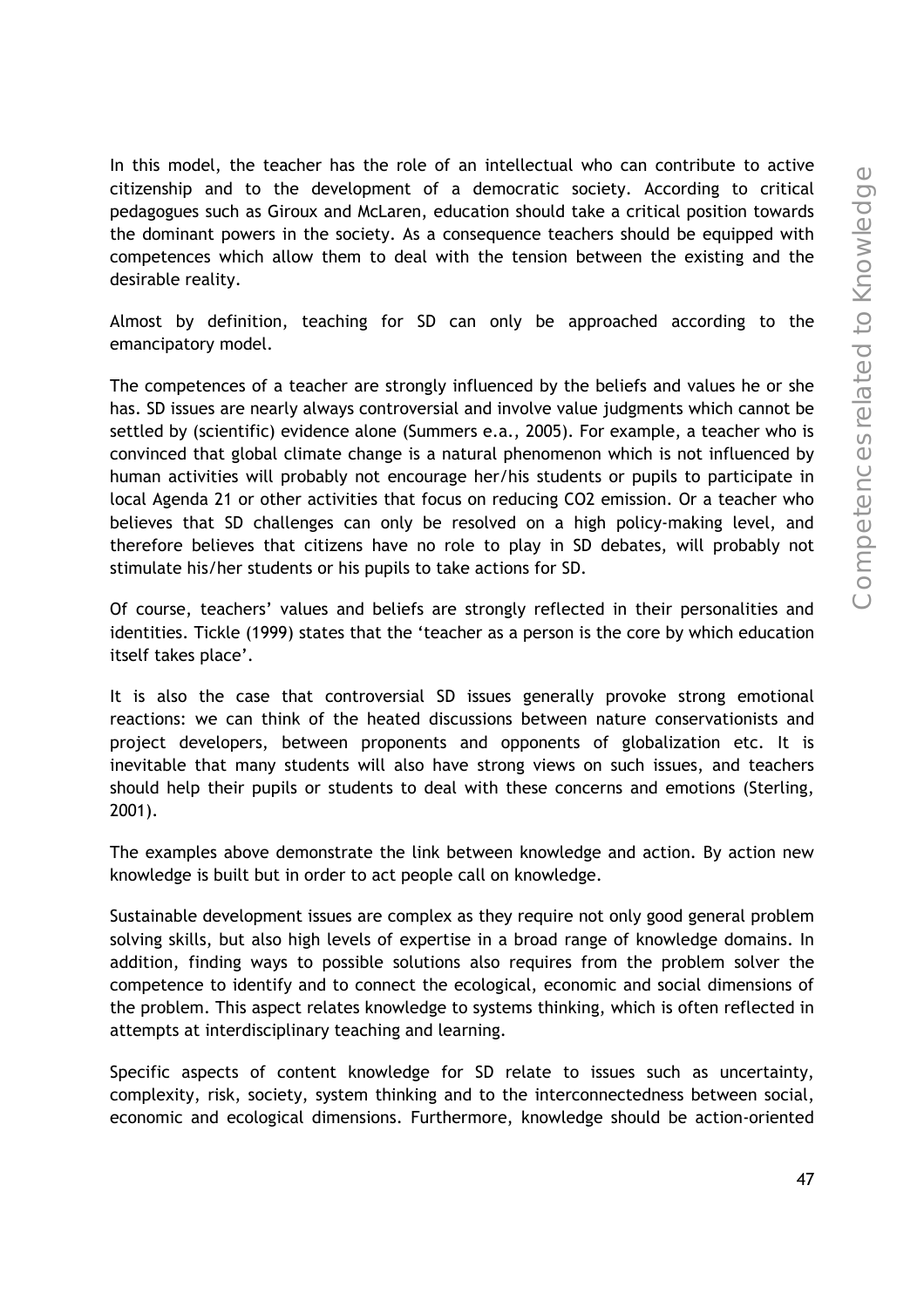(should contribute to the action competence of students) and value based. It should take into account the spatial (local/global) and time (past, present and future) dimensions.

## **Definition of the sub-competences**

Teachers have responsibilities with respect to their pupils or students, towards the school and educational community and towards society.

For each of these responsibility levels, competences and sub-competences were formulated with respect to content knowledge and pedagogical content knowledge:

## **Teacher as a guide of learning processes**

- The teacher is able to acquire relevant and embodied knowledge about SD challenges and issues.
	- ο The teacher knows the concepts of SD and ESD and the most relevant national and international policy documents relating to SD and ESD.
	- ο The teacher has mastered SD key concepts and knowledge (cf. table 1).
	- ο The teacher is able to value knowledge as the result of cultural heritage and is able to critically reflect on it.
	- ο The teacher is able to help students to distinguish between factual knowledge and opinions.
- The teacher is able to select educational goals for SD, taking into account the developmental stage and the prior knowledge of the pupils or students, and the diversity within the group of learners.
	- ο The teacher is able to identify locally and globally relevant SD issues and to connect the local and global aspects of the issue involved.
- The teacher is able to create a powerful learning environment for teaching SD issues.

## **The teacher as a member of the school and the educational community**

• The teacher acquires sufficient knowledge of relevant SD issues in order to contribute to the construction of a curriculum that integrates SD into the whole school curriculum.

#### **The teacher as a member of the society**

• The teacher is able to find partners outside the school community and to co-operate with organizations which promote sustainable development.

#### Table 1. Key concepts with respect to ESD (Huckle, 2005)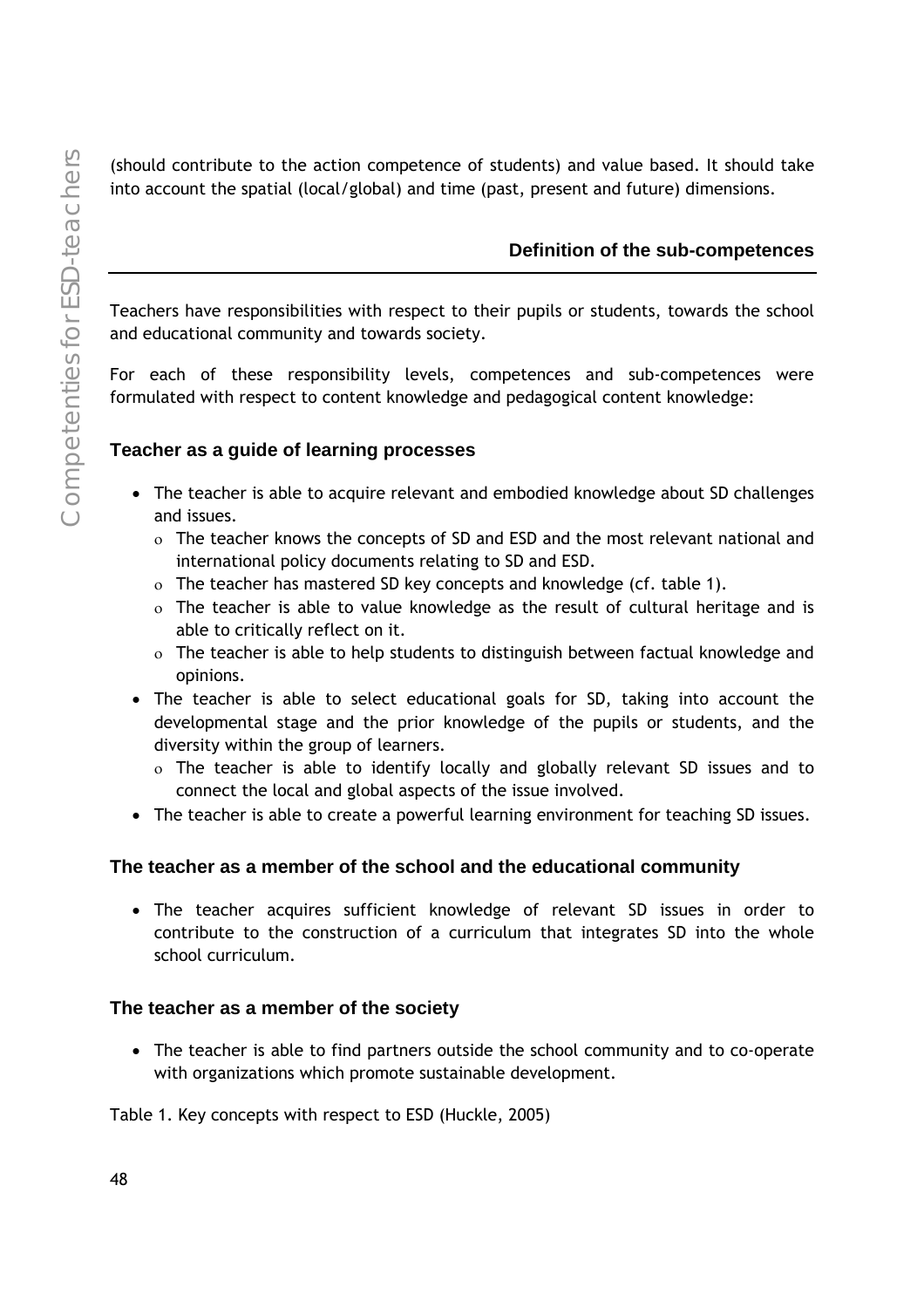- Interdependence of society, economy and the natural environment, from local to global (chain reactions, multiple causes and multiple effects, trade offs).
- Citizenship and stewardship (rights and responsibilities, participation and cooperation).
- Needs and rights of future generations.
- Diversity (biological, social, economic and cultural).
- Quality of life, equity and justice.
- Development and carrying capacity.
- Uncertainty and precaution in action.

## **References**

COCHRAN, K.F. (1997) Pedagogical Content Knowledge: teachers' Integration of Subject Matter Pedagogy, Students and Learning Environments.

Available at: **www.intime.uni.edu/model/teacher/teac2summary.html** (Accessed 7 March 2007).

HUCKLE, J. (2005) Education for Sustainable Development. A briefing paper for the Teacher Training Agency.

Available at

**www.ttrb.ac.uk/attachments/5ecda376-6e78-43b1-a39b-230817b68aa4.doc** (Accessed 12 August 2006).

JENSEN, B.B. (2002) Knowledge, Action and Pro-environmental Behaviour. Environmental Education Research 8 (3), p. 325-334.

JENSEN, B.B. & SCHNACK, K. (1997) The action competence approach in environmental education. Environmental Education Research 3 (2), p. 163-178.

PHYE, G. (1997) Learning and Remembering: the Basis for Personal Knowledge Construction. In: Phye, G. (ed.) Handbook of Academic Learning. Construction of Knowledge. San Diego: Academic Press, p. 47-64.

SHULMAN, L. (1986) Those who understand: Knowledge growth in teaching. Educational Researcher, 15 (2), 4-14.

SHULMAN, L. (1992) Ways of seeing, ways of knowing, ways of teaching, ways of learning about teaching. Journal of Curriculum Studies 28, p. 393-396.

STERLING, S. (2001) Sustainable education. Revisioning Learning and Change. Schumacher Briefing No. 6. Totnes: Greenbooks.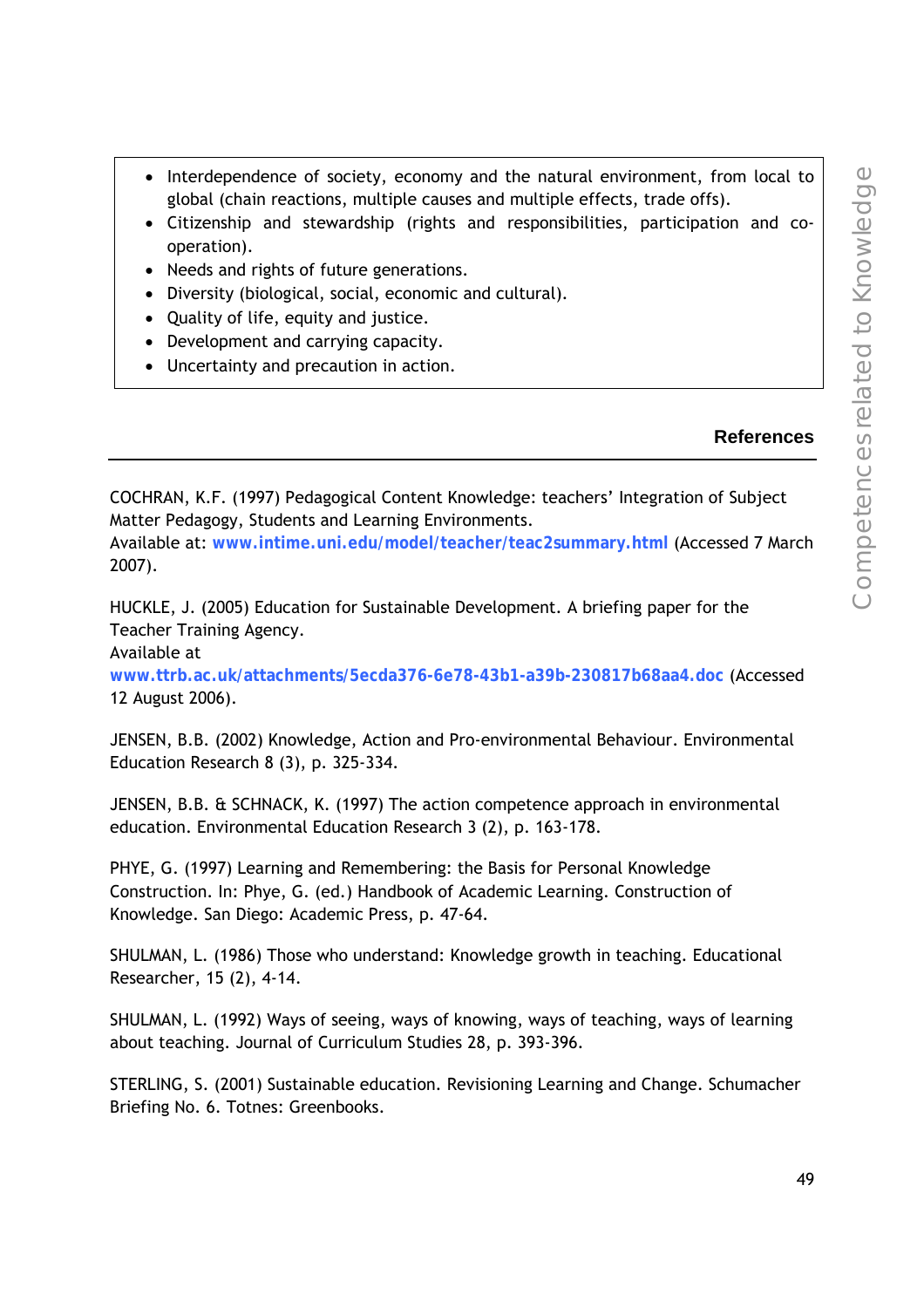SUMMERS, M, CHILDS, A. & CORNEY, G. (2005) Education for sustainable development in initial teacher training: issues for interdisciplinary collaboration. Environmental Education Research 11 (5), 623-647.

TICKLE, L. (1999) 'Teacher self-appraisal and appraisal of self'. In: R.P. LIPKA & T.M. BRINTHAUPT (Eds.) The role of self in teacher development (pp.121-141). Albany, N.Y.: State University of New York Press.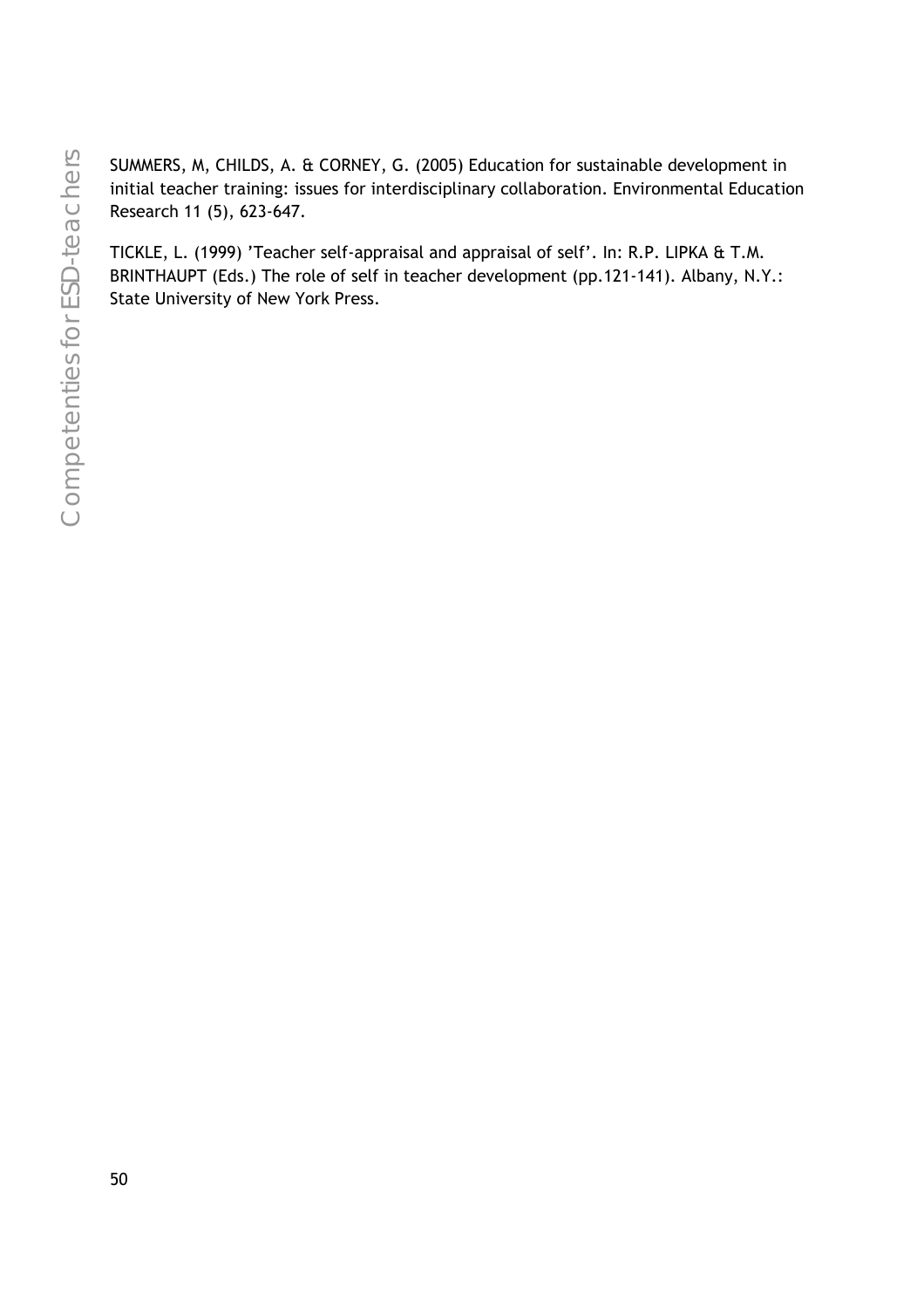# Teacher Competences related to Values and Ethics

**Definition and basic terms** 

#### **Values**

Values are certain beliefs, attitudes or convictions that are reflected in our personal behaviour. They are influenced by a variety of factors such as ideology, religion, gender, class and culture, personal experiences of life or reason, all of which help to form our perceptions of the world.

Values are an orientation towards all major areas of human concern, from religion to politics to economic and social life. They are the centre of who you are and what you are, they define you as a person.

Values have three important characteristics:

- 1) Values are developed early in life and are very resistant to change.
- 2) Values define what is right and what is wrong (intrinsic).
- 3) Values themselves cannot be proved correct or incorrect, valid or invalid, right or wrong. If a statement can be proven true or false, then it cannot be a value.

Hans Ruh (2006), professor for social ethics, lists the following basic values of a European ethic: justice, life, human dignity, dignity of creation, freedom, sustainability, trust, forgiveness, peace and meaning.

While the internalised values of individuals are important, the organization has a major impact on the behaviour of its members, and can have a positive or negative influence on their values.

So how do *values* relate to *ethics*, and what do we mean by ethics?

Values are what we, as a profession, judge to be right." Individually or organizationally, values determine what is right and what is wrong, and doing what is right or wrong is what we mean by ethics. To behave ethically is to behave in a manner consistent with what is right or moral. What does "generally considered to be right" mean? That is a critical question, and part of the difficulty in deciding whether or not behaviour is ethical is in determining what is right or wrong.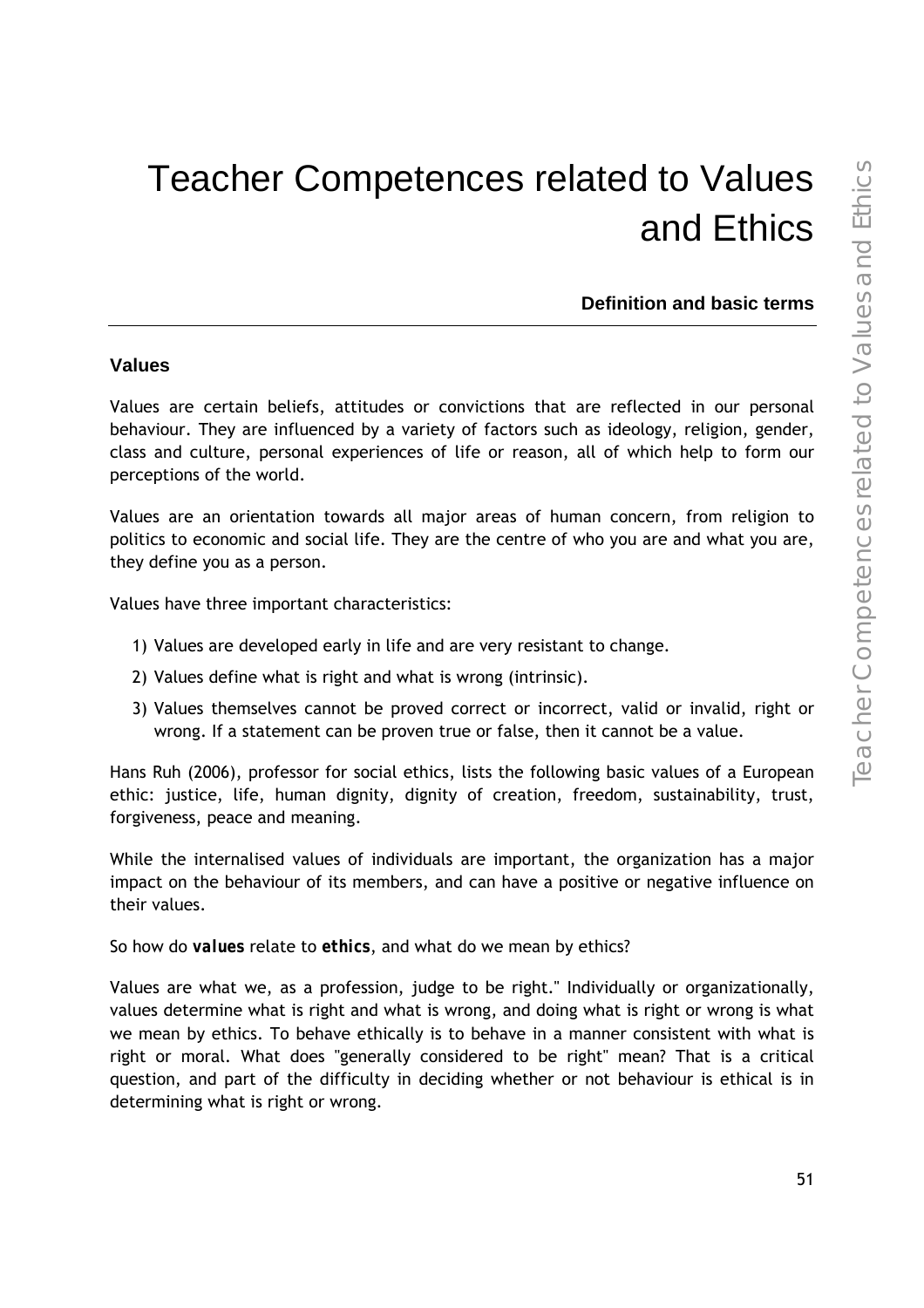## **Ethics**

In ESD we focus on normative aspects, on how we act in the world, on how we behave towards the world and others and what moral values underlie our behaviour. This includes areas such as philosophy, law, economics, and social and political theory.

A vision of fundamental ethical principles for building a just, sustainable, and peaceful global society for the 21st century is listed in the **Earth Charter** (**www.earthcharter.org**). This document was created as an ethic framework for Agenda 21 by the largest global consultation process ever associated with an international declaration. The charter is officially recommended for ESD by UNESCO. It is translated in 30 languages and offers various teaching materials.

Another helpful document supporting a world-ethos for a peaceful and just future, is the "Explanation to the **World Ethos**" by Küng and Kuschel (1993), published by the parliament of the world religions.

## **Norms**

The standards we have in relation to the broad range of issues we face in society which then influence how we act in various areas - social, political, economic, religious etc. Moral judgements that define wrong and right behaviour, the allowed and the disallowed, what is wanted and not wanted within a culture.

*Hans Ruh defines basic norms of a European ethic as follows:* 

*Reverence for life, reverence for all things developed in a long time, avoidance of suffering and damage, protection of basic life resources, responsibility for general welfare, treating similar things in a similar way, fair trade, balancing inequities that are not ones own fault, willingness to perform, help in cases of misery, solidarity, participation.* 

## **Morals**

Morals have a greater social element to values and tend to have a very broad acceptance. Morals are far more about good and bad than other values. We thus judge others more strongly on morals than values. A person can be described as immoral, yet there is no word for them not following values.

# **Beliefs**

Beliefs are convictions about what we are doing, what is of worth, why we are doing it, and what the effect will be.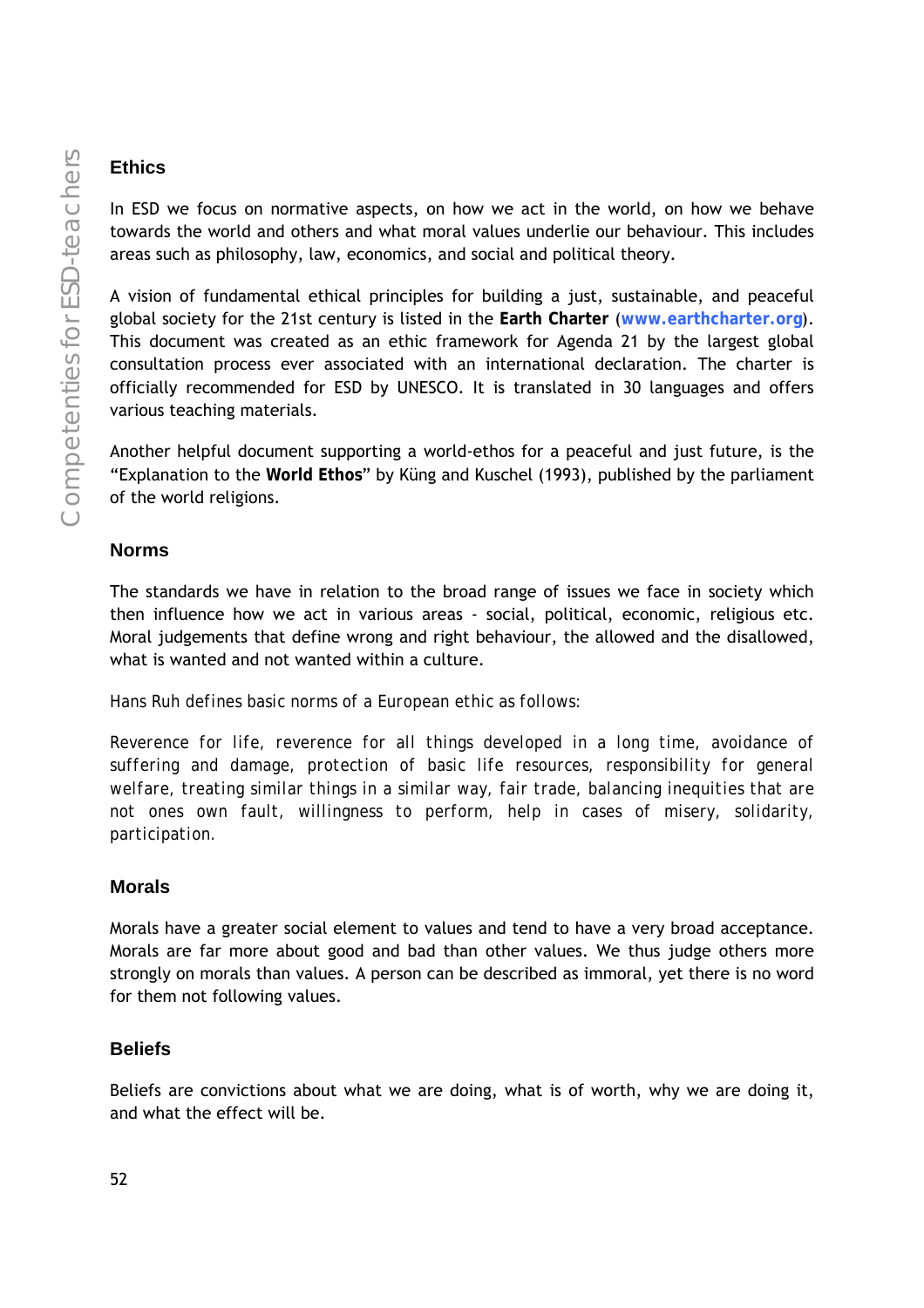#### **Attitudes**

Attitudes refer to a complex mental state involving beliefs and feelings and values and dispositions to act in certain ways (e. g. "he had the attitude that work was fun").

### **Assumptions**

Assumptions or suppositions are subjective perspectives/theories which can be obstacles for new learning experiences.

### **Position within the CSCT framework**

*Values and emotions are closely related to each other: emotions always have a valuing character and values or valuing is always also emotional. In most definitions of "values" emotions play a subsidiary role. Most theories are dealing with the structure of the values-system and not with the interrelationship between values, emotions and regulation of acting. There is a need for further research in this field. (Schmitz, 2000).* 

The importance of values are defined as crucial in various educational contexts, especially in connection with ESD:

*"ESD is fundamentally about values, with respect at the centre: respect for others, including those of present and future generations, for difference and diversity, for the environment, for the resources of the planet we inhabit. Education enables us to understand ourselves and others and our links with the wider natural and social environment, and this understanding serves as a durable basis for building respect."* 

*(United Nations 2004, p. 4.)* 

*"The school curriculum should pass on enduring values … and help [learners] to be responsible and caring citizens capable of contributing to a just society. It should develop their awareness and understanding of, and respect for, the environments in which they live, and secure their commitment to sustainable development at a personal, local, national and global level "* 

*(Scott 2002)* 

A teacher-training institute engaged in ESD therefore has to enclose in the curriculum activities of clarifying and negotiating values and in constructing new ones.

The Shell-Youth-study (1997) proved that not the idols and values have been disappeared among youth, but the hope, that they will be fulfilled. The main task of schools is not primarily to raise the hope again but explain the function of values and idols: to think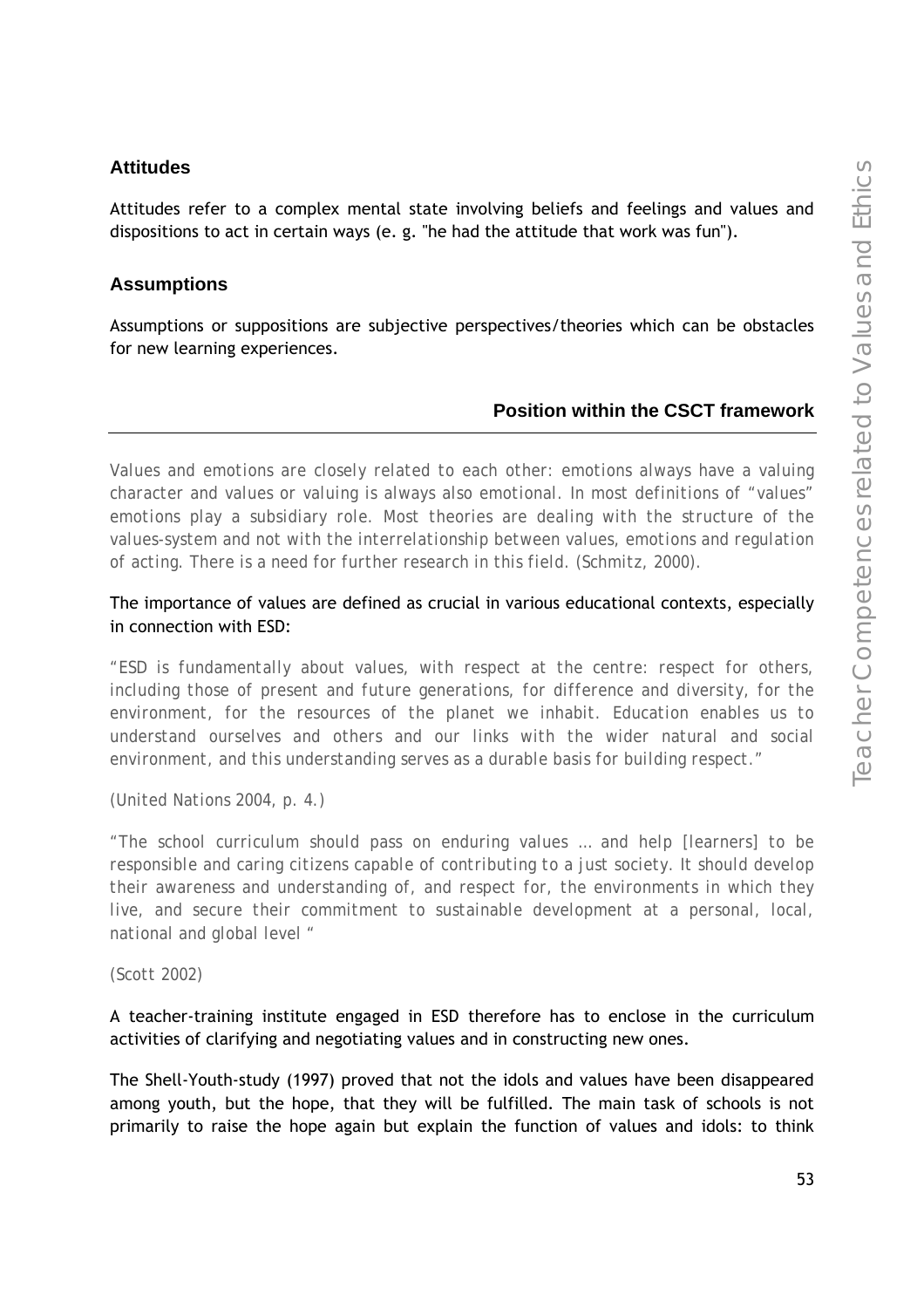critically about reality (von Hentig, 1999). Values therefore are an important part of the construction of critical thinking.

ESD is explicitly founded on values and rationality. They have a major impact on the way we act. If we share the value of having respect for the diversity of human beings, we must practise this value accepting the existence of other values. Values cannot be easily changed. One of the challenges of working with student values is on one hand to clarify and make explicit personal values while on the other hand giving the space for other beliefs. We think that teachers should, whilst participating in a process of clarification, also have to investigate their own beliefs and assumptions. Uncertainties and tensions are elements of ESD and should not paralyse education but support it.

Ethics can be introduced in a rather pragmatic way starting at the age of 10 by using examples of the everyday life. Only after puberty it is possible to make it a subject of systematic exploration (von Hentig, 1999).

Four conditions have to be fulfilled so that working with these topics is effective: the issues have to be meaningful to teacher and students; nothing which should remain comes fast; all learning has to be combined with experience; the person of the teacher has to be involved – he/she is the strongest instrument (von Hentig, 1999).

## **Competences**

**1) Teacher as an individual** 

- The teacher should be able to **clarify** (making implicit beliefs explicit) his/her **own beliefs, assumptions and values** related to Sustainable Development, Education and learning.
- The teacher should be able to encourage students to question their beliefs and assumptions in order to clarify their thinking.
- The teacher has to be aware of societal tensions including conflicting interests and also the positive trends in the society related to SD and education, so that they can anticipate changes and the consequences of action.
- The teacher has to be able to analyse the underlying structure and the reasoning which supports this, thus allowing both themselves and the students to participate in the decision making processes of the society they inhabit.

## **2) Teacher in the educational institution**

- The teacher is able not to impose his/her own values and opinions allowing students to hold their own positions.
- The teacher is able to modelling values of respect and dignity which underpin sustainable development, in personal and institutional life.
- The teacher is able to helping learners gain plural perspectives on issues.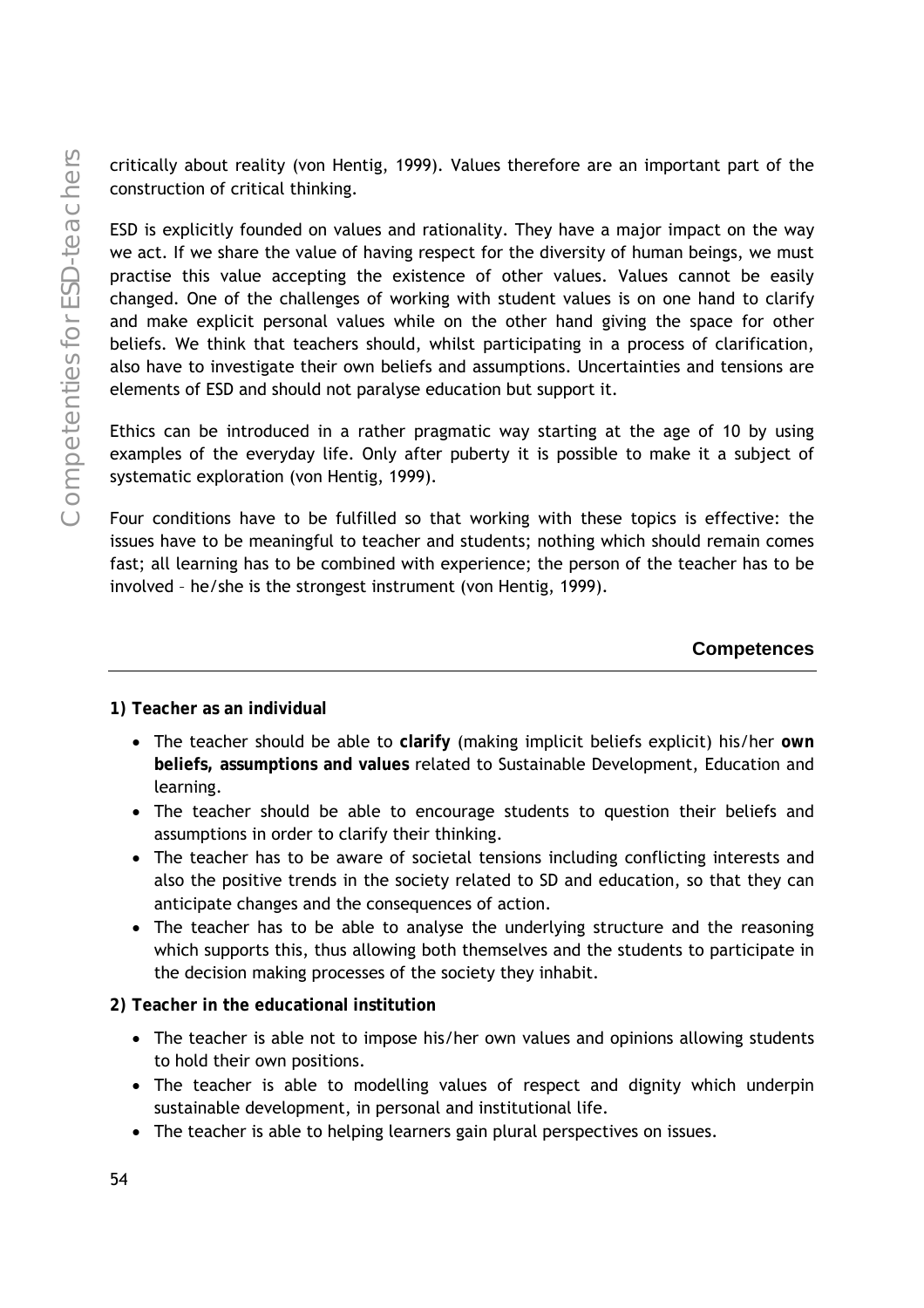- The teacher is able to making the assumed norms explicit so that they can be examined, debated, tested and applied.
- The teacher is able to helping learners develop critical understandings of sustainable development.
- The teacher is able to focusing on students clarification and discussion of their own values.
- The teacher is able to offering students opportunities to appreciate and confront diversities and to look at them as opportunities.
- The teacher is able to working with contradictory beliefs, assumptions and values as well as moral dilemmas.
- The teacher is able to offering opportunities to students to distinguish between factual knowledge and value-based opinions and to investigate the beliefs and interests behind them.
- The teacher has knowledge about a range of teaching/instructional methods/materials related to values (what, how, when) i.e.:
	- ο research based learning.
	- ο real life learning.
	- ο project learning.
	- ο role play games.
	- ο discussion forums.

**3) Teacher in the Society** 

- By focussing on students' clarification and discussion of their own values the teacher is able to ameliorate mutual respect and understanding.
- Teachers need to be aware that values can not simply be applied but are developed through an ongoing and context-sensitive process.
- Teachers should be able to focus on understanding the concept of European citizenship, including the rights and responsibilities it confers.
- The teacher is able to cooperate to bring about structural or institutional change within society so that efforts can be embedded within the mainstream. ESD must go beyond individual self-development to promote structural social change.
- The teacher is able to use existing regional, national and international policy framework, non-governmental organisations and networks for ESD to build common understandings, to identify common challenges and to strengthen common commitment in order to plan joint actions.

**References** 

Jugend'97 (1997) *12. Shell Jugendstudie*. Opladen, Leske + Budrich

KUNG, H., & KUSHEL, K.-J.(1993) *Erklärung zum Weltethos. Die Deklaration des Parlamentes der Weltreligionen*. Münich: Piper.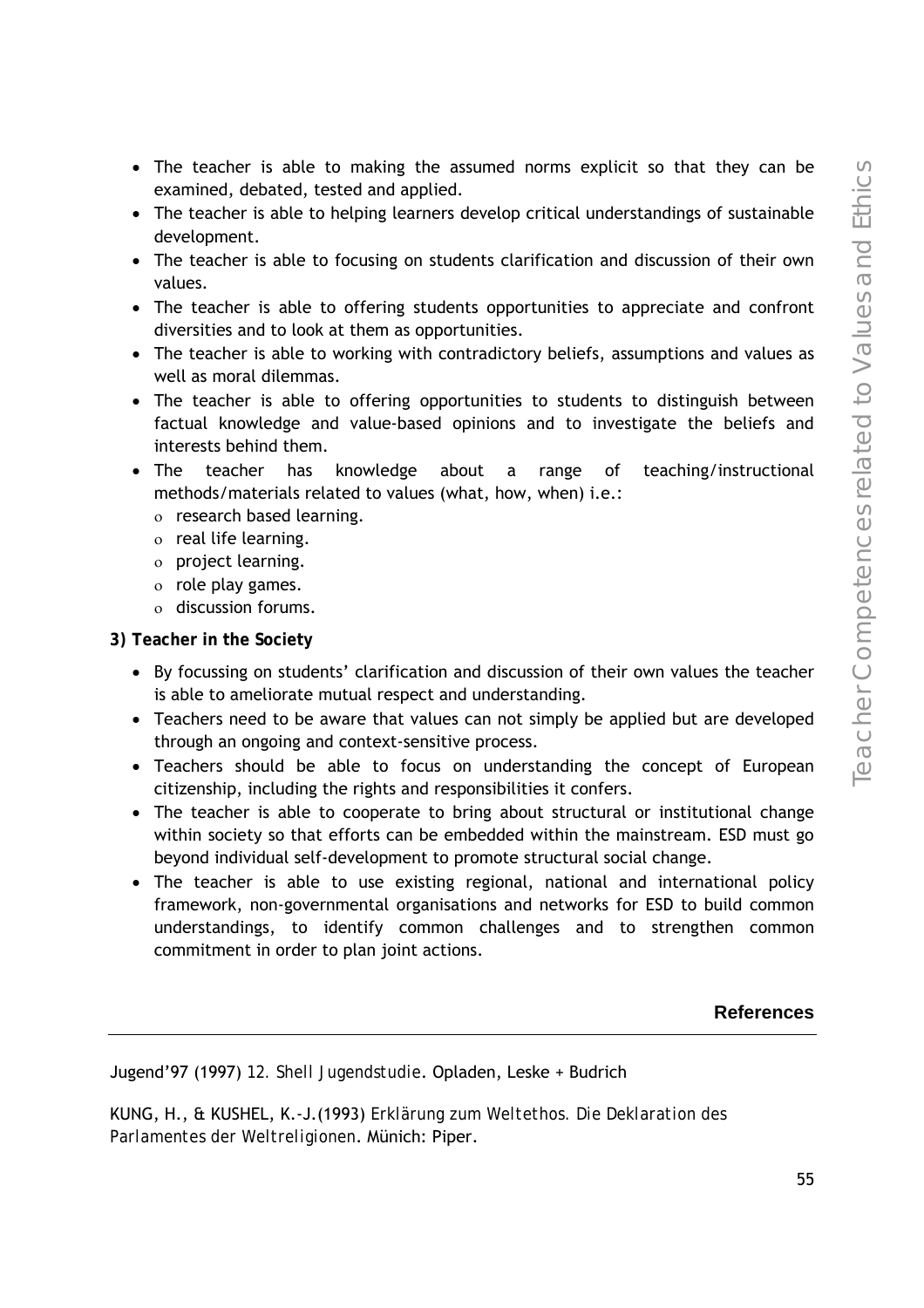O'BRIEN, B. (1996) Transforming the character of a corporation. *The Systems Thinker* 7 (2): 1-5.

RUH, H. & GROBLY, T. (2006) *Die Zukunft ist ethisch — oder gar nicht*. Waldgut: Frauenfeld.

SCHMITZ, B. (2000) *Werte und Emotionen* in J. H. Otto et. al., *Emotionspsychologie*, Weinheim: Psychologische Verlagsunion.

SCOTT, W. (2004) *Sustainability and learning: what role for the curriculum?* Inaugural lecture at the University of Bath on 25th April 2002.

UNITED NATIONS Decade of Education for Sustainable Development 2005-2014, Draft International Implementation Scheme, October 2004.

von HENTIG, H. (2001) *Ach, die Werte. Über eine Erziehung für das 21. Jahrhundert,* , Weinheim und Basel: Belz Taschenbuch 66.

Website:

**www.changeminds.org/explanations/values/values\_morals\_ethics.htm**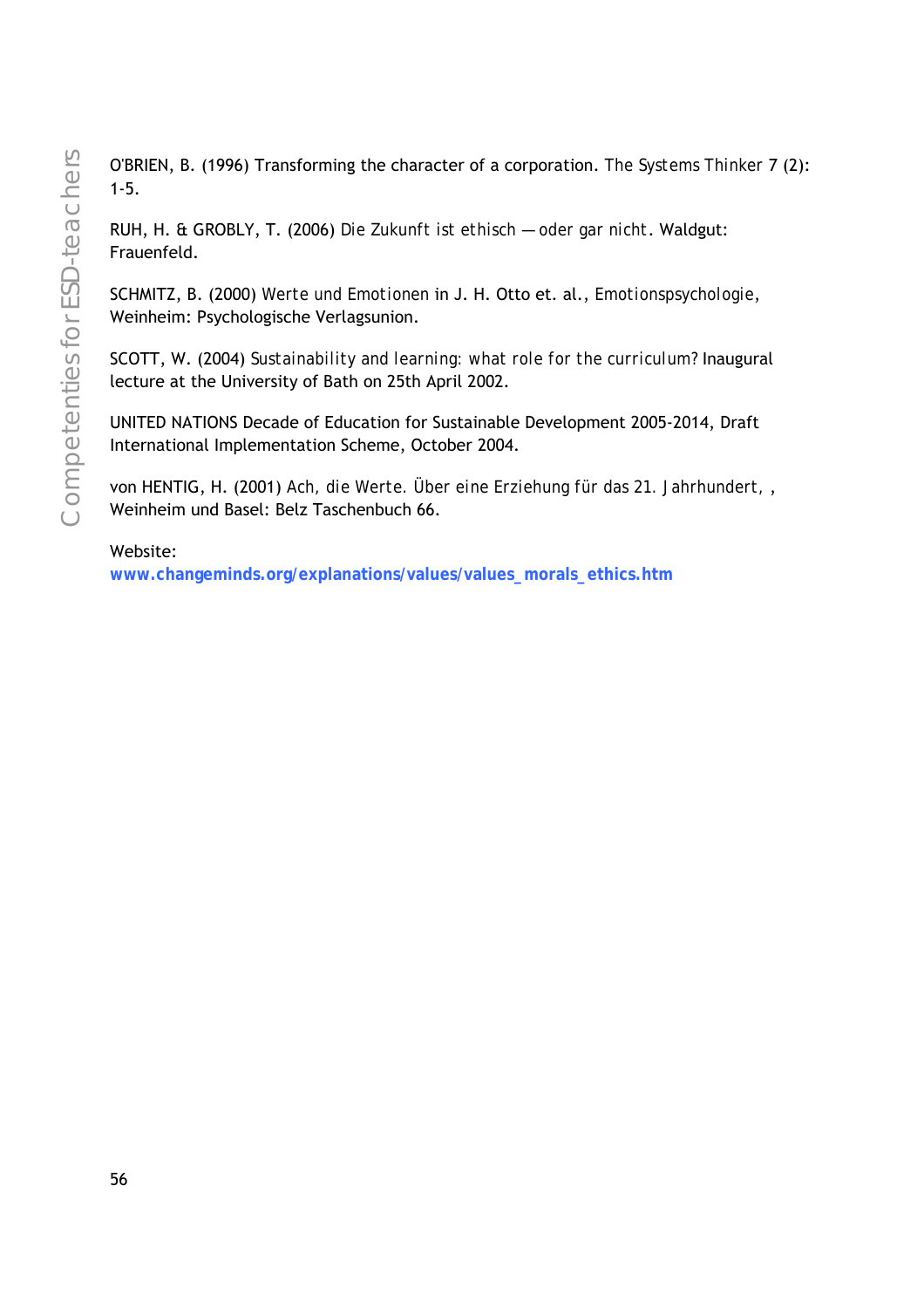# Systems thinking

### **Definition and basic terms**

Complexity is increasing in today's world and a policy for sustainable development needs strong solutions to cope with this fact. Our dilemma in dealing with this complexity emerges when we define simple cause-effect relationships and draw simple and logical conclusions, which only exist in theory. In reality a fundamental change in seeing and perceiving the world is necessary in order to solve the current complex tasks and problems and to prevent future ones: We need a systemic way of thinking, reflecting, visioning and acting. Systems thinking investigates patterns, connections and relationships between elements (Vester 2004). This way of thinking is crucial with regard to the importance of retinity, participation and anticipation in sustainable development.

The main characteristics of systems thinking were developed simultaneously in different disciplines during the last century. Biology and especially ecology had pioneering tasks but also in disciplines as diverse as psychology, philosophy, quantum physics, organic biology, cybernetics this kind of thinking was developing. Fields of application reach from control engineering to communication theory from sociology to economy and schools.

Systems thinking emphasizes patterns and relationships rather than isolated elements or parts. In consequence each individual is always connected in various ways to its environment – is always a part of it.

## **Some relations of systems thinking to ESD**

The awareness, that human beings are part of the infinite "sub-systems" of our Earth, part of "the global system as a whole" and dependent on it in so many ways, is central to ESD. This awareness needs to encompass ecology, economy and society.

*Anticipation*: Through looking and thinking ahead of present time or looking at the present time from the perspective of the future, it is possible to create visions which are a specific element in ESD. In this regard it is also important to look at evolution, at our history, to look back where we are coming from and to imagine where we want to go.

*Creativity*: It is necessary to invent new solutions to problems, with new ways to cooperate with our Earth's systems. Through the efficient flow of information, sophisticated communication and a careful way of handling information in a (e.g. social) system, its creativity is enhanced and new properties can emerge.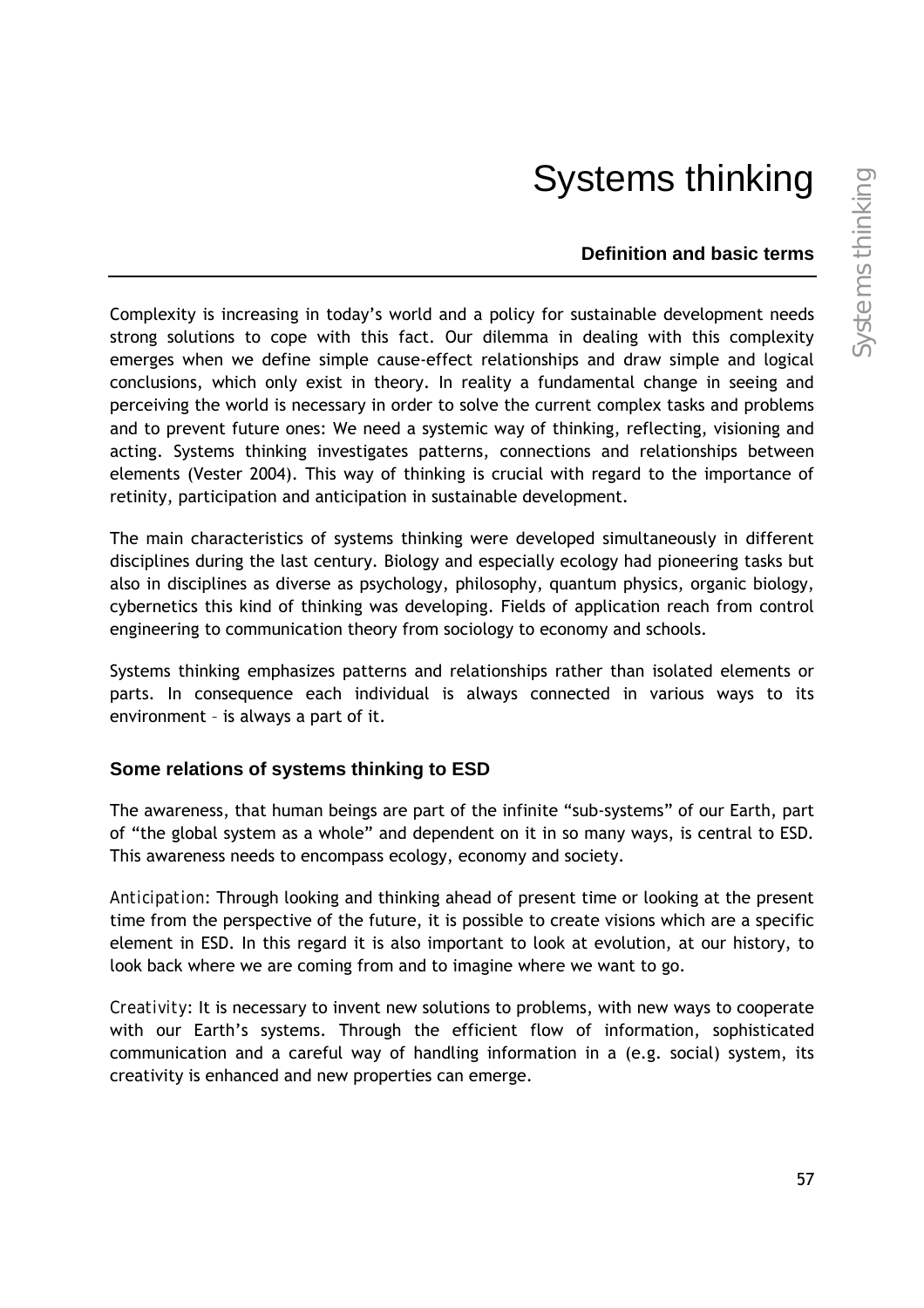## **Definition of systems thinking**

"Systems thinking is about gaining insights into the whole by understanding the linkages and interactions between the elements that comprise the whole 'system'. Consistent with systems philosophy, systems thinking recognizes that all human activity systems are open systems; therefore, they are affected by the environment in which they exist. Systems thinking leads to recognition that, in complex systems, events are separated by distance and time; therefore, small catalytic events can cause large changes in the system. Systems thinking acknowledges that a change in one area of a system can adversely affect another area of the system; thus, it promotes organizational communication at all levels ..."This Wikipedia-definition seemed to us very helpful introduction.

'Systems thinking' is often used as a synonym for networked thinking, holistic thinking, cybernetic thinking or complex problem solving.

For a more detailed definition we refer in the following to expert statements.

First some key terms for living systems are explained:

- Wholeness: the whole is more than the sum of the elements and has a different quality than the elements themselves.
- Holon: each system is whole (a holon) but simultaneously part of a bigger system (Koestler, 1984). Everything is linked to everything.
- Open systems: they have a constant flow of energy, matter and/or information and therefore are able to maintain a balance (feedback loops and interdependency).
- Homeostasis: ability of self regulation to maintain a dynamic equilibrium.
- Autopoiesis: ability for self-organization, spontaneous appearance of new structures and behaviours in open systems.

Four basic criteria of systems thinking make it to a paradigmatic change in thinking and understanding of our world (Capra 1998 p. 246, English version 1992):

- From the elements to the whole, that means to the patterns of organisation.
- From single elements to relationships.
- From structures to processes.
- From objectivity to construction of reality by each individual

The four basic dimensions of system thinking according to Ossimitz (2000) are:

- Relational thinking: Thinking in feedback loops and relationships considering indirect effects (including thinking from different perspectives).
- Dynamic thinking: Thinking along the timeline, taking in account time delay.
- Thinking in models: modelling and networks of effects.
- Goal: Acting in a systemic way.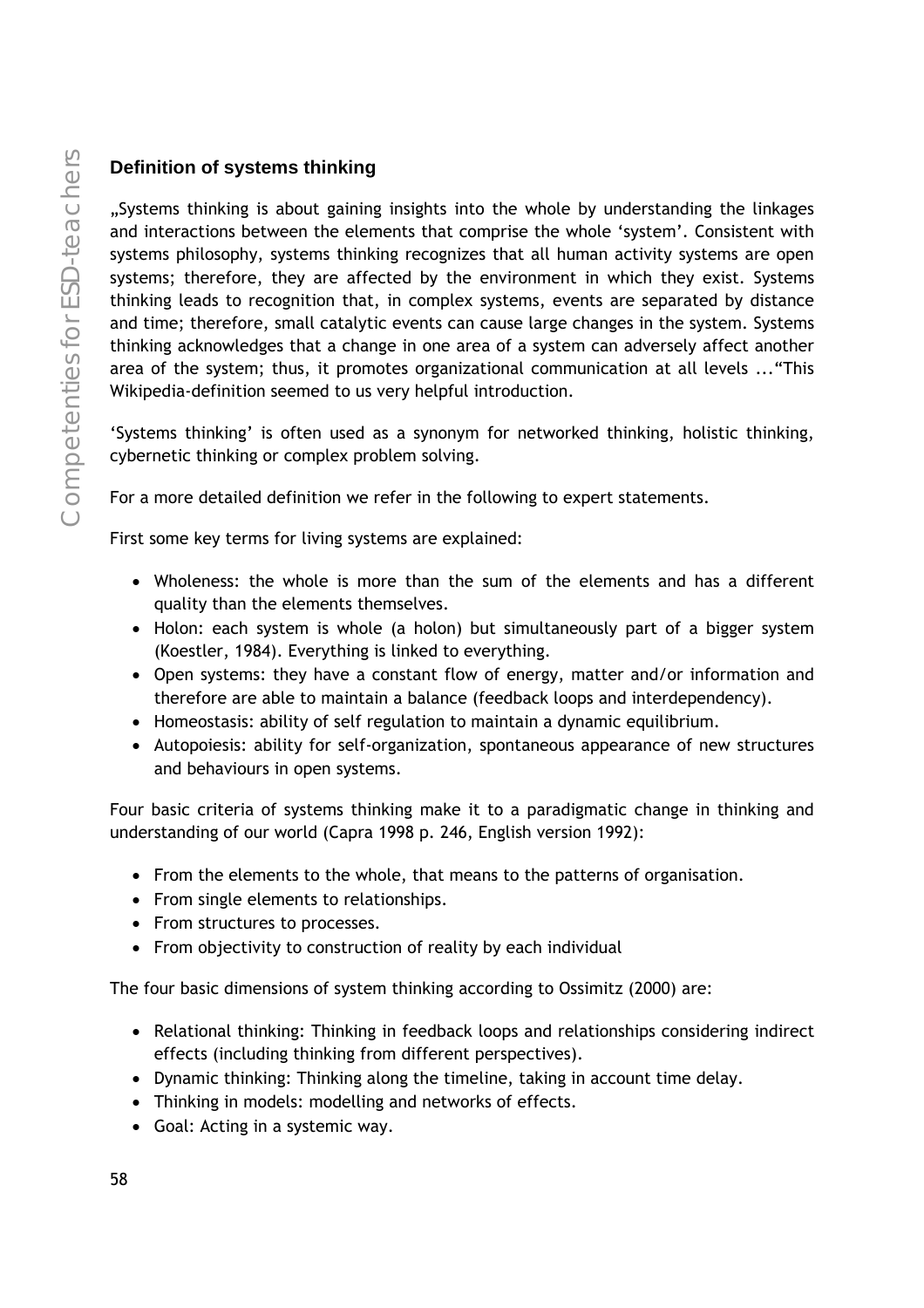### **Position within the framework of domains**

Systems thinking contributes in many ways to help us to understand and act in a sustainable way in a local as well as a global context. Systems thinking is a tool, which links *knowledge* to a larger context and helps us to see it in a dynamic way. As a tool for weighing, making *decisions* and taking *action*, however, it is only useful when it is linked to *values and ethics*. Otherwise it could also be misused in non-sustainable ways.

Systems thinking asks for changing perspectives and the ability to look through other's eyes, that can help to build up empathy and therefore is also linked to the domain of the *emotions*. By means of a systemic view of the world, a feeling of being part of a larger system can evolve.

It expands our world-view and helps to be more aware of the boundaries and assumptions we use to define issues. It integrates decision-making and adaptive management, and encourages consideration of multiple influences and relationships and fosters therefore more participative and interdisciplinary approaches to problem solving. It helps to restore a sense of connection to place, to other humans, to nature and the wider world through realizing the fact that everything is somehow linked to everything else. It also recognises the influences of our *values*, self-perception and interpretations of the world, as well as our intuitional and non-rational ways of knowing. In this regard it also helps us to appreciate others' viewpoints and to discover new properties of whole systems that emerge from the interaction of individual parts.

Today a variety of *methods* is already available for teaching and facilitating these higherorder thinking skills like simulation games, computer simulations, drawing impactdiagrams, mind maps, concept maps etc.

This dynamic way of looking at the world supports us in accepting uncertainty and ambiguity, and in *participating* and learning from change. It is a tool to identify strategies that better generate sustainable solutions for system change, emphasising self-organisation and resilience.

Systems thinking is related to ambiguity and uncertainty – we all have to learn to endure this but at the same time to trust decisions and action even if we cannot see the success or effect right away. Again we find here a link to the *emotions domain*.

Systems thinking asks for a specific way of *action*, which allows self organization and participation and investigates power relationships.

Systems thinking and *constructivism* are closely related to each other. Constructivism is a field of applying systems thinking. For this reason systems thinking can help to plan, organize and reflect learning and teaching activities.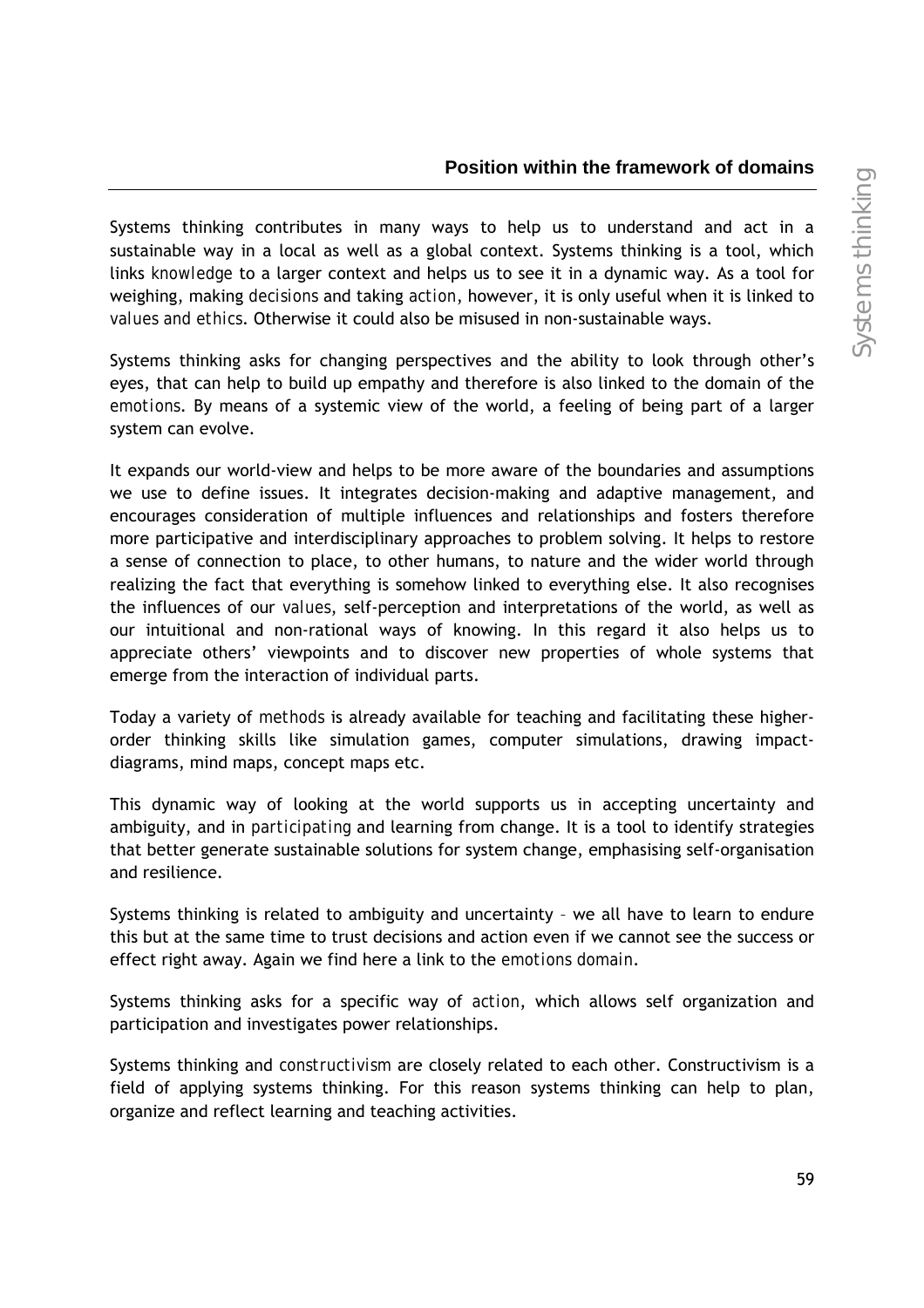Competenties for ESD-teachers Competenties for ESD-teachers

We did not find any specific competences on systems thinking formulated explicitly for teachers in the literature. The majority of the competences listed were developed by the group members, some refer to the work of Daniella Tilbury or the Quality criteria of ESDschools (chapter on culture and complexity). We also referred to the "Habits of a Systems Thinker" of the Project "Systems Thinking in Schools" (see Literature/Media).

**a) Teacher as an individual — reflection** 

- The teacher is able to understand basic models of systems theory (e. g. Vester) and is able to apply them in different situations and for different issues.
- The teacher is able to think in models and patterns, to recognize patterns and relationships in systems, to reflect on them and to consider them in decision making and acting. It all requires well developed imagination-skills.
- He/she is aware that he/she is always part of different systems and realizes, what function he/she has and what role she/he plays in these systems in the society (i.e. understands its structures, culture, practices, and formal and informal rules and expectations and the roles they play within it, including understanding laws and regulations, but also unwritten social norms, moral codes, manners and protocol).
- The teacher is able to resist to the tendency to simplify problems and to look for quick solutions — she/he holds the tension of paradox and controversy and looks at the larger context.

**b) Teacher in the educational institution — teaching/communication** 

- The teacher's pedagogical work in every subject, is based on searching for relationships, multiple influences and interactions such as feedback loops or dynamics over time and finding ways of explaining them or making them visible (ENSI, 2005, Quality Criteria for ESD-schools).
- The teacher is able to encourage the students to look at issues from different perspectives (angles and dimensions) as well as their short- and long-term consequences.
- The teacher is able to guide students to develop empathy by identifying themselves with others. This implies the appreciation of each other's viewpoints which helps to facilitate understanding and the development of solidarity as opposed to a tendency to enhance disagreement.
- The teacher is able to support students in confronting and appreciating diversities biological, social, cultural – and to look at them as 'opportunities' for broadening options for change and development (ENSI, 2005, Quality Criteria for ESD-schools).
- The teacher is able to foster the student's insight so that, besides exploring issues and interests, they can utilise reason to propose innovative solutions that develop in and through the relationships between them.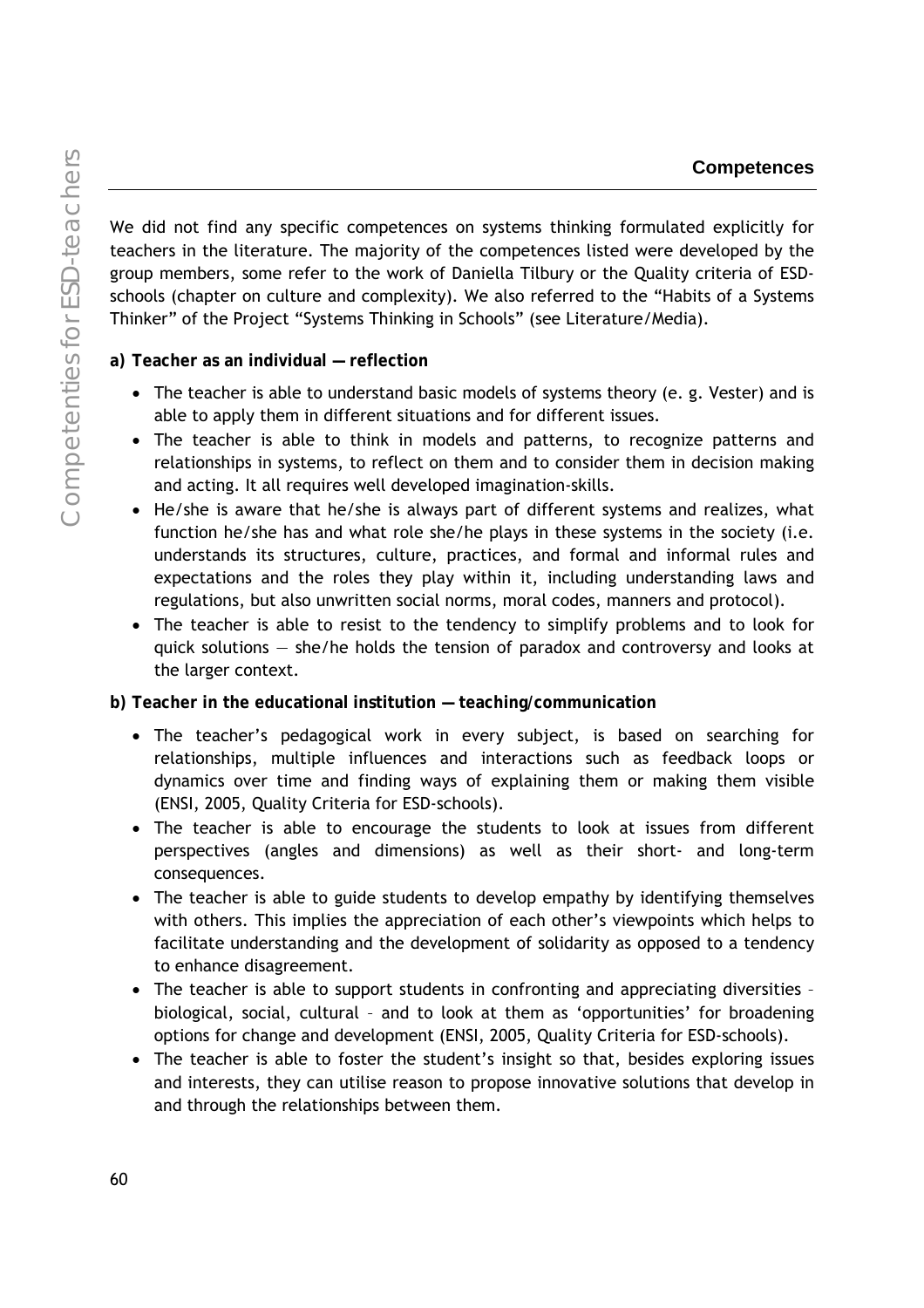- The teacher is able to guide the students to deal with power relations and conflicting interest e.g. in school, in local situations, between countries and between present and future generations.
- The teacher is able to help students to take action by choosing between different options and by reflecting on their own potential (strengths, specialities etc.) as well as short and long term consequences in relation to individual and shared interests, norms and goals. She/he encourages them to monitor the results by presenting different methods.
- The teacher is able to enable students to face ambiguity, uncertainty and complexity – and not to be fazed by it. She/He encourages the students to reflect on themselves and their environment, to look for different solutions, to take decisions to elaborate plans and to realize actions even if the success or effect is not visible right away. He/she helps to build up their faith in a common process in which everyone is an element.
- The teacher helps to restore a sense of connection to place, to others and the wider world (Tilbury & Wortman, 2004).
- The teacher is able to perceive the school as a living system and tries to act with the school team and in class according the insights of systems thinking in the context of ESD (e. g. fostering participation, participatory learning, mutual understanding).
- **c) Teacher in the Society networking** 
	- The teacher is able to use wisely existing local, national or international networks for ESD to gain motivation and exchange experiences and perspectives.
	- The teacher knows ways to establish partnerships with other schools to generate and exchange ideas and is able to do the same with business, craft, industry, agriculture, community etc. thus enabling a search for synergies.
	- The teacher is aware that schools are a part of local, national and global systems.
	- The teacher is able to identify and analyse power relationships in society (e. g. community) and to understand their causes/origins (interests, motivations etc.) as well as strategies to cope with them.
	- The teacher is aware, that systems thinking is not yet generally understood in society and looks for ways of communicating systems thinking through student works (events, exhibition, presentation, performance, videos, … for parents, the neighbourhood and the wider communities).

## **Remark:**

Competences for ESD which relate to systems thinking by De Haan:

- Competence in foresighted thinking.
- Competence in distanced reflection on individual and cultural models.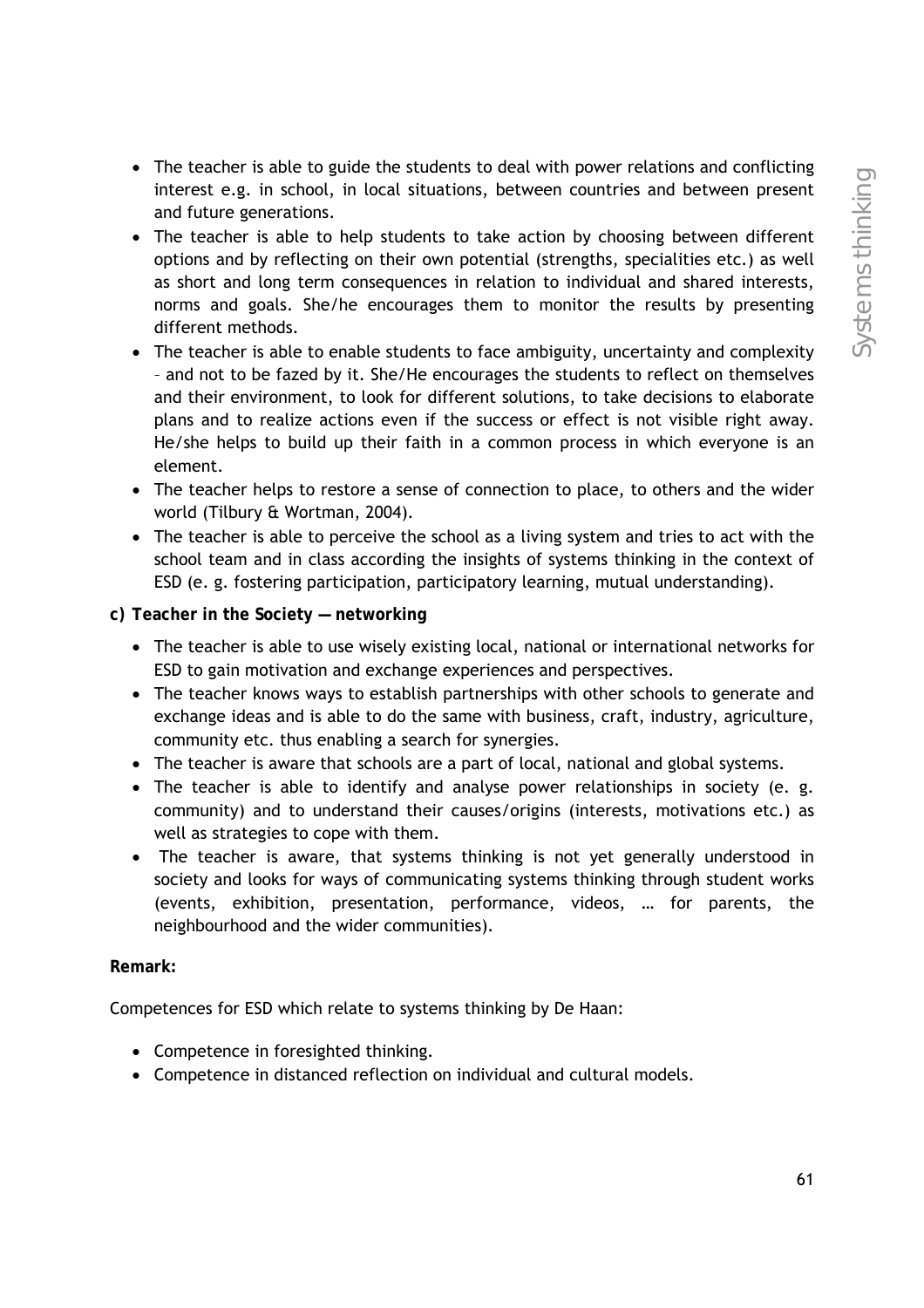BREITING, S., MAYER, M. & MOGENSON, F. (2005) *Quality criteria for ESD-schools*. SEED (School Development through Environmental Education).

CAPRA, F. (1996) *Lebensnetz. Ein neues Verständnis der lebendigen Welt*. Bern, München, Wien: Scherz Verlag.

CAPRA, F., EXNER, A. & KÖNIGSWIESER, R. (1992) Change in Management – Management in Change: The Systems Method. *Word Business Academy Perspectives*, Vol. 6 (3).

CAPRA, F. (1998) Die Capra-Synthese. Grundlegende Texte des führenden Interpreten ganzheitlichen Forschens und Denkens. (hrsg. Von F. Gottwald). Bern, München, Wien: Scherz Verlag.

DIECKHOFF, K-H. & ROTH, J. (2000) *Orientierung durch Selbstorganisation*. München: Ökom Verlag.

NAGEL. U., BURKHARD M. & FRISCHKNECHT-TOBLER, U. (2005) *Beiträge zu einer Didaktik des systemischen Denkens und systembezogenen Handelns im Kontext der gesellschaftlichen Schlüsselprobleme Umwelt und Nachhaltigkeit – Vorstudie zu einem Aktionsforschungsprojekt*. Pädagogische Hochschule Zürich. Available at: **www.phzh.ch/content,233,r1222,\_Dz.html**

KOESTLER, A. (1984) *Die Wurzeln des Zufalls*. München: Scherz.

OSSIMITZ, G. (1997) *Entwicklung vernetzten Denkens*. Universität Klagenfurt. Available at: **www.uni-klu.ac.at/~gossimit/proj/entvd.htm**

OSSIMITZ, G.(2000) *Entwicklung systemischen Denkens. Theoretische Konzepte und empirische Untersuchungen*. München, Wien: Profil Verlag.

OSSIMITZ, G. Universität Klagenfurt: Systems Dynamic/Systems Thinking Mega Link List: **www.uni-klu.ac.at/~gossimit/linklist.php?uk=25**

TILBURY, D. & WORTMAN, D. (2004) *Engaging People in Sustainability.* Gland: IUCN Commission on Education and Communication.

STERLING, S. (2005) *Linkingthinking. New perspectives on thinking and learning für sustainability*.

Available at: **www.wwf.org.uk/core/about/scotland/sc\_0000001453.asp**

VESTER, F. (2004) *Die Kunst vernetzt zu denken. Ideen und Werkzeuge für einen neuen Umgang mit Komplexität*. München: Deutscher Taschenbuch Verlag.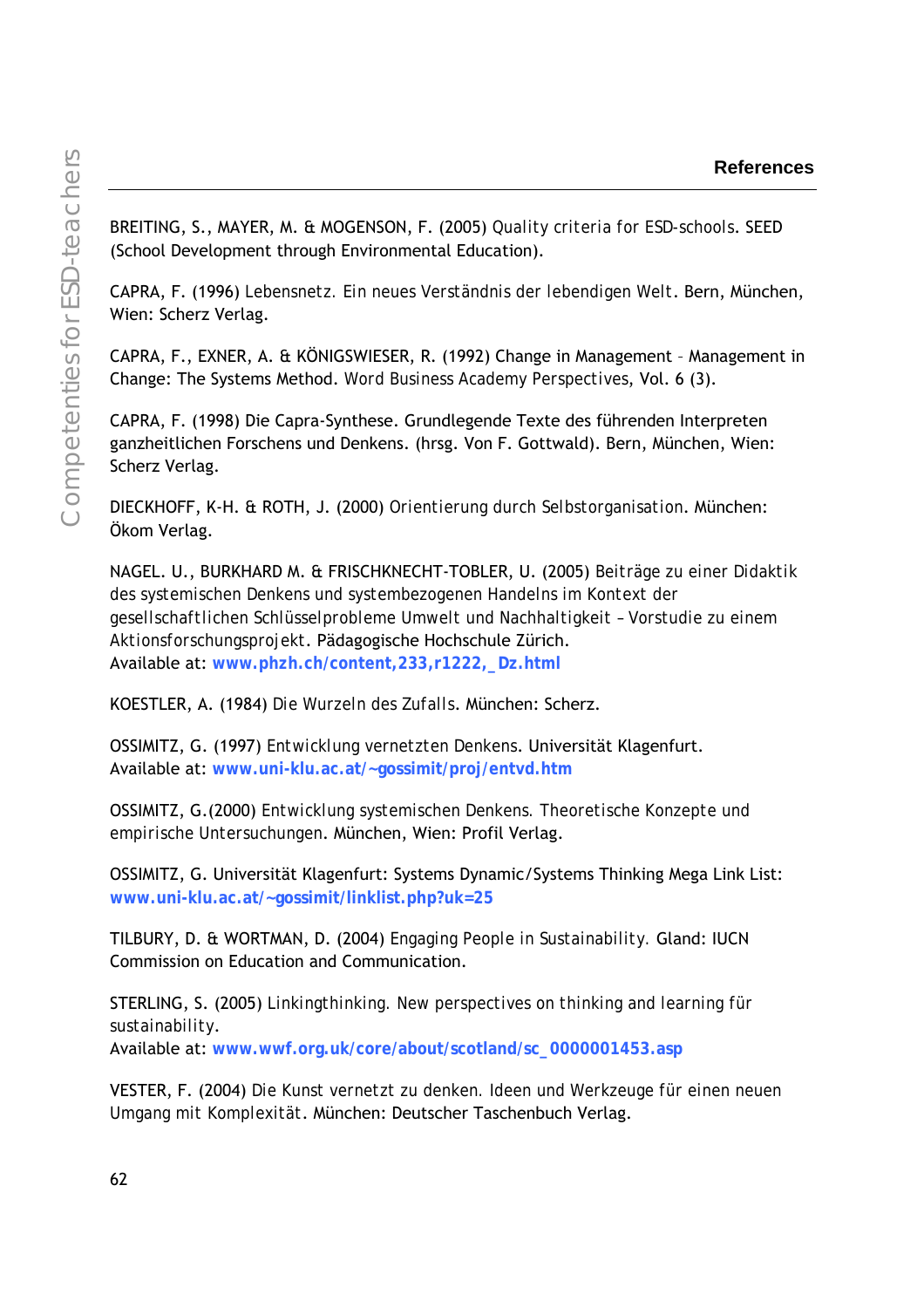Waters Foundation: Systems Thinking in Schools (Project). Available at: **www.watersfoundation.org**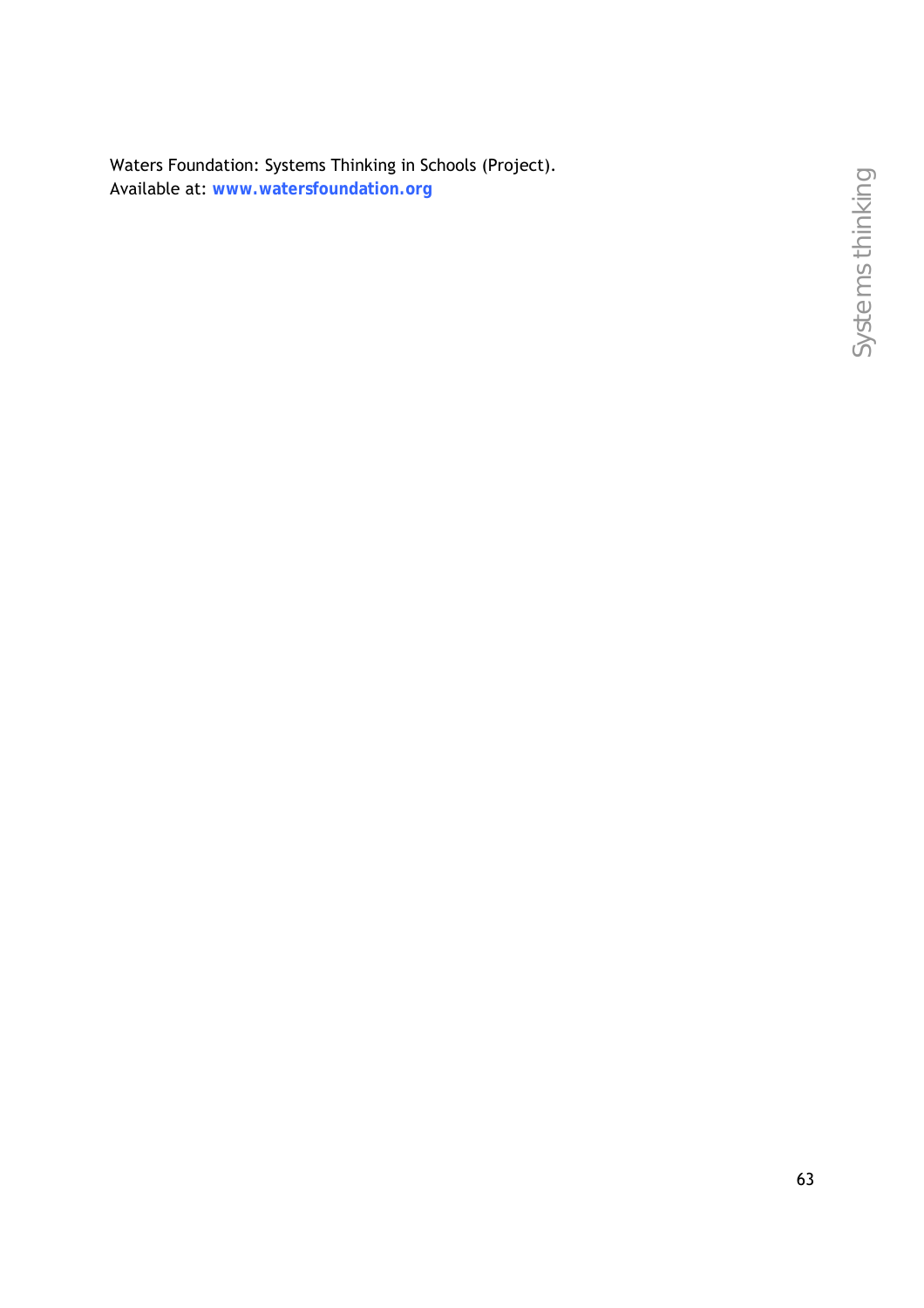# Competences related to Emotion

**Definition and basic terms** 

### **Introduction**

Emotions for a long time were taboo in science, economy and society (Arnold 2005). Emotional influences on thinking and behaviour were mainly looked upon as a disturbing factor; they were seen as the antithesis of reason. It is only recently that in several scientific areas it has been slowly accepted that affective components are inseparably connected to thinking and that they have important organizing and integrating functions (Ciompi, 1999).

It is therefore not surprising, that in most traditional explanatory concepts for environmental behaviour the influences of emotions have been neglected.

At the end of the 80s emotional aspects were considered important for environmental consciousness in those concepts with a holistic approach. But emotions and feelings were rarely the subject of scientific research or in-depth descriptions in this field. Even models on environmental psychology mostly neglected this aspect (Kals et al. 2000).

From the beginning of the project we selected a set of definitions for emotions and feelings that we found suitable, and then added basic descriptions of emotional competences.

## **Emotions and feelings**

There is not one generally accepted theory of emotions and the terms in various language regions vary.

We suggest using the definition based on the theories of Antonio Damasio (2005): Emotions and feelings are both affective phenomena. The emotion experienced is the beginning of a reaction chain, which ends in a feeling. Emotions are acts or motions mostly visible to others (e. g. in one's face, voice, behaviour) as feelings are only recognizable by the person in whose brain they are evolving.

The term **"emotion"** is often used as a **generic term** for emotions, feelings, sentiments.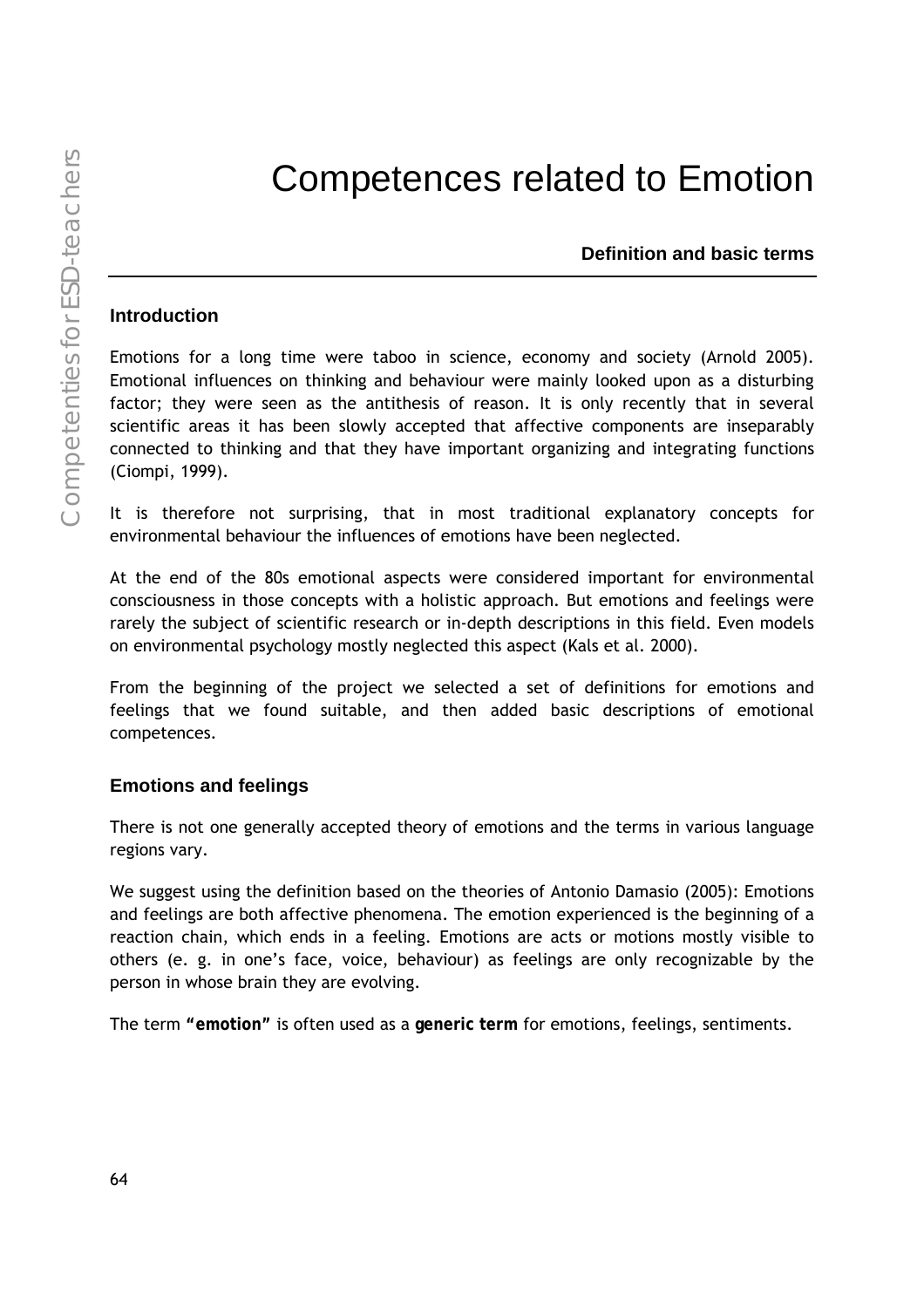## **Emotional competence (emotional intelligence)**

The concept of emotional competence assumes that the emotions are a central part of what it is to be human. Generally the following three aspects are included (Arnold 2004):

- Understanding one's own emotions and feelings.
- Understanding the emotions and feelings of others.
- Ability of emotional expression, i.e. the ability to express feelings in an meaningful way.

Salovey and Mayer (in J.H. Otto, 2000) include in their list of emotional intelligence in addition to the list above:

- Regulation of emotions.
- Productive use of emotions (e. g. for planning, thinking, problem solving, motivation).

#### **Empathy**

Definition: More than feeling compassion or sympathy "for" another person, empathy puts you in their shoes to feel "with" them or "as one" with them. First used in English in the early twentieth century to translate the German psychoanalytic term "Einfühlung", meaning "to feel as one with", though in practice more closely translating the German Mitgefühl, "to feel with" someone (**www.jansen.com.au/Dictionary\_DF.html**).

Empathy was generally used in connection with other human beings and not with nature. Today this is changing as the environmental movement grows in strength and concepts such as Gaia become more prominent. We, therefore, assume that empathy can also include non-human beings – indeed the whole of nature. Gebhard mentions that concern about nature is often articulated through identification with nature-phenomena (Gebhard 2001, p. 270). De Haan includes empathy as one of the "Gestaltungskompetenzen" for ESD as well. Empathie und Solidarität für Benachteiligte, Arme, Schwache und Unterdrückte zeigen können." (**www.transfer-21.de**)

#### **Emotional attachment, interconnectedness**

Emotional attachment is the precondition, that humans are shocked by changes in their environment. Humans without emotional attachment remain indifferent towards everything that happens around them. E.g. If a human being has not had the chance to develop an emotional attachment to nature he or she will not be able to take on responsibility (cf. Hüther 2005, p. 220).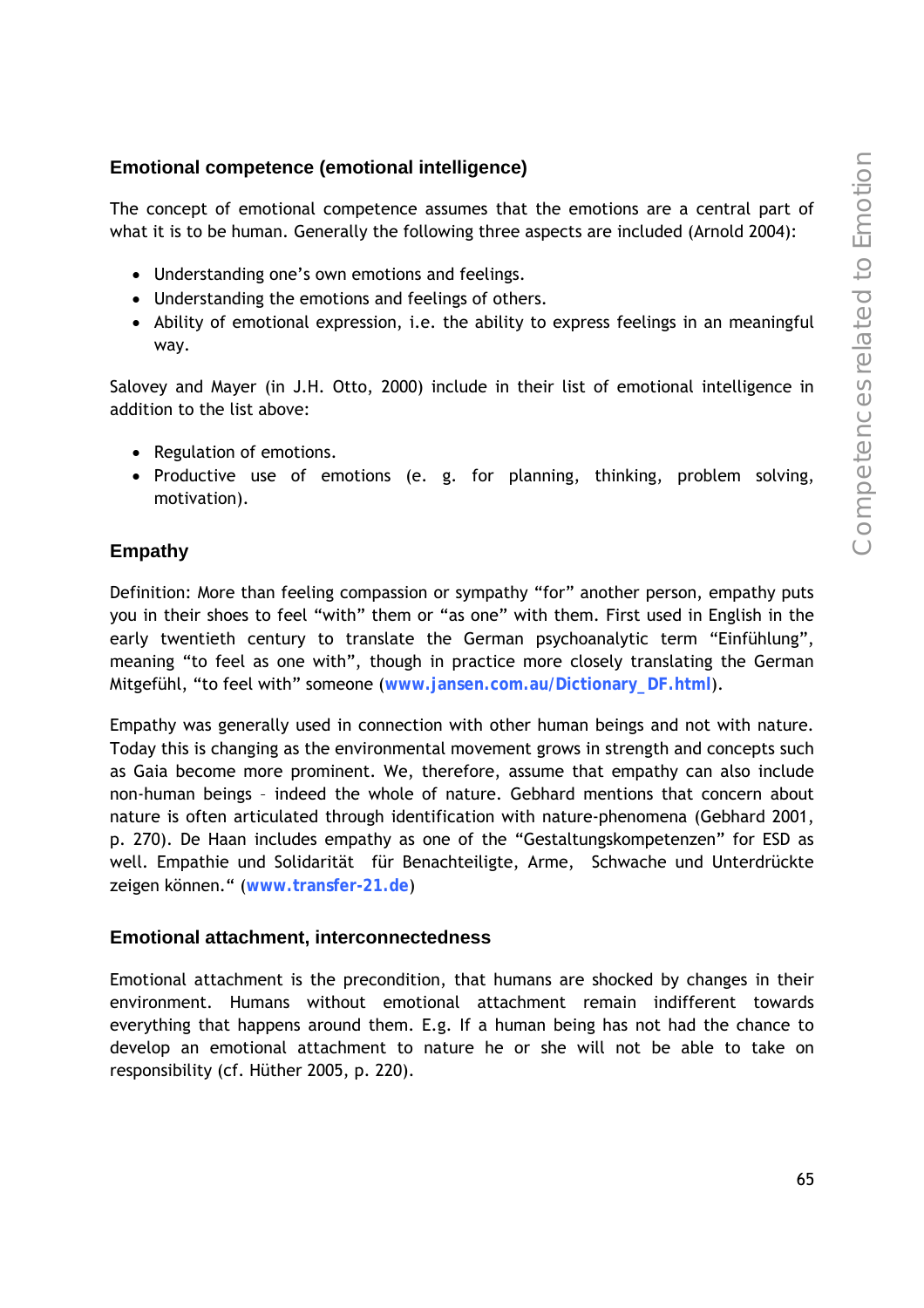Therefore one goal of education for sustainable development must be to give students opportunities to develop a deep relationship and feeling of interconnectedness to our world, to life and be supported in this process.

If a person cannot feel awe and wonder, cannot experience delight in the world around them, in literature, music, art and nature itself, then they will live in an inner spiritual and cultural desert. If someone cannot connect to the world around them, then they cannot see the connections in that world and will fail to understand it and the humans and others who inhabit it.

This interconnectedness includes elements of spiritual development, which is rarely described in school curricula. One exception is a document for schools in England and Wales (from which the previous paragraph is taken) which includes the following elements: beliefs (development of personal beliefs in connection with personal identity), a sense of awe, wonder and mystery, experiencing feelings of transcendence, search for meaning and purpose, self-knowledge (thoughts, feelings, emotions …) , relationships (sense of community) creativity (e. g. expressing feelings through arts) feelings and emotions (sense of being moved, hurt …). "This kind of spirituality is open to everyone and is not confined to the development of religious beliefs or conversion to a particular faith."(School Curriculum and Assessment Authority, 1995, p.3/4).

## **Position within the framework of domains**

Thinking, reflecting, valuing, taking decisions and acting are inseparably tied to emotions. Emotions are an essential part of the decision making process (Cornelius, 1996) and also the driving force and primary system for motivation (Arnold 2004, Otto 2000), which has to be taken into account in ESD.

The importance of emotions for environmental behaviour was described by Elisabeth Kals in a model explaining the protective behaviour of the commons. She found different emotional judgements supporting this behaviour: nature related emotional judgements (e. g. deep relationship to nature) are very influential, responsibility related emotional judgements (e. g. feelings of guilt about not enough for the environment, anger about insufficient environmental protection) and positive feelings while acting for the environment (provided that ecological norms are accepted) also have a substantial impact, while the emotional reaction to an awareness of environmental danger has a less positive influence (Kals in Reichle & Schmitt 1998). Armin Lude (in Unterbruner 2005) confirms also the positive impact of varied nature experiences (which always have an emotional component) on positive attitudes to nature and on acting protectively for nature and environment, especially when the experience is reflected upon. Degenhartt (Degenhardt in Bolscho & Michelsen 2002) searched, by in depth interviews with a variety of people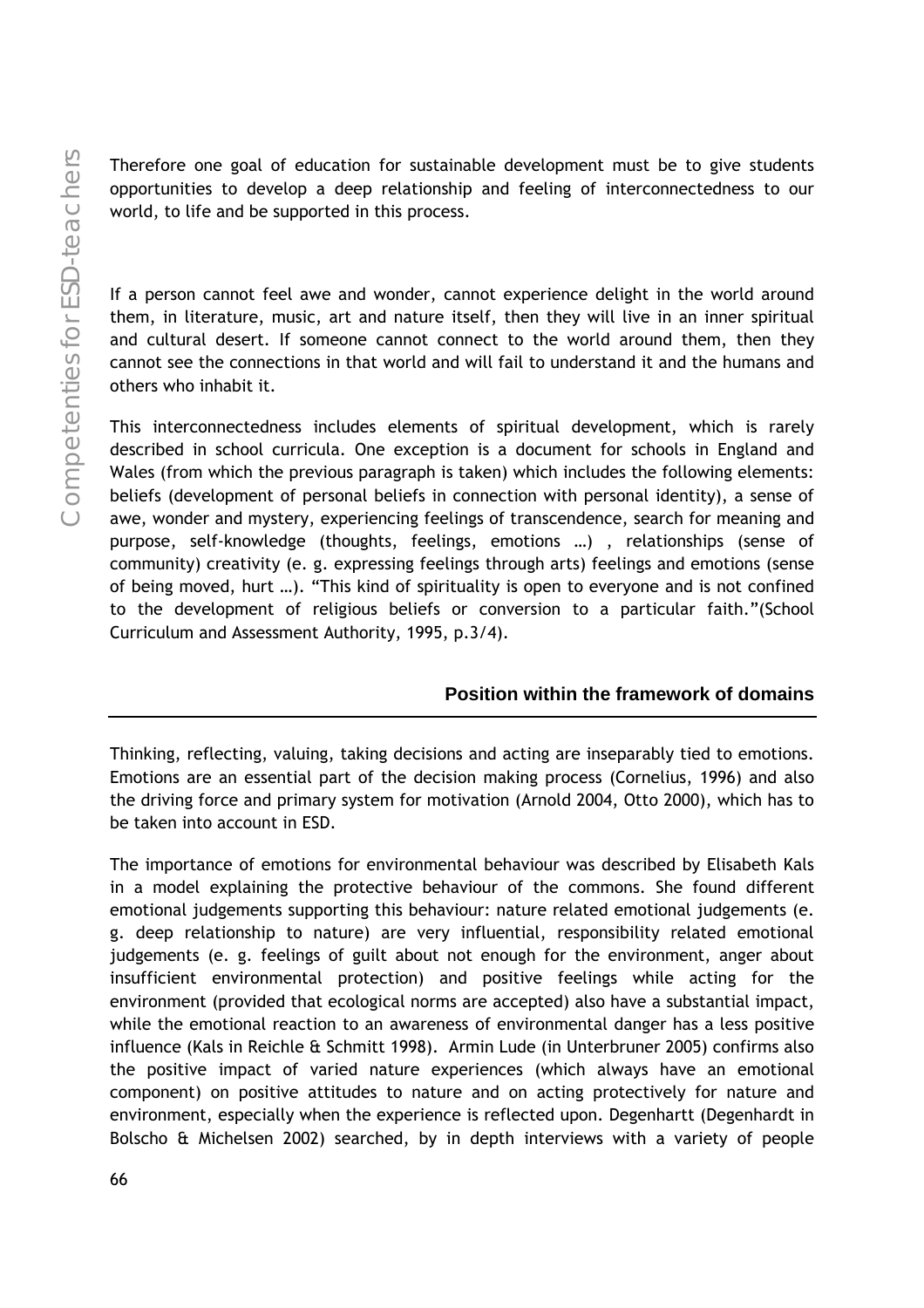leading a fairly sustainable lifestyle, for necessary competences. He decided that the most important of the eight competences he listed was "Competence of holistic perception": When viewing the world, the combination of different forms of emotional and intuitive perception utilising all the senses combined with a rational analysis, is crucial. The affective and emotional process is, in fact, a necessary condition of perception. Gerald Hüther goes one step further and claims that people without emotional attachment remain indifferent to what is occurring around them, when they are not directly affected. Without activation of emotional centres it is not possible to anchor new experiences in the brain (Hüther in Gebauer & Gebhard 2005). Szagun e.a. (1994) emphasise, that emotions attached to a pessimistic view of the future show even more effect on environmentally sound behaviour than joy about nature. All of these findings demonstrate, that an emotional commitment is needed (Anteilnahme), in order for knowledge to be transferred into action. (Unterbruner in Kaufmann-Hayoz & Künzli 1999, p. 165).

The challenge for education for sustainable development is to carefully include emotional processes as part of teaching and to integrate emotional competences into the process. As Szagun emphasises, dealing with negative feelings as well as empathy and compassion play a key role. In addition, feeling inter-connectedness with the world is a basic condition of any intrinsic motivation for acting in a sustainable way.

#### **Teacher competences related to emotions**

Given that the list of competences is daunting, should the following sentence go in as a warning:

'Because of all these issues the task required of teachers is a major one, as the following list of competences demonstrates.'

- **a) Teacher as an individual reflection**
	- Teachers have to be able to use ways and methods to express and manage their emotions and feelings alone and in groups (e. g. conflict management) and use them constructively for improving situations in the school and community (cultural, ecological, social, economic).
	- Teachers have to be aware that emotions are crucial to our lives and can often be related to former experiences and also depend on the surrounding culture. Teachers have to be aware of the impact of emotions on perception, judgement, decisions and acting in their own lives and the lives of their students and to take account of this in the way they teach.
	- Teachers develop in themselves the competences of compassion and empathy and develop the awareness of interconnectedness with the world/life in space and time.
	- Teachers are aware of the emotional dangers of domination (e. g. power relations).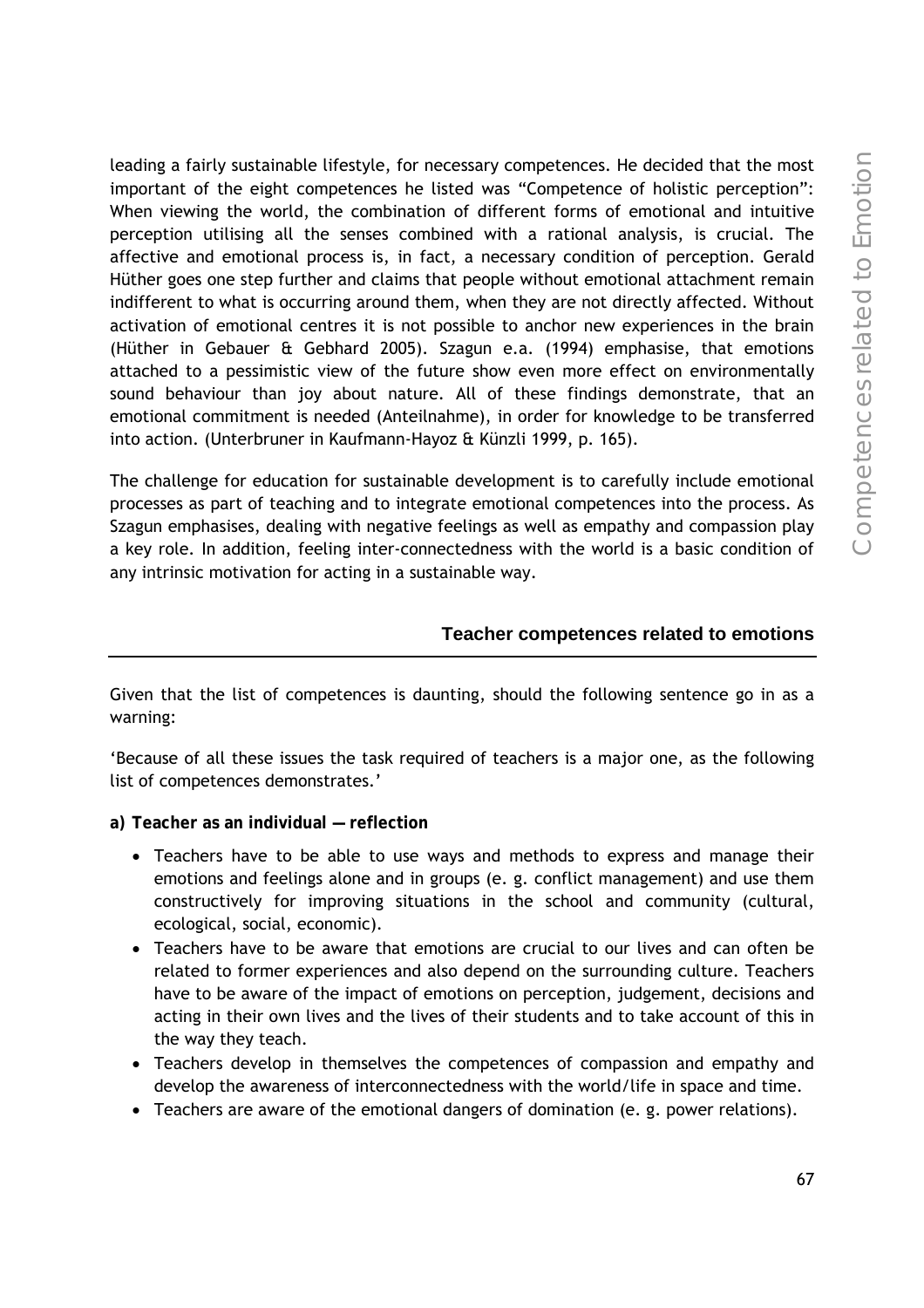- **b) Teacher in the educational institution teaching/communication**
- Teachers have motivation and the skills for advocacy both in the school team and for lobbying outside the school for ESD.
- Teachers should be aware of the difference between dealing with emotions within their own class or school organization and with the surrounding society.
- Teachers are able to create a school atmosphere in a way that allows every one to express his/her feelings and to contribute with innovative ideas and proposals without fear of failure. This is a precondition for creativity and visioning.
- Teachers create learning situations and an appropriate atmosphere so that their students are able to develop feelings of empathy and identification with other human beings as well as with nature as a whole in both space and time, and develop a sense of solidarity with all that exists.
- Teachers know how to stimulate ownership and responsibility.
- Teachers help students to develop emotional competence (besides other competences) to consciously make choices and plan actions to achieve positive systemic impact.
- Teachers are able to express their feelings without imposing them on the students.
- Participation-processes, such as exchange activities with students who may be from other parts of the world, have to include emotions as this will facilitate the process.
- When working with emotions teachers should work with real issues connected to the lives of the students.
- Teachers are aware that feelings are strongly developed through real experiences and interaction with other people as well as the environment, and therefore plan for the student's direct access to such experiences.
- Teachers should stimulate positive feelings (well-being) through specific activities (e.g. in relation to nature) but also take seriously their negative feelings when facing the situation in the world (e.g. feeling of despair, powerlessness). The teacher must develop sensitivity towards the student's situation and needs.
- Teachers should promote openness and confidence that generates a process of positive change in them selves and in their students.
- **c) Teacher in the Society**
- Teachers should be good mediators both in resolving conflicts between humans with different interests in the classroom and the school, and in external relations.
- Teachers are able to communicate emotions competently and in a constructive way with parents and other people from within the community, ....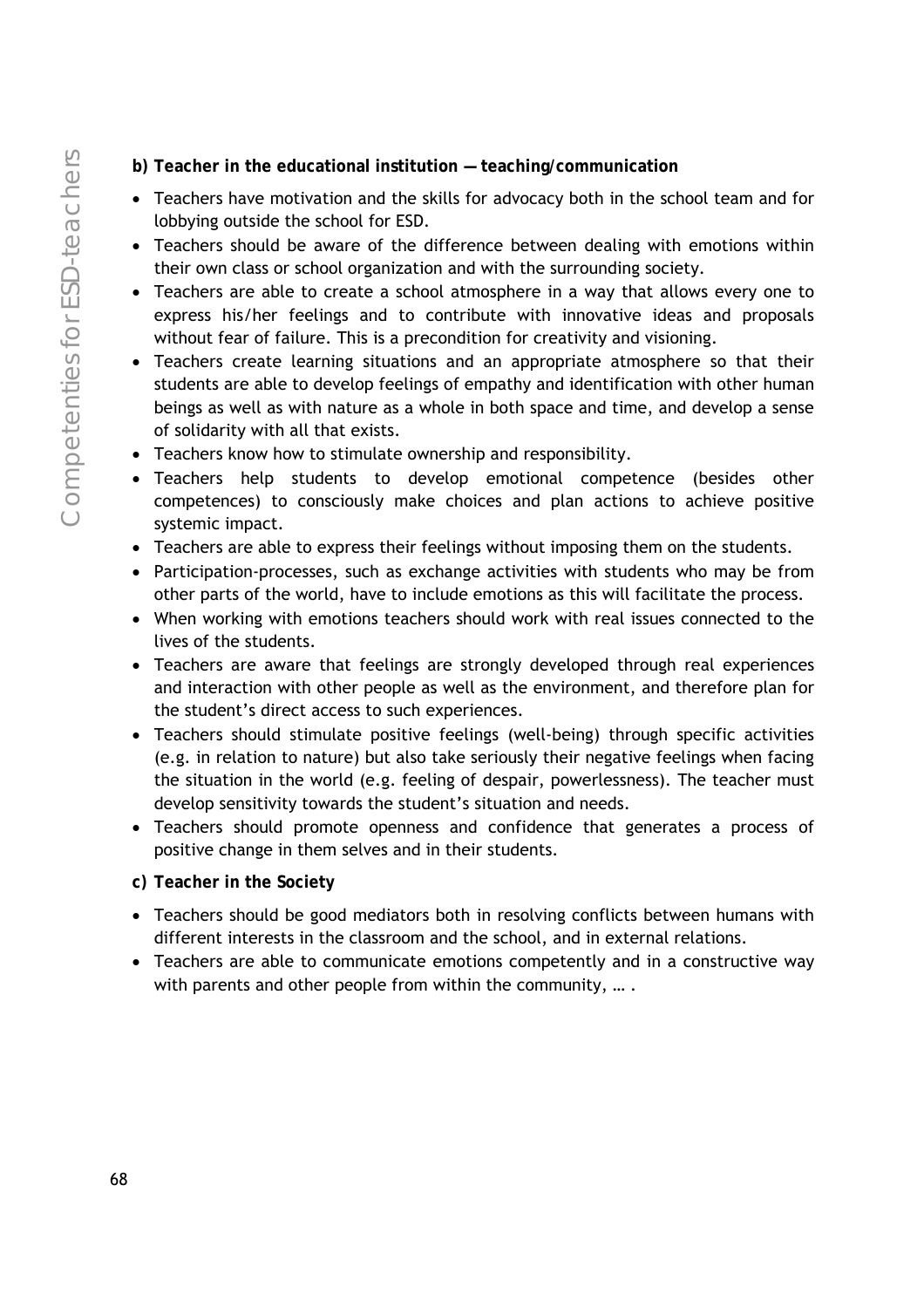#### **References**

ARNOLD, R (2004) Emotionale Kompetenz und emotionales Lernen in der Erwachsenenbildung. Kaiserslautern, technische Universität Kaiserslautern, Fachbereich Sozialwissenschaften, Fachbereich Pädagogik.Association for childres's spirituality: **www.childrenspirituality.org**

CIOMPI, L. (1999): Die emotionalen Grundlagen des Denkens. Göttingen, Vanderhoek und Rupprecht.

CORNELIUS, R (1996) The Science of Emotion, New Jersey, Prentice Hall.

DEGENHARDT, L. (2002) Nachhaltige Entwicklung und Lebensstile. Rekonstruktion von Einflussfaktoren für die Ausbildung nachhaltiger Handlungsweisen. In: BOLSCHO, D. & MICHELSEN, G. Umweltbewusstsein unter dem Leitbild nachhaltiger Entwicklung. Opladen, Leske & Budrich.

de HAAN, G. Gestaltungskompetenzen. (Available at: **www.transfer-21.de**)

DAMASIO, A. (2005) Der Spinoza-Effekt. Wie Gefühle unser Leben bestimmen. Berlin, List.

HOSANG, M., FRAENZLE, S., & MARKERT, B. (2005) Die emotionale Matrix. Grundlagen für gesellschaftlichen Wandel und nachhaltige Innovation. München, Oekom Verlag.

HÜTHER, G. (2005) Die Bedeutung emotionaler Bindung an die Natur als Voraussetzung für die Übernahme von Verantwortung gegenüber der Natur. In: M. GEBAUER, M. & GEBHARD, U. (Eds.) Naturerfahrung. Wege zu einer Hermeneutik der Natur. Zug, Alfred Schmid-Stiftung.

GEBHARD, U. (2001) Kind und Natur. Wiesbaden, Westdeutscher Verlag.

KALS, E. (1998). Moralische Motive des ökologischen Schutzes globaler und lokaler Allmenden. In : REICHLE, B. & SCHMITT, M. (Eds.) Verantwortung, Gerechtigkeit und Moral. Zum psychologischen Verständnis ethischer Aspekte im menschlichen Verhalten. Weinheim und München, Juventa Verlag.

KALS E., PLATZ, N. & , WIMMER, R. (Eds.) (2000) Emotionen in der Umweltdiskussion. Wiesbaden, Deutscher Universitäts-Verlag.

LUDE, A. & UNTERBRUNER, U. (2005) Natur erleben. Neues aus Forschung und Praxis zur Naturerfahrung.

OTTO, J. H., EULER, H.A. & MANDL, H. (Eds.)(2000) Emotionspsychologie. Ein Handbuch. Weinheim: Beltz, Psychologie Verlags Union.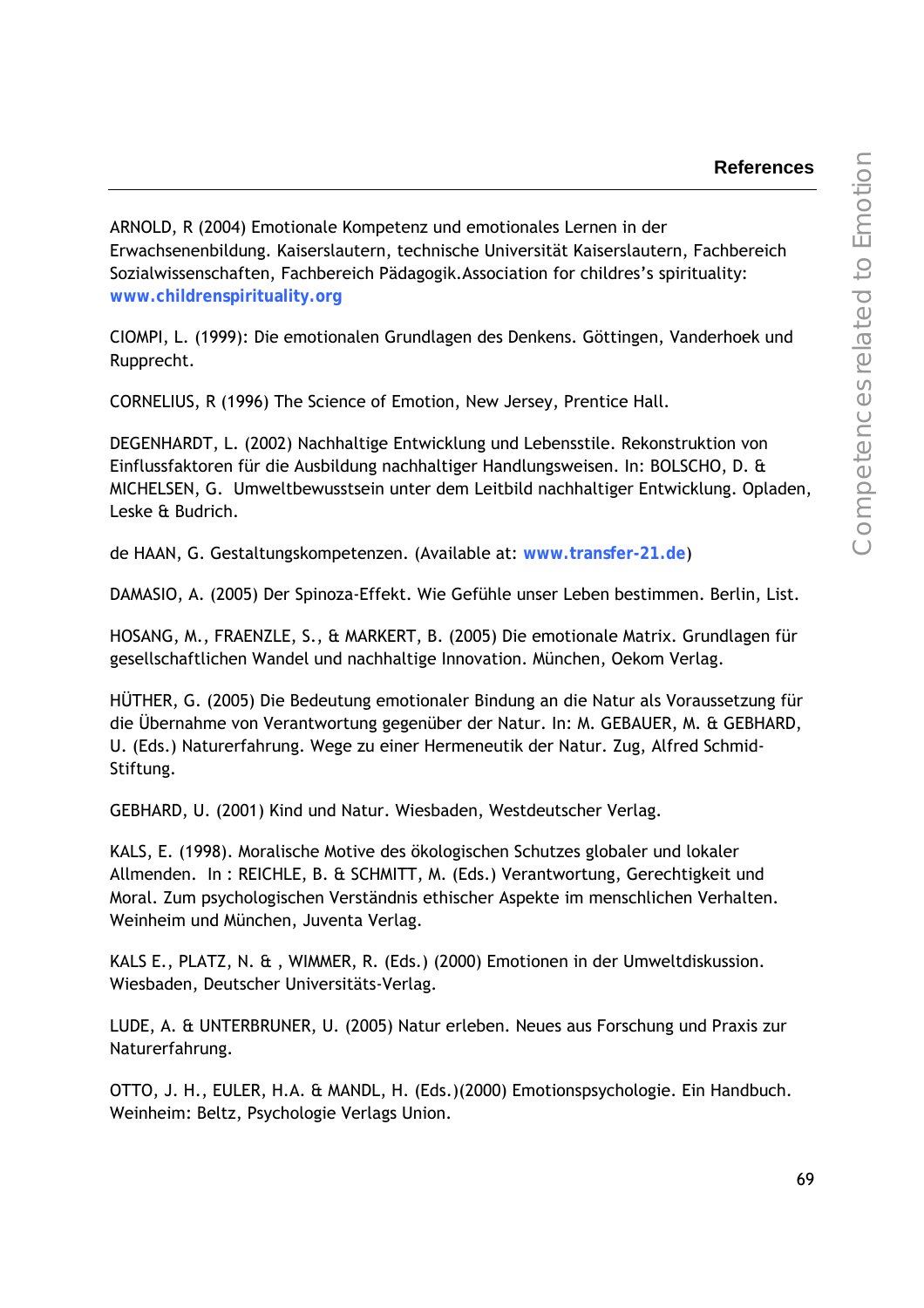School Curriculum and Assessment Authority, SCAA (1995) Spiritual and Moral Development. SCAA Discussion Papers: No. 3.

SZAGUN, G. & E. MESENHOLL, E. (1994). Umweltbewusstsein bei Jugendlichen: emotionale, handlungsbezogene und ethische Aspekte. Frankfurt a. m., Lang.

UNTERBRUNER, U. (1991) Umweltangst – Umwelterziehung. Vorschläge zur Bewältigung der Ängste Jugendlicher vor Umweltzerstörung. Linz, Veritas.

UNTERBRUNER, U. (1999): Umweltängste Jugendlicher und daraus resultierende Konsequenzen für die Umweltbildung. In: KAUFMANN-HAYOS, R., KÜNZLI, Ch. (Eds.): "... man kann ja nicht einfach aussteigen." Kinder und Jugendliche zwischen Umweltangst und Konsumlust. Zürich, Vdf - Hochschulverlag an der ETH, p.153-174.

ZIMMERMAN, M. (1999-2005) Emotional Literacy Education and Self-Knowledge. Emotional Literacy Education Course. (Available at: **www.emotionalliteracyeducation.com**)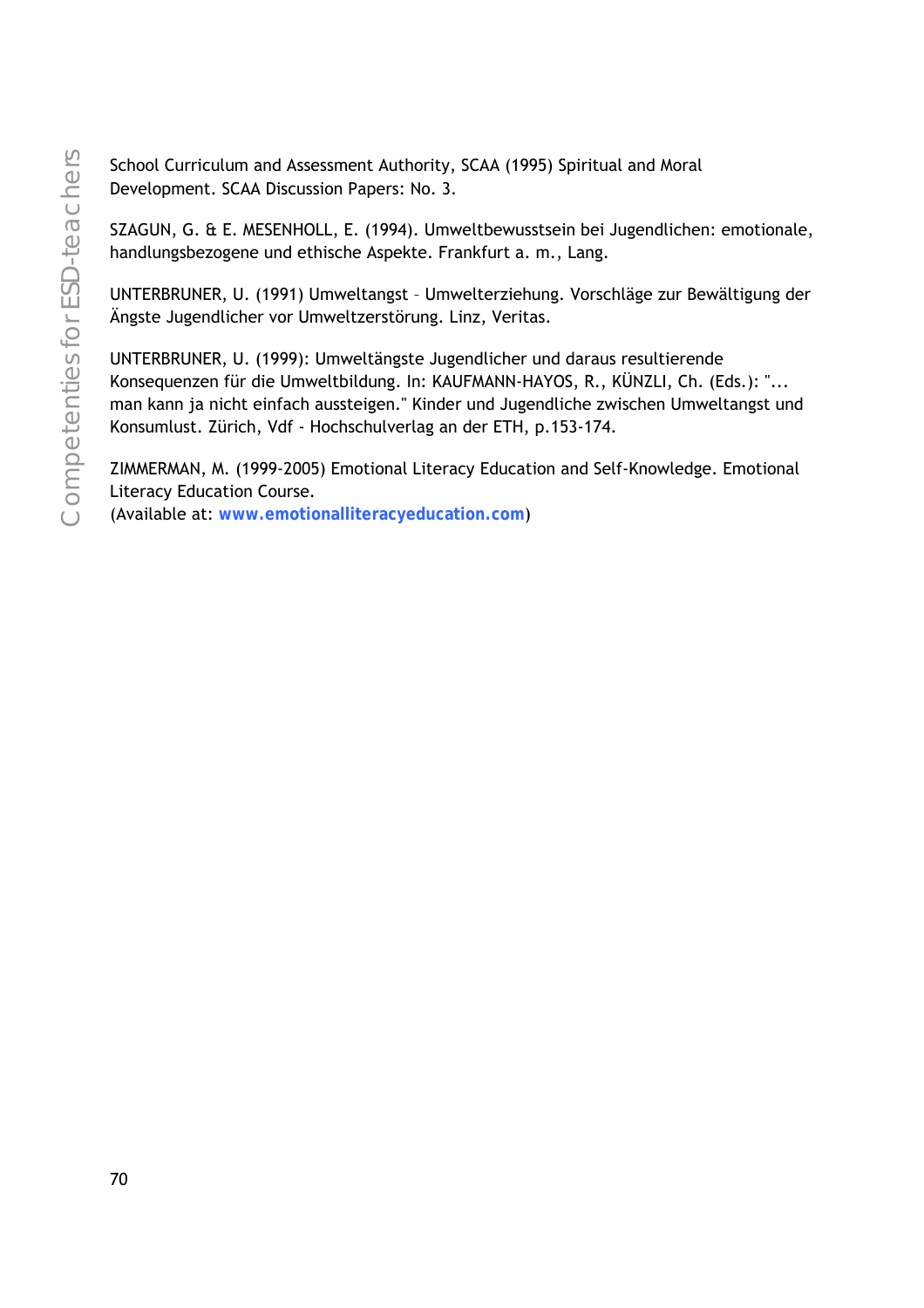# Competences related to Action

## **Position in the CSCT framework**

Action is the process, where all the competences of the other four domains merge to enable participation and networking in SD that result in the creation of meaningful projects. By acting we must be able to apply knowledge, deal with systems thinking, handle emotions and be aware of values. Action, therefore, needs additional special practical skills, abilities and competences in the field of project management and cooperation.

## **Definition and basic terms**

Action in ESD is an individual and social development process based on responsible participation. The action has an educational and a transformative purpose.

Actions as an educational process always include student participation, and the activities are targeted in solving a real existing problem.

A topic suitable for action towards SD should allow learners to:

- experience that SD is full of conflicting interests and changes;
- discuss possible changes;
- find solutions by qualified choices;
- engage in SD and doing action towards SD;
- get experience in self-efficacy in SD;
- reflect upon their actions towards SD;
- gain the capacity for evaluating the action.

Action takes place at different levels:

- Individual;
- classroom;
- school;
- community and local society;
- global.

The following components of student action competence are important (Mogensen, ….)

• Knowledge of action possibilities.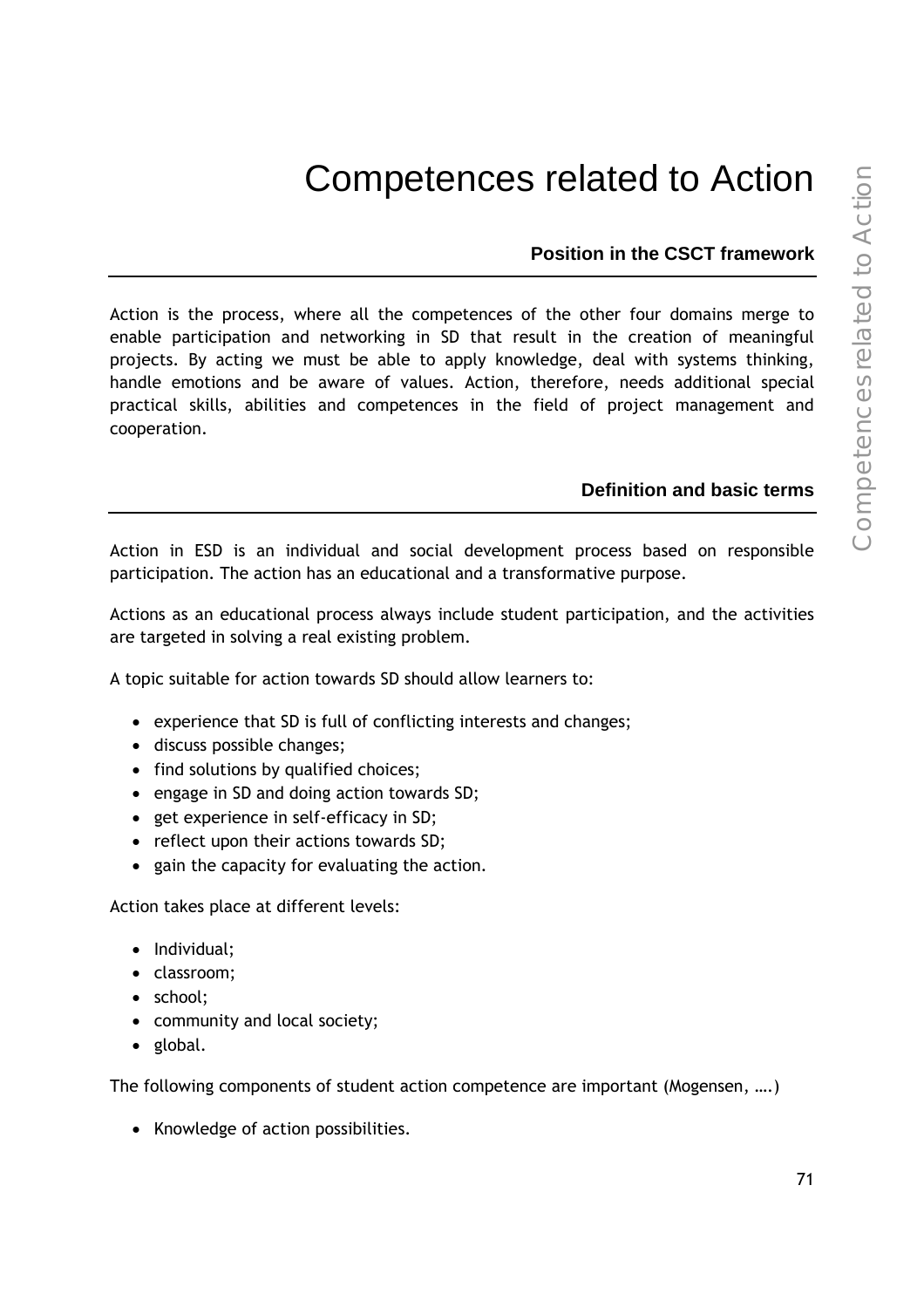- Belief that they can have influence.
- Desire to act.

Different definitions exist about action or action oriented learning:

- a) Learning by doing with didactically arranged questions, or the so-called "as if" problems. The goal is the learning process itself.
- b) Learning by doing through dealing with existing issues and problems. The goals are the learning process and the experience students have of meaningful action and selfefficacy.

In the CSCT-project the focus is on the second definition.

Examples of this kind of action oriented learning of students are illustrated in the "Quality criteria for ESD schools" (ENSI, 2005), for example:

- "ESD calls for practical actions and decision-making schools cannot only speak about the future but must act for the future. Te main aim is to understand how things work in reality in order to be prepared to change them in the future, if required. The outcome can be more or less successful without leaving the students with a feeling of frustration. But when an outcome is reached, and a little dream of change becomes reality because of the joint efforts of the class or the school, it is extraordinarily important to value this change, also for the students who have not participated, and to nurture and maintain the results obtained."
- "However, besides this more "rational" kind of knowledge there is also metaknowledge that the students acquire by having been personally involved in solving a real-world problem."

In the same document the important role of participation is pointed out:

• "Moreover, student participation is central because the teaching and learning process deals with and affects their lives and their futures. However, participation does not mean that the students should decide everything about the project. The important point is to create room for the students' opportunity to choose to participate at the highest level of his or her ability but with the teacher as the person being responsible for the overall quality of learning that takes place in the allocated time."

In the German BLK21 programme the role of action, participation and self-motivation is emphasized.

One criterion for choosing topics is the possibility for action. By participation they differ between:

• participation in schools: with students, parents, in the team of teachers;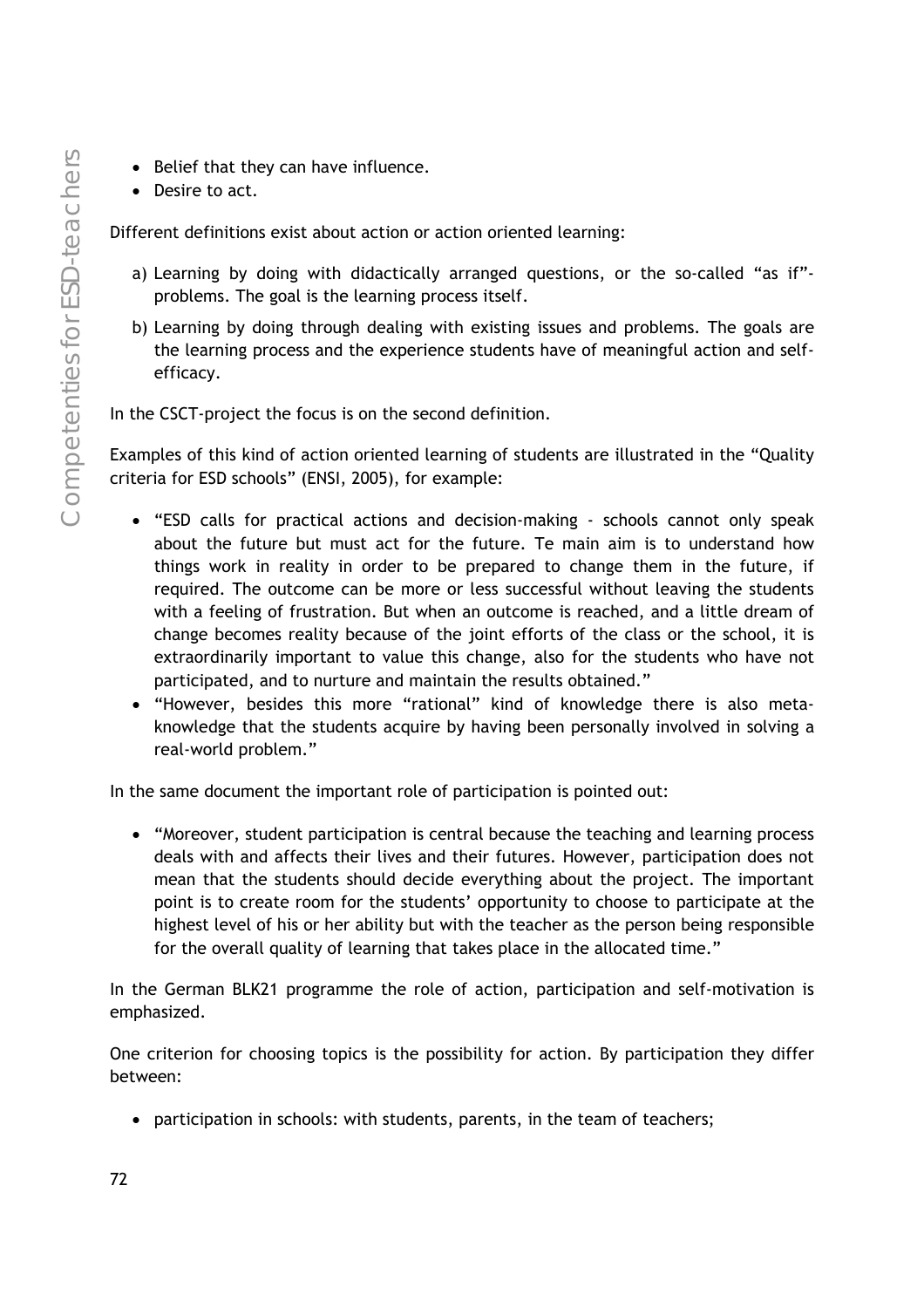• participation of schools: with partners outside in community, private firms, others schools.

Interesting in the context of action competence is a new idea of Hartmut von Hentig (2006). He presents a new type of school for 13-15 year old students. During puberty they should work outside in the communities for example for environmental, social or other goals. In this process, they learn by doing something meaningful for the community.

#### **Competences**

### **Teacher as an individual – reflection and visioning**

The teacher as a person should;

- be able to imagine alternative futures and new, creative solutions;
- be aware that SD in the present world calls for change;
- be able to act as an "agent for changing";
- have knowledge about the practice and principles of SD;
- know that SD calls for critical thinking and reflection;
- know that SD calls for individual and social responsibility;
- be able to reflect critically on one's lifestyle and choices;
- be able to explain his own position and have civic courage;
- be able to work in a project and problem orientated way;
- be able to deal with uncertainty;
- be persistent and be deal with counter arguments;
- be able to network in order to establish teams and partnerships;
- be able to share the responsibility for the teaching process with the learners;
- be able to think in systems.

### **Teacher in the educational institution – teaching/communication**

Teachers should be able to:

- Regard action as an educational value, not only as a way to solve problems.
- Find the possibilities/opportunities for learning processes in the real world especially these topics which fit for action towards SD.
- Define relevant (learners, societies and curriculum) topics for action towards SD and break it down into steps for action; describe conditions in society that can be the reason for action.
- Organize and facilitate local and global action as an individual, in small groups or in communities.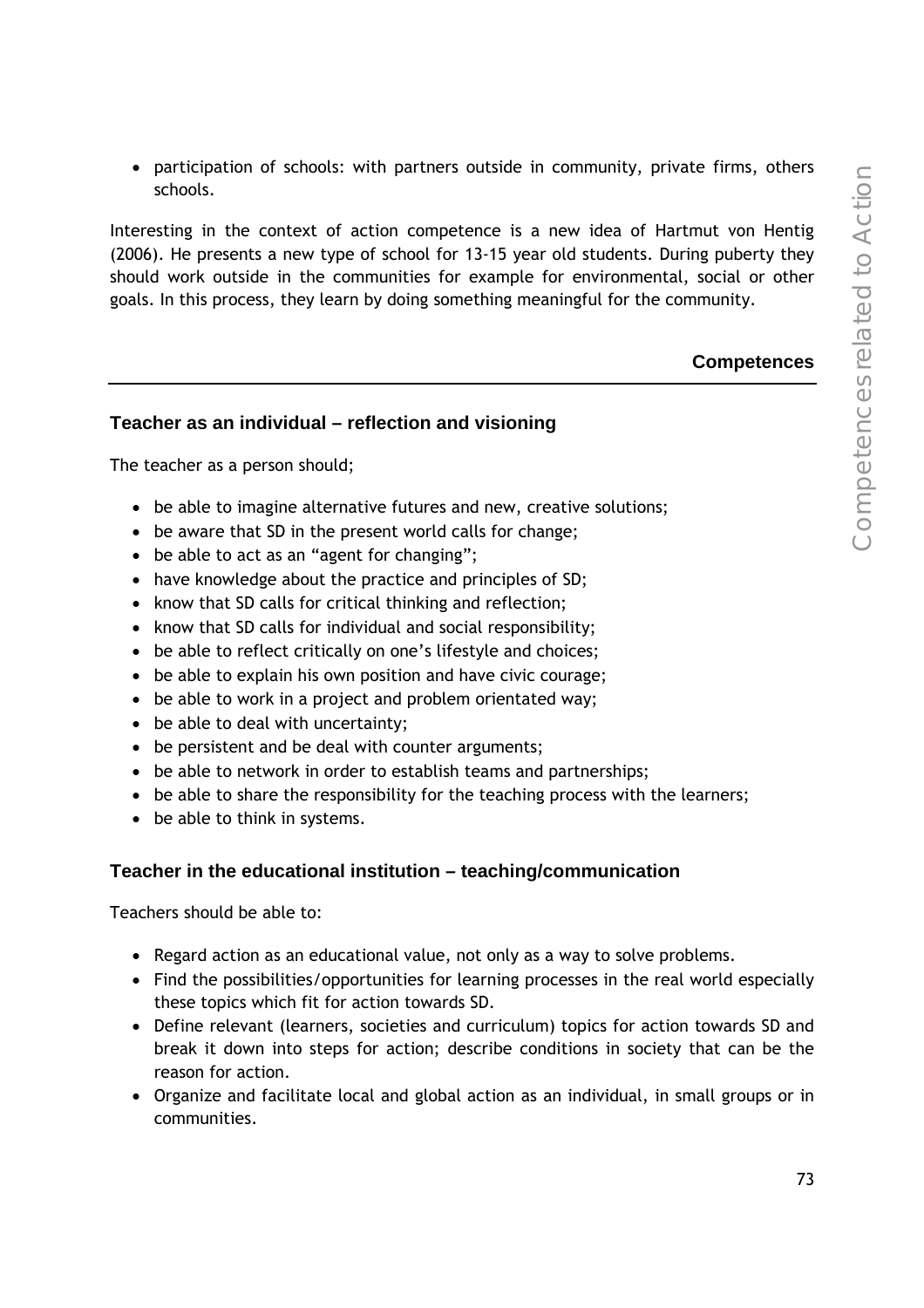- Organize and accompany learning as a participation process.
- Organize settings which allow learners to:
	- ο experience different perspectives of SD;
	- ο find different solutions for topics of SD;
	- ο identify the direct and indirect consequences and effects of their decisions and actions.
- Organize settings which facilitate the ability of students to experience success and self-efficacy.
- Organize and facilitate learners comprehensive reflection on different action possibilities and on the action process (meta knowledge – meta reflection).
- Organize and facilitate vision processes among learners as the basis for action towards sustainability (imagine a better/another future).
- Promote critical thinking.

### **Teacher in the society – networking**

Teachers should be able to:

- Analyse and describe the local society through SD (Agenda 21 models) models (natural, social and economical).
- Analyse the power relations in local (and global) communities.
- Deal with political situations, think and act strategically.
- Facilitate networking in order to find the relevant knowledge for ESD and to establish partnerships.

### **References**

JENSEN, B.B. & SCHNACK, K. (1997) The Action Competence Approach in Environmental Education. *Environmental Eduaction* research, 3 (2)

ENSI/SEED (2005) Quality criteria for ESD-Schools.

HENTIG von, HARTMUT (2006)Bewährung. Bewährung. Von der nützlichen Erfahrung, nützlich zu sein. München: Carl Hanser Verlag.

KRETZSCHMAR, M. ( ) InfoBox, Partizipation von Schulen an der lokalen Agenda 21. BLK Programm 21.

MOGENSEN, F. ( ) Environmental Education – development and evaluation.

PLESSE, M. (2006) Begleiheft zur Grundschulbox-Zukunft. BLK21 Programm, Transfer 21.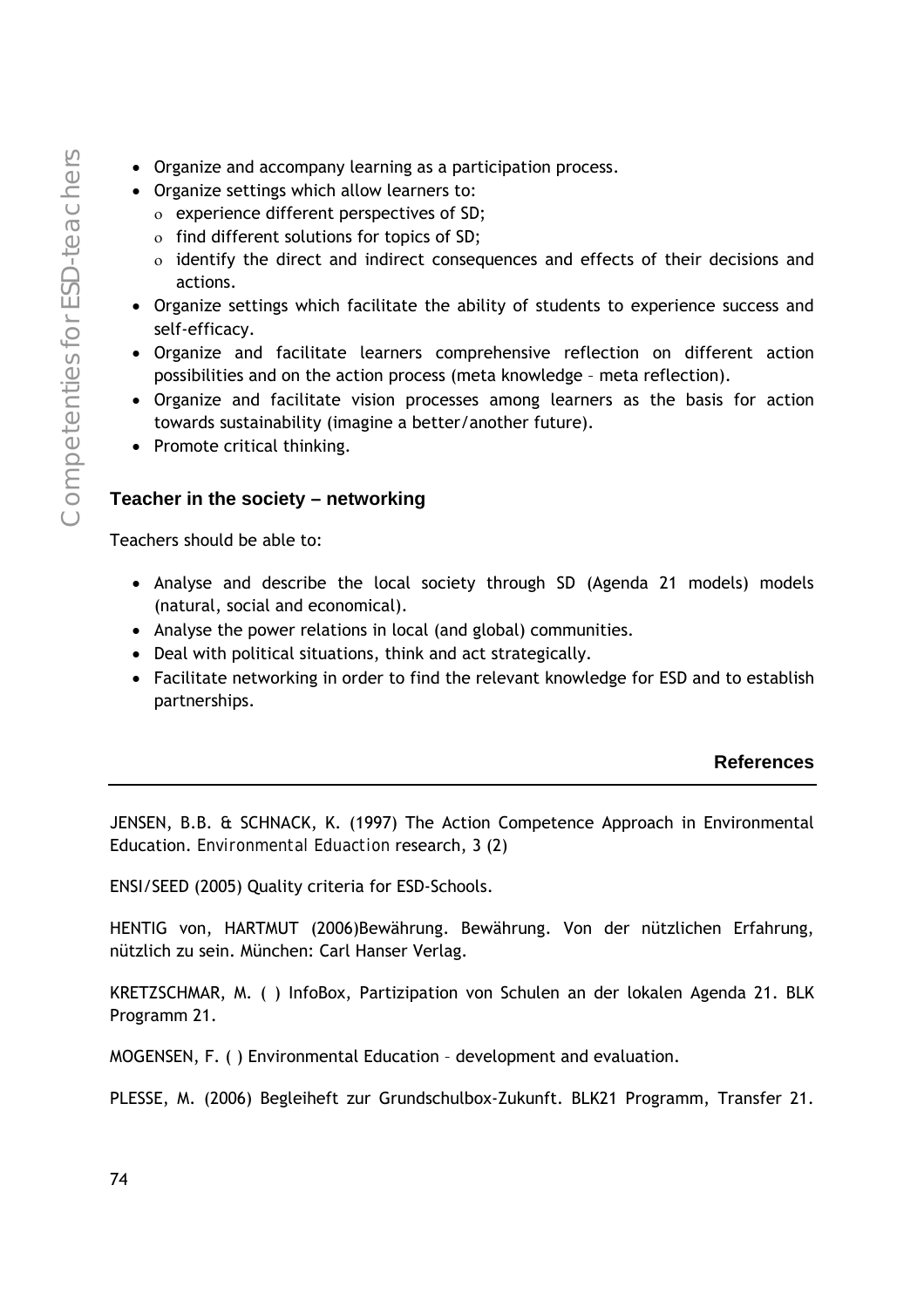# Action Research as Interventional Research in ESD

*Franz Rauch,* University of Klagenfurt/IFF, Austria

By way of introduction, this paper presents some brief working definitions for education for sustainable development, followed by an outline of the concept of "intervention research" as action research. Action research is a strategy to combine processes of development and research.

## **Education and learning for and through sustainable development**

In an attempt to structure sustainable development, it will be broken down into ecological, economic, social, and politico-institutional sustainability. A **sustainable society** is developed within the framework of a social process of inquiry, learning and shaping. It is essential to organise this process in such a way as to ensure that different ideas and interests are involved in a participatory way. Contradictions, dilemmas, conflicting targets and interests must be renegotiated in a discursive process between all those concerned and for every specific situation. The consensus arrived at is not static in nature, but has to be renegotiated at different times with the involvement of persons and groups concerned. These processes of negotiation and participation will enable a learning process for all persons and institutions involved.

**Education for sustainable development** is part of the general educational remit to enable every new generation to humanise living conditions. This is based on a definition of education which emphasises the self-driven development and self-determination of human beings in a discourse with the world, other people and themselves. In this context, education for sustainable development refers to the human capability of taking part in the shaping of society in an informed, reflective, and responsible manner, with a view to sustainable future development.

Questions as to how the future may be designed with a view to sustainable development at the local, regional, and global levels, are systematically addressed in concrete activity areas. This means **learning** on the basis of real-life situations through exact observation, critical analysis, evaluation and taking an influence with the objective of developing "shaping skills" (*Gestaltungskompetenz*) on the basis of information and reflection (cf. de Haan/Harenberg 1999).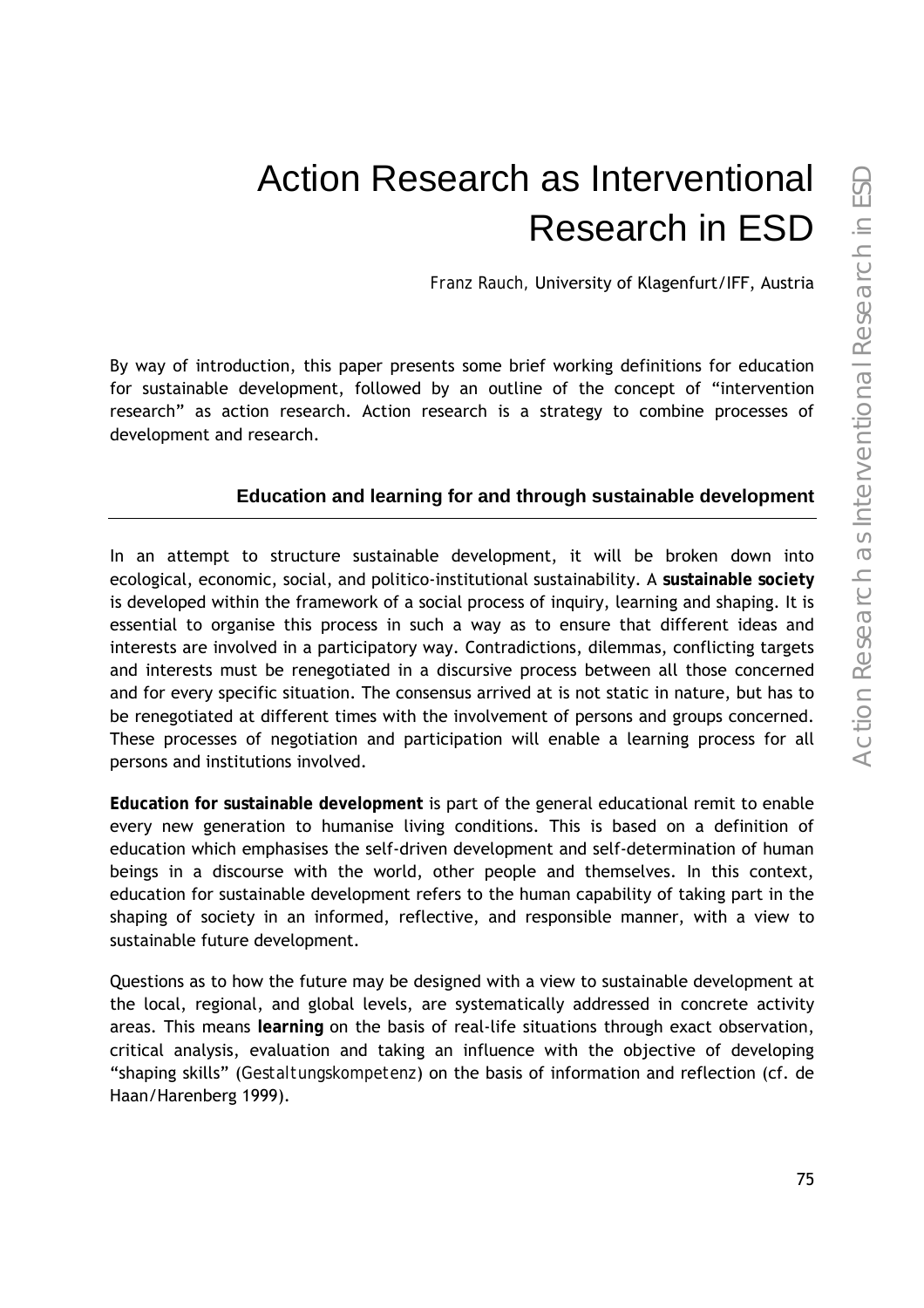It is particularly relevant for the school context that this will, among other things, promote meaningful learning, which - as empirical studies (cf the TIMMS and PISA studies) corroborate - many students currently do not develop. This is an interactive process that promotes both socially sustainable development in a local, regional and global context as well as "higher order learning skills".

### **A partnership between research and education**

Analyses in the area of sociology of science show that societal practice is becoming increasingly reflective itself. Science and practice are increasingly related to each other, and science is increasingly oriented on practical objectives. This has become necessary as the heightened complexity of social practice can hardly be coped with when research and development remain separate. This also leads to significant developments in the education field: the traditional separation of phases of knowledge acquisition and knowledge application are replaced by the principle of "lifelong learning" (cf. Weingart 1976; Bammé 2002; Posch 2002).

Co-operation between research and education is encouraged further by the oncoming UN decade on "Education for Sustainable Development" (2005 – 2015) and, in the European Union, by EU documents supporting this concept and, consequently, development and research projects funded by the European Union.

### **Intervention research**

A scientific approach which generates its knowledge "on site" in co-operation with the individuals concerned may be designated as "intervention science", the concomitant research process as "intervention research" (cf. Bammé 2002, Heintel 2002, Krainer 2002, Rauch 2002):

- Intervention research is directly linked to social issues (in this case sustainable development). The point is to not merely apply knowledge previously acquired in practice, but to generate new knowledge on the spot, i.e. in co-operation with others. This type of knowledge could not be significantly generated within the relatively confined institutional boundaries of a university.
- Hence, intervention research is basically process-oriented, and the knowledge generated context-related. Scientific "truths" are not brought in from the outside and "applied", but generated in continuous interaction and communication with practitioners.
- Intervention research is an attempt to eliminate the institutionalised division of labour between investigators and practitioners that promotes a separation leading to growing mutual dissociation. In this context, the division of science into individual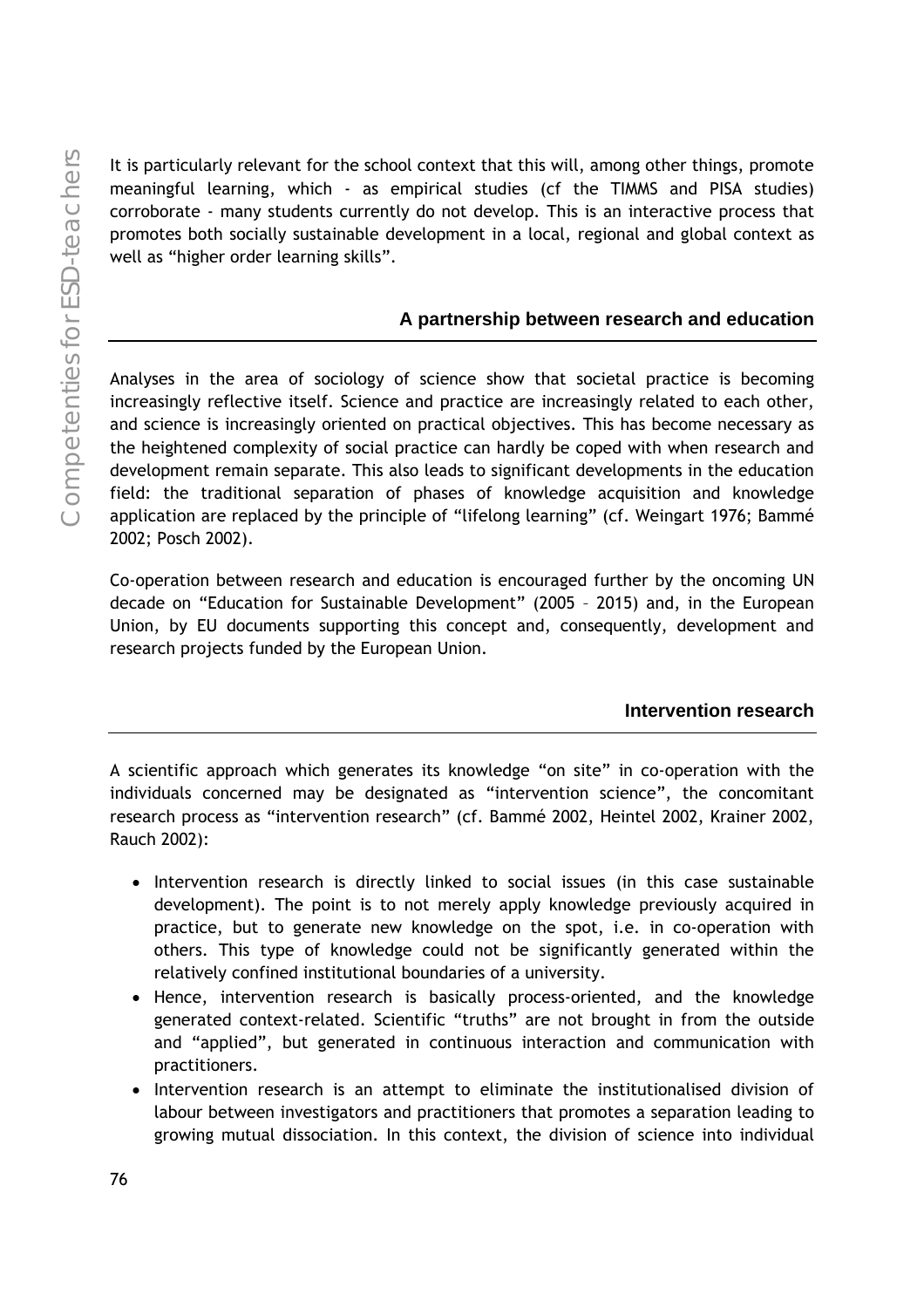and specialised disciplines represents just as much of a barrier as a classical, mechanic definition of science.

- Intervention research combines a development focus, i.e. the wish for change and improvement, and a knowledge focus, i.e. the wish to generate knowledge and understanding. It leads to a negotiation of interests and procedures. "Specificising" (Germ. "Verbesonderung"; situation-driven insights and development) takes priority over "generalisation".
- Intervention research is marked by the fact that some of its developments and insights that have provisional character are directly fed into the research process in small portions via reflection loops. Hence, it has a marked formative dimension.

*With reference to existing literature, three types of intervention research (IR) may be distinguished: participative IR, co-operative IR and collaborative IR (cf. Krainer 2002):* 

| Intervention<br>research (IR)             | participative IR                                                                    | co-operative IR                                                                            | collaborative IR                            |
|-------------------------------------------|-------------------------------------------------------------------------------------|--------------------------------------------------------------------------------------------|---------------------------------------------|
| Research<br>objectives and<br>methodology | Conceived by I, P are<br>aware of it (but are<br>not integrated)                    | Conceived by I,<br>where necessary<br>modified in<br>agreement with P                      | Conceived in<br>collaboration by I and<br>P |
| Data acquisition                          | Under the<br>responsibility of I; P<br>provides data (but does<br>not acquire them) | Under the<br>responsibility of I;<br>P provides data<br>(self-acquired<br>where necessary) | Jointly or as divided<br>between I and P    |
| Evaluation                                | Under the<br>responsibility of I, P is<br>informed (but not<br>involved)            | Under the<br>responsibility of I,<br>P is involved by a<br>feedback loop                   | Jointly or as divided<br>between I and P    |
| Publication                               | By I; P is informed (but<br>not involved)                                           | By I (with<br>reference to P),<br>partly by P                                              | Jointly or as divided<br>between I and P    |

I = investigators, facilitators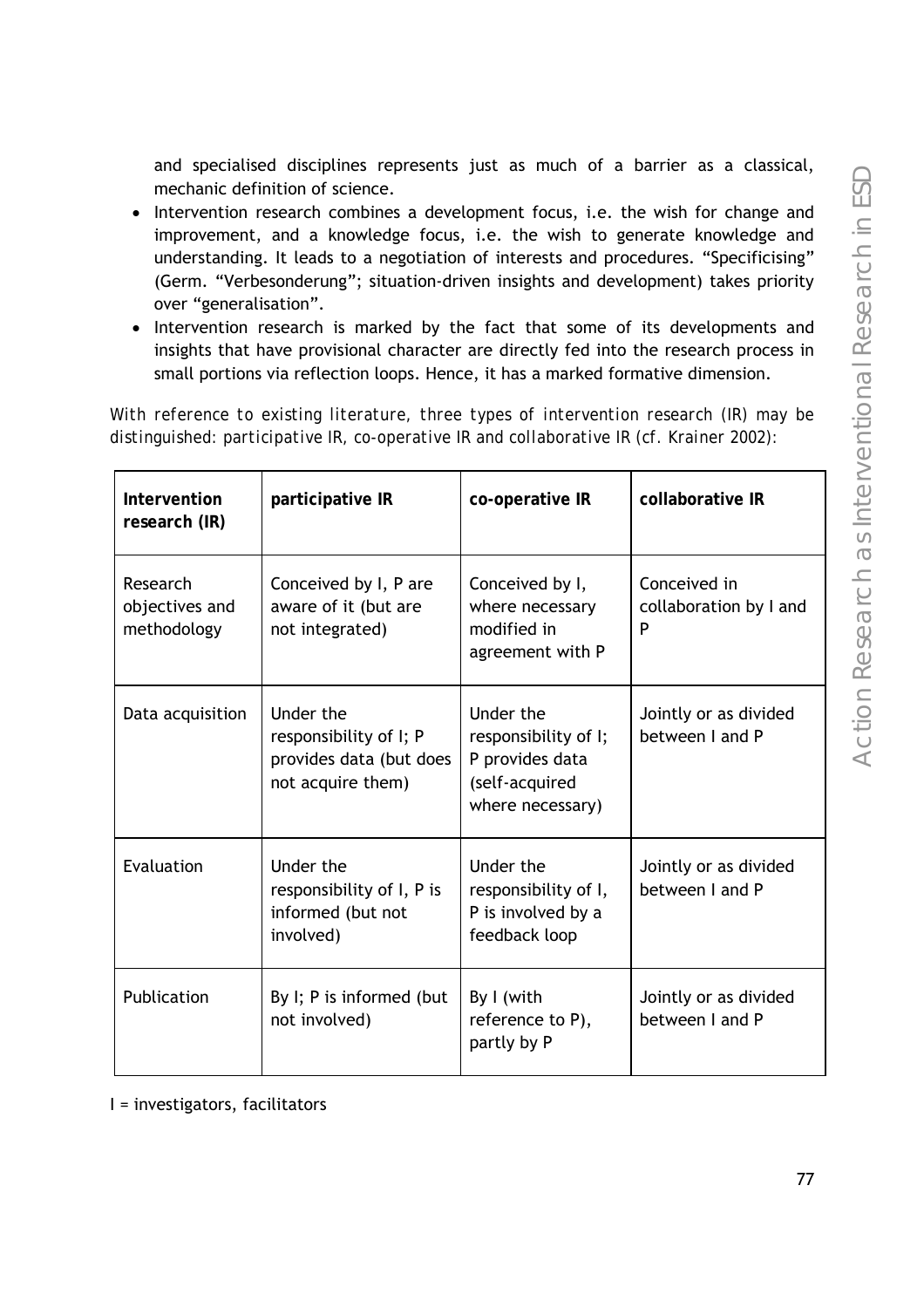### P = practitioners

In the following, two aspects of co-operative intervention research of special significance for bridging the gap between research and practitioners will be described in more detail:

1. The link between the **development focus**, i.e. an interest in change and improvement, and the **knowledge focus**, i.e. an interest in generating knowledge and understanding, is an important aspect. Understanding and change are two basic principles to which intervention research is committed. Basically, evaluation and research approaches can be classified by the correlation between these two interests. Given a linear scale, the two extreme ends of the scale could be designated as basic research and action-oriented learning, respectively. It should be added that basic research -- albeit not deliberately - always implies development elements, just as action-oriented learning always implies new insights and/or stimulates others to develop theories. Between these two poles, the correlation between the two basic principles shifts on a **sliding scale**. Action research for instance, lies near the development pole, but usually includes more research elements than action-oriented learning. To the extent that investigators input issues that drive research, the knowledge focus will grow in importance and the attention shift from evaluation towards research. The final composition of specific evaluation and research elements depends on the respective context in which the intervention is to occur. Generally it may be said: the individual type of intervention research depends on whether the focus lies on intervention (change and development) or research (knowledge and understanding). At any rate, the greater focus on the research component and the relative autonomy of the researchers is a genuine contribution by the science world. It is probably going to be even more important in the future, since it corresponds to the trend in our society to rely increasingly on science and reflection (cf. Bammé, 2002).

The German variant of action research (cf. i.a. Moser, 1975) may be seen as an example of "co-operative intervention research". The difference in our understanding of action research lies in the fact that -- in reference to the criteria described by Bammé (2002, p 17) – the German variant considers the "subjectivisation" of the "researched" (and thus the elimination of the "subject-object separation" between the researcher and those that the research is directed at) as something desirable to be encouraged, while action research considers it as a given, a constituent element (cf. Altrichter & Gstettner, 1993; Altrichter & Posch 1998; Posch, 2003). This corresponds with the new phase of development in educational research for schools and subject didactics (cf. Krainer & Posch, 2000) which is marked by **reflective rationality**, and in which practitioners are increasingly seen as contributors in their own right with a view to education research and subject didactics. A development occurring largely parallel to the 4th phase is a **rapprochement between research and politics** which is also reflected in the growing significance of "policy-oriented research". It must be stressed that action research is in no way restricted to practitioners systematically reflecting on their own practice, but may also refer to reflections of practitioner teams on their practice of mutual support, i.e. to self-evaluation-based research on the impact of innovations carried out.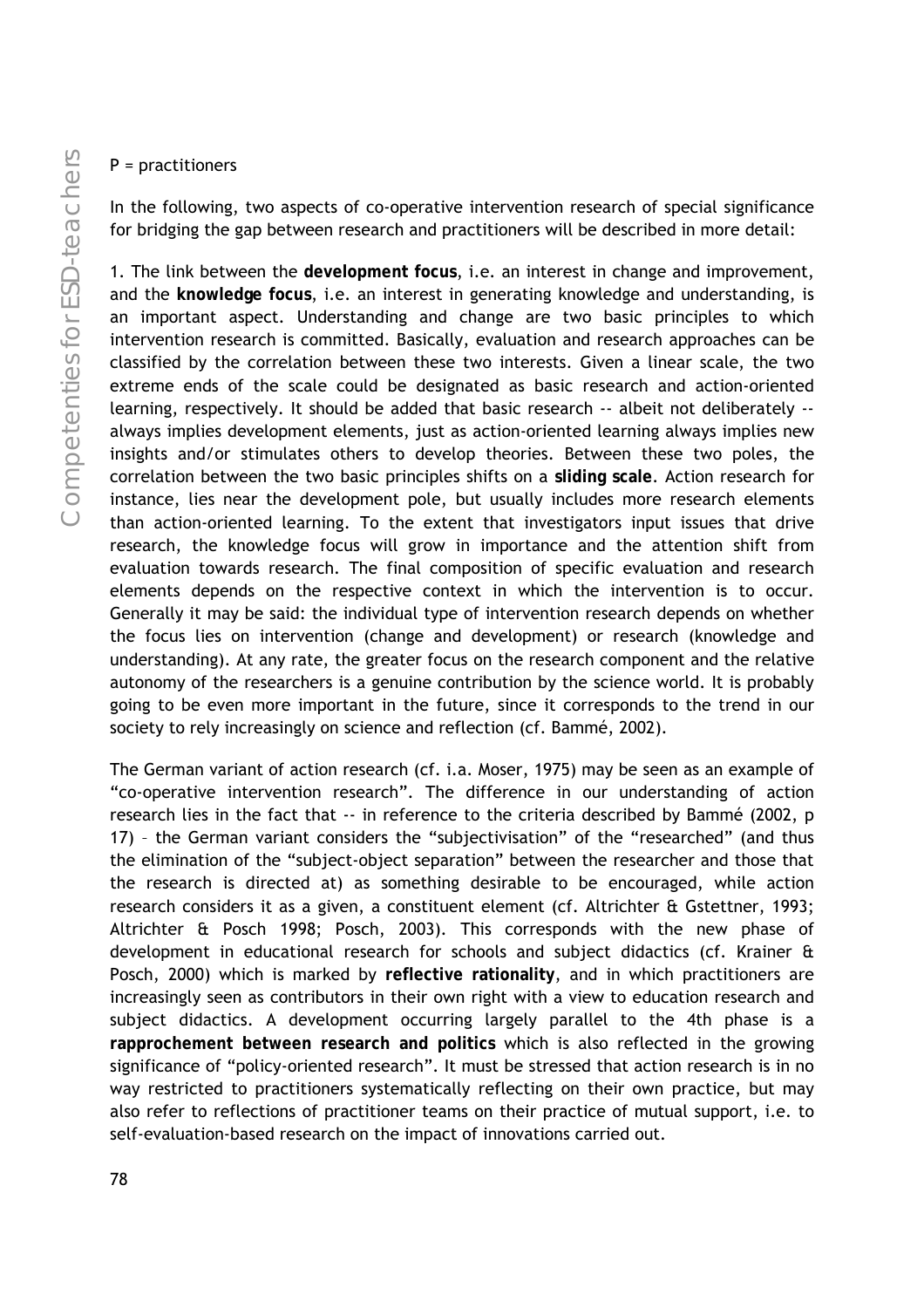2. Another important aspect concerns the manner in which co-operative intervention research manages the **interfaces** between 'research investigators' and 'investigating practitioners'. On the part of practitioners, this co-operation presupposes an active interest in research and a certain scientific attitude, linked with the assumption that insights are a precondition for high-quality development. Before changing anything, it is advisable to understand what the current situation is, what the objectives are and what changes are (therefore) aspired to. The central point is how classical research and action research correlate and whether there is something like a common roof, a common basic attitude. In this context, Richard P. Feynman (1987), Nobel Prize laureate in physics, offered an important pointer. Reflecting on the characteristics of science and research Feynman emphasised that it was important "**not to fool oneself or others**". This is a plea for a systematic and self-critical reflection on one's own research actions. There are many pitfalls, one of them residing in the fact that one will get confirmation for the results that one expected to get or even hoped for. In spite of sophisticated tools, researchers in the classical sense of the word are just as susceptible to corroborating their theoretical hypotheses through circular reasoning as action-research practitioners whose evaluation of their classroom work aims at having students tell them what good teachers they are.

3. A third aspect of intervention research is to provide balanced answers to the following **four basic questions** about the generation and effectiveness of knowledge:

- WHAT type of knowledge is generated: context-oriented, relating to a specific situation or general, generalised?
- WHO owns the knowledge: self-determination or determination from outside for those concerned?
- WHEN will the knowledge be available: immediately and in an emerging process or at the end, as a final report?
- HOW is the knowledge generated: in an interdisciplinary, functional, open manner or in a manner specific to a subject, causally, closed off?

On the first basic question: there is **context-oriented knowledge** which relates to the specific characteristics of a given situation. If practitioners, for instance, want their students to be more pro-active in environmental studies, they will predominantly be interested in the type of knowledge that helps solve this problem. Since every classroom and every teacher is different, it is difficult to make a generally valid statement in this context. Therefore, practitioners will hesitate to access general, generalised insights, even if they have an important place in science. The problem of generalisation presents itself in a different light when it comes to co-operative intervention research. In this case, generalisation does not mean that one insight will apply to everyone in the same way. Rather, it refers to the fact that insights which concern only a specific issue in the classroom work of one teacher may lead to a generalised insight relating to all classroom activities of that particular teacher. The teacher might, for instance, have recognised a certain pattern which is generally applicable to him or her. Hence, that teacher has made a kind of "specificised generalisation". If the teacher passes on this insight to other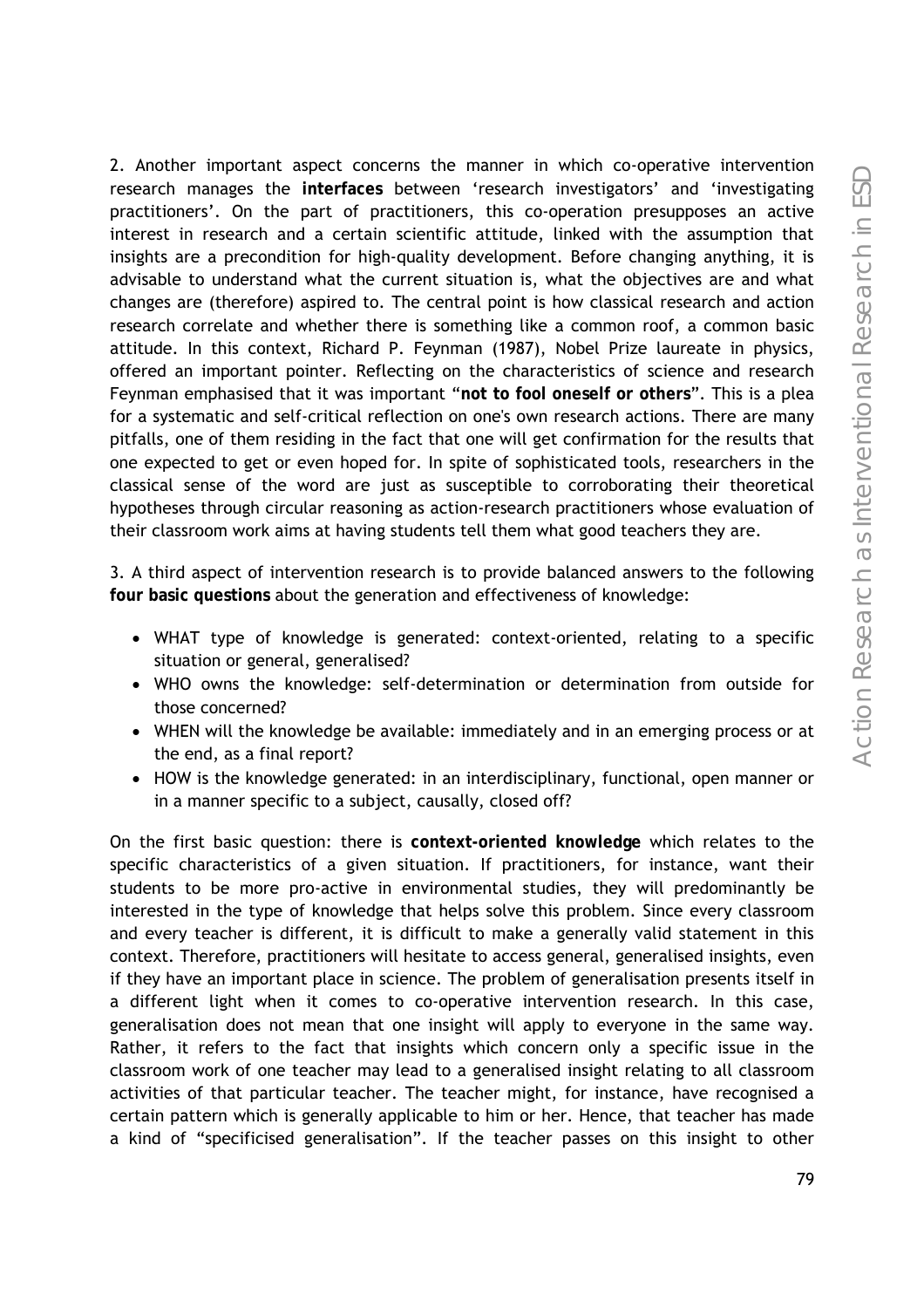teachers they may in turn recognise a similar pattern in certain situations in their own teaching practice. Learning a new method (detecting patterns in one's own teaching practice for instance) may also be a starting point for using these elements of reflection in other situations. These are examples of alternative types of "specificised generalisation". We have two expand our classical understanding of generalisation and become aware of its connections with "specificising" (*Verbesonderung*, cf Heintel, 1988).

The "naturalistic" approach is another way of coping with the problem of generalisation in context-oriented knowledge (case studies for instance). In contrast to the classic theory of generalisation, other conceptions have emerged that emphasise the cognitive content and process of generalisation. The idea of naturalistic generalisation (Guba & Lincoln 1982; Stake 1995) implies that it is the researcher's responsibility to provide sufficient contextual information and a thick description to enable the reader to make judgements about whether or not any particular case can reasonably be generalised to their own specific field of practice (Robinson & Norris 2001).

On the second basic question: is the knowledge concerned a type of knowledge that remains within the confines of practice and offers little opportunity to gain scientific insights? Or does it concern a type of knowledge that is generated in the area of research and will at most be retransferred to practice (linked to the postulation that there is a direct transfer of knowledge)? Intervention research presupposes a negotiation of interests that specifies what type of knowledge is generated by whom and in what form and where it is made available.

On the third basic question: in classical research a research report is submitted at the end of the project. Only then will anyone be able to draw "conclusions" from the results. By contrast, developments and insights can have an immediate impact in intervention research as they emerge continually and gradually and have a provisional character. This being said, a final report does have an important function relating most of all to summative evaluation, related insights and meta-reflection.

On the fourth basic question: in particular areas knowledge can be predominantly generated in interdisciplinary, functional, and open processes, but one also needs a basis which is gained in subject-specific, causal and closed systems of thought (in mathematics for instance). Both types of knowledge generation have their validity, the point is to achieve a balance that is appropriate for the respective context. The way science is organised clearly gives priority to mono-disciplinary approaches. As social practice is increasingly looking for answers to complex problems, there is a need to enhance interdisciplinary, functional, and open approaches. Although basic research will always be important, the question of the impact of (academic) knowledge (cf. i.a. Grossmann, 1997) seems to become a more central issue. Intervention research offers an interesting perspective because it not only combines developments and science, but also uses cooperation to build bridges between the systems of "science" and "education" (or other fields of practice). The practical impact of knowledge is thus part of its mission. The book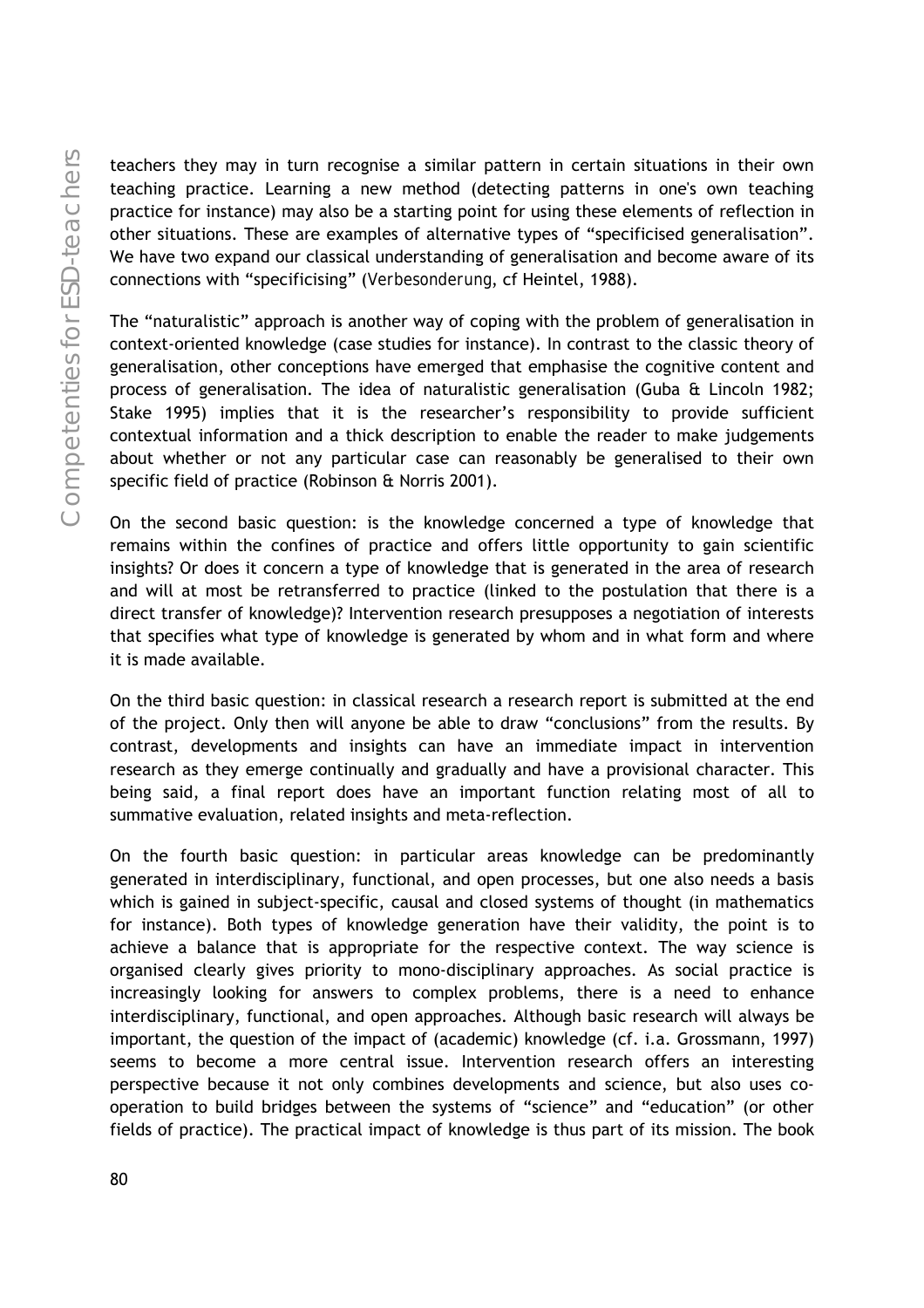*Taking steps towards the knowledge society* (Nyhan, 2002) points in that direction by arguing that in a "knowledge society" multi-dimensional and collaborative models of knowledge development will replace top-down academic approaches.

#### **References**

ALTRICHTER, H. & GSTETTNER, P. (1993) Aktionsforschung – ein abgeschlossenes Kapitel der deutschen Sozialwissenschaft? Sozialwissenschaftliche Literatur Rundschau 16 (26), 67- 83.

ALTRICHTER, H. & POSCH, P. (1998) Lehrer erforschen ihren Unterricht. Eine Einführung in die Methoden der Aktionsforschung, 3. Aufl. Bad Heilbrunn: Klinkhardt.

BAMMÉ, A. (2002) Auf dem Wege zur Interventionswissenschaft. Unv. Manuskript. Klagenfurt: IFF.

de HAAN, G./HARENBERG, D. (1999) Bildung für eine nachhaltige Entwicklung. In: BLK. Materialien zur Bildungsplanung und Forschungsförderung,72 1999.

FEYNMAN, R. (1987) Sie belieben wohl zu scherzen Mr. Feynman. Munich: Piper.

GROSSMANN, R. (Ed.) (1997) Wie wird Wissen wirksam? Band 1 der iff texte. Vienna & New York: Springer.

GUBA, E. & LINCOLN, Y. (1982) Effective Evaluation. San Francisco: Jossey Press.

HEINTEL, P. (1988) Zum Wissenschaftsbegriff des IFF. Österreichische Hochschulzeitung (Sonderdruck) Nr. 3, 7-10.

HEINTEL, P. (2002) Interventionsforschung (der Paradigmenwechsel der angewandten Sozialforschung). Unv. Manuskript. Klagenfurt: IFF.

KRAINER, K., DÖRFLER, W., JUNGWIRTH, H., KÜHNELT, H., RAUCH F. & STERN, T. (Eds.) (2002) Lernen im Aufbruch: Mathematik und Naturwissenschaften. Pilotprojekt IMST². Innsbruck, Vienna, Munich, Bozen: Studienverlag.

KRAINER, K. & POSCH, P. (2000) Herausforderungen an die österreichische Bildungsforschung. erziehung heute, 4/1999, 34-39.

KRAINER, K. (2002) Interventionsstrategien. Auf dem Weg zu einer "kooperativen Interventionsforschung". Unv. Manuskript. Klagenfurt: IFF.

MOSER, H. (1975) Aktionsforschung als kritische Theorie der Sozialwissenschaften. Munich: Kösel.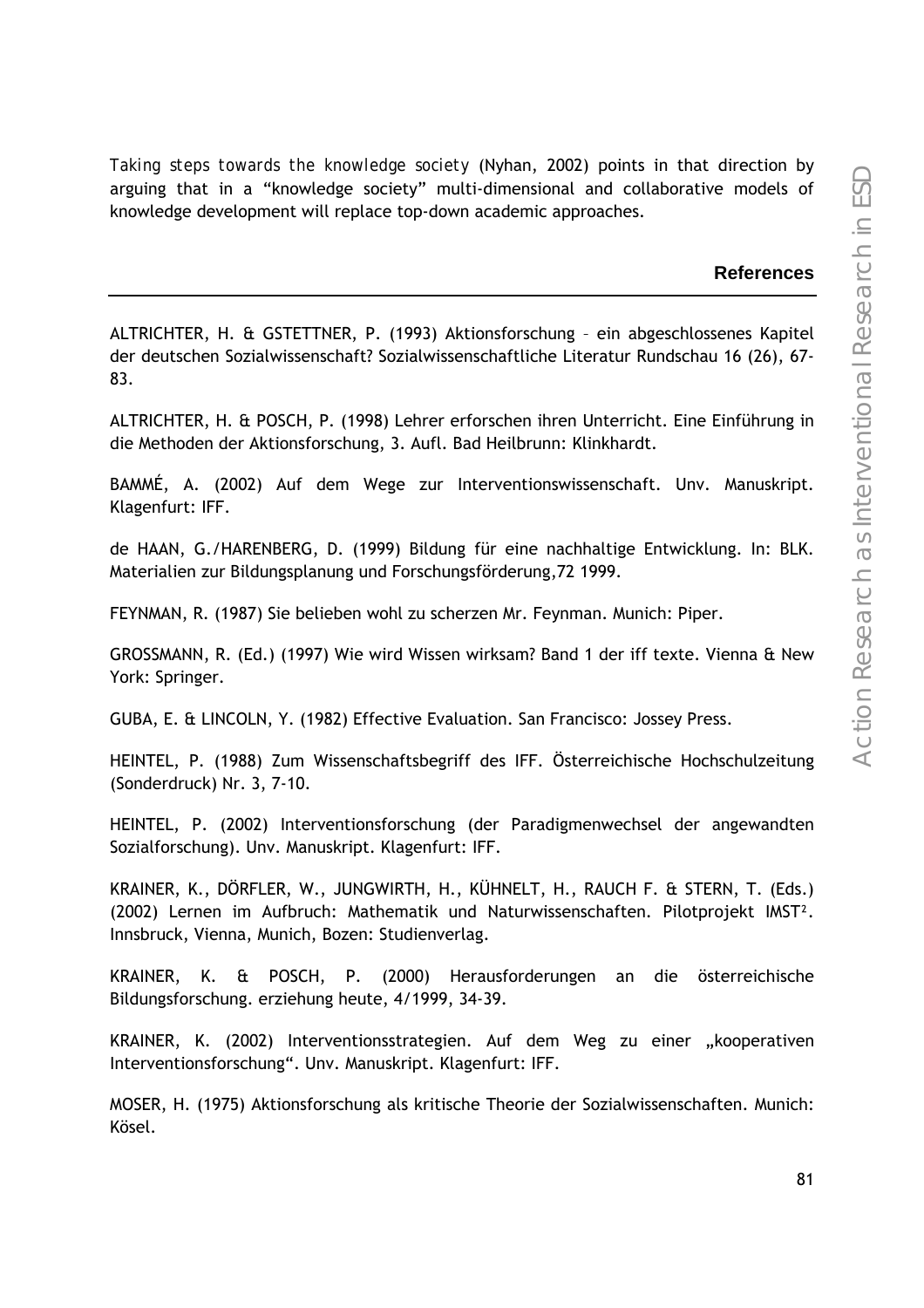POSCH, P./RAUCH, F./KREIS, I. (Eds.) (2000) Bildung für Nachhaltigkeit. Innsbruck Vienna Munich Bozen: StudienVerlag.

RAUCH, F. (2000) Schools – A Place of Ecological Learning. In: Environmental Education Research 6, 3, 254-258.

RAUCH, F. (2002) Schulentwicklung durch Reflexion und Vernetzung – Erfahrungen mit Interventionen. Unv. MS. Klagenfurt: IFF.

ROBINSON, J.E. & NORRIS, N.F.J. (2001) Generalisation the linchpin of evidence-based practice? Educational Action Research 9 (2), 303-309.

STAKE, R.E. (1995) The Art of Case Study Research. Thousand Oaks: Sage.

WEINGART, P. (1976) Wissensproduktion und soziale Struktur. Frankfurt: Suhrkamp.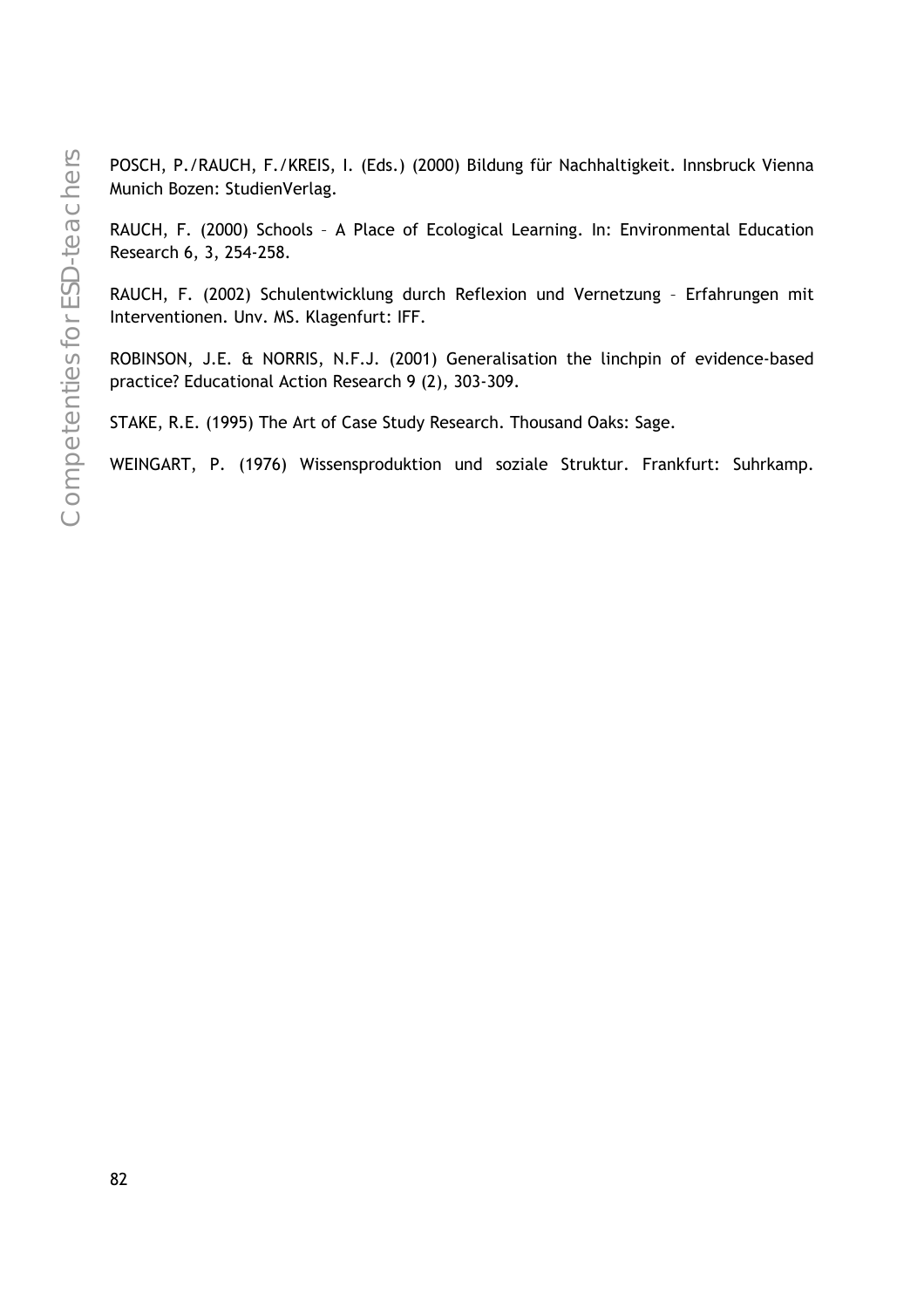# Case Studies: Introduction

The following chapter of the report contains the case studies of the participants of the CSCT project. The twelve case studies are listed in alphabetical order of the countries involved:

### **Austria**

Study 1: "Fueps – Interdisciplinary Project Studies". An Example for a Competency Based Module in the Curriculum for Teacher Education in Austria

*Authors: Friedrich Palencsar & Kornelia Tischler* 

*Institution: Alpen-Adria-University of Klagenfurt, (Institute of Geography and Regional Studies & Institute of Education)* 

Study 2: University Course "Education for Sustainable Development – Innovations in Teacher Education" (BINE)

*Authors: Franz Rauch, Regina Steiner & Franz Radits* 

*Institution: Alpen-Adria-University Klagenfurt, (Institute of Instructional and School Development) & FORUM Environmental Education (University of Salzburg)* 

### **Belgium**

Study 3: Case Study of Belgium at the KHLeuven Teacher Training Department

*Authors: Veerle De Smet, Veerle Gaeremynck & Ruth Wouters* 

*Institution: KHLeuven* 

### **Denmark**

Study 4: Case Study on ESD at University College CVU-Vest, Denmark Teacher Education at Ribe Seminarium

*Authors: Briand Baeklund & Birgitte Sperber* 

*Institution: College CVU-Vest* 

From Denmark the concept of a second study named "Implementing of ESD at CVU Vest 2006" by Soren Vinding was submitted and discussed but not finished as the Author dropped out of the programme due to retirement.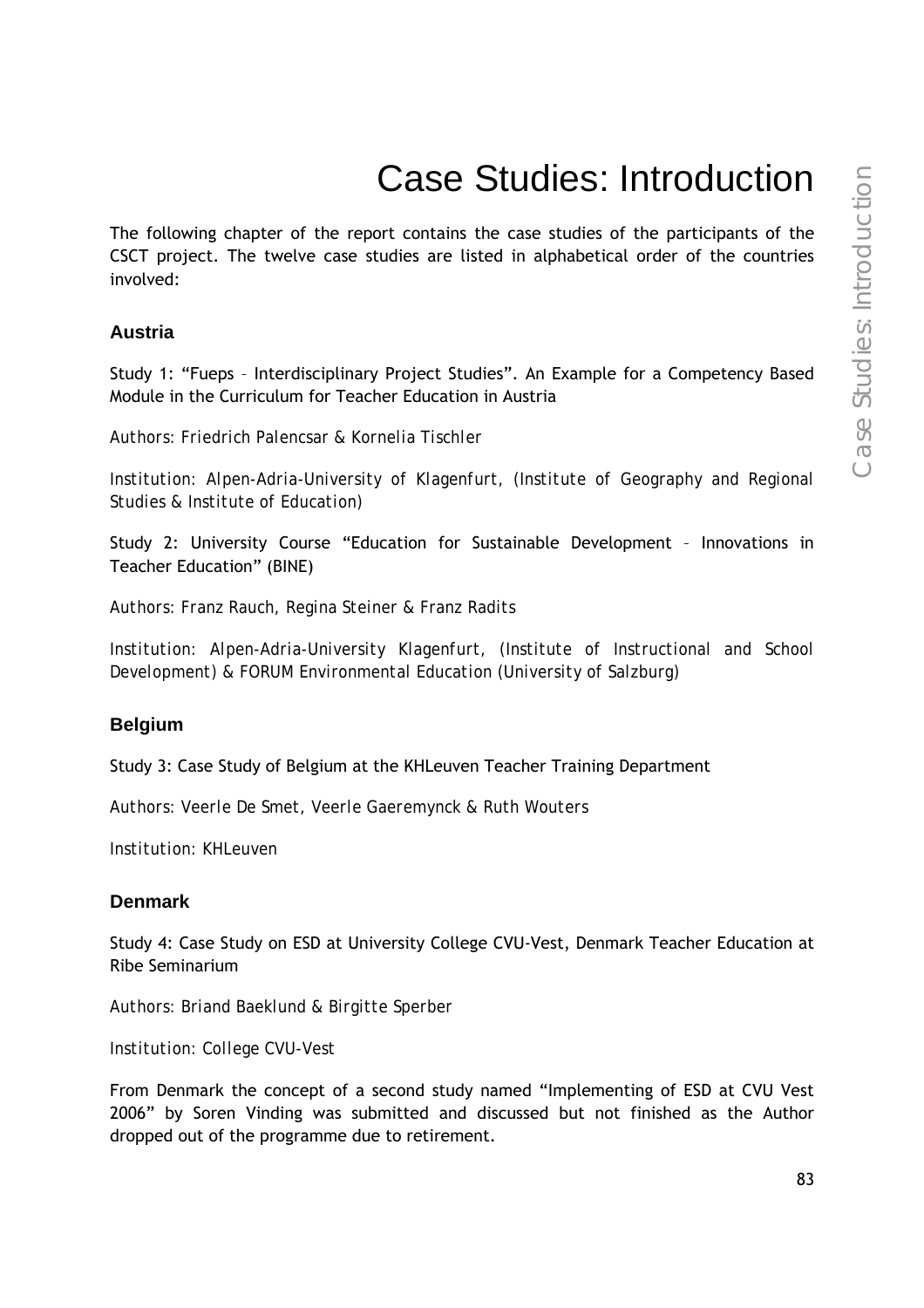# **Germany**

Study 5: Title: Study Programme Sustainability – a Way to Impart Competences for Handling Sustainability?

*Authors: Matthias Barth, Jasmin Godemann & Anne Busch* 

*Institution: University of Lueneburg* 

# **Hungary**

Study 6: Revision of the "Environment and Society" In-Service Teacher Training Course in Hungary

*Author: Eva Csobod* 

*Institution: Regional Environmental Centre for Central and Eastern Europe* 

### **Norway**

Study 7: Case Study: "Industry in Telemark", Course for Teacher Students in Practical Pedagogical Euducation

*Author: Marina Aase* 

*Institution: Telemark University College* 

### **Spain**

Study 8: Education for Sustainability in Initial Primary School Teacher Education: A Proposal of Innovation

*Author: Mercé Junyent* 

*Institution: University of Girona* 

Study 9: Dialogue Discipline Experience between Dance and Science to Tackle Waste Management

*Authors: Genina Calafell, Josep Bonil, Maria Rosa Pujol & Mariona Espinet* 

*Institution: Universidad Autonoma de Barcelona, Grupo COMPLEX*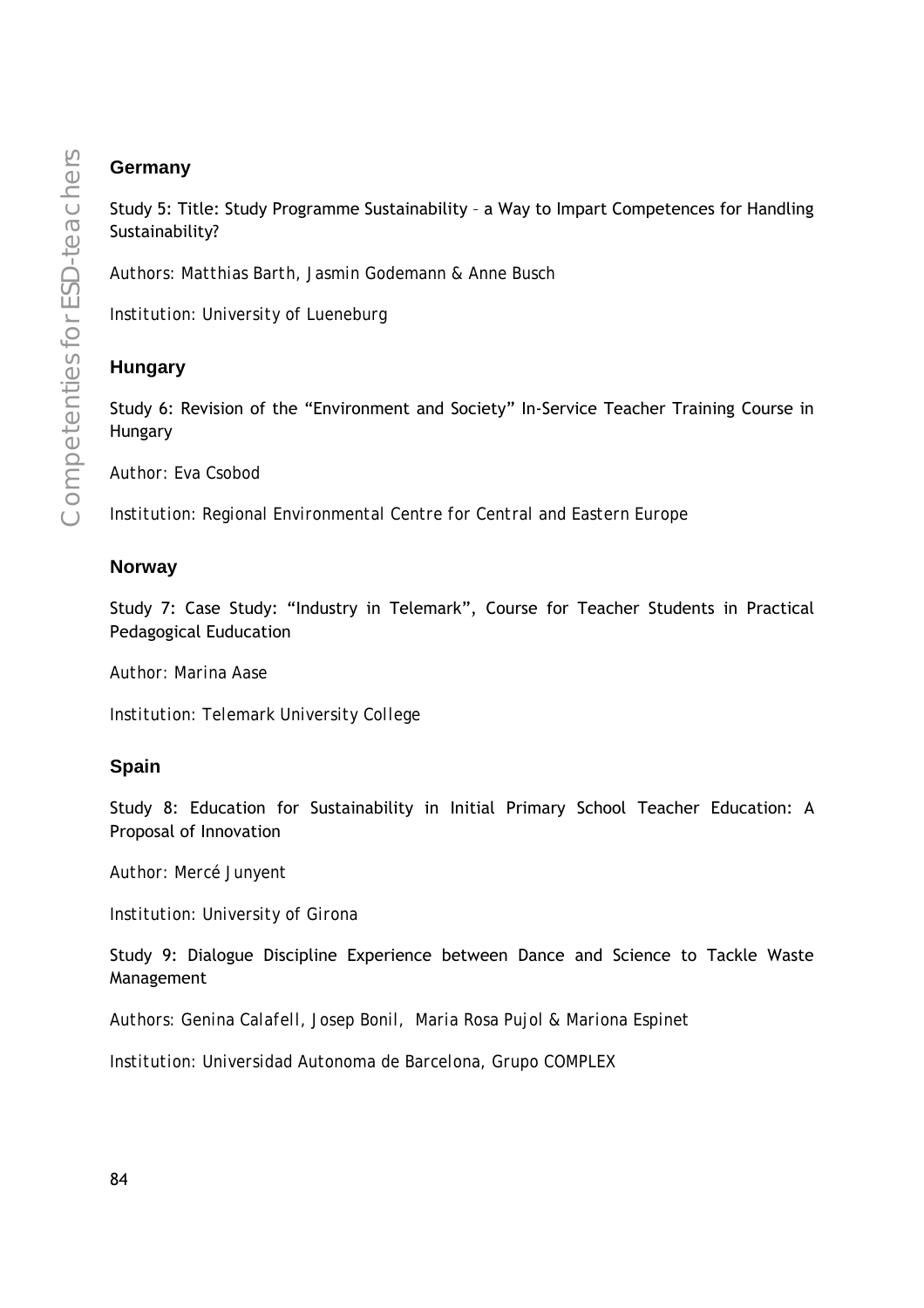# **Switzerland**

Study 10: North – South Relationship: Past – Present – What Future? A Teacher Training Module

*Author: Barbara Gugerli-Dolder* 

*Institution: Pädagogische Hochschule Zürich* 

Study 11: Case Study FHNW Solothurn

*Author: Esther Bäumler* 

*Institution: Pädagogische Hochschule Nordwestschweiz* 

### **Wales**

Study 12: Education for Sustainable Development and Global Citizenship in Wales

*Author: David Nordcliffe* 

*Institution: University of Wales, Newport* 

### **Documentation guidelines for case studies**

The CSCT group developed guidelines for the studies at the meetings in Fano (Denmark) and Szentendre (Hungary).

The cases can be different initiatives in pre-service and in-service teacher training but should have at least 2 to 4 ECTS and may cover

- already existing/running initiatives or;
- planning and trial of implementation of initiatives.

The length of each case study should be approx. 10 pages (excl. materials)

| <b>Steps</b>                     | Examples                                                                                           |
|----------------------------------|----------------------------------------------------------------------------------------------------|
| 1. What is the relevant context? | Starting point, institutional context, wider<br>context such as law, position in the<br>curriculum |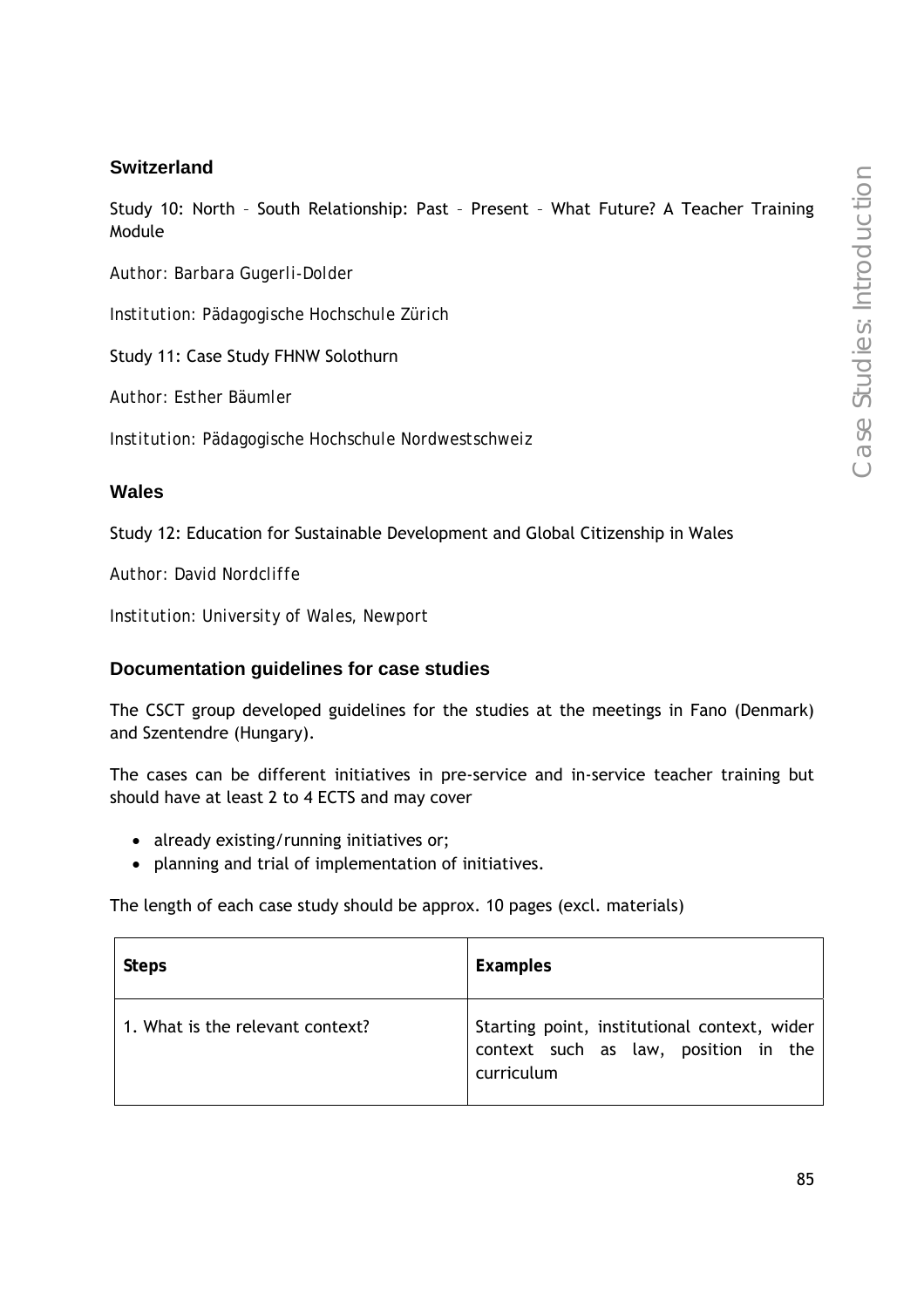| 2. What are the intentions of the initiative<br>related to competences? | What competence areas will be covered?                                                                                                                                                      |
|-------------------------------------------------------------------------|---------------------------------------------------------------------------------------------------------------------------------------------------------------------------------------------|
| 3. What have we done?                                                   | Related to content, teaching methods,<br>methods of student assessment, programme<br>evaluation (if existing), planning, processes<br>to implement the curriculum in the TT<br>institution) |
| 4. How did we research the initiative?<br>(Action Research)             | Research questions/focus of evaluation,<br>methods to gather data (i.e. research<br>diary, student observation, interviews,<br>questionnaires), methods to analyse the<br>data              |
| 5. Description of empirical data                                        | Notes from research diary, interviewdata<br>from<br>and<br>data<br>questionnaires<br>and<br>observations                                                                                    |
| 6. Analysis of empirical data                                           | Connection and contradictions etc.<br>in.<br>relation to the research question/focus of<br>evaluation. Have we reached our goals?<br>What side effects have occured?                        |
| 7. What did we get/learn for future<br>planning?                        | Outlook / planning for the future                                                                                                                                                           |
| 8. Material used (instruments, teaching<br>strategies, tools)           |                                                                                                                                                                                             |

At the meetings in Barcelona (Spain) and Klagenfurt (Austria) draft versions of the studies were discussed in workshops. Additionally, Peter Posch, Klagenfurt University, an internationally well known scientist in EE and Action Research, gave feedback on the drafts of the studies.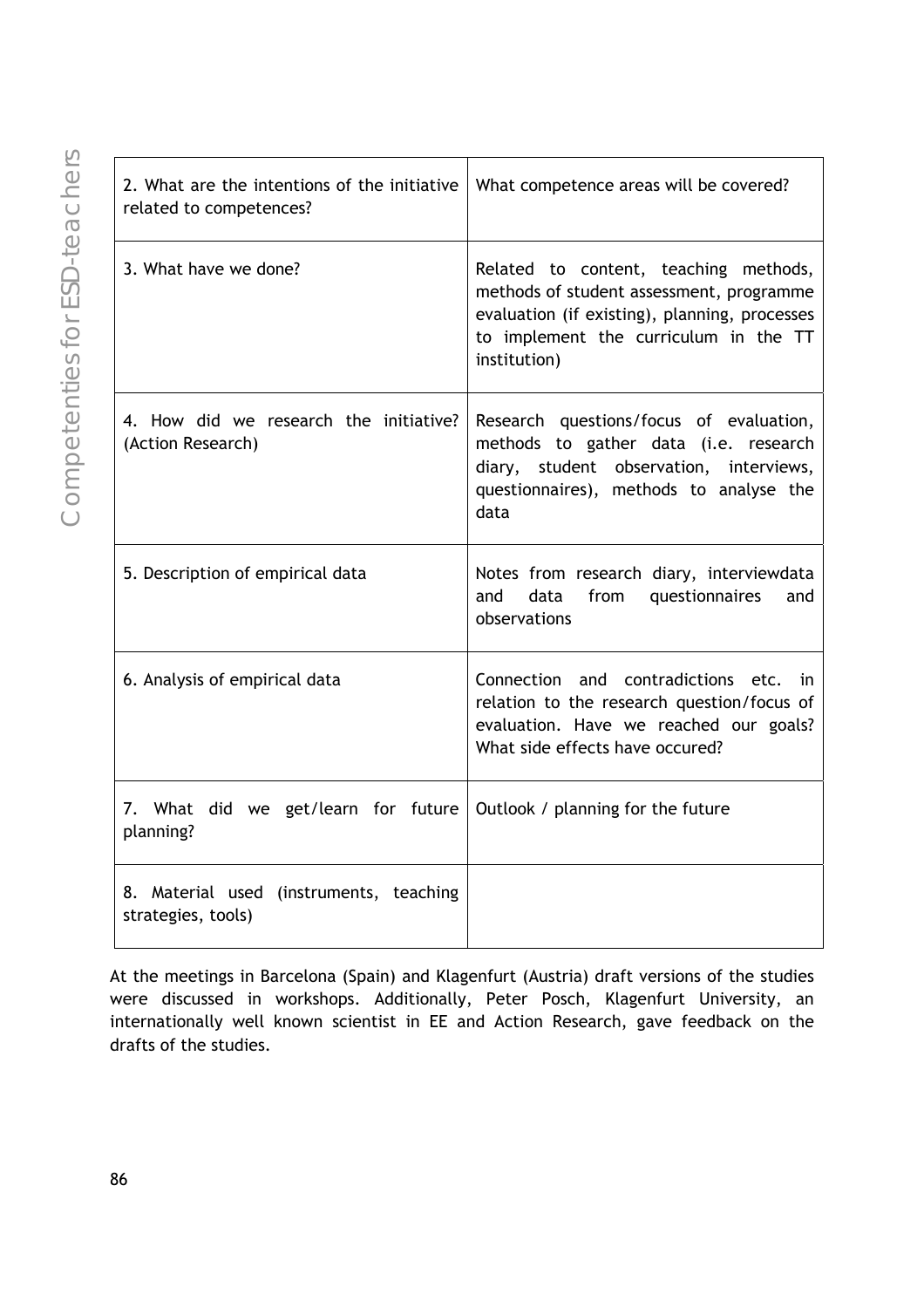# **Connections between the dynamic CSCT Competence Model and the Case Studies**

The CSCT Competence Model for ESD in Teacher Education and the case studies were developed jointly in the course of the meetings of the project from 2005 to 2007. Although all studies generally deal with ESD as a whole, some of the competence areas were evaluated more precisely. The dark grey fields in the table below show these competence areas in the different studies.

| Case-Study                                          | Action | Knowled-<br>ge | Systems-<br>thinking | <b>Emotions</b> | <b>Values</b><br><b>Ethics</b> |
|-----------------------------------------------------|--------|----------------|----------------------|-----------------|--------------------------------|
| Austria, Study 1<br>(Palencsar/Tischler)            |        |                |                      |                 |                                |
| Austria, Study 2<br>(Rauch/Steiner/<br>Radits)      |        |                |                      |                 |                                |
| Belgium, Study 3<br>(DeSmet/Gaeremynck<br>/Wouters) |        |                |                      |                 |                                |
| Denmark, Study 4<br>(Baeklund/Sperber)              |        |                |                      |                 |                                |
| Germany, Study 5<br>(Barth/Godemann/<br>Busch)      |        |                |                      |                 |                                |